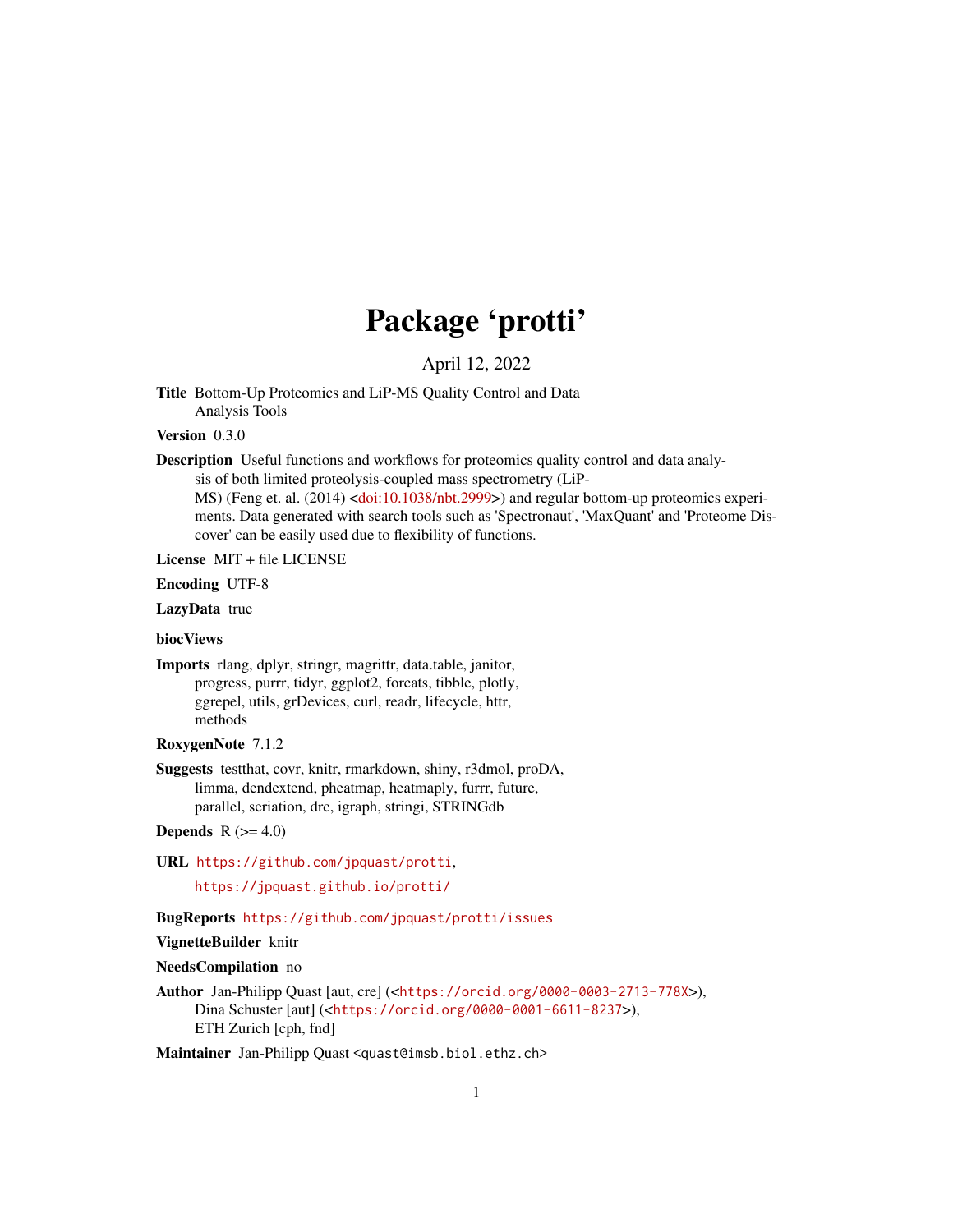Repository CRAN

Date/Publication 2022-04-12 12:00:02 UTC

# R topics documented:

| 3              |
|----------------|
| 5              |
| $\overline{7}$ |
| 9              |
| 10             |
| 11             |
| 13             |
| 16             |
| 19             |
| 20             |
| 22             |
| 24             |
| 25             |
| 26             |
| 30             |
| 33             |
| 35             |
| 36             |
| 38             |
| 40             |
| 42             |
| 43             |
| 44             |
| 45             |
| 45             |
| 48             |
| 48             |
| 49             |
| 51             |
| 52             |
| 53             |
| 54             |
| 55             |
| 55             |
| 56             |
| 58             |
| - 62           |
|                |
|                |
|                |
|                |
| 74             |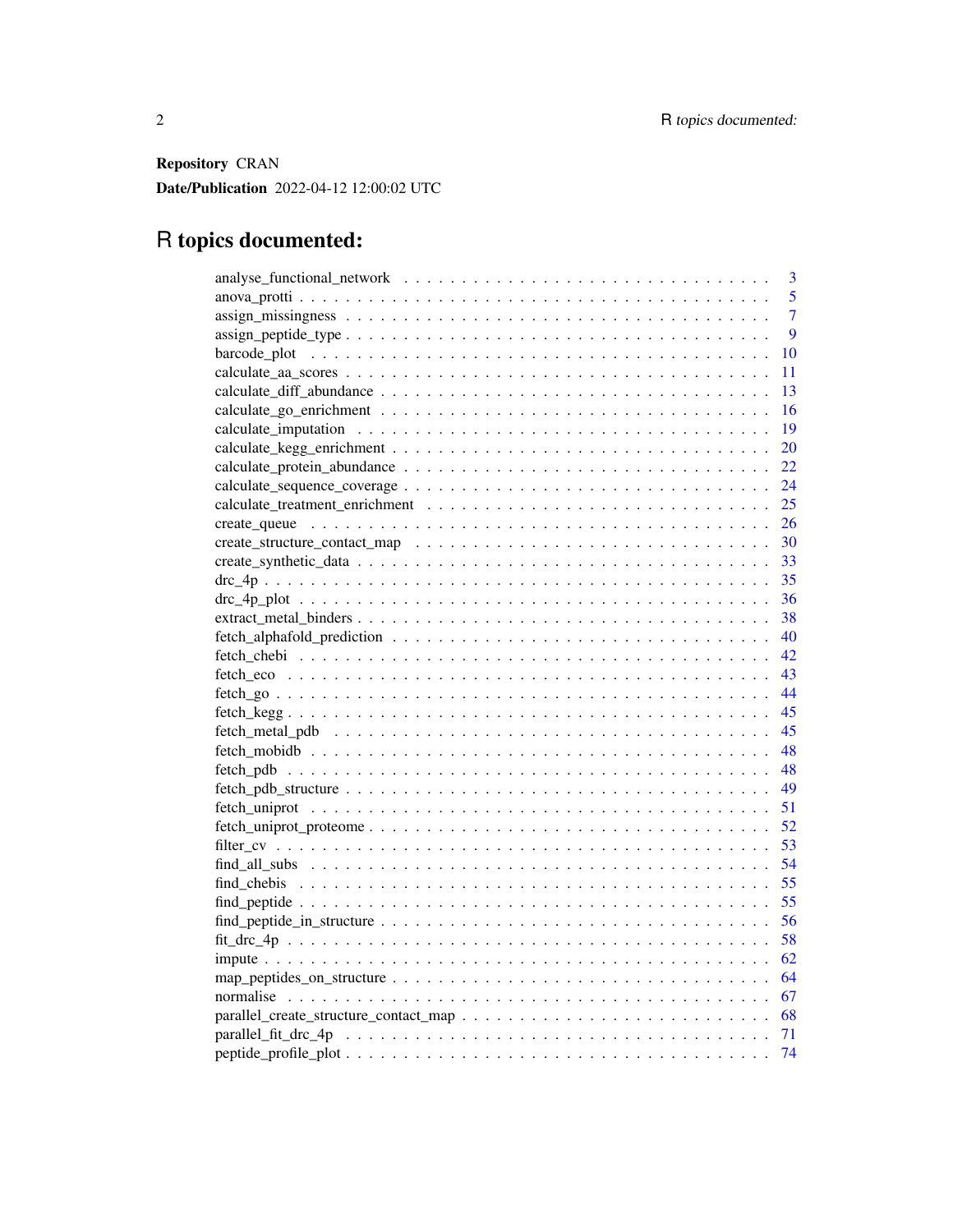<span id="page-2-0"></span>

|       | 78  |
|-------|-----|
|       | 79  |
|       | 80  |
|       | 82  |
|       | 83  |
|       | 85  |
|       | 86  |
|       | 88  |
|       | 89  |
|       | 91  |
|       | 92  |
|       | 94  |
|       | 96  |
|       |     |
|       |     |
|       |     |
|       |     |
|       |     |
|       |     |
|       |     |
|       |     |
|       |     |
|       |     |
|       |     |
|       |     |
|       |     |
|       |     |
| Index | 113 |
|       |     |

analyse\_functional\_network

*Analyse protein interaction network for significant hits*

# Description

The STRING database provides a resource for known and predicted protein-protein interactions. The type of interactions include direct (physical) and indirect (functional) interactions. Through the R package STRINGdb this resource if provided to R users. This function provides a convenient wrapper for STRINGdb functions that allow an easy use within the protti pipeline.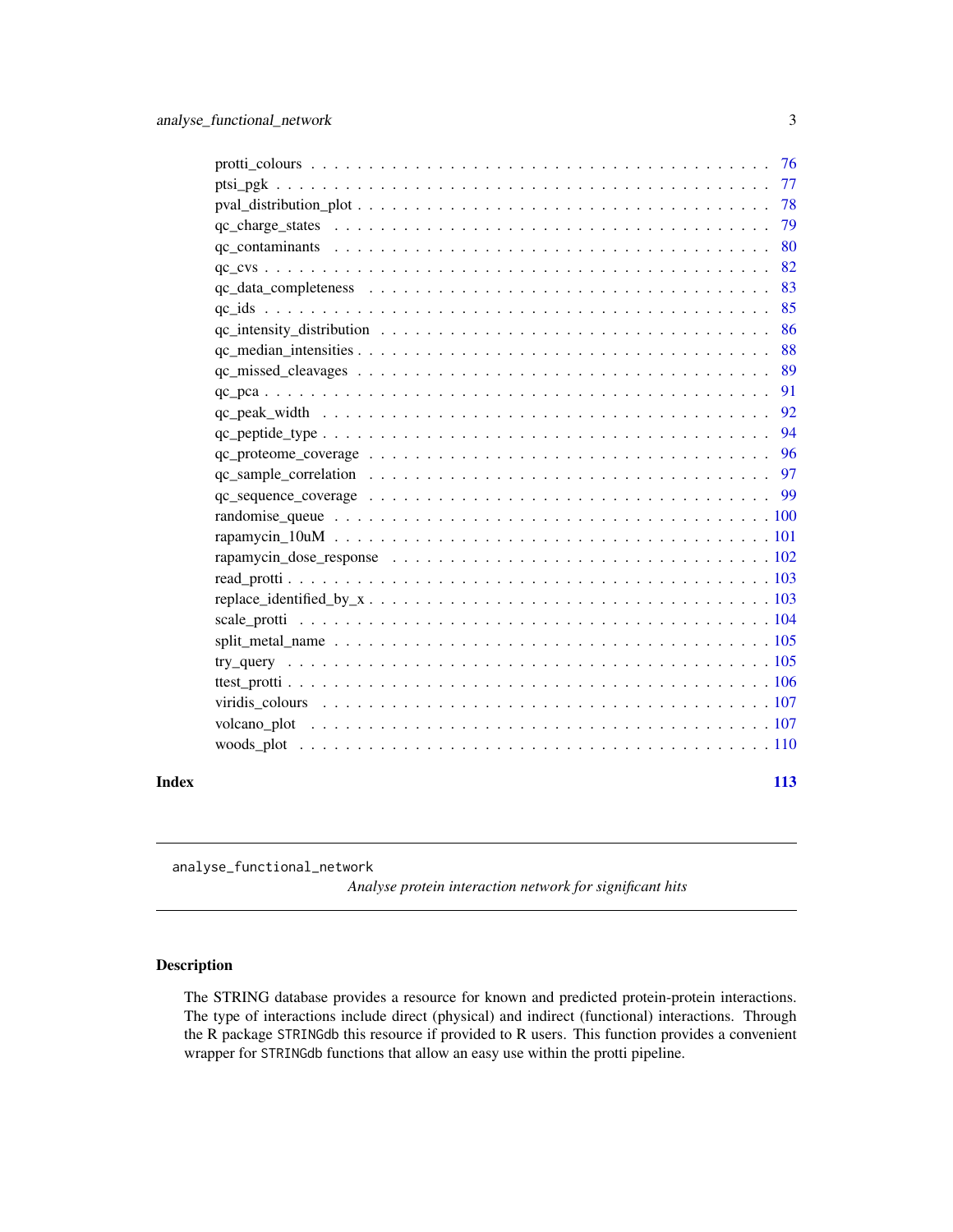# Usage

```
analyse_functional_network(
  data,
 protein_id,
 string_id,
  organism_id,
  version = "11.5",score_threshold = 900,
 binds_treatment = NULL,
 halo_color = NULL,
 plot = TRUE
\mathcal{L}
```
# Arguments

| data            | a data frame that contains significantly changing proteins (STRINGdb is only<br>able to plot 400 proteins at a time so do not provide more for network plots).<br>Information about treatment binding can be provided and will be displayed as<br>colorful halos around the proteins in the network. |
|-----------------|------------------------------------------------------------------------------------------------------------------------------------------------------------------------------------------------------------------------------------------------------------------------------------------------------|
| protein_id      | a character column in the data data frame that contains the protein accession<br>numbers.                                                                                                                                                                                                            |
| string_id       | a character column in the data data frame that contains STRING database iden-<br>tifiers. These can be obtained from UniProt.                                                                                                                                                                        |
| organism_id     | a numeric value specifying an organism ID (NCBI taxon-ID). This can be ob-<br>tained from here. H. sapiens: 9606, S. cerevisiae: 4932, E. coli: 511145.                                                                                                                                              |
| version         | a character value that specifies the version of STRINGdb to be used. Default is<br>11.5.                                                                                                                                                                                                             |
| score_threshold |                                                                                                                                                                                                                                                                                                      |
|                 | a numeric value specifying the interaction score that based on STRING has to<br>be between 0 and 1000. A score closer to 1000 is related to a higher confidence<br>for the interaction. The default value is 900.                                                                                    |
| binds_treatment |                                                                                                                                                                                                                                                                                                      |
|                 | a logical column in the data data frame that indicates if the corresponding pro-<br>tein binds to the treatment. This information can be obtained from different<br>databases, e.g UniProt.                                                                                                          |
| halo_color      | optional, character value with a color hex-code. This is the color of the halo of<br>proteins that bind the treatment.                                                                                                                                                                               |
| plot            | a logical that indicates whether the result should be plotted or returned as a table.                                                                                                                                                                                                                |

# Value

A network plot displaying interactions of the provided proteins. If binds\_treatment was provided halos around the proteins show which proteins interact with the treatment. If plot = FALSE a data frame with interaction information is returned.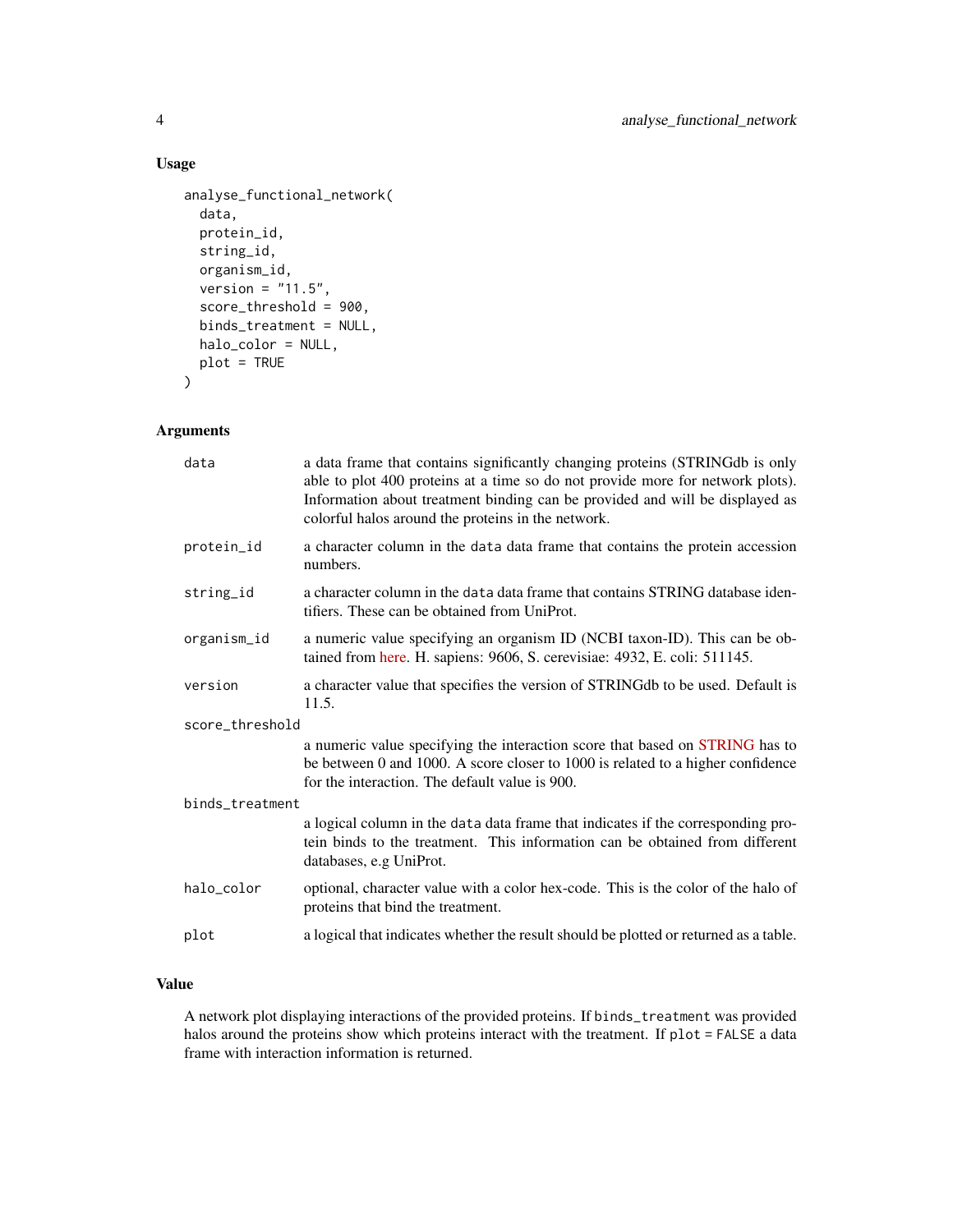# <span id="page-4-0"></span>anova\_protti

# Examples

```
# Create example data
data <- data.frame(
  uniprot_id = c("P0A7R1",
    "P02359",
    "P60624",
    "P0A7M2",
    "P0A7X3",
    "P0AGD3"
  ),
  database_string = c(
    "511145.b4203;",
    "511145.b3341;",
    "511145.b3309;",
    "511145.b3637;",
    "511145.b3230;",
    "511145.b1656;"
  ),
  is_{\text{known}} = c(TRUE,
    TRUE,
    TRUE,
    TRUE,
    TRUE,
    FALSE
  )
\lambda# Perform network analysis
network <- analyse_functional_network(
  data,
  protein_id = uniprot_id,
  string_id = database_string,
  organism_id = 511145,binds_treatment = is_known,
  plot = TRUE
\overline{\phantom{a}}network
```
anova\_protti *Perform ANOVA*

# Description

Performs an ANOVA statistical test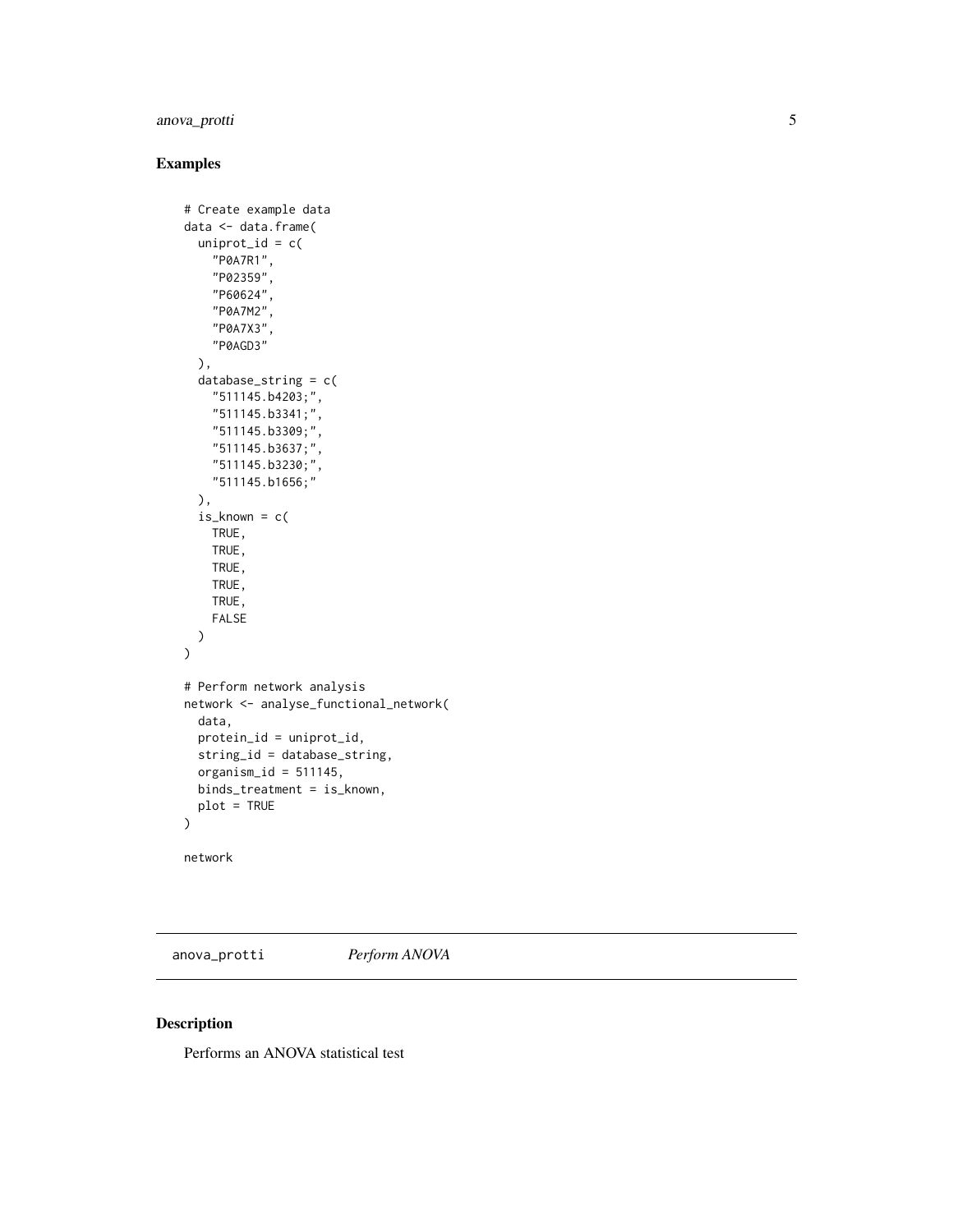anova\_protti(data, grouping, condition, mean\_ratio, sd, n)

# Arguments

| data       | a data frame containing at least the input variables.                                                                              |
|------------|------------------------------------------------------------------------------------------------------------------------------------|
| grouping   | a character column in the data data frame that contains precursor or peptide<br>identifiers.                                       |
| condition  | a character or numeric column in the data data frame that contains the condi-<br>tions.                                            |
| mean_ratio | a numeric column in the data data frame that contains mean intensities or mean<br>intensity ratios.                                |
| sd         | a numeric column in the data data frame that contains the standard deviation<br>corresponding to the mean.                         |
| n          | a numeric column in the data data frame that contains the number of replicates<br>for which the corresponding mean was calculated. |

# Value

a data frame that contains the within group error (ms\_group) and the between group error (ms\_error), f statistic and p-values.

```
data <- data.frame(
  precursor = c("A", "A", "A", "B", "B", "B"),
  condition = c("C1", "C2", "C3", "C1", "C2", "C3"),
  mean = c(10, 12, 20, 11, 12, 8),
 sd = c(2, 1, 1.5, 1, 2, 4),n = c(4, 4, 4, 4, 4, 4)\overline{)}anova_protti(
 data,
 grouping = precursor,
 condition = condition,
 mean = mean,
 sd = sd,n = n\mathcal{L}
```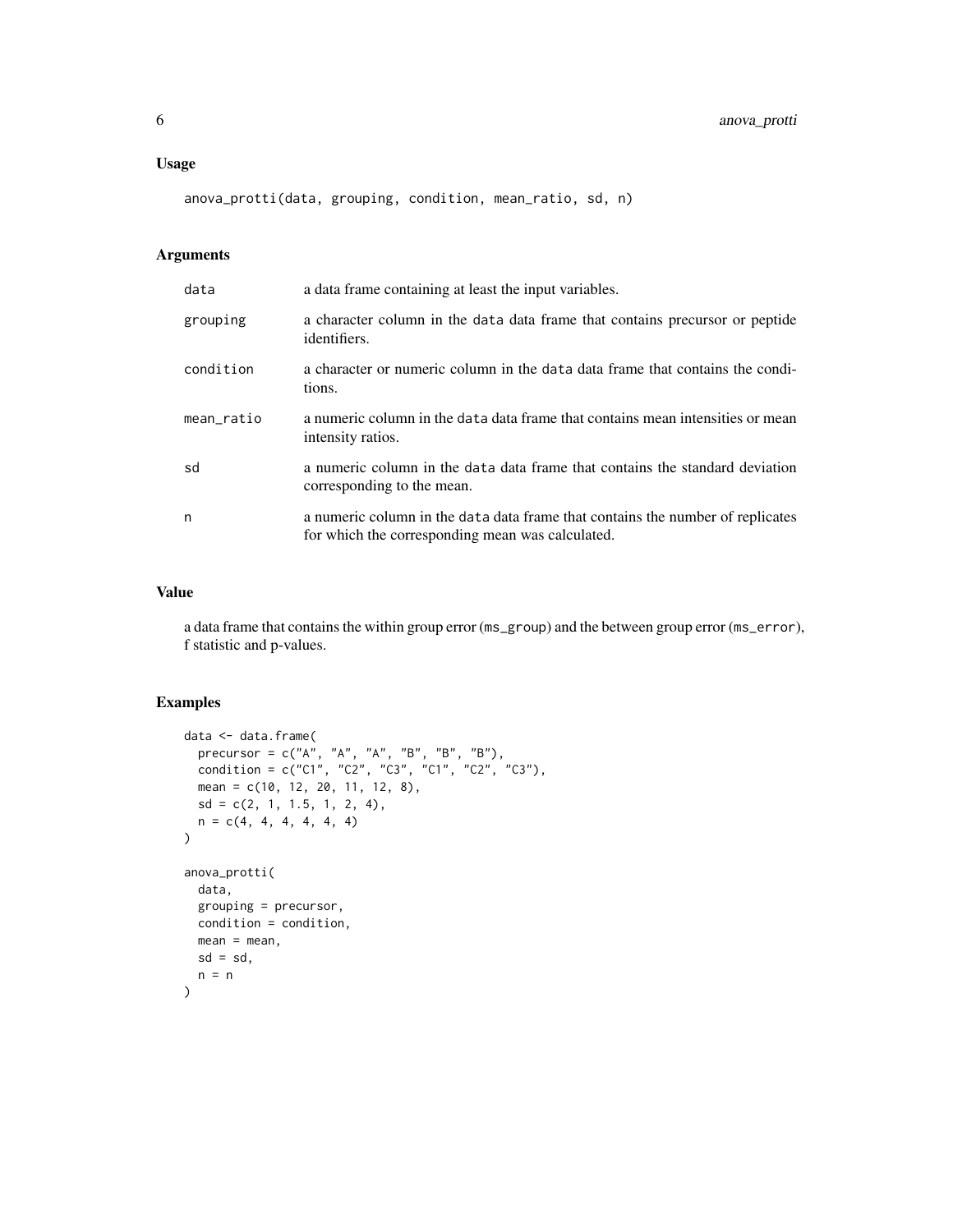# <span id="page-6-0"></span>Description

The type of missingness (missing at random, missing not at random) is assigned based on the comparison of a reference condition and every other condition.

#### Usage

```
assign_missingness(
  data,
  sample,
  condition,
  grouping,
  intensity,
  ref_condition = "all",
  completeness_MAR = 0.7,
  completeness_MNAR = 0.2,
  retain_columns = NULL
\overline{\phantom{0}}
```

| data              | a data frame containing at least the input variables.                                                                                                                                                                                                                                                                                                                                |
|-------------------|--------------------------------------------------------------------------------------------------------------------------------------------------------------------------------------------------------------------------------------------------------------------------------------------------------------------------------------------------------------------------------------|
| sample            | a character column in the data data frame that contains the sample name.                                                                                                                                                                                                                                                                                                             |
| condition         | a character or numeric column in the data data frame that contains the condi-<br>tions.                                                                                                                                                                                                                                                                                              |
| grouping          | a character column in the data data frame that contains precursor or peptide<br>identifiers.                                                                                                                                                                                                                                                                                         |
| intensity         | a numeric column in the data data frame that contains intensity values.                                                                                                                                                                                                                                                                                                              |
| ref_condition     | a character vector providing the condition that is used as a reference for miss-<br>ingness determination. Instead of providing one reference condition, "all" can be<br>supplied, which will create all pairwise condition pairs. By default ref_condition<br>$=$ "all".                                                                                                            |
| completeness_MAR  |                                                                                                                                                                                                                                                                                                                                                                                      |
|                   | a numeric value that specifies the minimal degree of data completeness to be<br>considered as MAR. Value has to be between 0 and 1, default is 0.7. It is multi-<br>plied with the number of replicates and then adjusted downward. The resulting<br>number is the minimal number of observations for each condition to be consid-<br>ered as MAR. This number is always at least 1. |
| completeness_MNAR |                                                                                                                                                                                                                                                                                                                                                                                      |
|                   | a numeric value that specifies the maximal degree of data completeness to be<br>considered as MNAR. Value has to be between 0 and 1, default is 0.20. It is                                                                                                                                                                                                                          |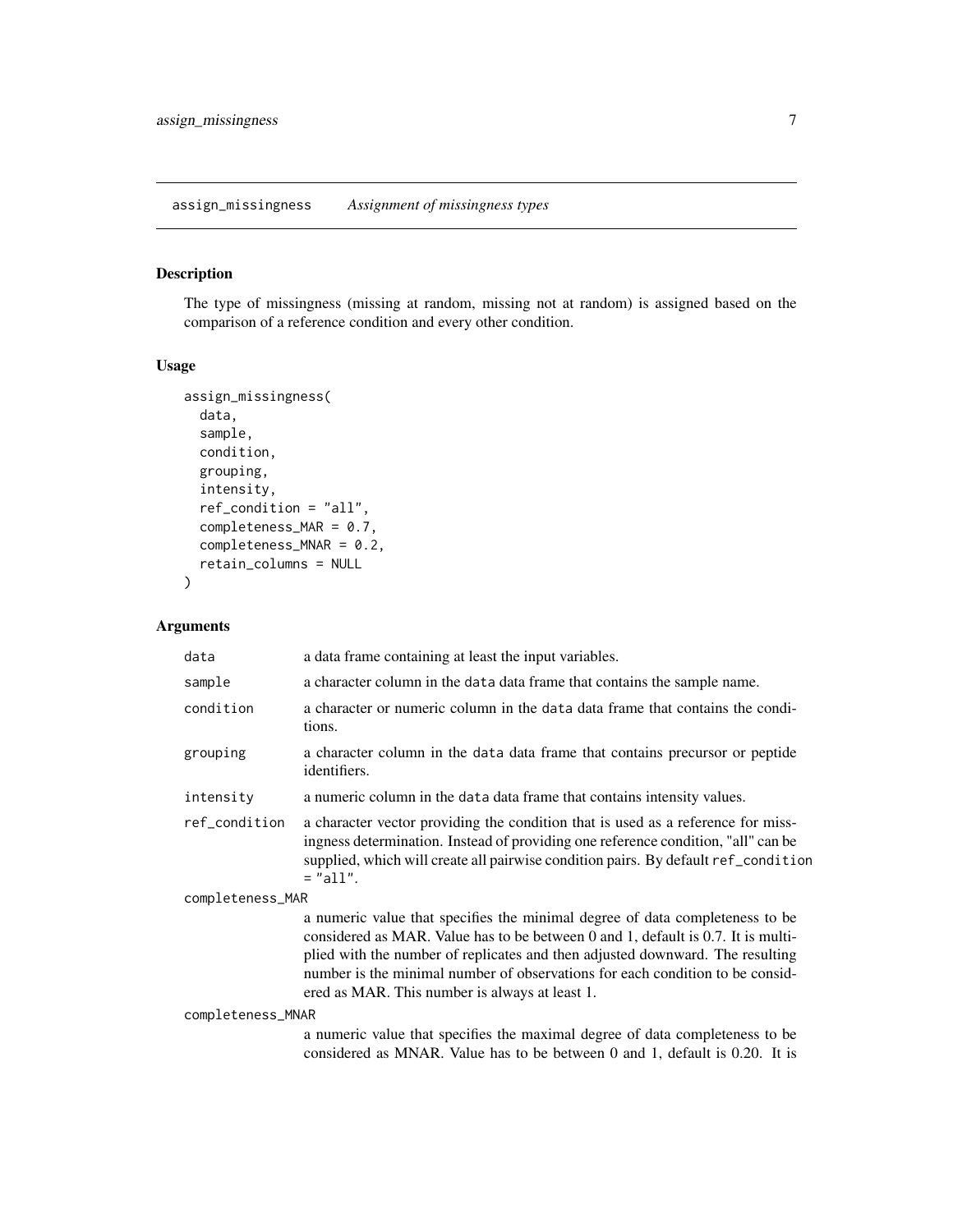multiplied with the number of replicates and then adjusted downward. The resulting number is the maximal number of observations for one condition to be considered as MNAR when the other condition is complete.

retain\_columns a vector that indicates columns that should be retained from the input data frame. Default is not retaining additional columns retain\_columns = NULL. Specific columns can be retained by providing their names (not in quotations marks, just like other column names, but in a vector).

#### Value

A data frame that contains the reference condition paired with each treatment condition. The comparison column contains the comparison name for the specific treatment/reference pair. The missingness column reports the type of missingness.

- "complete": No missing values for every replicate of this reference/treatment pair for the specific grouping variable.
- "MNAR": Missing not at random. All replicates of either the reference or treatment condition have missing values for the specific grouping variable.
- "MAR": Missing at random. At least n-1 replicates have missing values for the reference/treatment pair for the specific grouping varible.
- NA: The comparison is not complete enough to fall into any other category. It will not be imputed if imputation is performed. For statistical significance testing these comparisons are filtered out after the test and prior to p-value adjustment. This can be prevented by setting filter\_NA\_missingness = FALSE in the calculate\_diff\_abundance() function.

The type of missingness has an influence on the way values are imputeted if imputation is performed subsequently using the impute() function. How each type of missingness is specifically imputed can be found in the function description. The type of missingness assigned to a comparison does not have any influence on the statistical test in the calculate\_diff\_abundance() function.

#### Examples

set.seed(123) # Makes example reproducible

```
# Create example data
data <- create_synthetic_data(
 n_proteins = 10,
 frac_cchar = 0.5,
 n_replicates = 4,
 n_conditions = 2,
 method = "effect_random",
 additional_metadata = FALSE
)
head(data, n = 24)
# Assign missingness information
data_missing <- assign_missingness(
 data,
 sample = sample,
```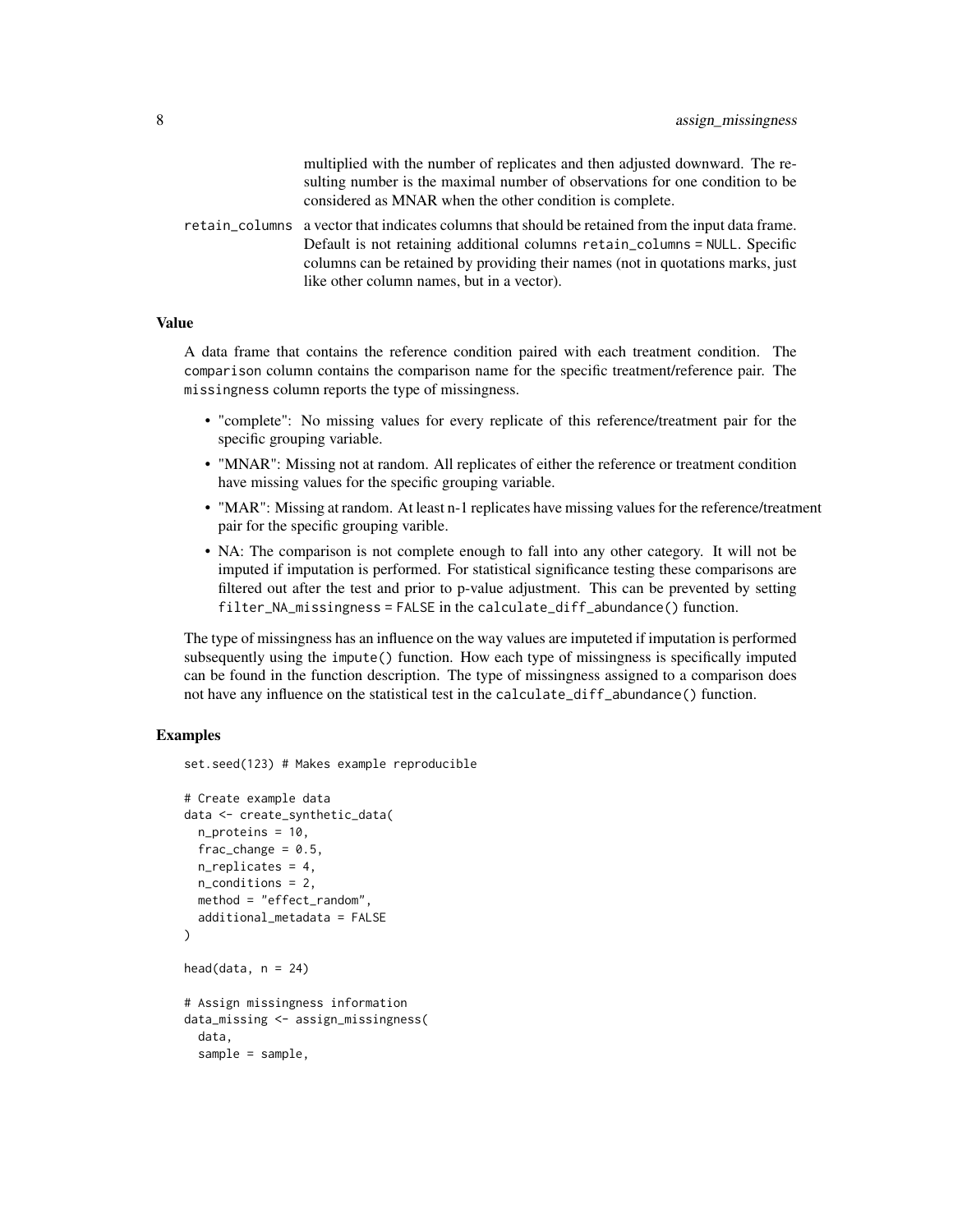# <span id="page-8-0"></span>assign\_peptide\_type 9

```
condition = condition,
 grouping = peptide,
 intensity = peptide_intensity_missing,
 ref_condition = "all",
 retain_columns = c(protein)
\mathcal{L}head(data_missing, n = 24)
```
assign\_peptide\_type *Assign peptide type*

# Description

Based on preceding and C-terminal amino acid, the peptide type of a given peptide is assigned. Peptides with preceeding and C-terminal lysine or arginine are considered fully-tryptic. If a peptide is located at the N- or C-terminus of a protein and fulfills the criterium to be fully-tryptic otherwise, it is also considered as fully-tryptic. Peptides that only fulfill the criterium on one terminus are semitryptic peptides. Lastly, peptides that are not fulfilling the criteria for both termini are non-tryptic peptides.

# Usage

```
assign_peptide_type(
  data,
  aa_before = aa_before,
  last_aa = last_aa,
  aa_after = aa_after
)
```
#### Arguments

| data      | a data frame containing at least information about the preceding and C-terminal<br>amino acids of peptides. |
|-----------|-------------------------------------------------------------------------------------------------------------|
| aa_before | a character column in the data data frame that contains the preceding amino<br>acid as one letter code.     |
| last_aa   | a character column in the data data frame that contains the C-terminal amino<br>acid as one letter code.    |
| aa_after  | a character column in the data data frame that contains the following amino<br>acid as one letter code.     |

#### Value

A data frame that contains the input data and an additional column with the peptide type information.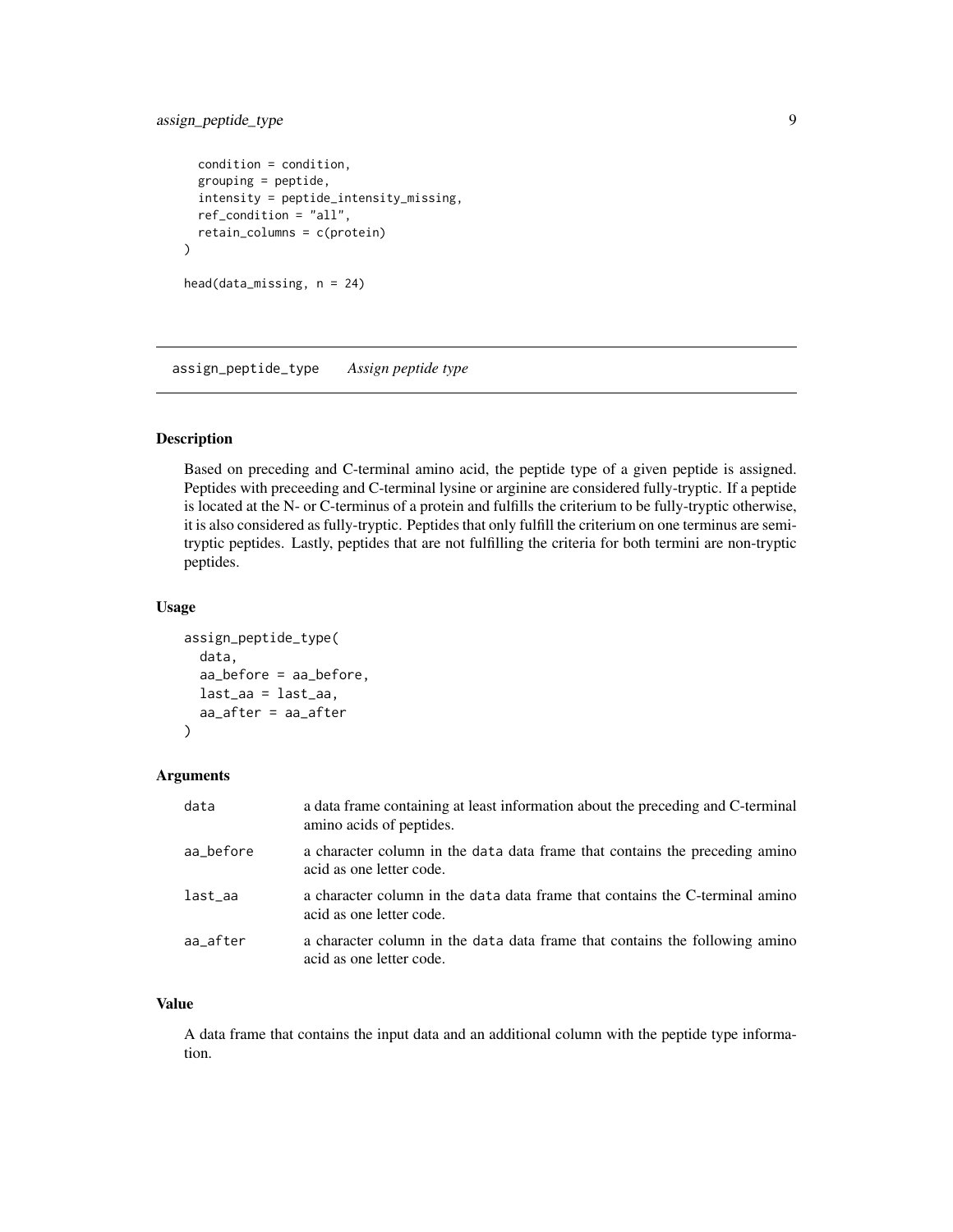# Examples

```
data <- data.frame(
  aa_before = c("K", "S", "T"),
  last\_aa = c("R", "K", "Y"),
  aa_{a}fter = c("T", "R", "T")
\overline{)}assign_peptide_type(data, aa_before, last_aa, aa_after)
```
barcode\_plot *Barcode plot*

# Description

Plots a "barcode plot" - a vertical line for each identified peptide. Peptides can be colored based on an additional variable. Also differential abundance can be displayed.

# Usage

```
barcode_plot(
  data,
  start_position,
  end_position,
 protein_length,
  coverage = NULL,
  colouring = NULL,
 protein_id = NULL,
 facet = NULL,cutoffs = NULL
)
```

| data         | Data frame containing differential abundance, start and end peptide or precursor<br>positions and protein length.          |
|--------------|----------------------------------------------------------------------------------------------------------------------------|
|              | start_position Column in the data frame containing the start positions for each peptide or pre-<br>cursor.                 |
| end_position | Column in the data frame containing the end positions for each peptide or pre-<br>cursor.                                  |
|              | protein_length Column in the data frame containing the length of the protein.                                              |
| coverage     | Optional, column in the data frame containing coverage in percent. Will appear<br>in the title of the barcode if provided. |
| colouring    | Optional argument, column in the data frame containing information by which<br>peptide or precursors should be colored.    |

<span id="page-9-0"></span>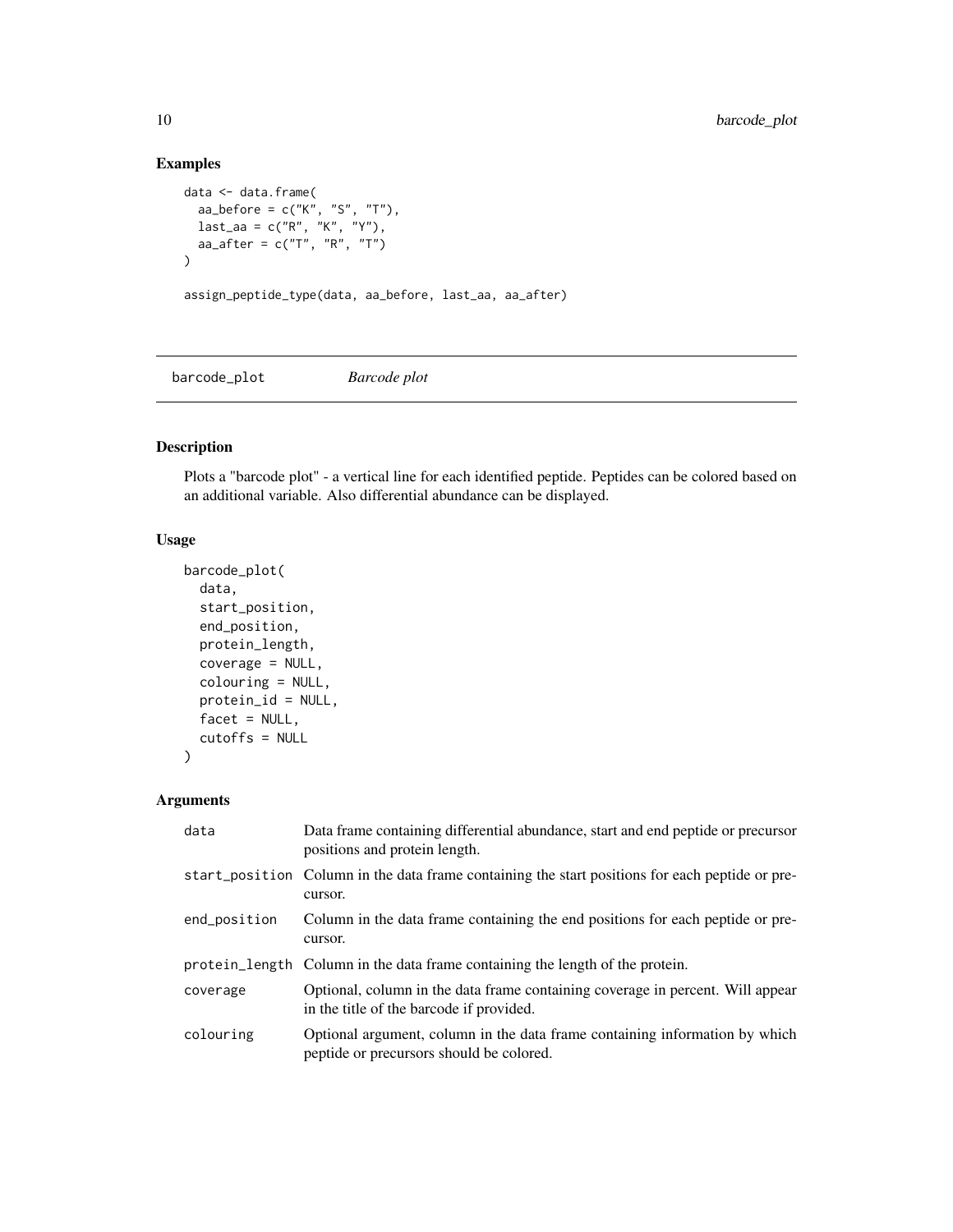<span id="page-10-0"></span>

| protein_id | Optional argument, column in the data frame containing protein identifiers. Re-<br>quired if only one protein should be plotted and the data frame contains only<br>information for this protein.                                                                                                                                                                                                                                                                       |
|------------|-------------------------------------------------------------------------------------------------------------------------------------------------------------------------------------------------------------------------------------------------------------------------------------------------------------------------------------------------------------------------------------------------------------------------------------------------------------------------|
| facet      | Optional argument, column in the data frame containing information by which<br>data should be faceted. This can be protein identifiers. Only 20 proteins are<br>plotted at a time, the rest is ignored. If more should be plotted, a mapper over a<br>subsetted data frame should be created.                                                                                                                                                                           |
| cutoffs    | Optional argument specifying the log2 fold change and significance cutoffs used<br>for highlighting peptides. If this argument is provided colouring information<br>will be overwritten with peptides that fulfill this condition. The cutoff should<br>be provided in a vector of the form $c$ (diff = 2, pval = 0.05). The name of the<br>cutoff should reflect the column name that contains this information (log2 fold<br>changes, p-values or adjusted p-values). |

A barcode plot is returned.

#### Examples

```
data <- data.frame(
  start = c(5, 40, 55, 130, 181, 195),
  end = c(11, 51, 60, 145, 187, 200),
  length = rep(200, 6),
  pg_protein_accessions = rep("Protein 1", 6),
  diff = c(1, 2, 5, 2, 1, 1),
  pval = c(0.1, 0.01, 0.01, 0.2, 0.2, 0.01)
\mathcal{L}barcode_plot(
  data,
  start_position = start,
  end_position = end,
  protein_length = length,
  facet = pg_protein_accessions,
  cutoffs = c(diff = 2, pval = 0.05)
)
```
calculate\_aa\_scores *Calculate scores for each amino acid position in a protein sequence*

#### Description

[Experimental] Calculate a score for each amino acid position in a protein sequence based on the product of the -log10(adjusted p-value) and the absolute log2(fold change) per peptide covering this amino acid. In detail, all the peptides are aligned along the sequence of the corresponding protein, and the average score per amino acid position is computed. In a limited proteolysis coupled to mass spectrometry (LiP-MS) experiment, the score allows to prioritize and narrow down structurally affected regions.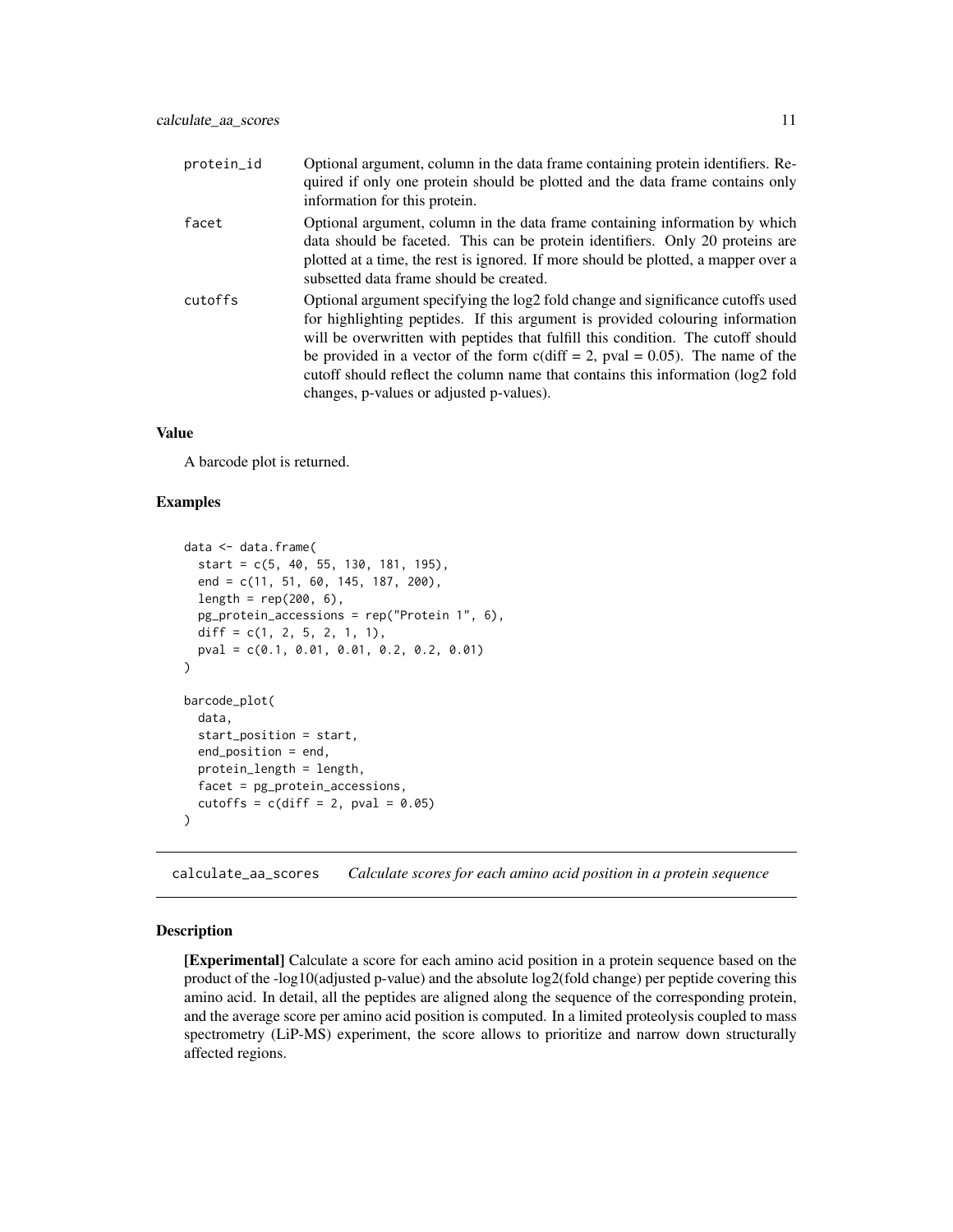# Usage

```
calculate_aa_scores(
  data,
  protein,
  diff = diff,adj\_pval = adj\_pval,start_position,
  end_position,
  retain_columns = NULL
)
```
#### Arguments

| data           | a data frame containing at least the input columns.                                                                                                                                                                                                                                                  |
|----------------|------------------------------------------------------------------------------------------------------------------------------------------------------------------------------------------------------------------------------------------------------------------------------------------------------|
| protein        | a character column in the data frame containing the protein identifier or name.                                                                                                                                                                                                                      |
| diff           | a numeric column in the data data frame containing the log2 fold change.                                                                                                                                                                                                                             |
| adj_pval       | a numeric column in the data data frame containing the adjusted p-value.                                                                                                                                                                                                                             |
|                | start_position a numeric column data in the data frame containing the start position of a pep-<br>tide or precursor.                                                                                                                                                                                 |
| end_position   | a numeric column in the data frame containing the end position of a peptide or<br>precursor.                                                                                                                                                                                                         |
| retain_columns | a vector indicating if certain columns should be retained from the input data<br>frame. Default is not retaining additional columns retain_columns = NULL.<br>Specific columns can be retained by providing their names (not in quotations<br>marks, just like other column names, but in a vector). |

# Value

A data frame that contains the aggregated scores per amino acid position, enabling to draw fingerprints for each individual protein.

#### Author(s)

Patrick Stalder

```
data <- data.frame(
  pg_protein_accessions = c(rep("protein_1", 10)),
  diff = c(2, -3, 1, 2, 3, -3, 5, 1, -0.5, 2),
  adj\_pval = c(0.001, 0.01, 0.2, 0.05, 0.002, 0.5, 0.4, 0.7, 0.001, 0.02),start = c(1, 3, 5, 10, 15, 25, 28, 30, 41, 51),
  end = c(6, 8, 10, 16, 23, 35, 35, 35, 48, 55)
\mathcal{L}calculate_aa_scores(
  data,
  protein = pg_protein_accessions,
```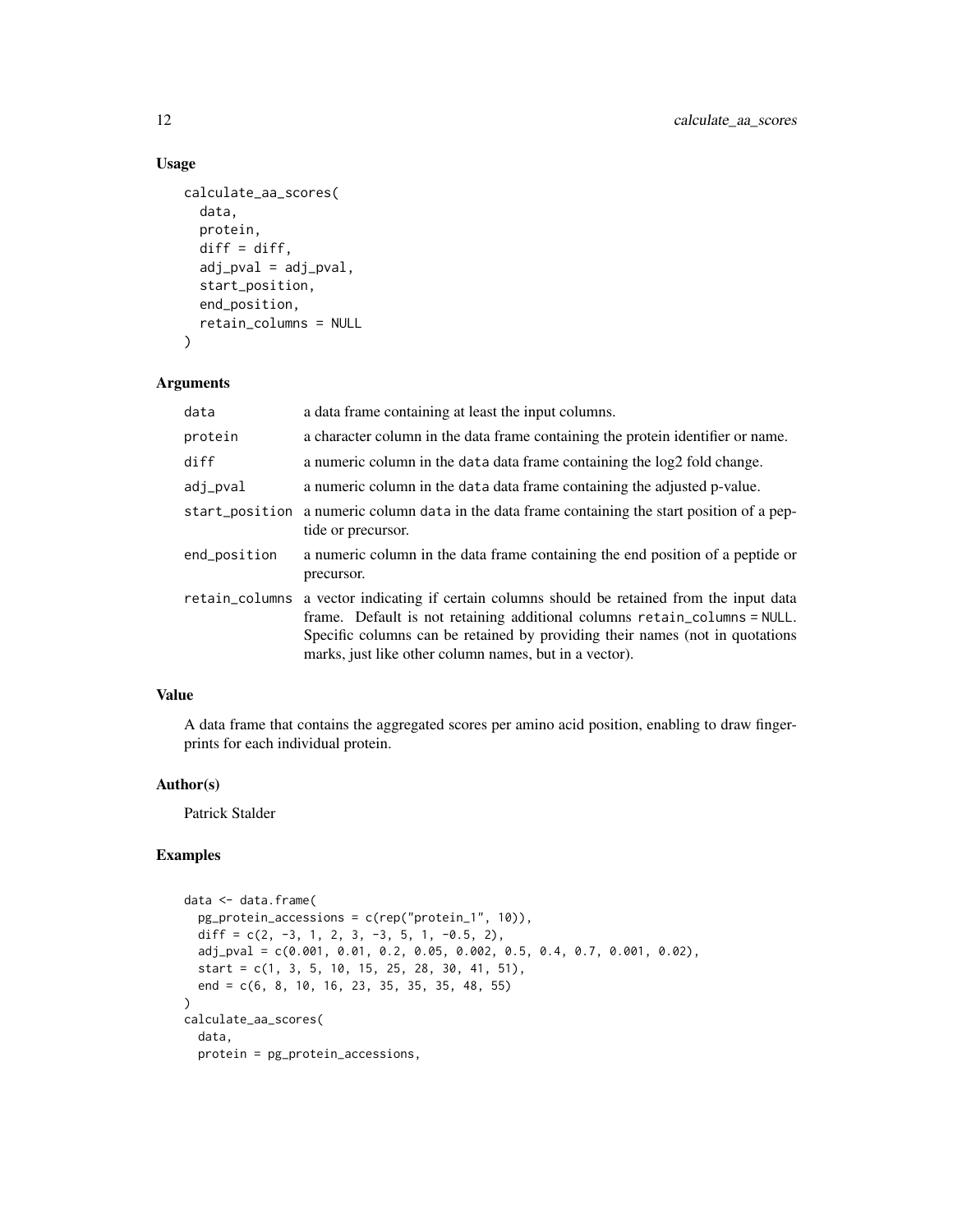```
diff = diff,adj_pval = adj_pval,
 start_position = start,
 end_position = end
)
```
calculate\_diff\_abundance

```
Calculate differential abundance between conditions
```
# Description

Performs differential abundance calculations and statistical hypothesis tests on data frames with protein, peptide or precursor data. Different methods for statistical testing are available.

#### Usage

```
calculate_diff_abundance(
  data,
  sample,
  condition,
  grouping,
  intensity_log2,
  missingness = missingness,
  comparison = comparison,
  mean = NULL,sd = NULL,n_samples = NULL,
  ref_condition = "all",
  filter_NA_missingness = TRUE,
  method = c("moderated_t-test", "t-test", "t-test_mean_sd", "proDA"),
  p_adj_method = "BH",
  retain_columns = NULL
\mathcal{E}
```

| data      | a data frame containing at least the input variables that are required for the se-<br>lected method. Ideally the output of assign_missingness or impute is used.                            |
|-----------|---------------------------------------------------------------------------------------------------------------------------------------------------------------------------------------------|
| sample    | a character column in the data data frame that contains the sample name. Is not<br>required if method = $"t-test_mean_s d".$                                                                |
| condition | a character or numeric column in the data data frame that contains the condi-<br>tions.                                                                                                     |
| grouping  | a character column in the data data frame that contains precursor or peptide<br>identifiers.                                                                                                |
|           | intensity_log2 a numeric column in the data data frame that contains intensity values. The in-<br>tensity values need to be log2 transformed. Is not required if method = "t-test_mean_sd". |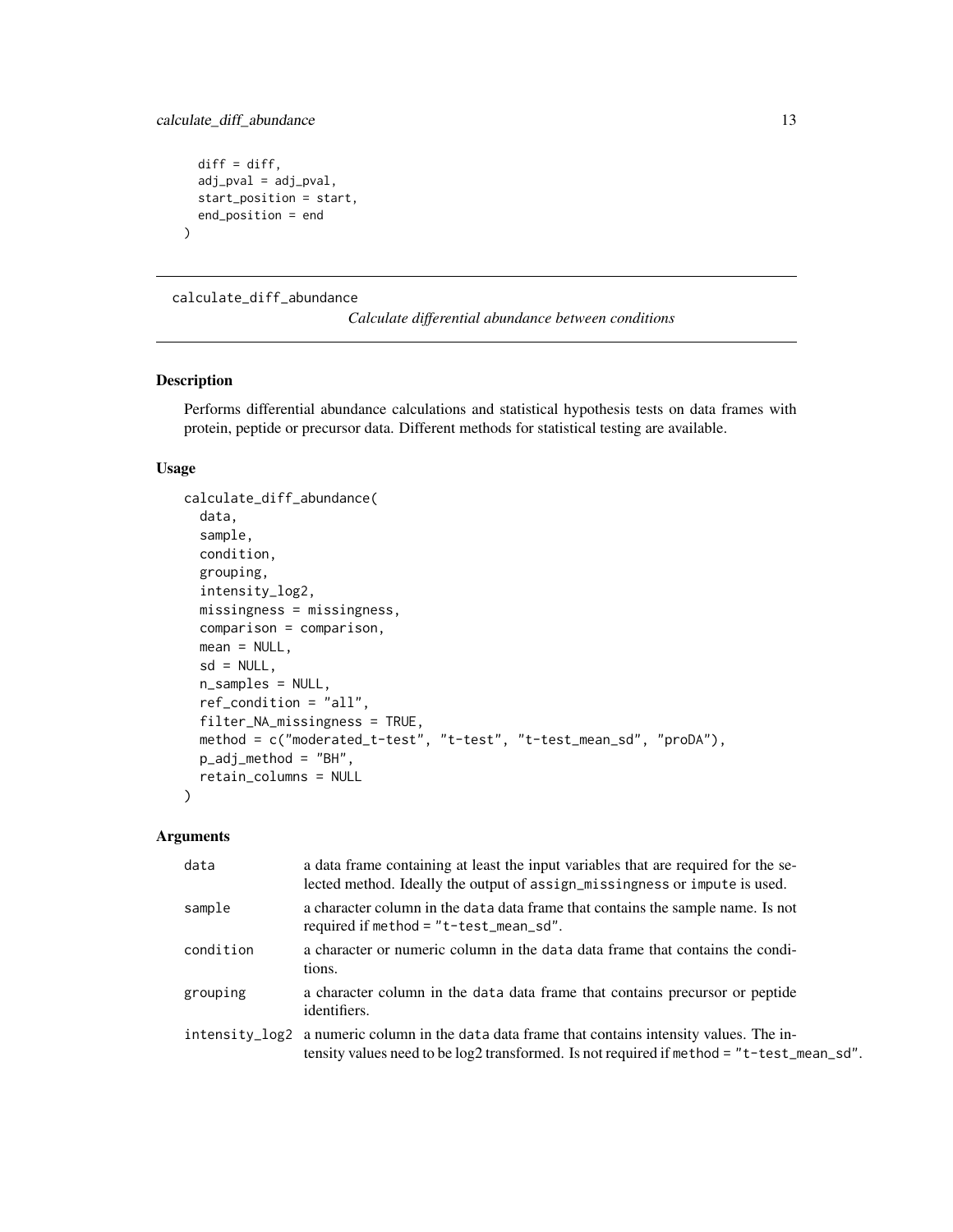| missingness           | a character column in the data data frame that contains missingness informa-<br>tion. Can be obtained by calling assign_missingness(). Is not required if<br>method = "t-test_mean_sd". The type of missingness assigned to a compari-<br>son does not have any influence on the statistical test. However, if filter_NA_missingness<br>= TRUE then comparisons with missingness NA are filtered out prior to p-value<br>adjustment.                                                                                                                                                                                                                                                                                                                                                                                                                                                     |
|-----------------------|------------------------------------------------------------------------------------------------------------------------------------------------------------------------------------------------------------------------------------------------------------------------------------------------------------------------------------------------------------------------------------------------------------------------------------------------------------------------------------------------------------------------------------------------------------------------------------------------------------------------------------------------------------------------------------------------------------------------------------------------------------------------------------------------------------------------------------------------------------------------------------------|
| comparison            | a character column in the data data frame that contains information of treat-<br>ment/reference condition pairs. Can be obtained by calling assign_missingness.<br>Comparisons need to be in the form condition1_vs_condition2, meaning two<br>compared conditions are separated by "_vs_". This column determines for<br>which condition pairs differential abundances are calculated. Is not required if<br>method = "t-test_mean_sd", in that case please provide a reference condition<br>with the ref_condition argument.                                                                                                                                                                                                                                                                                                                                                           |
| mean                  | a numeric column in the data data frame that contains mean values for two<br>conditions. Is only required if method = "t-test_mean_sd".                                                                                                                                                                                                                                                                                                                                                                                                                                                                                                                                                                                                                                                                                                                                                  |
| sd                    | a numeric column in the data data frame that contains standard deviations for<br>two conditions. Is only required if method = "t-test_mean_sd".                                                                                                                                                                                                                                                                                                                                                                                                                                                                                                                                                                                                                                                                                                                                          |
| n_samples             | a numeric column in the data data frame that contains the number of samples<br>per condition for two conditions. Is only required if method = "t-test_mean_sd".                                                                                                                                                                                                                                                                                                                                                                                                                                                                                                                                                                                                                                                                                                                          |
| ref_condition         | optional, character value providing the condition that is used as a reference for<br>differential abundance calculation. Only required for method = "t-test_mean_sd".<br>Instead of providing one reference condition, "all" can be supplied, which will<br>create all pairwise condition pairs. By default ref_condition = "all".                                                                                                                                                                                                                                                                                                                                                                                                                                                                                                                                                       |
| filter_NA_missingness |                                                                                                                                                                                                                                                                                                                                                                                                                                                                                                                                                                                                                                                                                                                                                                                                                                                                                          |
|                       | a logical value, default is TRUE. For all methods except "t-test_mean_sd"<br>missingness information has to be provided. This information can be for ex-<br>ample obtained by calling assign_missingness(). If a reference/treatment<br>pair has too few samples to be considered robust based on user defined cutoffs,<br>it is annotated with NA as missingness by the assign_missingness() function.<br>If this argument is TRUE, these NA reference/treatment pairs are filtered out after<br>the testing and prior to p-value adjustment.                                                                                                                                                                                                                                                                                                                                           |
| method                | a character value, specifies the method used for statistical hypothesis testing.<br>Methods include Welch test ("t-test"), a Welch test on means, standard de-<br>viations and number of replicates (""t-test_mean_sd") and a moderated t-test<br>based on the limma package ("moderated_t-test"). More information on the<br>moderated t-test can be found in the 1imma documentation. Furthermore, the<br>proDA package specific method ("proDA") can be used to infer means across<br>samples based on a probabilistic dropout model. This eliminates the need for<br>data imputation since missing values are inferred from the model. More infor-<br>mation can be found in the proDA documentation. We do not recommend using<br>the moderated_t-test or proDA method if the data was filtered for low CVs or<br>imputation was performed. Default is method = "moderated_t-test". |
| p_adj_method          | a character value, specifies the p-value correction method. Possible methods are<br>c("holm", "hochberg", "hommel", "bonferroni", "BH", "BY", "fdr", "none").<br>Default method is "BH".                                                                                                                                                                                                                                                                                                                                                                                                                                                                                                                                                                                                                                                                                                 |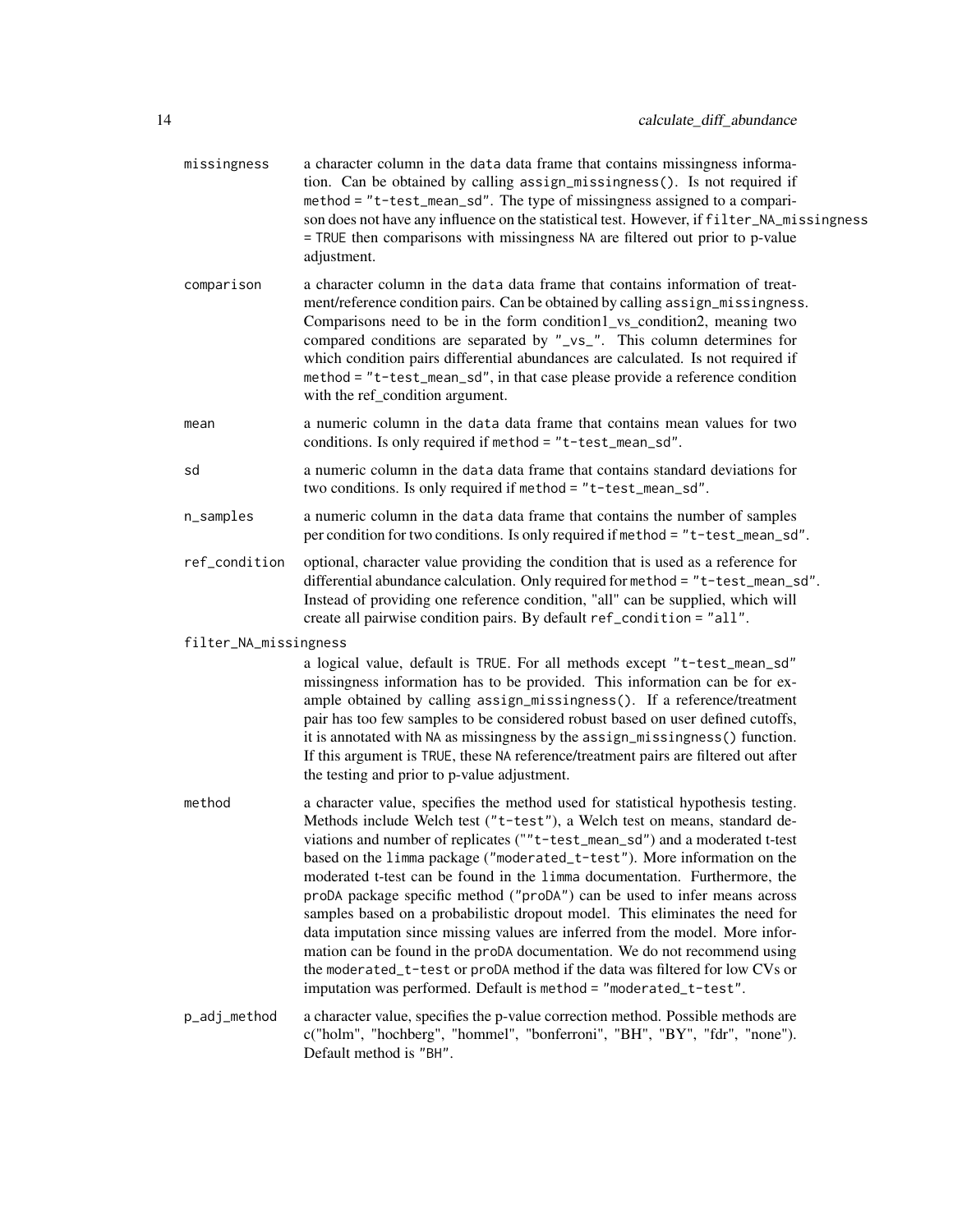retain\_columns a vector indicating if certain columns should be retained from the input data frame. Default is not retaining additional columns retain\_columns = NULL. Specific columns can be retained by providing their names (not in quotations marks, just like other column names, but in a vector).

#### Value

A data frame that contains differential abundances (diff), p-values (pval) and adjusted p-values (adj\_pval) for each protein, peptide or precursor (depending on the grouping variable) and the associated treatment/reference pair. Depending on the method the data frame contains additional columns:

- "t-test": The std\_error column contains the standard error of the differential abundances. n\_obs contains the number of observations for the specific protein, peptide or precursor (depending on the grouping variable) and the associated treatment/reference pair.
- "t-test mean sd": Columns labeled as control refer to the second condition of the comparison pairs. Treated refers to the first condition. mean\_control and mean\_treated columns contain the means for the reference and treatment condition, respectively. sd\_control and sd\_treated columns contain the standard deviations for the reference and treatment condition, respectively. n\_control and n\_treated columns contain the numbers of samples for the reference and treatment condition, respectively. The std\_error column contains the standard error of the differential abundances. t\_statistic contains the t\_statistic for the t-test.
- "moderated\_t-test": CI\_2.5 and CI\_97.5 contain the 2.5% and 97.5% confidence interval borders for differential abundances. avg\_abundance contains average abundances for treatment/reference pairs (mean of the two group means). t\_statistic contains the t\_statistic for the t-test. B The B-statistic is the log-odds that the protein, peptide or precursor (depending on grouping) has a differential abundance between the two groups. Suppose B=1.5. The odds of differential abundance is  $exp(1.5)=4.48$ , i.e, about four and a half to one. The probability that there is a differential abundance is  $4.48/(1+4.48)=0.82$ , i.e., the probability is about  $82\%$  that this group is differentially abundant. A B-statistic of zero corresponds to a 50-50 chance that the group is differentially abundant.n\_obs contains the number of observations for the specific protein, peptide or precursor (depending on the grouping variable) and the associated treatment/reference pair.
- "proDA": The std\_error column contains the standard error of the differential abundances. avg\_abundance contains average abundances for treatment/reference pairs (mean of the two group means). t\_statistic contains the t\_statistic for the t-test. n\_obs contains the number of observations for the specific protein, peptide or precursor (depending on the grouping variable) and the associated treatment/reference pair.

#### Examples

set.seed(123) # Makes example reproducible

```
# Create synthetic data
data <- create_synthetic_data(
 n_proteins = 10,
 frac_{change = 0.5}n_replicates = 4,
 n_conditions = 2,
```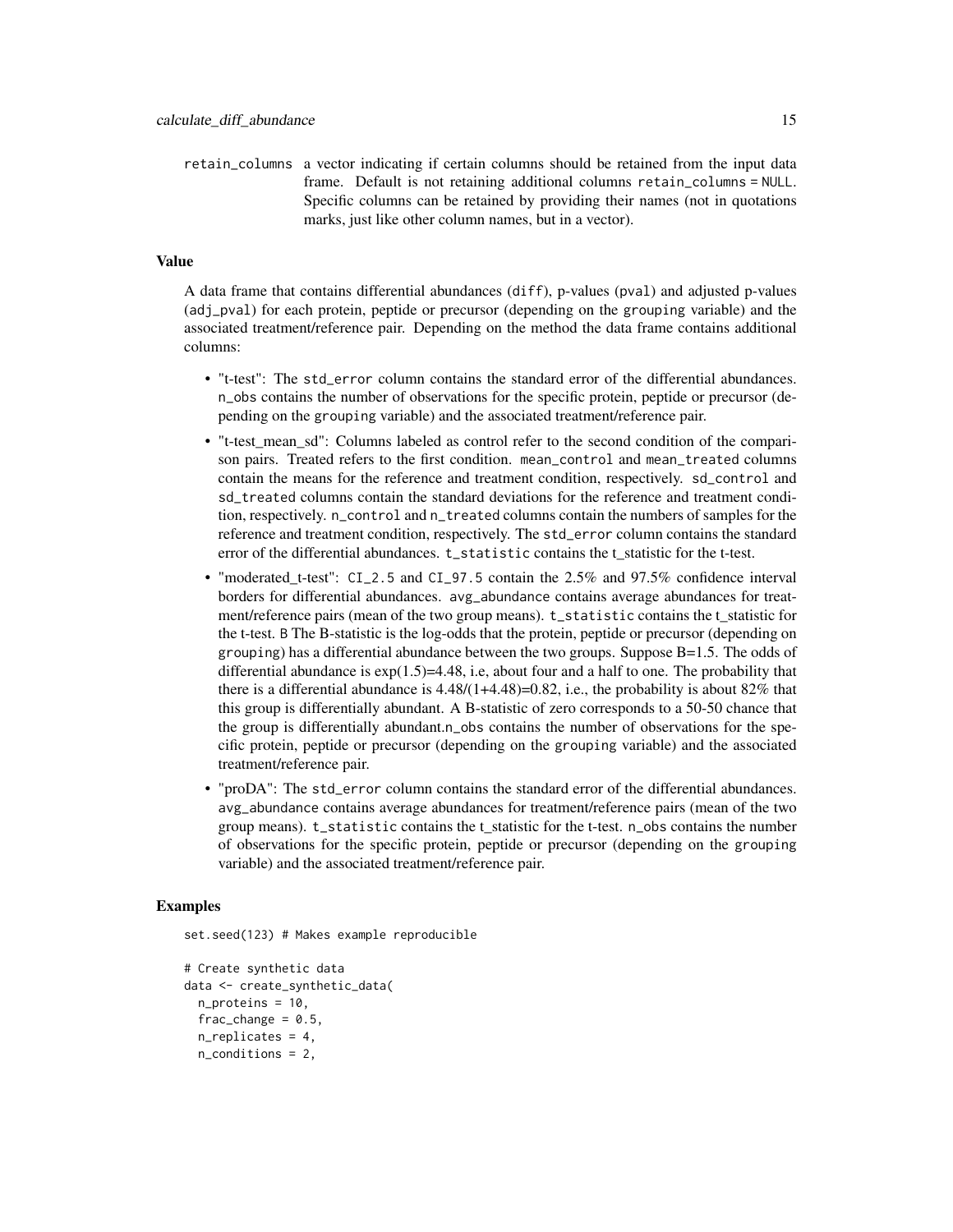```
method = "effect_random",
 additional_metadata = FALSE
)
# Assign missingness information
data_missing <- assign_missingness(
 data,
 sample = sample,
 condition = condition,
 grouping = peptide,
 intensity = peptide_intensity_missing,
 ref_condition = "all",
 retain_columns = c(protein, change_peptide)
)
# Calculate differential abundances
# Using "moderated_t-test" and "proDA" improves
# true positive recovery progressively
diff <- calculate_diff_abundance(
 data = data_missing,
 sample = sample,
 condition = condition,
 grouping = peptide,
 intensity_log2 = peptide_intensity_missing,
 missingness = missingness,
 comparison = comparison,
 method = "t-test",retain_columns = c(protein, change_peptide)
)
head(diff, n = 10)
```
calculate\_go\_enrichment

*Perform gene ontology enrichment analysis*

# Description

Analyses enrichment of gene ontology terms associated with proteins in the fraction of significant proteins compared to all detected proteins. A two-sided Fisher's exact test is performed to test significance of enrichment or depletion. GO annotations can be provided to this function either through UniProt go\_annotations\_uniprot, through a table obtained with fetch\_go in the go\_data argument or GO annotations are fetched automatically by the function by providing ontology\_type and organism\_id.

#### Usage

```
calculate_go_enrichment(
  data,
```
<span id="page-15-0"></span>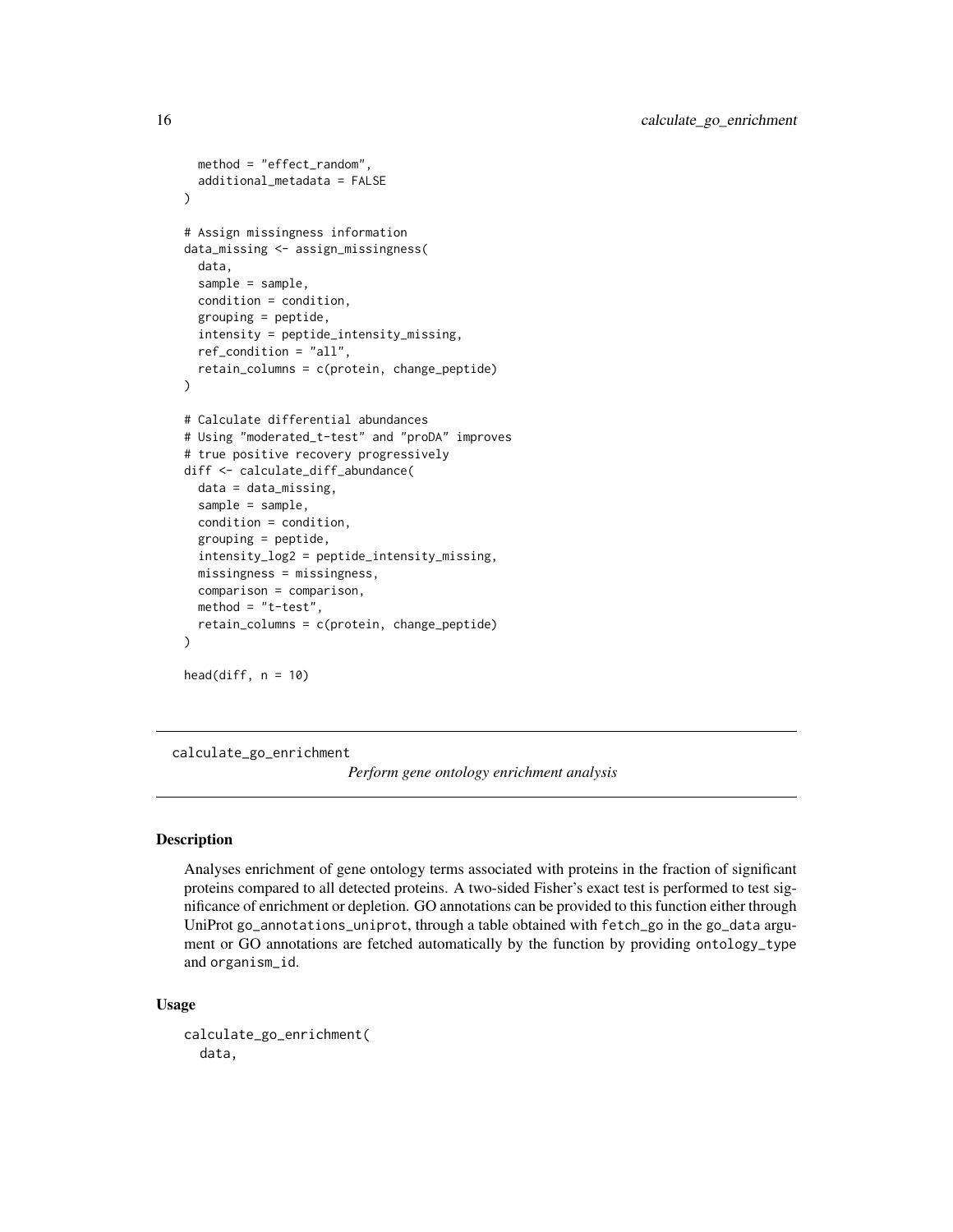```
protein_id,
 is_significant,
 go_annotations_uniprot = NULL,
 ontology_type,
 organism_id = NULL,
 go_data = NULL,
 plot = TRUE,
 label = TRUE,plot_cutoff = "adj_pval top10"
\mathcal{L}
```

| data                   | a data frame that contains at least the input variables.                                                                                                                                                                                                                                                                                                                                                                                                                                     |
|------------------------|----------------------------------------------------------------------------------------------------------------------------------------------------------------------------------------------------------------------------------------------------------------------------------------------------------------------------------------------------------------------------------------------------------------------------------------------------------------------------------------------|
| protein_id             | a character column in the data data frame that contains the protein accession<br>numbers.                                                                                                                                                                                                                                                                                                                                                                                                    |
| is_significant         | a logical column in the data data frame that indicates if the corresponding pro-<br>tein has a significantly changing peptide. The input data frame may contain<br>peptide level information with significance information. The function is able to<br>extract protein level information from this.                                                                                                                                                                                          |
| go_annotations_uniprot |                                                                                                                                                                                                                                                                                                                                                                                                                                                                                              |
|                        | recommended, a character column in the data data frame that contains gene<br>ontology annotations obtained from UniProt using fetch_uniprot. These an-<br>notations are already separated into the desired ontology type so the argument<br>ontology_type is not required.                                                                                                                                                                                                                   |
| ontology_type          | optional, character value specifying the type of ontology that should be used.<br>Possible values are molecular function (MF), biological process (BP), cellular<br>component (CC). This argument is not required if GO annotations are provided<br>from UniProt in go_annotations_uniprot. It is required if annotations are<br>provided through go_data or automatically fetched.                                                                                                          |
| organism_id            | optional, character value specifying an NCBI taxonomy identifier of an organ-<br>ism (TaxId). Possible inputs include only: "9606" (Human), "559292" (Yeast)<br>and "83333" (E. coli). Is only necessary if GO data is not provided either by<br>go_annotations_uniprot or in go_data.                                                                                                                                                                                                       |
| go_data                | Optional, a data frame that can be obtained with fetch_go. If you provide data<br>not obtained with fetch_go make sure column names for protein ID (db_id)<br>and GO ID (go_id) are the same as for data obtained with fetch_go.                                                                                                                                                                                                                                                             |
| plot                   | a logical argument indicating whether the result should be plotted or returned as<br>a table.                                                                                                                                                                                                                                                                                                                                                                                                |
| label                  | a logical argument indicating whether labels should be added to the plot. Default<br>is TRUE.                                                                                                                                                                                                                                                                                                                                                                                                |
| plot_cutoff            | a character value indicating if the plot should contain the top 10 most significant<br>proteins (p-value or adjusted p-value), or if a significance cutoff should be used<br>to determine the number of GO terms in the plot. This information should be<br>provided with the type first followed by the threshold separated by a space. Ex-<br>ample are plot_cutoff = "adj_pval top10", plot_cutoff = "pval 0.05" or<br>plot_cutoff = "adj_pval 0.01". The threshold can be chosen freely. |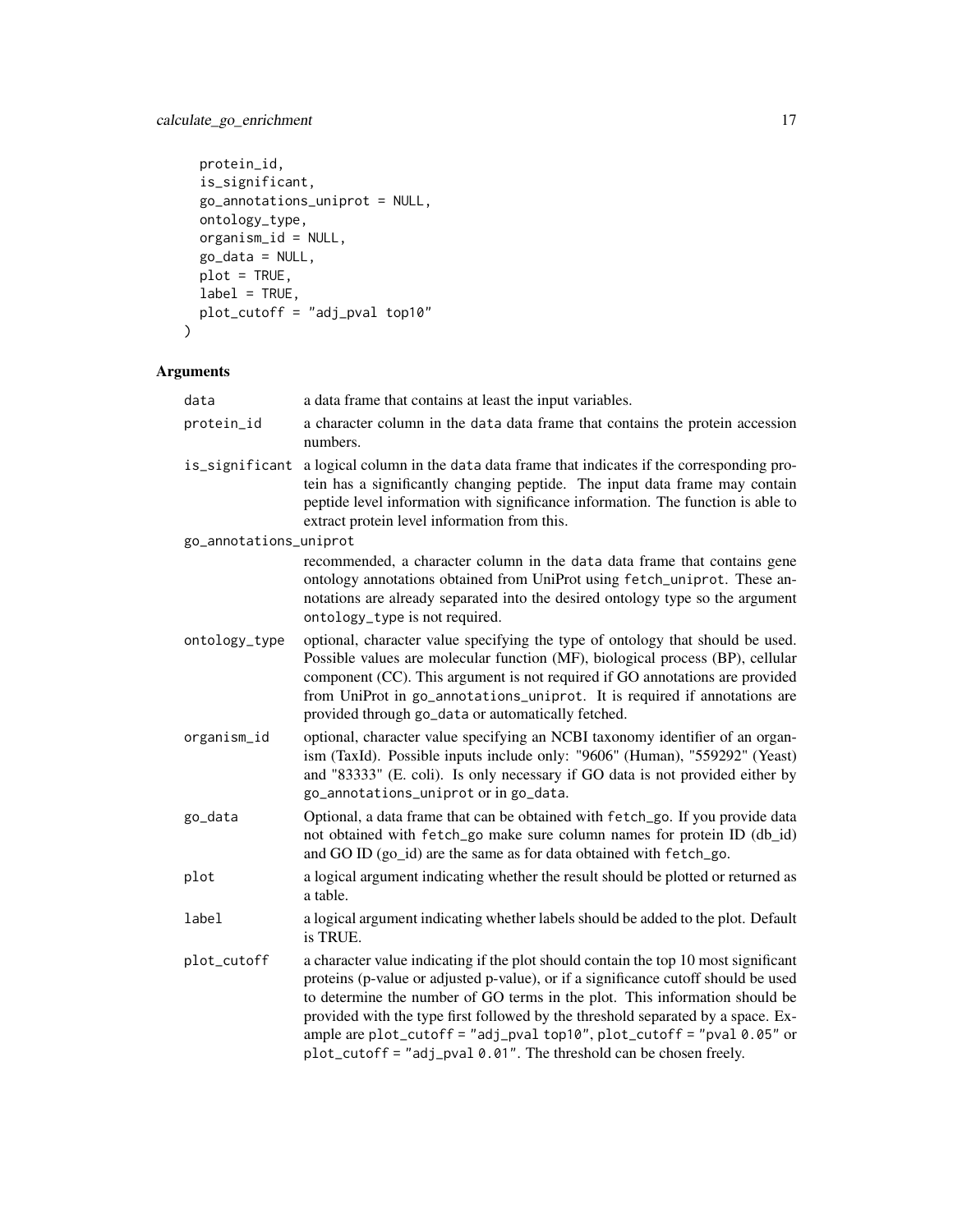A bar plot displaying negative log10 adjusted p-values for the top 10 enriched or depleted gene ontology terms. Alternatively, plot cutoffs can be chosen individually with the plot\_cutoff argument. Bars are colored according to the direction of the enrichment. If plot = FALSE, a data frame is returned. P-values are adjusted with Benjamini-Hochberg.

```
# Load libraries
library(dplyr)
library(stringr)
# Create example data
# Contains artificial de-enrichment for ribosomes.
data <- fetch_uniprot_proteome(
  organism_id = 83333,
  columns = c("id",
    "go(molecular function)"
  \lambda) %>%
 mutate(significant = c()rep(TRUE, 1000),
   rep(FALSE, n() - 1000)
  )) %>%
  mutate(significant = ifelse(
   str_detect(
      go_molecular_function,
     pattern = "ribosome"
   ),
   FALSE,
   significant
  ))
# Plot gene ontology enrichment
calculate_go_enrichment(
  data,
  protein_id = id,
  go_annotations_uniprot = go_molecular_function,
  is_significant = significant,
  plot = TRUE,
  plot_cutoff = "pval 0.01"
\mathcal{L}# Calculate gene ontology enrichment
go_enrichment <- calculate_go_enrichment(
  data,
  protein_id = id,
  go_annotations_uniprot = go_molecular_function,
  is_significant = significant,
  plot = FALSE,
```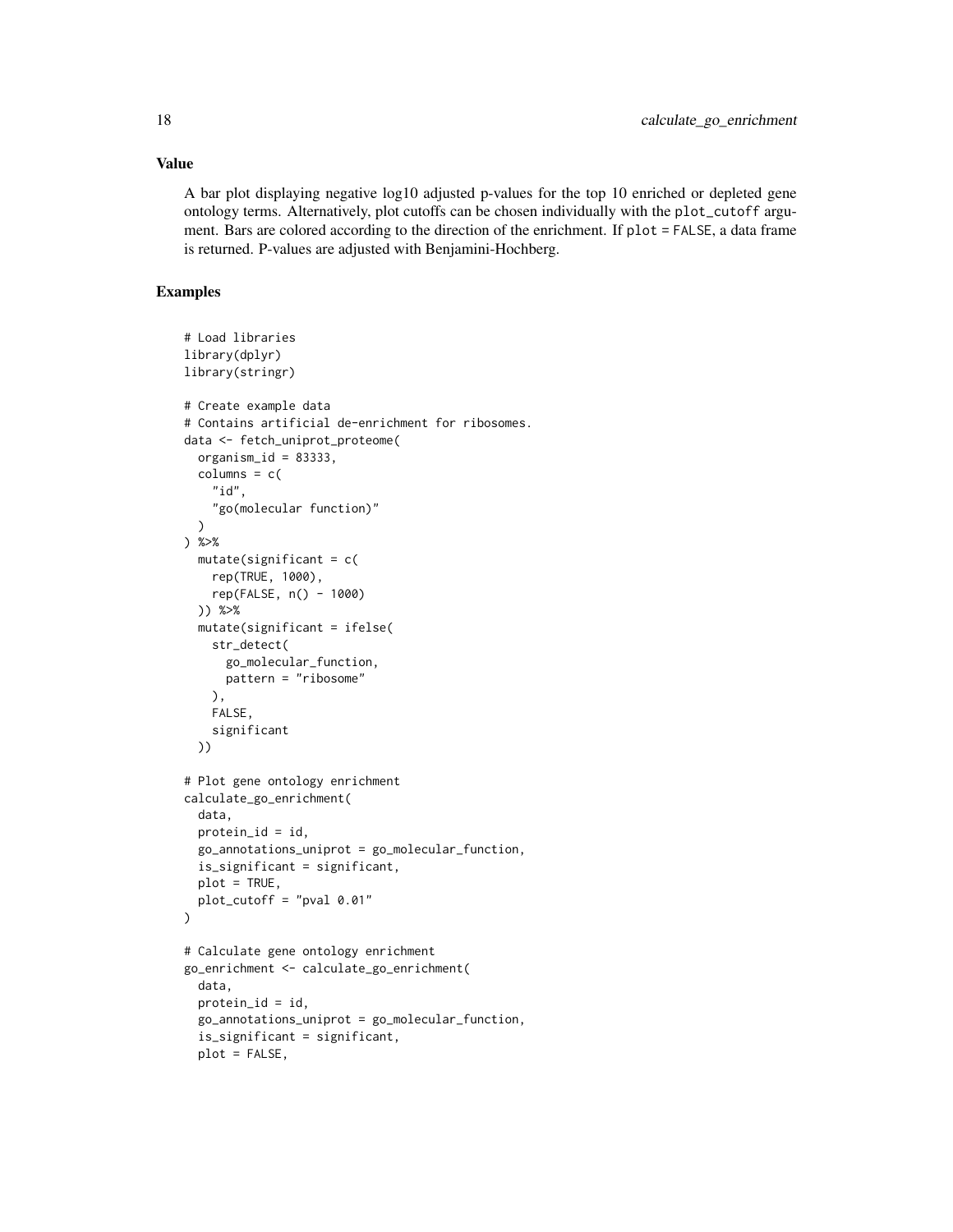```
\mathcal{L}head(go_enrichment, n = 10)
```
calculate\_imputation *Sampling of values for imputation*

#### Description

calculate\_imputation is a helper function that is used in the impute function. Depending on the type of missingness and method, it samples values from a normal distribution that can be used for the imputation. Note: The input intensities should be log2 transformed.

#### Usage

```
calculate_imputation(
 min = NULL,noise = NULL,
 mean = NULL,sd,
 missingness = c("MNAR", "MAR"),
 method = c("ludovic", "noise"),
  skip_log2_transform_error = FALSE
\mathcal{L}
```

| min                       | a numeric value specifying the minimal intensity value of the precursor/peptide.<br>Is only required if method = "ludovic" and missingness = "MNAR".                                                                                                                                                                                                 |
|---------------------------|------------------------------------------------------------------------------------------------------------------------------------------------------------------------------------------------------------------------------------------------------------------------------------------------------------------------------------------------------|
| noise                     | a numeric value specifying a noise value for the precursor/peptide. Is only re-<br>quired if method = "noise" and missingness = "MNAR".                                                                                                                                                                                                              |
| mean                      | a numeric value specifying the mean intensity value of the condition with miss-<br>ing values for a given precursor/peptide. Is only required if missingness =<br>"MAR".                                                                                                                                                                             |
| sd                        | a numeric value specifying the mean of the standard deviation of all conditions<br>for a given precursor/peptide.                                                                                                                                                                                                                                    |
| missingness               | a character value specifying the missingness type of the data determines how<br>values for imputation are sampled. This can be "MAR" or "MNAR".                                                                                                                                                                                                      |
| method                    | a character value specifying the method to be used for imputation. For method<br>= "ludovic", MNAR missingness is sampled around a value that is three lower<br>(log2) than the lowest intensity value recorded for the precursor/peptide. For<br>method = "noise", MNAR missingness is sampled around the noise value for<br>the precursor/peptide. |
| skip_log2_transform_error |                                                                                                                                                                                                                                                                                                                                                      |
|                           | a logical value, if FALSE a check is performed to validate that input values<br>are $log2$ transformed. If input values are $> 40$ the test is failed and an error is<br>returned.                                                                                                                                                                   |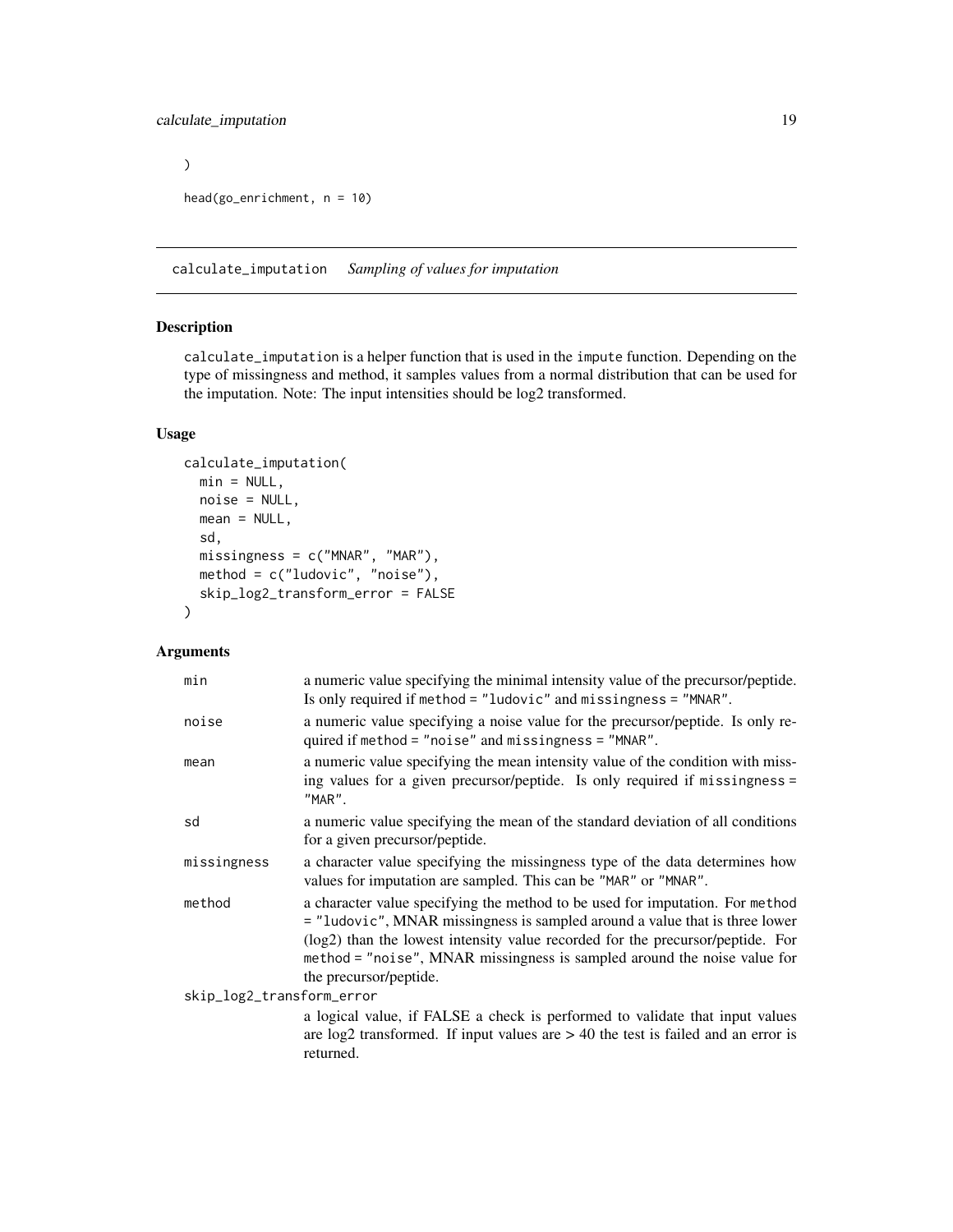<span id="page-19-0"></span>A value sampled from a normal distribution with the input parameters. Method specifics are applied to input parameters prior to sampling.

calculate\_kegg\_enrichment

*Perform KEGG pathway enrichment analysis*

# Description

Analyses enrichment of KEGG pathways associated with proteins in the fraction of significant proteins compared to all detected proteins. A Fisher's exact test is performed to test significance of enrichment.

#### Usage

```
calculate_kegg_enrichment(
  data,
  protein_id,
  is_significant,
  pathway_id = pathway_id,
 pathway_name = pathway_name,
 plot = TRUE,
 plot_cutoff = "adj_pval top10"
\lambda
```

| data           | a data frame that contains at least the input variables.                                                                                                                                                                                                                                                                                                                                                                                                                                       |
|----------------|------------------------------------------------------------------------------------------------------------------------------------------------------------------------------------------------------------------------------------------------------------------------------------------------------------------------------------------------------------------------------------------------------------------------------------------------------------------------------------------------|
| protein_id     | a character column in the data data frame that contains the protein accession<br>numbers.                                                                                                                                                                                                                                                                                                                                                                                                      |
| is_significant | a logical column in the data data frame that indicates if the corresponding pro-<br>tein has a significantly changing peptide. The input data frame may contain<br>peptide level information with significance information. The function is able to<br>extract protein level information from this.                                                                                                                                                                                            |
| pathway_id     | a character column in the data data frame that contains KEGG pathway identi-<br>fiers. These can be obtained from KEGG using fetch_kegg.                                                                                                                                                                                                                                                                                                                                                       |
| pathway_name   | a character column in the data data frame that contains KEGG pathway names.<br>These can be obtained from KEGG using fetch_kegg.                                                                                                                                                                                                                                                                                                                                                               |
| plot           | a logical value indicating whether the result should be plotted or returned as a<br>table.                                                                                                                                                                                                                                                                                                                                                                                                     |
| plot_cutoff    | a character value indicating if the plot should contain the top 10 most significant<br>proteins (p-value or adjusted p-value), or if a significance cutoff should be used<br>to determine the number of GO terms in the plot. This information should be<br>provided with the type first followed by the threshold separated by a space. Ex-<br>ample are plot_cutoff = "adj_pval top10", plot_cutoff = "pval 0.05" or<br>$plot_cutoff = "adj_pval 0.01".$ The threshold can be chosen freely. |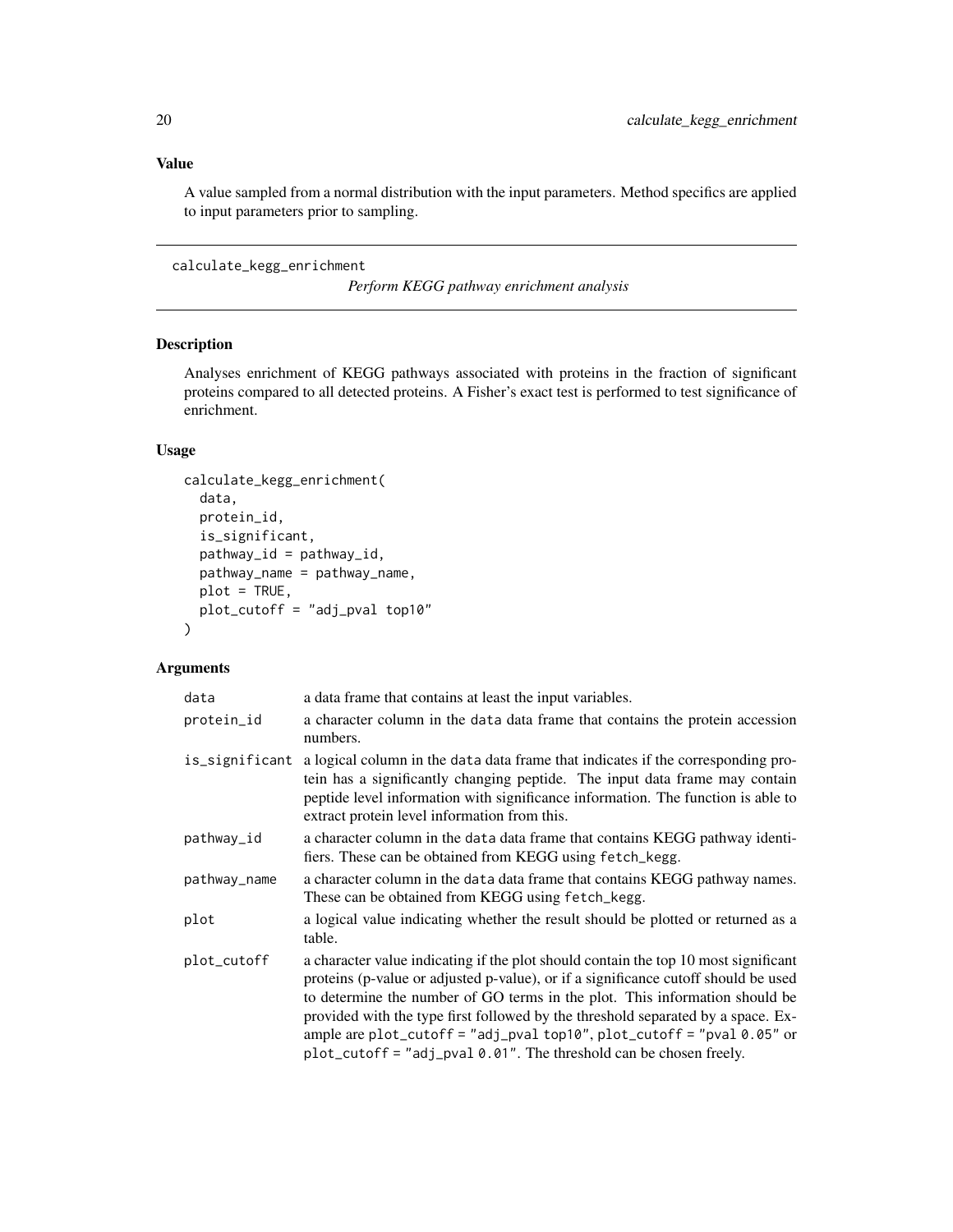A bar plot displaying negative log10 adjusted p-values for the top 10 enriched pathways. Bars are coloured according to the direction of the enrichment. If plot = FALSE, a data frame is returned.

```
# Load libraries
library(dplyr)
set.seed(123) # Makes example reproducible
# Create example data
data <- fetch_kegg(species = "eco") %>%
  group_by(uniprot_id) %>%
  mutate(significant = rep(sample(
   x = c(TRUE, FALSE),
    size = 1,
   replace = TRUE,
    prob = c(0.2, 0.8)),
  n = n()))
# Plot KEGG enrichment
calculate_kegg_enrichment(
  data,
  protein_id = uniprot_id,
  is_significant = significant,
  pathway_id = pathway_id,
  pathway_name = pathway_name,
  plot = TRUE,
  plot_cutoff = "pval 0.05"
\overline{)}# Calculate KEGG enrichment
kegg <- calculate_kegg_enrichment(
  data,
  protein_id = uniprot_id,
  is_significant = significant,
  pathway_id = pathway_id,
  pathway_name = pathway_name,
  plot = FALSE
\mathcal{L}head(kegg, n = 10)
```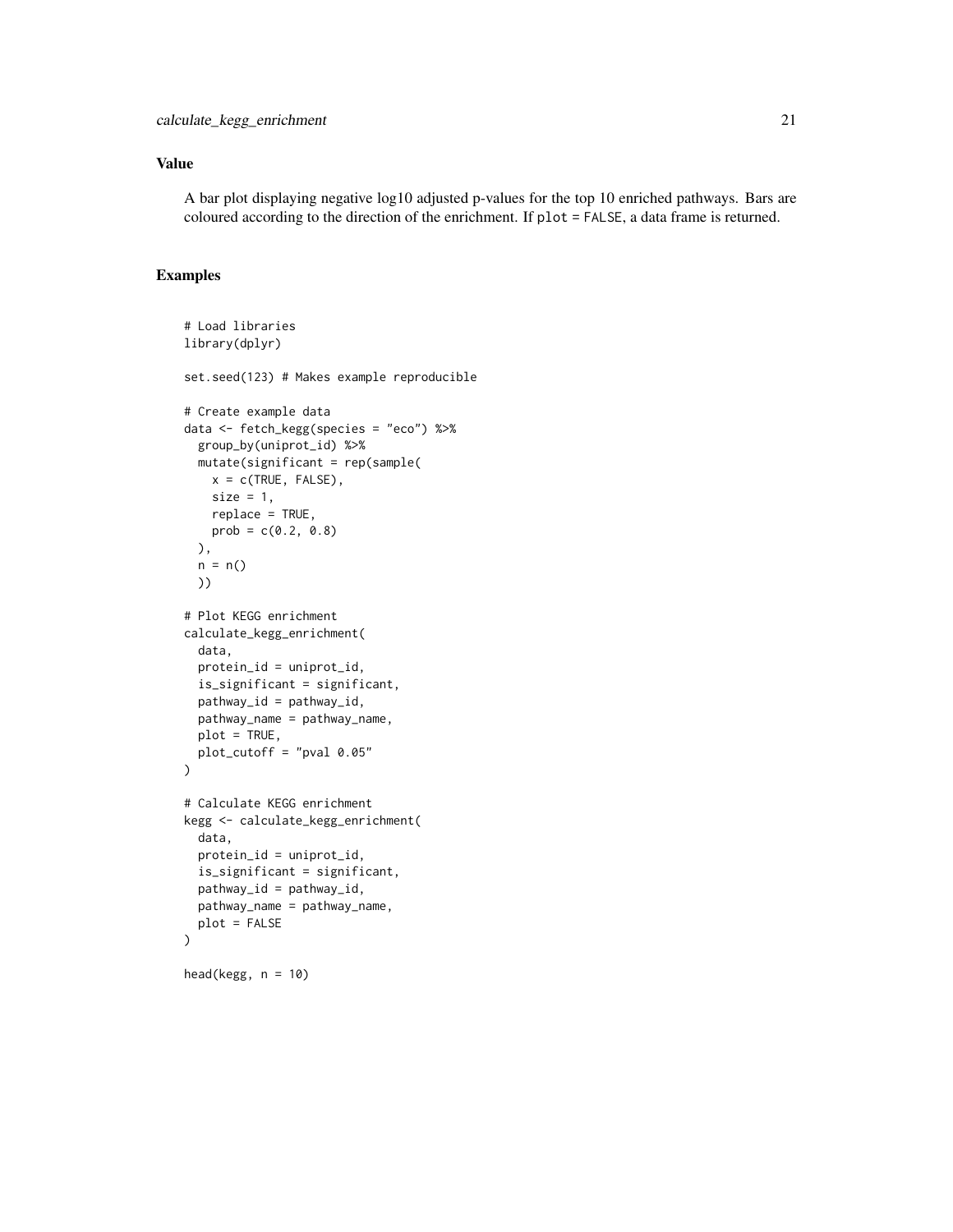<span id="page-21-0"></span>calculate\_protein\_abundance

*Label-free protein quantification*

# Description

Determines relative protein abundances from ion quantification. Only proteins with at least three peptides are considered for quantification.

#### Usage

```
calculate_protein_abundance(
  data,
  sample,
 protein_id,
 precursor,
 peptide,
  intensity_log2,
 \text{method} = "sum",for_plot = FALSE,
  retain_columns = NULL
)
```

| data           | a data frame that contains at least the input variables.                                                                                                                                                                                                                                             |
|----------------|------------------------------------------------------------------------------------------------------------------------------------------------------------------------------------------------------------------------------------------------------------------------------------------------------|
| sample         | a character column in the data data frame that contains the sample name.                                                                                                                                                                                                                             |
| protein_id     | a character column in the data data frame that contains the protein accession<br>numbers.                                                                                                                                                                                                            |
| precursor      | a character column in the data data frame that contains precursors.                                                                                                                                                                                                                                  |
| peptide        | a character column in the data data frame that contains peptide sequences. This<br>column is needed to filter for proteins with at least 3 unique peptides. This can<br>equate to more than three precursors. The quantification is done on the precursor<br>level.                                  |
| intensity_log2 | a numeric column in the data data frame that contains $log2$ transformed precur-<br>sor intensities.                                                                                                                                                                                                 |
| method         | a character value specifying with which method protein quantities should be<br>calculated. Possible options include "sum", which takes the sum of all precursor<br>intensities as the protein abundance.                                                                                             |
| for_plot       | a logical value indicating whether the result should be only protein intensities<br>or protein intensities together with precursor intensities that can be used for<br>plotting using qc_protein_abundance. Default is FALSE.                                                                        |
| retain_columns | a vector indicating if certain columns should be retained from the input data<br>frame. Default is not retaining additional columns retain_columns = NULL.<br>Specific columns can be retained by providing their names (not in quotations<br>marks, just like other column names, but in a vector). |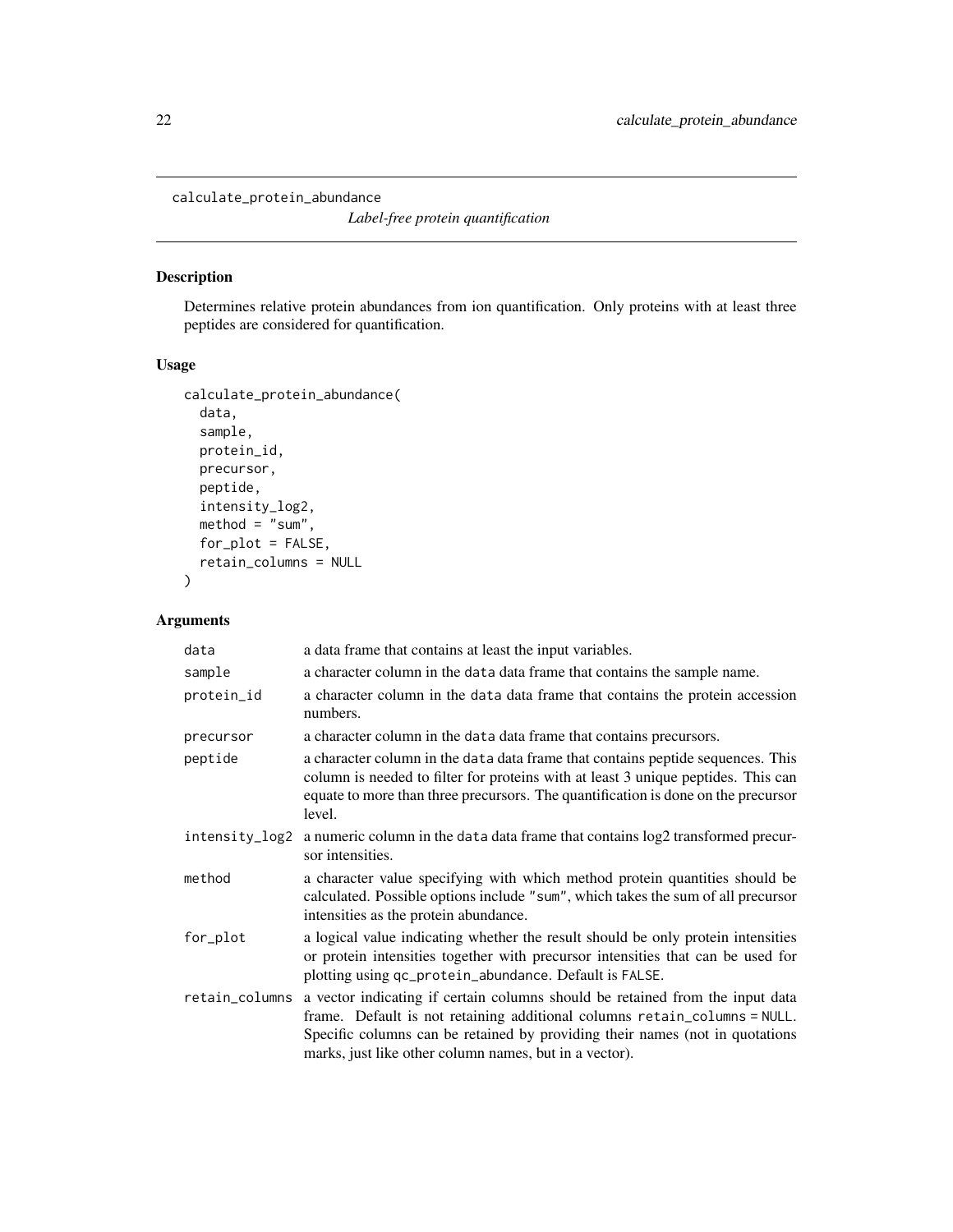If for\_plot = FALSE, protein abundances are returned, if for\_plot = TRUE also precursor intensities are returned in a data frame. The later output is ideal for plotting with qc\_protein\_abundance and can be filtered to only include protein abundances.

#### Examples

```
# Create example data
data <- data.frame(
  sample = c(rep("S1", 6),
   rep("S2", 6),
   rep("S1", 2),
   rep("S2", 2)
  ),
  protein_id = c(
   rep("P1", 12),
   rep("P2", 4)
  ),
  precursor = c(
    rep(c("A1", "A2", "B1", "B2", "C1", "D1"), 2),
    rep(c("E1", "F1"), 2)
  ),
  peptide = c(rep(c("A", "A", "B", "B", "C", "D"), 2),
   rep(c("E", "F"), 2)
  ),
  intensity = c(rnorm(n = 6, mean = 15, sd = 2),rnorm(n = 6, mean = 21, sd = 1),rnorm(n = 2, mean = 15, sd = 1),rnorm(n = 2, mean = 15, sd = 2)
 )
)
data
# Calculate protein abundances
protein_abundance <- calculate_protein_abundance(
  data,
  sample = sample,
  protein_id = protein_id,
  precursor = precursor,
  peptide = peptide,
  intensity_log2 = intensity,
  method = "sum",for_plot = FALSE
)
```
protein\_abundance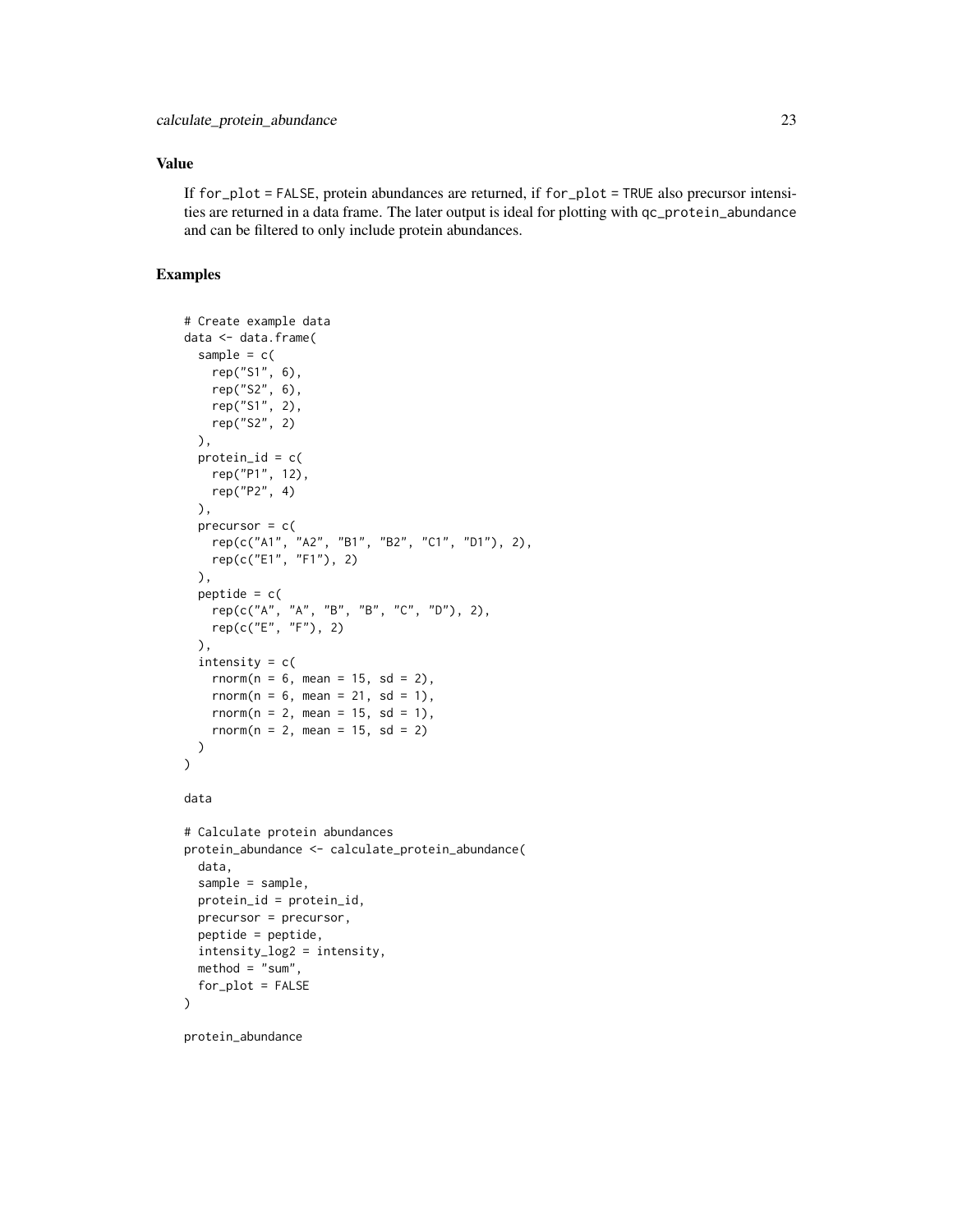```
# Calculate protein abundances and retain precursor
# abundances that can be used in a peptide profile plot
complete_abundances <- calculate_protein_abundance(
  data,
  sample = sample,
  protein_id = protein_id,
  precursor = precursor,
  peptide = peptide,
  intensity_log2 = intensity,
  method = "sum",for_plot = TRUE
\overline{\phantom{a}}
```
complete\_abundances

calculate\_sequence\_coverage

*Protein sequence coverage*

# Description

Calculate sequence coverage for each identified protein.

#### Usage

```
calculate_sequence_coverage(data, protein_sequence, peptides)
```
#### Arguments

| data             | a data frame containing at least the protein sequence and the identified peptides                                                   |
|------------------|-------------------------------------------------------------------------------------------------------------------------------------|
|                  | as columns.                                                                                                                         |
| protein_sequence |                                                                                                                                     |
|                  | a character column in the data data frame that contains protein sequences. Can<br>be obtained by using the function fetch_uniprot() |
| peptides         | a character column in the data data frame that contains the identified peptides.                                                    |

# Value

A new column in the data data frame containing the calculated sequence coverage for each identified protein

```
data <- data.frame(
  protein_sequence = c("abcdefghijklmnop", "abcdefghijklmnop"),
  pep_stripped_sequence = c("abc", "jklmn")
\mathcal{L}
```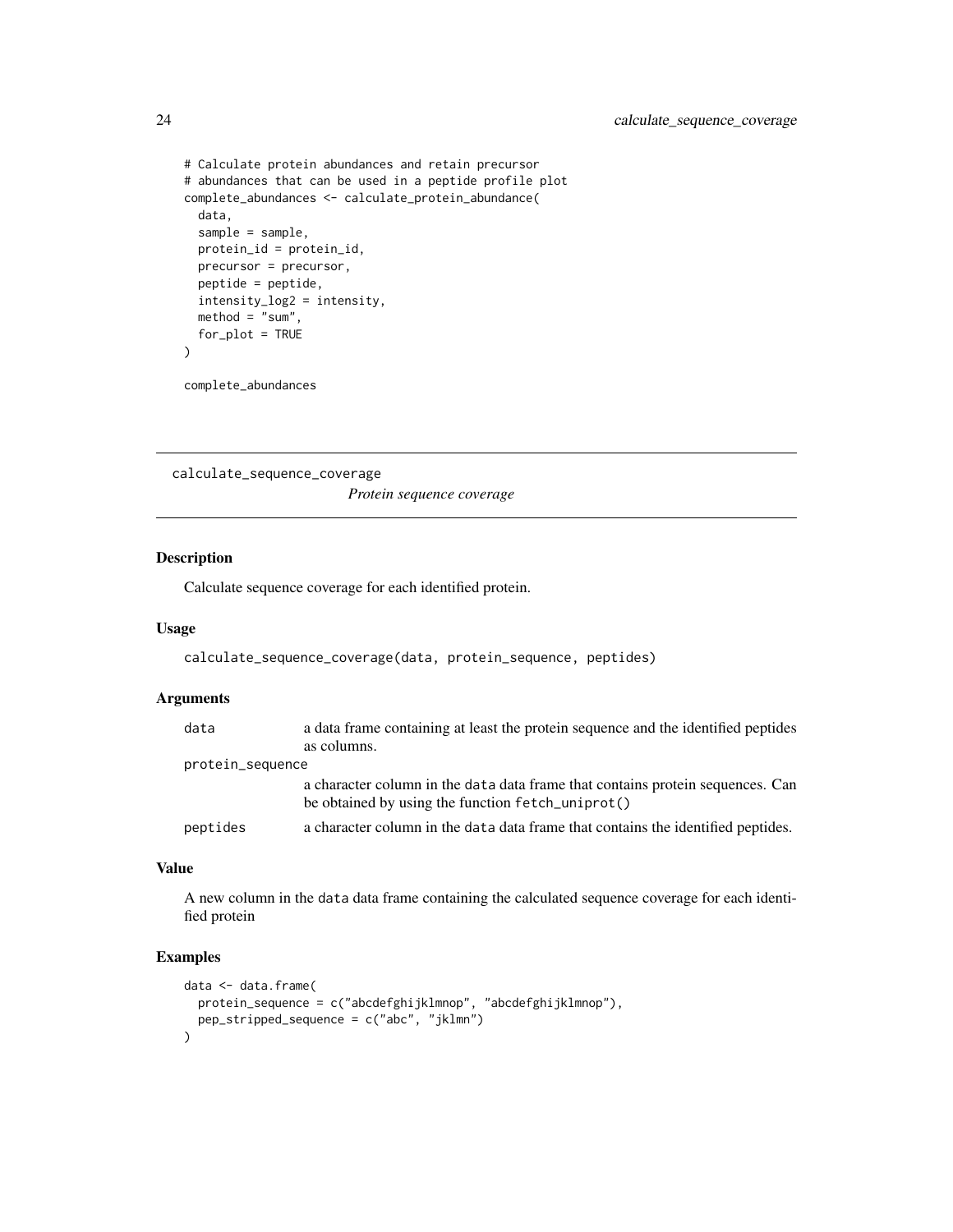```
calculate_sequence_coverage(
  data,
  protein_sequence = protein_sequence,
  peptides = pep_stripped_sequence
)
```
calculate\_treatment\_enrichment

*Check treatment enrichment*

# Description

Check for an enrichment of proteins interacting with the treatment in significantly changing proteins as compared to all proteins.

# Usage

```
calculate_treatment_enrichment(
  data,
  protein_id,
  is_significant,
  binds_treatment,
  treatment_name,
  plot = TRUE
)
```

| data            | a data frame contains at least the input variables.                                                                                                                                                                                                                                                                |  |
|-----------------|--------------------------------------------------------------------------------------------------------------------------------------------------------------------------------------------------------------------------------------------------------------------------------------------------------------------|--|
| protein_id      | a character column in the data data frame that contains the protein accession<br>numbers.                                                                                                                                                                                                                          |  |
|                 | is_significant a logical column in the data data frame that indicates if the corresponding pro-<br>tein has a significantly changing peptide. The input data frame may contain<br>peptide level information with significance information. The function is able to<br>extract protein level information from this. |  |
| binds_treatment |                                                                                                                                                                                                                                                                                                                    |  |
|                 | a logical column in the data data frame that indicates if the corresponding pro-<br>tein binds to the treatment. This information can be obtained from different<br>databases, e.g. UniProt.                                                                                                                       |  |
| treatment_name  | a character value that indicates the treatment name. It will be included in the<br>plot title.                                                                                                                                                                                                                     |  |
| plot            | a logical value indicating whether the result should be plotted or returned as a<br>table.                                                                                                                                                                                                                         |  |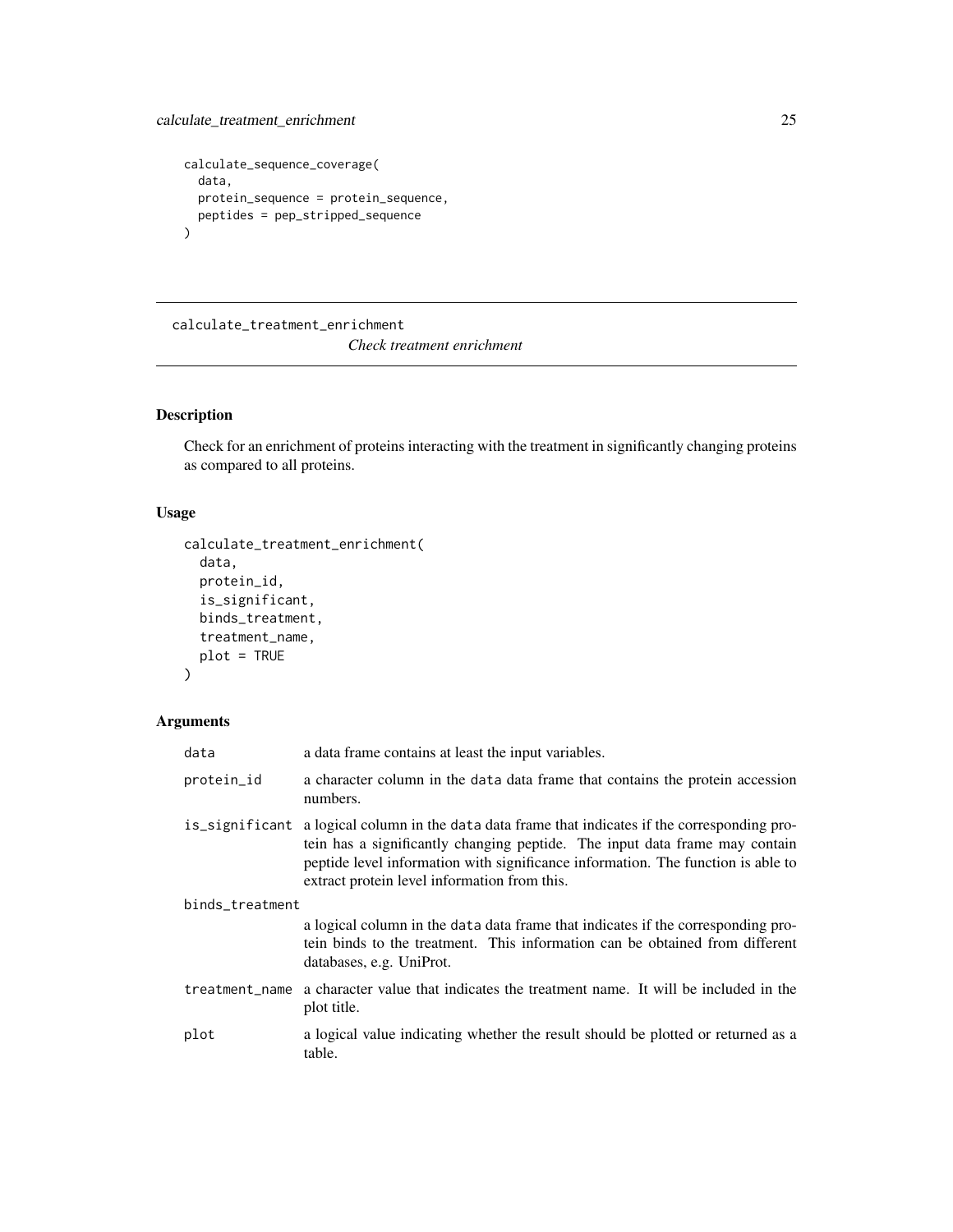<span id="page-25-0"></span>A bar plot displaying the percentage of all detect proteins and all significant proteins that bind to the treatment. A Fisher's exact test is performed to calculate the significance of the enrichment in significant proteins compared to all proteins. The result is reported as a p-value. If plot = FALSE a contingency table in long format is returned.

# Examples

```
# Create example data
data <- data.frame(
 protein_id = c(paste0("protein", 1:50)),
 significant = c(rep(TRUE, 20),
   rep(FALSE, 30)
 ),
 binds_treatment = c(
   rep(TRUE, 10),
    rep(FALSE, 10),
    rep(TRUE, 5),
    rep(FALSE, 25)
 )
)
# Plot treatment enrichment
calculate_treatment_enrichment(
 data,
 protein_id = protein_id,
 is_significant = significant,
 binds_treatment = binds_treatment,
 treatment = "Rapamycin",
 plot = TRUE
\mathcal{L}# Calculate treatment enrichment
enrichment <- calculate_treatment_enrichment(
 data,
 protein_id = protein_id,
 is_significant = significant,
 binds_treatment = binds_treatment,
 plot = FALSE
\mathcal{L}
```
enrichment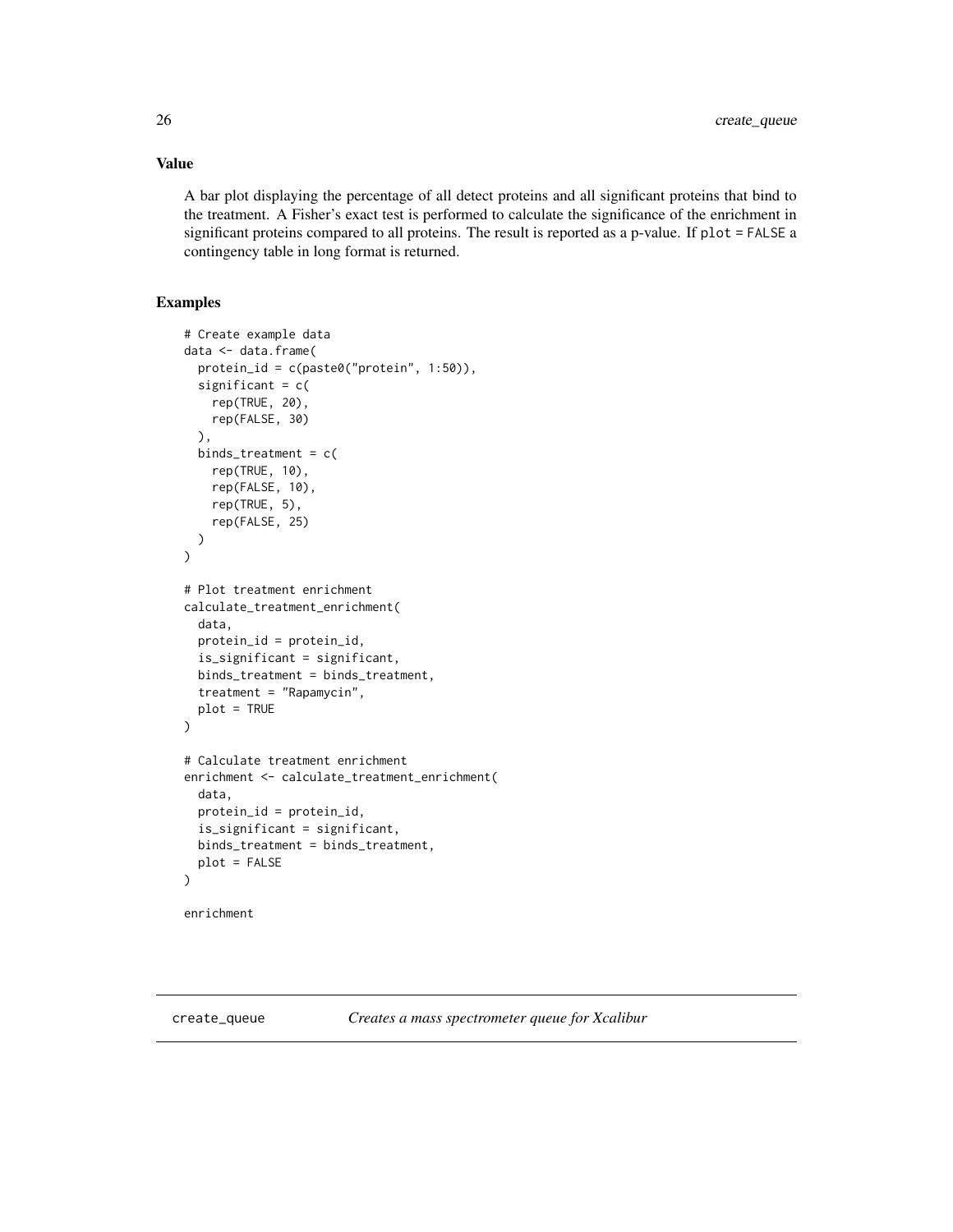# create\_queue 27

#### Description

[Experimental] This function creates a measurement queue for sample acquisition for the software Xcalibur. All possible combinations of the provided information will be created to make file and sample names.

#### Usage

```
create_queue(
  date = NULL,
  instrument = NULL,
  user = NULL,
  measurement_type = NULL,
  experiment_name = NULL,
  digestion = NULL,
  treatment_type_1 = NULL,
  treatment_type_2 = NULL,
  treatment_dose_1 = NULL,
  treatment_dose_2 = NULL,
  treatment_unit_1 = NULL,
  treatment_unit_2 = NULL,
  n_replicates = NULL,
  number_runs = FALSE,
  organism = NULL,
  exclude_combinations = NULL,
  inj_vol = NA,
  data<sub>path</sub> = NA,
  method<sub>-path</sub> = NA,
  position_row = NA,
  position_column = NA,
  blank_every_n = NULL,
  blank_position = NA,
  blank_method_path = NA,
  blank_inj_vol = 1,
  export = FALSE,export_to_queue = FALSE,
  queue_path = NULL
)
```
#### Arguments

| date             | optional, character value indicating the start date of the measurements.                                                                                                                                                                                                                                          |  |
|------------------|-------------------------------------------------------------------------------------------------------------------------------------------------------------------------------------------------------------------------------------------------------------------------------------------------------------------|--|
| instrument       | optional, character value indicating the instrument initials.                                                                                                                                                                                                                                                     |  |
| user             | optional, character value indicating the user name.                                                                                                                                                                                                                                                               |  |
| measurement_type |                                                                                                                                                                                                                                                                                                                   |  |
|                  | optional, character value indicating the measurement type of the samples (e.g.<br>"DIA", "DDA", "library" etc.).                                                                                                                                                                                                  |  |
| experiment_name  |                                                                                                                                                                                                                                                                                                                   |  |
|                  | $\mathcal{L}$ and $\mathcal{L}$ and $\mathcal{L}$ and $\mathcal{L}$ and $\mathcal{L}$ and $\mathcal{L}$ and $\mathcal{L}$ and $\mathcal{L}$ and $\mathcal{L}$ and $\mathcal{L}$ and $\mathcal{L}$ and $\mathcal{L}$ and $\mathcal{L}$ and $\mathcal{L}$ and $\mathcal{L}$ and $\mathcal{L}$ and $\mathcal{L}$ and |  |

optional, character value indicating the name of the experiment.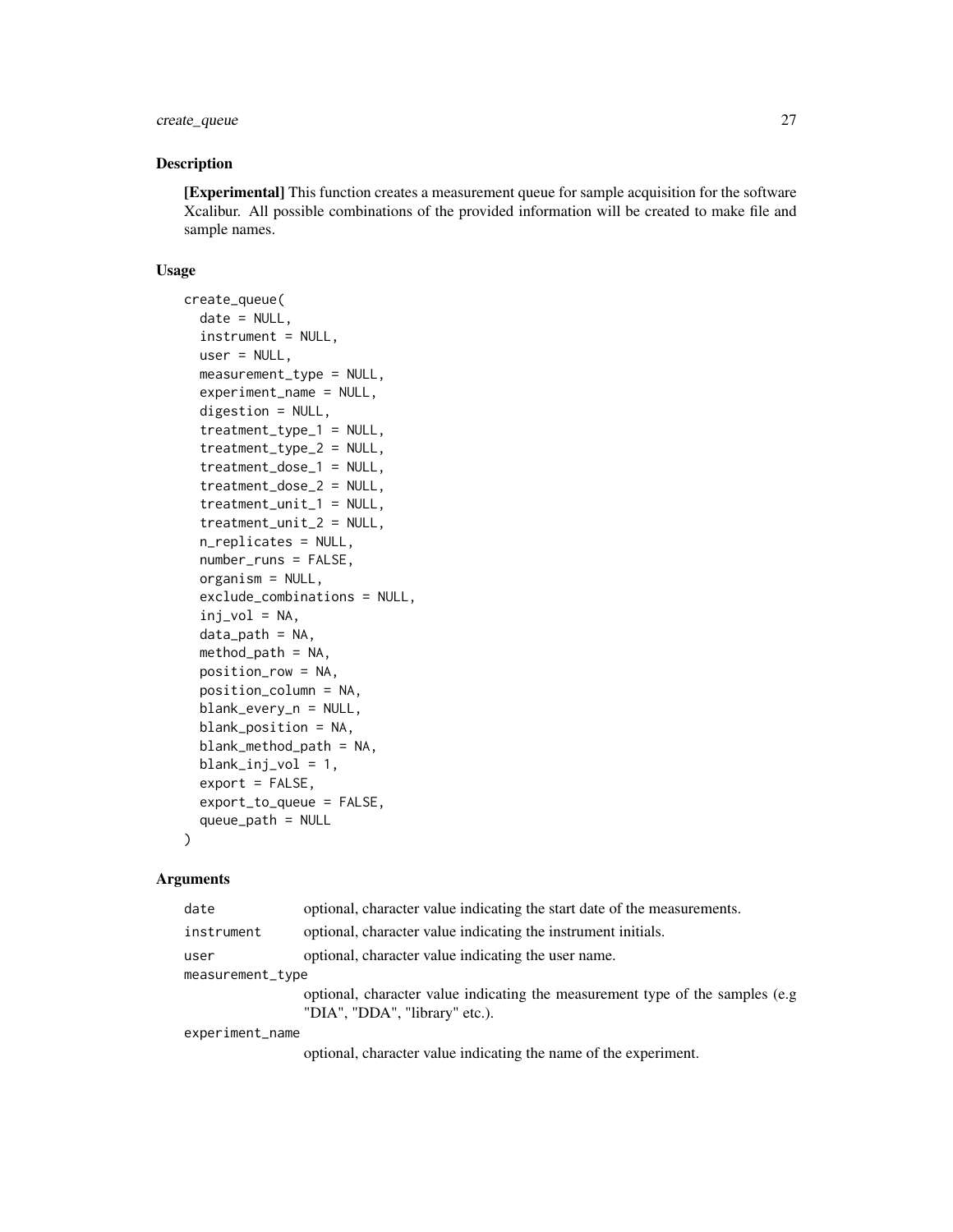| digestion            | optional, character vector indicating the digestion types used in this experiment<br>(e.g "LiP" and/or "tryptic control").                                                                                                   |
|----------------------|------------------------------------------------------------------------------------------------------------------------------------------------------------------------------------------------------------------------------|
| treatment_type_1     |                                                                                                                                                                                                                              |
|                      | optional, character vector indicating the name of the treatment.                                                                                                                                                             |
| treatment_type_2     |                                                                                                                                                                                                                              |
|                      | optional, character vector indicating the name of a second treatment that was<br>combined with the first treatment.                                                                                                          |
| treatment_dose_1     |                                                                                                                                                                                                                              |
|                      | optional, numeric vector indicating the doses used for treatment 1. These can be<br>concentrations or times etc.                                                                                                             |
| treatment_dose_2     |                                                                                                                                                                                                                              |
|                      | optional, numeric vector indicating the doses used for treatment 2. These can be<br>concentrations or times etc.                                                                                                             |
| treatment_unit_1     |                                                                                                                                                                                                                              |
|                      | optional, character vector indicating the unit of the doses for treatment 1 (e.g<br>min, mM, etc.).                                                                                                                          |
| treatment_unit_2     |                                                                                                                                                                                                                              |
|                      | optional, character vector indicating the unit of the doses for treatment 2 (e.g<br>min, mM, etc.).                                                                                                                          |
| n_replicates         | optional, a numeric value indicating the number of replicates used per sample.                                                                                                                                               |
| number_runs          | a logical that specifies if file names should be numbered from 1:n instead of<br>adding experiment information. Default is FALSE.                                                                                            |
| organism             | optional, character value indicating the name of the organism used.                                                                                                                                                          |
| exclude_combinations |                                                                                                                                                                                                                              |
|                      | optional, list of lists that contains vectors of treatment types and treatment doses<br>of which combinations should be excluded from the final queue.                                                                       |
| inj_vol              | a numeric value indicating the volume used for injection in microliter. Will be<br>NA if not specified. Then it needs to be manually specified before the queue can<br>be used.                                              |
| data_path            | a character value indicating the file path where the MS raw data should be saved.<br>Backslashes should be escaped by another backslash. Will be NA if not specified,<br>but needs to be specified later on then.            |
| method_path          | a character value indicating the file path of the MS acquisition method. Back-<br>slashes should be escaped by another backslash. Will be NA if not specified, but<br>needs to be specified later on then.                   |
| position_row         | a character vector that contains row positions that can be used for the samples<br>(e.g c("A", "B")). If the number of specified rows and columns does not equal<br>the total number of samples, positions will be repeated. |
| position_column      |                                                                                                                                                                                                                              |
|                      | a character vector that contains column positions that can be used for the samples<br>(e.g 8). If the number of specified rows and columns does not equal the total<br>number of samples, positions will be repeated.        |
| blank_every_n        | optional, numeric value that specifies in which intervals a blank sample should<br>be inserted.                                                                                                                              |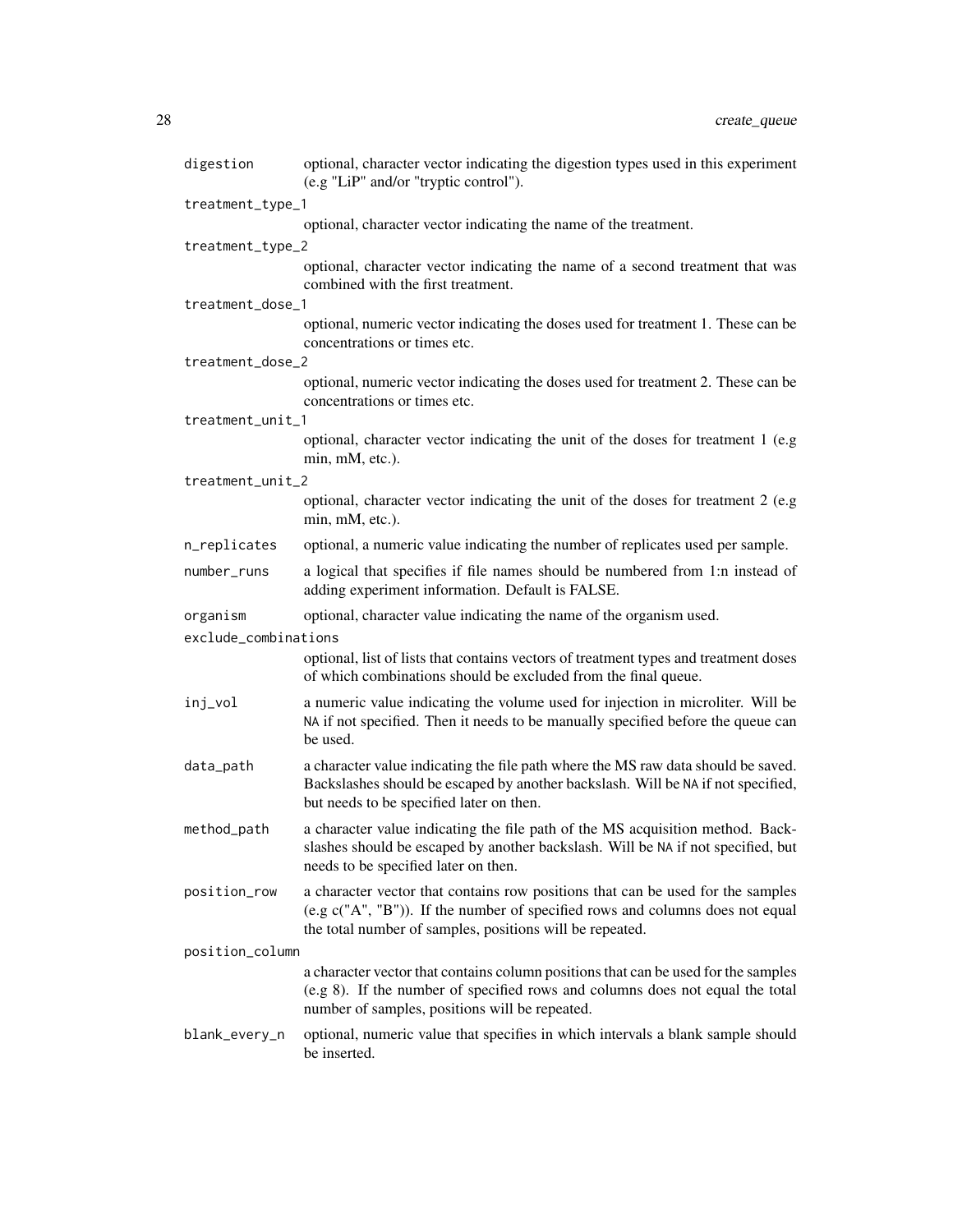|                   | blank_position a character value that specifies the plate position of the blank. Will be NA if not<br>specified, but needs to be specified later on then.                                                                 |  |
|-------------------|---------------------------------------------------------------------------------------------------------------------------------------------------------------------------------------------------------------------------|--|
| blank_method_path |                                                                                                                                                                                                                           |  |
|                   | a character value that specifies the file path of the MS acquisition method of the<br>blank. Backslashes should be escaped by another backslash. Will be NA if not<br>specified, but needs to be specified later on then. |  |
| blank_inj_vol     | a numeric value that specifies the injection volume of the blank sample. Will be<br>NA if not specified, but needs to be specified later on then.                                                                         |  |
| export            | a logical value that specifies if the queue should be exported from R and saved<br>as a .csv file. Default is TRUE. Further options for export can be adjusted with<br>the export_to_queue and queue_path arguments.      |  |
| export_to_queue   |                                                                                                                                                                                                                           |  |
|                   | a logical value that specifies if the resulting queue should be appended to an<br>already existing queue. If false result will be saved as queue.csv.                                                                     |  |
| queue_path        | optional, a character value that specifies the file path to a queue file to which<br>the generated queue should be appended if export_to_queue = TRUE. If not<br>specified queue file can be chosen interactively.        |  |

If export\_to\_queue = FALSE a file named queue.csv will be returned that contains the generated queue. If export\_to\_queue = TRUE, the resulting generated queue will be appended to an already existing queue that needs to be specified either interactively or through the argument queue\_path.

```
create_queue(
  date = c("200722"),
  instrument = c("EX1"),
  user = c("jquast"),measurement_type = c("DIA"),
  experiment_name = c("JPQ031"),
  digestion = c("LiP", "tryptic control"),
  treatment_type_1 = c("EDTA", "H2O"),
  treatment_type_2 = c("Zeba", "unfiltered"),
  treatment\_dose_1 = c(10, 30, 60),
  treatment\_unit_1 = c("min"),n_replicates = 4,
  number_runs = FALSE,
  organism = c("E. coli"),
  exclude_combinations = list(list(
    treatment_type_1 = c("H2O"),
    treatment_type_2 = c("Zeba", "unfiltered"),
    treatment_dose_1 = c(10, 30))),
  inj_vol = c(2),
  data_path = "D:\12007_Data",method_path = "C:\\Xcalibur\\methods\\DIA_120min",
  position_row = c("A", "B", "C", "D", "E", "F"),position_column = 8,
```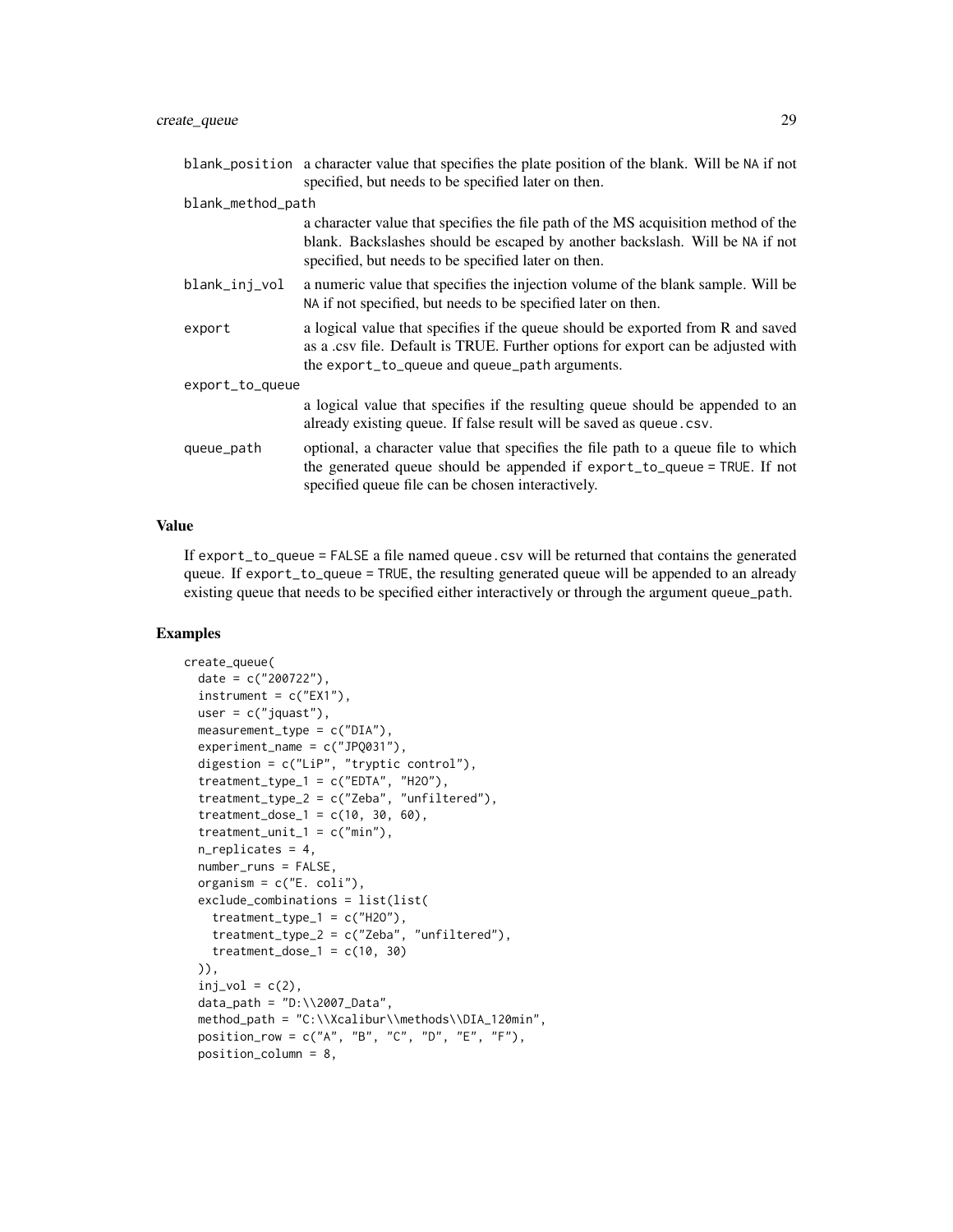```
blank_every_n = 4,
 blank_position = "1-V1",
 blank_method_path = "C:\\Xcalibur\\methods\\blank"
)
```
#### create\_structure\_contact\_map

*Creates a contact map of all atoms from a structure file*

#### Description

Creates a contact map of a subset or of all atom or residue distances in a structure or AlphaFold prediction file. Contact maps are a useful tool for the identification of protein regions that are in close proximity in the folded protein. Additionally, regions that are interacting closely with a small molecule or metal ion can be easily identified without the need to open the structure in programs such as PyMOL or ChimeraX. For large datasets (more than 40 contact maps) it is recommended to use the parallel\_create\_structure\_contact\_map() function instead, regardless of if maps should be created in parallel or sequential.

#### Usage

```
create_structure_contact_map(
  data,
  data2 = NULL,
  id,
  chain = NULL,
  auth\_seq\_id = NULL,distance_cutoff = 10,
  pdb_model_number\_selection = c(0, 1),return_min_residue_distance = TRUE,
  show_progress = TRUE,
  export = FALSE,export_location = NULL,
  structure_file = NULL
)
```
#### Arguments

data a data frame containing at least a column with PDB ID information of which the name can be provided to the id argument. If only this column is provided, all atom or residue distances are calculated. Additionally, a chain column can be present in the data frame of which the name can be provided to the chain argument. If chains are provided, only distances of this chain relative to the rest of the structure are calculated. Multiple chains can be provided in multiple rows. If chains are provided for one structure but not for another, the rows should contain NAs. Furthermore, specific residue positions can be provided in the auth\_seq\_id column if the selection should be further reduced. It is not

<span id="page-29-0"></span>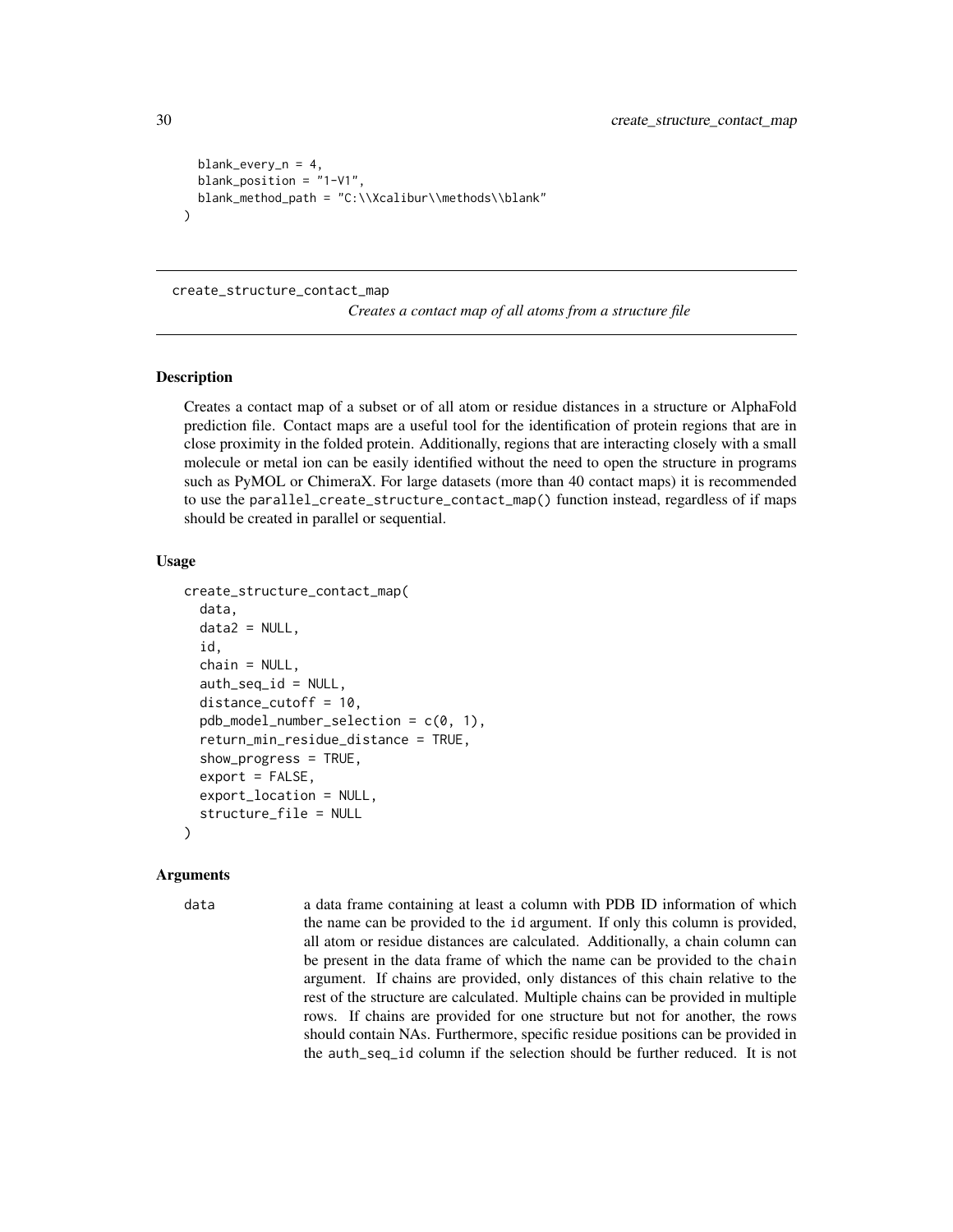| recommended to create full contact maps for more than a few structures due to<br>time and memory limitations. If contact maps are created only for small regions<br>it is possible to create multiple maps at once. By default distances of regions<br>provided in this data frame to the complete structure are computed. If distances<br>of regions from this data frame to another specific subset of regions should be<br>computed, the second subset of regions can be provided through the optional<br>data2 argument.                                                                                                                                                                                                                                   |
|----------------------------------------------------------------------------------------------------------------------------------------------------------------------------------------------------------------------------------------------------------------------------------------------------------------------------------------------------------------------------------------------------------------------------------------------------------------------------------------------------------------------------------------------------------------------------------------------------------------------------------------------------------------------------------------------------------------------------------------------------------------|
| optional, a data frame that contains a subset of regions for which distances to<br>regions provided in the data data frame should be computed. If regions from<br>the data data frame should be compared to the whole structure, data2 does not<br>need to be provided. This data frame should have the same structure and column<br>names as the data data frame.                                                                                                                                                                                                                                                                                                                                                                                             |
| a character column in the data data frame that contains PDB or UniProt IDs for<br>structures or AlphaFold predictions of which contact maps should be created. If<br>a structure not downloaded directly from PDB is provided (i.e. a locally stored<br>structure file) to the structure_file argument, this column should contain<br>"my_structure" as content.                                                                                                                                                                                                                                                                                                                                                                                               |
| optional, a character column in the data data frame that contains chain identi-<br>fiers for the structure file. Identifiers defined by the structure author should be<br>used. Distances will be only calculated between the provided chains and the rest<br>of the structure.                                                                                                                                                                                                                                                                                                                                                                                                                                                                                |
| optional, a character (or numeric) column in the data data frame that contains<br>semicolon separated positions of regions for which distances should be calcu-<br>lated. This always needs to be provided in combination with a correspond-<br>ing chain in chain. The position should match the positioning defined by the<br>structure author. For PDB structures this information can be obtained from the<br>find_peptide_in_structure function. The corresponding column in the out-<br>put is called auth_seq_id. If an AlphaFold prediction is provided, UniProt<br>positions should be used. If signal positions and not stretches of amino acids are<br>provided, the column can be numeric and does not need to contain the semicolon<br>separator. |
| distance_cutoff                                                                                                                                                                                                                                                                                                                                                                                                                                                                                                                                                                                                                                                                                                                                                |
| a numeric value specifying the distance cutoff in Angstrom. All values for pair-<br>wise comparisons are calculated but only values smaller than this cutoff will be<br>returned in the output. If a cutoff of e.g. 5 is selected then only residues with a<br>distance of 5 Angstrom and less are returned. Using a small value can reduce the<br>size of the contact map drastically and is therefore recommended. The default<br>value is 10.                                                                                                                                                                                                                                                                                                               |
| pdb_model_number_selection                                                                                                                                                                                                                                                                                                                                                                                                                                                                                                                                                                                                                                                                                                                                     |
| a numeric vector specifying which models from the structure files should be<br>considered for contact maps. E.g. NMR models often have many models in one<br>file. The default for this argument is $c(0, 1)$ . This means the first model of each<br>structure file is selected for contact map calculations. For AlphaFold predictions<br>the model number is $0$ (only .pdb files), therefore this case is also included here.                                                                                                                                                                                                                                                                                                                              |
| return_min_residue_distance<br>a logical value that specifies if the contact map should be returned for all atom<br>distances or the minimum residue distances. Minimum residue distances are                                                                                                                                                                                                                                                                                                                                                                                                                                                                                                                                                                  |
|                                                                                                                                                                                                                                                                                                                                                                                                                                                                                                                                                                                                                                                                                                                                                                |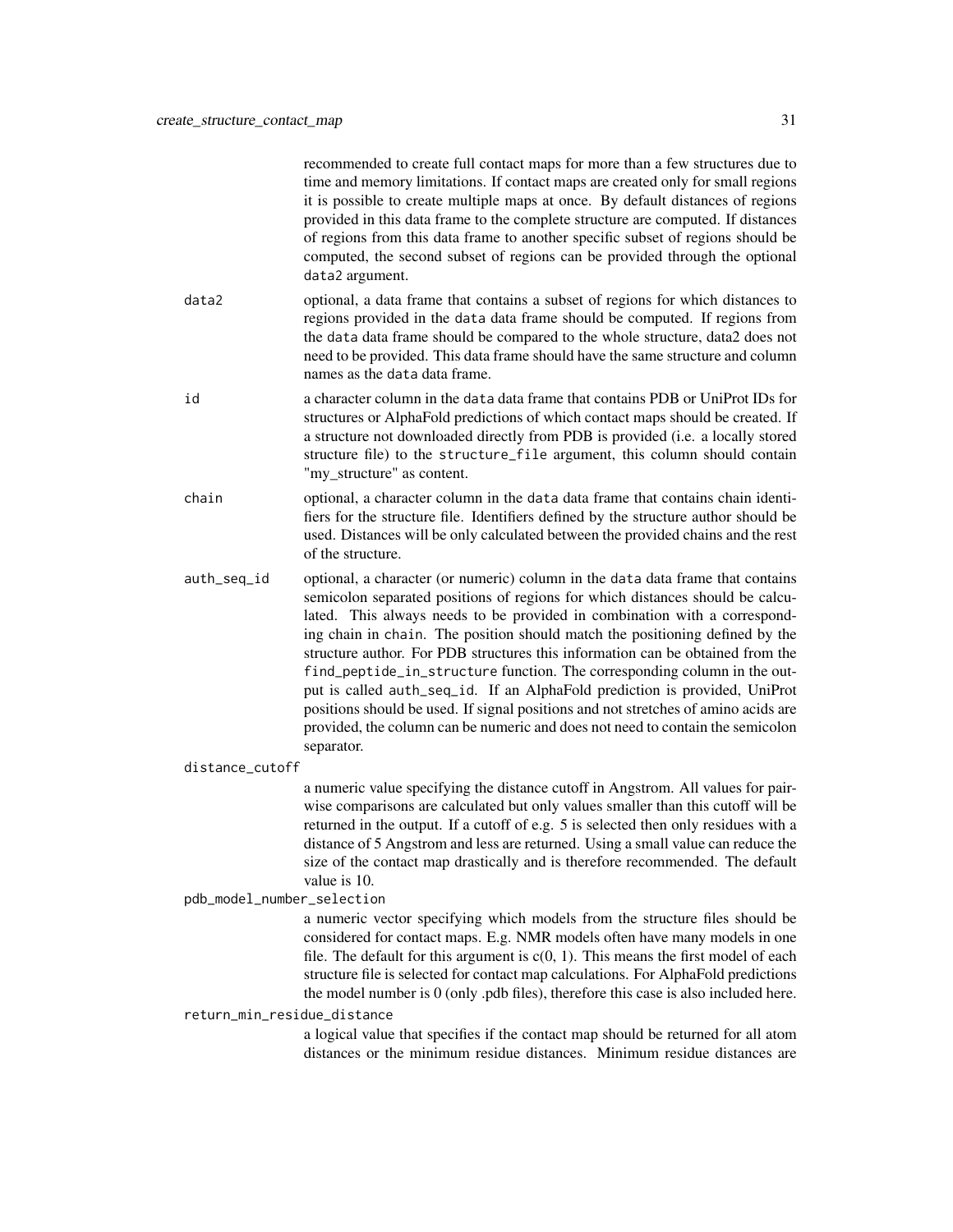smaller in size. If atom distances are not strictly needed it is recommended to set this argument to TRUE. The default is TRUE.

- show\_progress a logical value that specifies if a progress bar will be shown (default is TRUE).
- export a logical value that indicates if contact maps should be exported as ".csv". The name of the file will be the structure ID. Default is export = FALSE.

export\_location

optional, a character value that specifies the path to the location in which the contact map should be saved if export = TRUE. If left empty, they will be saved in the current working directory. The location should be provided in the following format "folderA/folderB".

structure\_file optional, a character value that specifies the path to the location and name of a structure file in ".cif" or ".pdb" format for which a contact map should be created. All other arguments can be provided as usual with the exception of the id column in the data data frame, which should not contain a PDB or UniProt ID but a character vector containing only "my\_structure".

#### Value

A list of contact maps for each PDB or UniProt ID provided in the input is returned. If the export argument is TRUE, each contact map will be saved as a ".csv" file in the current working directory or the location provided to the export\_location argument.

```
# Create example data
data <- data.frame(
 pdb_id = c("6NPF", "1C14", "3NIR"),
 chain = c("A", "A", NA),
 auth_seq_id = c("1;2;3;4;5;6;7", NA, NA)
\mathcal{L}# Create contact map
contact_maps <- create_structure_contact_map(
 data = data,id = pdb_id,chain = chain,
 auth_seq_id = auth_seq_id,
 return_min_residue_distance = TRUE
)
str(contact_maps[["3NIR"]])
contact_maps
```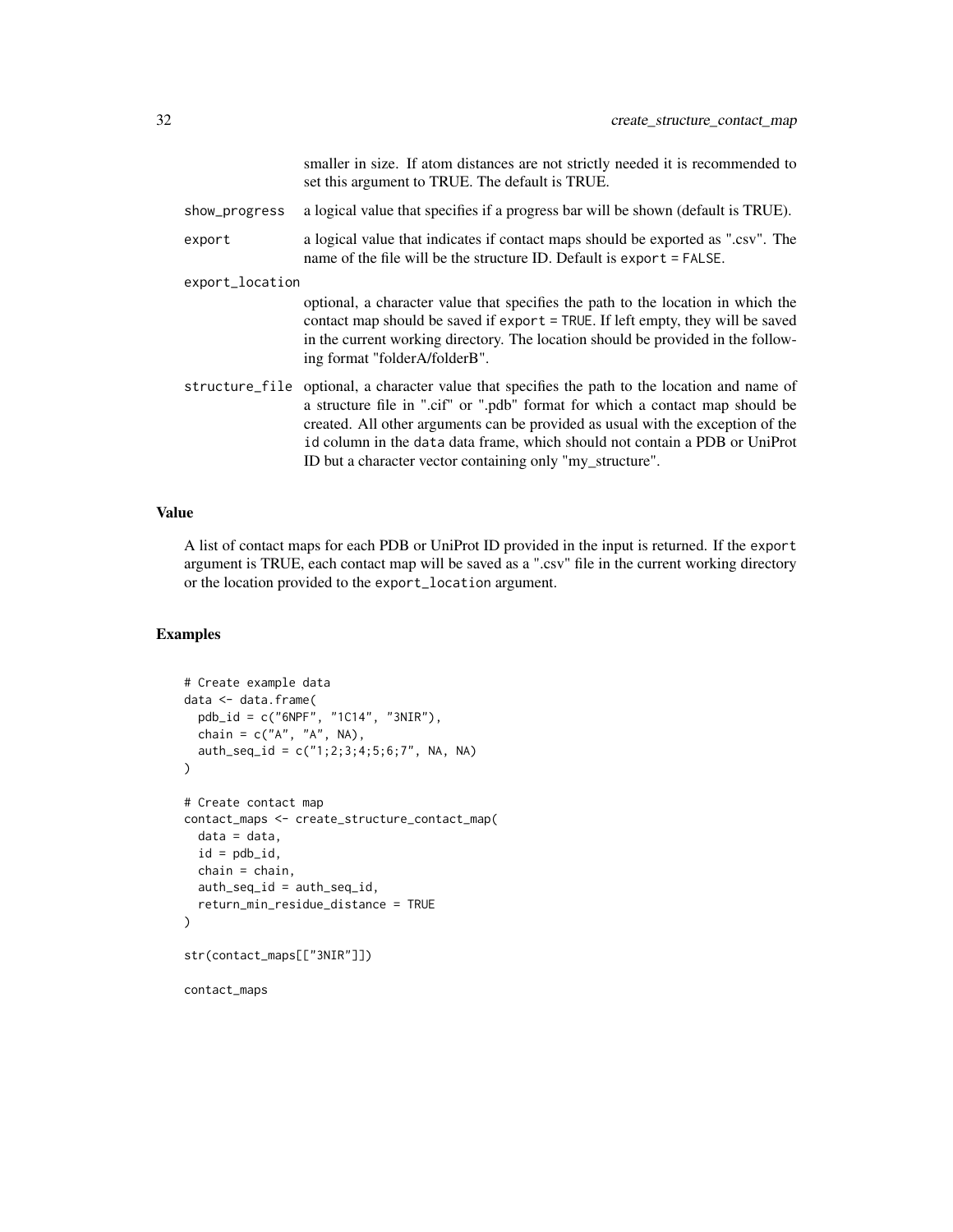<span id="page-32-0"></span>create\_synthetic\_data *Creates a synthetic limited proteolysis proteomics dataset*

# Description

This function creates a synthetic limited proteolysis proteomics dataset that can be used to test functions while knowing the ground truth.

#### Usage

```
create_synthetic_data(
  n_proteins,
  frac_change,
  n_replicates,
  n_conditions,
 method = "effect_random",
  concentrations = NULL,
  median_offset_sd = 0.05,
 mean_protein_intensity = 16.88,
  sd_protein_intensity = 1.4,
  mean_n_peptides = 12.75,
  size_n_peptides = 0.9,
  mean_sd_peptides = 1.7,
  sd\_sd\_peptides = 0.75,
  mean_log_replicates = -2.2,
  sd_log_replicates = 1.05,
  effect_s d = 2,
  dropout_curve_inflection = 14,
  droput\_curve\_sd = -1.2,
  additional_metadata = TRUE
)
```

| n_proteins   | a numeric value that specifies the number of proteins in the synthetic dataset.                                                                                                                                                                                                                                                                                                                                                                                                 |
|--------------|---------------------------------------------------------------------------------------------------------------------------------------------------------------------------------------------------------------------------------------------------------------------------------------------------------------------------------------------------------------------------------------------------------------------------------------------------------------------------------|
| frac_change  | a numeric value that specifies the fraction of proteins that has a peptide changing<br>in abundance. So far only one peptide per protein is changing.                                                                                                                                                                                                                                                                                                                           |
| n_replicates | a numeric value that specifies the number of replicates per condition.                                                                                                                                                                                                                                                                                                                                                                                                          |
| n_conditions | a numeric value that specifies the number of conditions.                                                                                                                                                                                                                                                                                                                                                                                                                        |
| method       | a character value that specifies the method type for the random sampling of<br>significantly changing peptides. If method = "effect_random", the effect for<br>each condition is randomly sampled and conditions do not depend on each other.<br>If method = "dose_response", the effect is sampled based on a dose response<br>curve and conditions are related to each other depending on the curve shape. In<br>this case the concentrations argument needs to be specified. |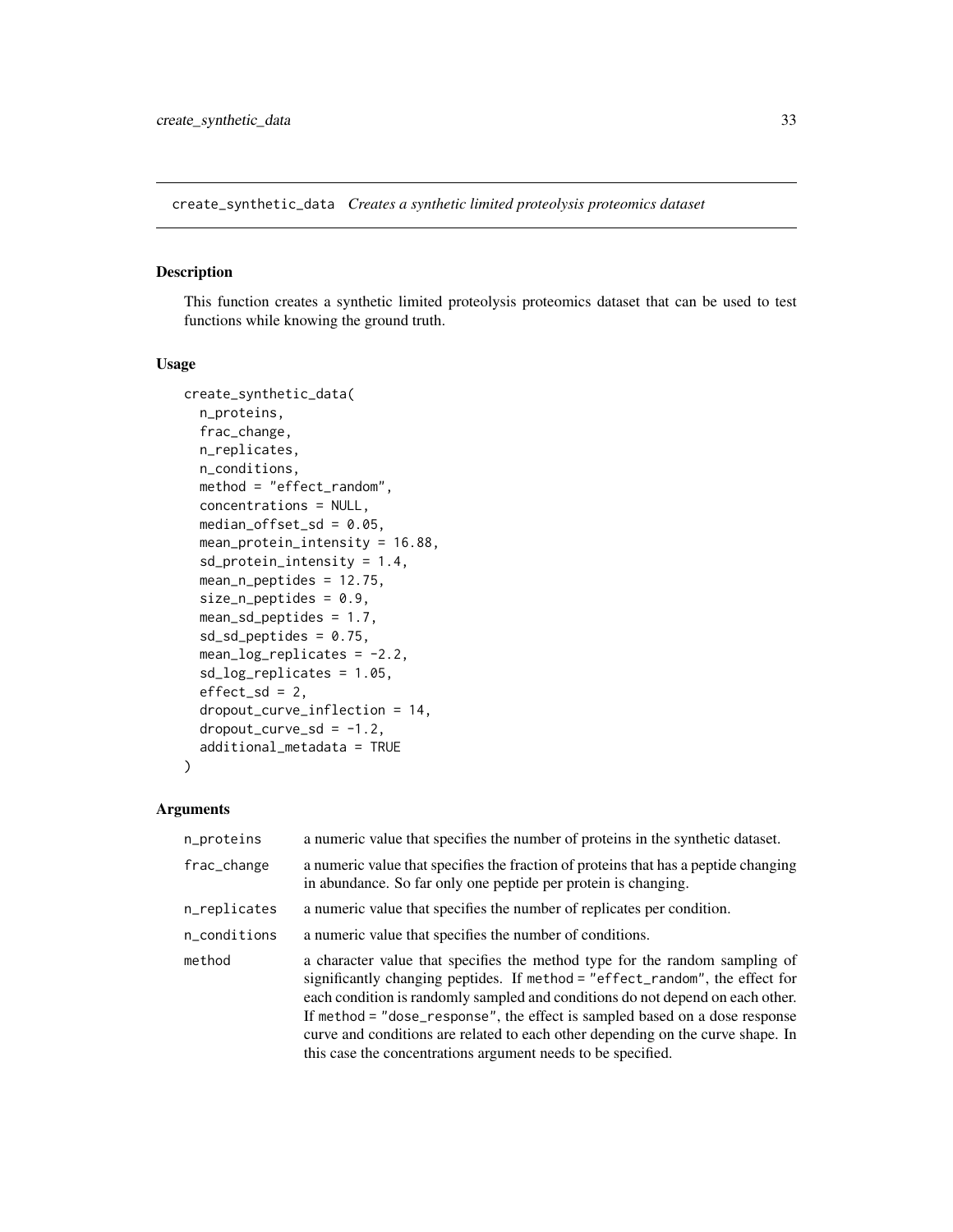| concentrations a numeric vector of length equal to the number of conditions, only needs to be |
|-----------------------------------------------------------------------------------------------|
| specified if method = "dose_response". This allows equal sampling of pep-                     |
| tide intensities. It ensures that the same positions of dose response curves are              |
| sampled for each peptide based on the provided concentrations.                                |
|                                                                                               |

#### median\_offset\_sd

a numeric value that specifies the standard deviation of normal distribution that is used for sampling of inter-sample-differences. Default is 0.05.

mean\_protein\_intensity

a numeric value that specifies the mean of the protein intensity distribution. Default: 16.8.

sd\_protein\_intensity

a numeric value that specifies the standard deviation of the protein intensity distribution. Default: 1.4.

mean\_n\_peptides

a numeric value that specifies the mean number of peptides per protein. Default: 12.75.

#### size\_n\_peptides

a numeric value that specifies the dispersion parameter (the shape parameter of the gamma mixing distribution). Can be theoretically calculated as mean + mean^2/variance, however, it should be rather obtained by fitting the negative binomial distribution to real data. This can be done by using the optim function (see Example section). Default: 0.9.

#### mean\_sd\_peptides

a numeric value that specifies the mean of peptide intensity standard deviations within a protein. Default: 1.7.

sd\_sd\_peptides a numeric value that specifies the standard deviation of peptide intensity standard deviation within a protein. Default: 0.75.

#### mean\_log\_replicates, sd\_log\_replicates

a numeric value that specifies the meanlog and sdlog of the log normal distribution of replicate standard deviations. Can be obtained by fitting a log normal distribution to the distribution of replicate standard deviations from a real dataset. This can be done using the optim function (see Example section). Default: -2.2 and 1.05.

effect\_sd a numeric value that specifies the standard deviation of a normal distribution around mean  $= 0$  that is used to sample the effect of significantly changeing peptides. Default: 2.

dropout\_curve\_inflection

a numeric value that specifies the intensity inflection point of a probabilistic dropout curve that is used to sample intensity dependent missing values. This argument determines how many missing values there are in the dataset. Default: 14.

#### dropout\_curve\_sd

a numeric value that specifies the standard deviation of the probabilistic dropout curve. Needs to be negative to sample a droupout towards low intensities. Default: -1.2.

additional\_metadata

a logical value that determines if metadata such as protein coverage, missed cleavages and charge state should be sampled and added to the list.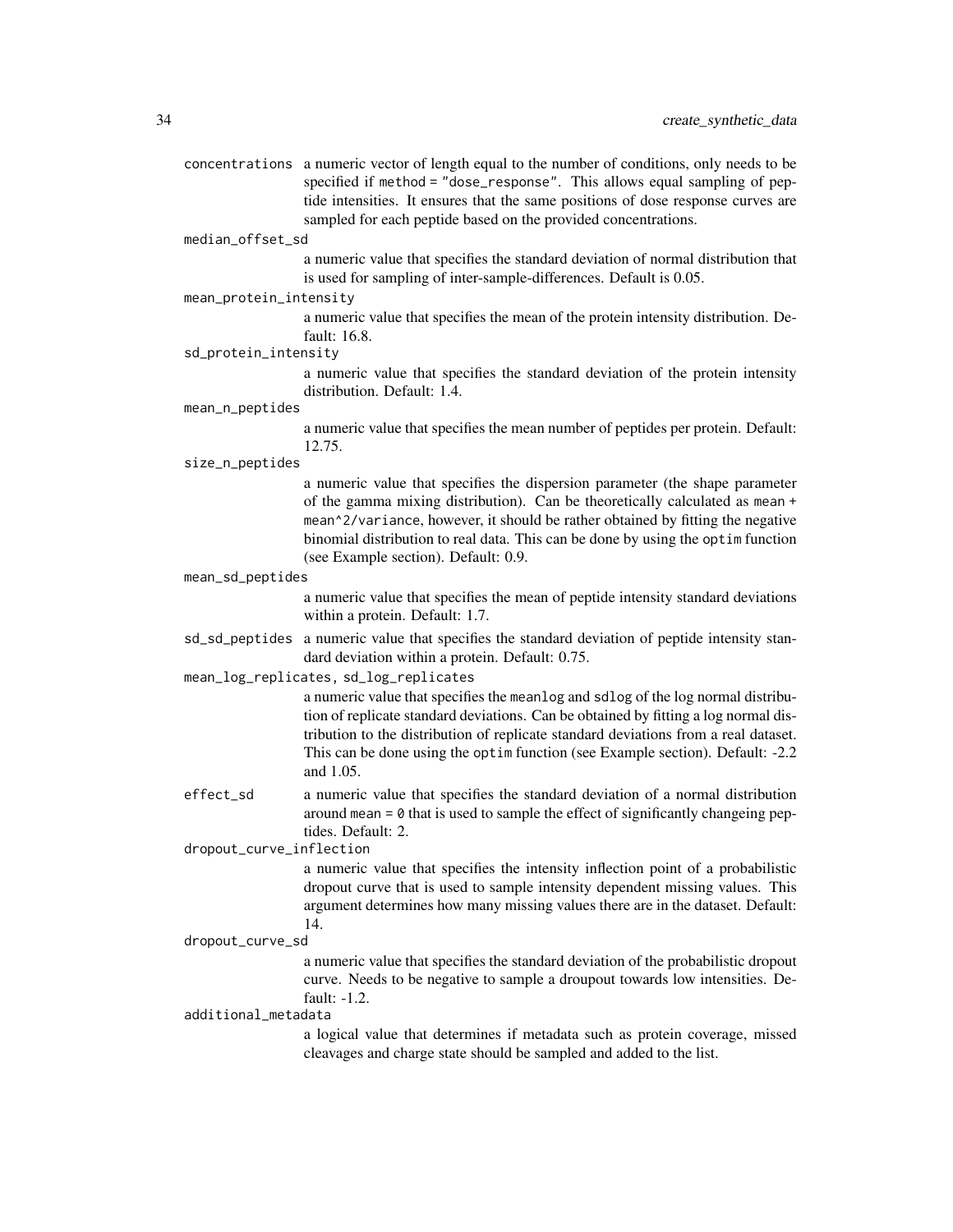#### <span id="page-34-0"></span> $\text{d}r - 4p$  35

# Value

A data frame that contains complete peptide intensities and peptide intensities with values that were created based on a probabilistic dropout curve.

#### Examples

```
create_synthetic_data(
  n_proteins = 10,
  frac_{change = 0.1}n_replicates = 3,
  n_conditions = 2
)
# determination of mean_n_peptides and size_n_peptides parameters based on real data (count)
# example peptide count per protein
count \leq -c(6, 3, 2, 0, 1, 0, 1, 2, 2, 0)theta <-c (mu = 1, k = 1)
negbinom <- function(theta) {
  -sum(stats::dnbinom(count, mu = theta[1], size = theta[2], log = TRUE))
}
fit <- stats::optim(theta, negbinom)
fit
# determination of mean_log_replicates and sd_log_replicates parameters
# based on real data (standard_deviations)
# example standard deviations of replicates
standard_deviations <- c(0.61, 0.54, 0.2, 1.2, 0.8, 0.3, 0.2, 0.6)
theta2 \leftarrow c(meanlog = 1, sdlog = 1)
lognorm <- function(theta2) {
 -sum(stats::dlnorm(standard_deviations, meanlog = theta2[1], sdlog = theta2[2], log = TRUE))
}
fit2 <- stats::optim(theta2, lognorm)
fit2
```
drc\_4p *Dose response curve helper function*

#### Description

This function peforms the four-parameter dose response curve fit. It is the helper function for the fit in the fit\_drc\_4p function.

#### Usage

```
drc_4p(data, response, dose, log_logarithmic = TRUE, pb = NULL)
```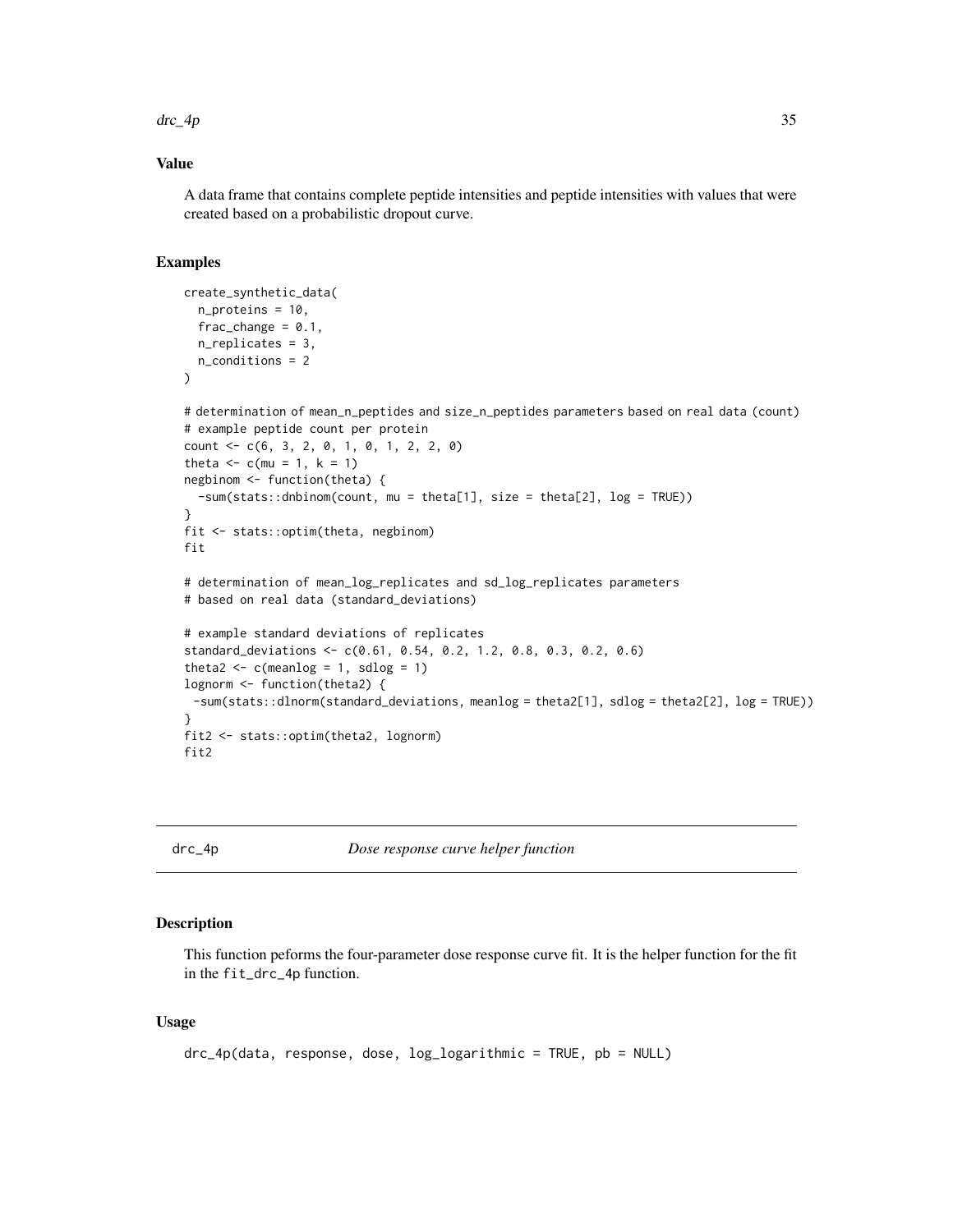# <span id="page-35-0"></span>Arguments

| data            | a data frame that contains at least the dose and response column the model<br>should be fitted to.                                                                                                                                                                                                                                                                                                                                               |
|-----------------|--------------------------------------------------------------------------------------------------------------------------------------------------------------------------------------------------------------------------------------------------------------------------------------------------------------------------------------------------------------------------------------------------------------------------------------------------|
| response        | a numeric column that contains the response values.                                                                                                                                                                                                                                                                                                                                                                                              |
| dose            | a numeric column that contains the dose values.                                                                                                                                                                                                                                                                                                                                                                                                  |
| log_logarithmic |                                                                                                                                                                                                                                                                                                                                                                                                                                                  |
|                 | a logical value indicating if a logarithmic or log-logarithmic model is fitted. If<br>response values form a symmetric curve for non-log transformed dose values, a<br>logarithmic model instead of a log-logarithmic model should be used. Usually<br>biological dose response data has a log-logarithmic distribution, which is the<br>reason this is the default. Log-logarithmic models are symmetric if dose values<br>are log transformed. |
| pb              | progress bar object. This is only necessary if the function is used in an iteration.                                                                                                                                                                                                                                                                                                                                                             |

#### Value

An object of class drc. If no fit was performed a character vector with content "no\_fit".

drc\_4p\_plot *Plotting of four-parameter dose response curves*

#### Description

Function for plotting four-parameter dose response curves for each group (precursor, peptide or protein), based on output from fit\_drc\_4p function.

#### Usage

```
drc_4p_plot(
 data,
 grouping,
 response,
 dose,
 targets,
 unit = "uM",y_axis_name = "Response",
 facet = TRUE,scales = "free",
 x_axis_scale_log10 = TRUE,
 export = FALSE,export_name = "dose-response_curves"
\mathcal{E}
```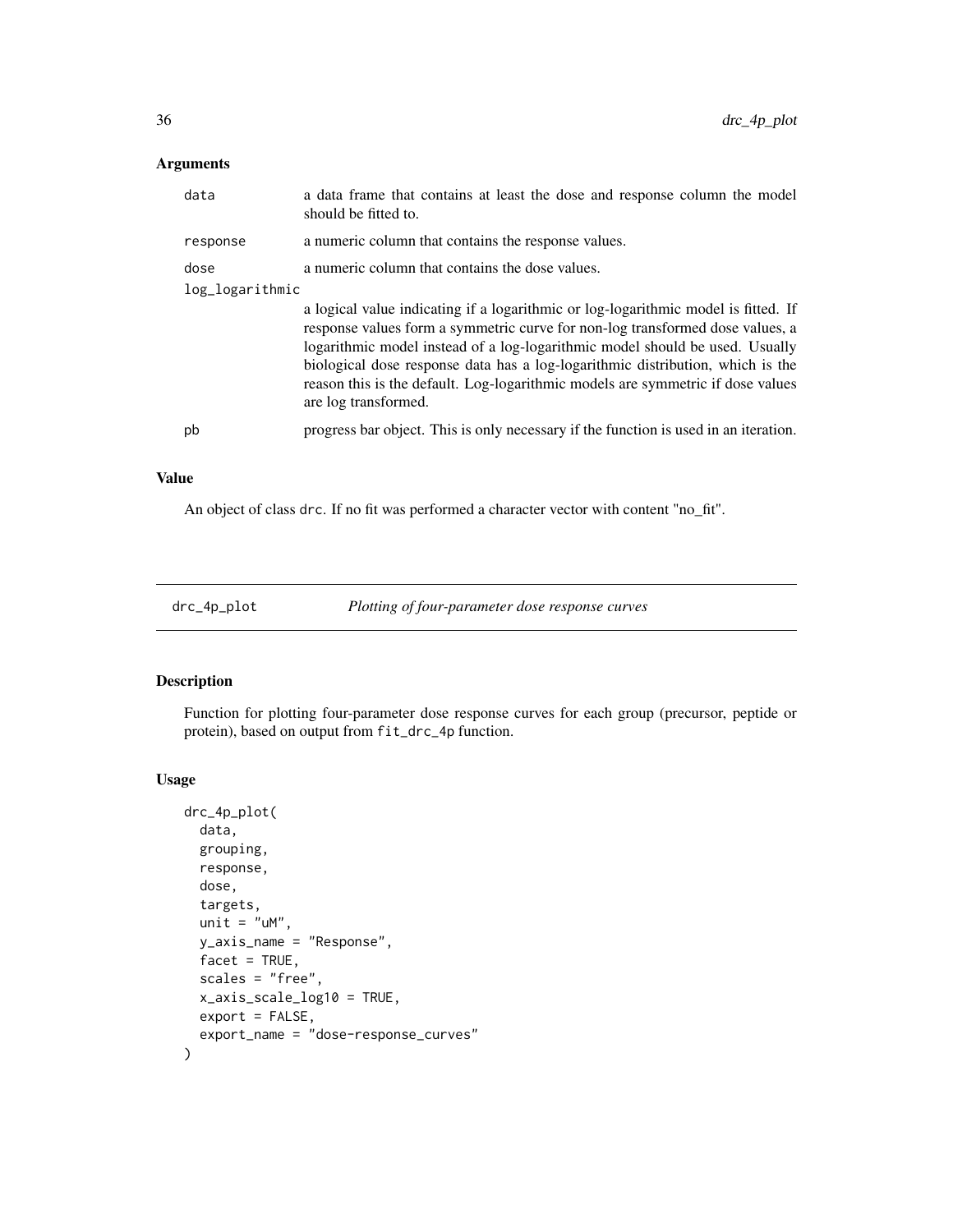# drc\_4p\_plot 37

# Arguments

| data               | a data frame that is obtained by calling the fit_drc_4p function.                                                                                                                                                                                                                                                           |  |
|--------------------|-----------------------------------------------------------------------------------------------------------------------------------------------------------------------------------------------------------------------------------------------------------------------------------------------------------------------------|--|
| grouping           | a character column in the data data frame that contains the precursor, peptide<br>or protein identifiers.                                                                                                                                                                                                                   |  |
| response           | a numeric column in a nested data frame called plot_points that is part of the<br>data data frame. This column contains the response values, e.g. log2 trans-<br>formed intensities.                                                                                                                                        |  |
| dose               | a numeric column in a nested data frame called plot_points that is part of<br>the data data frame. This column contains the dose values, e.g. the treatment<br>concentrations.                                                                                                                                              |  |
| targets            | a character vector that specifies the names of the precursors, peptides or proteins<br>(depending on grouping) that should be plotted. This can also be "all" if plots<br>for all curve fits should be created.                                                                                                             |  |
| unit               | a character value specifying the unit of the concentration.                                                                                                                                                                                                                                                                 |  |
| y_axis_name        | a character value specifying the name of the y-axis of the plot.                                                                                                                                                                                                                                                            |  |
| facet              | a logical value that indicates if plots should be summarised into facets of 20<br>plots. This is recommended for many plots.                                                                                                                                                                                                |  |
| scales             | a character value that specifies if the scales in faceted plots (if more than one<br>target was provided) should be "free" or "fixed".                                                                                                                                                                                      |  |
| x_axis_scale_log10 |                                                                                                                                                                                                                                                                                                                             |  |
|                    | a logical value that indicates if the x-axis scale should be log10 transformed.                                                                                                                                                                                                                                             |  |
| export             | a logical value that indicates if plots should be exported as PDF. The output<br>directory will be the current working directory. The name of the file can be<br>chosen using the export_name argument. If only one target is selected and<br>$\epsilon$ export = TRUE, the plot is exported and in addition returned in R. |  |
| export_name        | a character value providing the name of the exported file if export = TRUE.                                                                                                                                                                                                                                                 |  |

# Value

If targets = "all" a list containing plots for every unique identifier in the grouping variable is created. Otherwise a plot for the specified targets is created with maximally 20 facets.

# Examples

set.seed(123) # Makes example reproducible

```
# Create example data
data <- create_synthetic_data(
 n_proteins = 2,
 frac_change = 1,
 n_replicates = 3,
 n_conditions = 8,
  method = "dose_response",
  concentrations = c(0, 1, 10, 50, 100, 500, 1000, 5000),
  additional_metadata = FALSE
```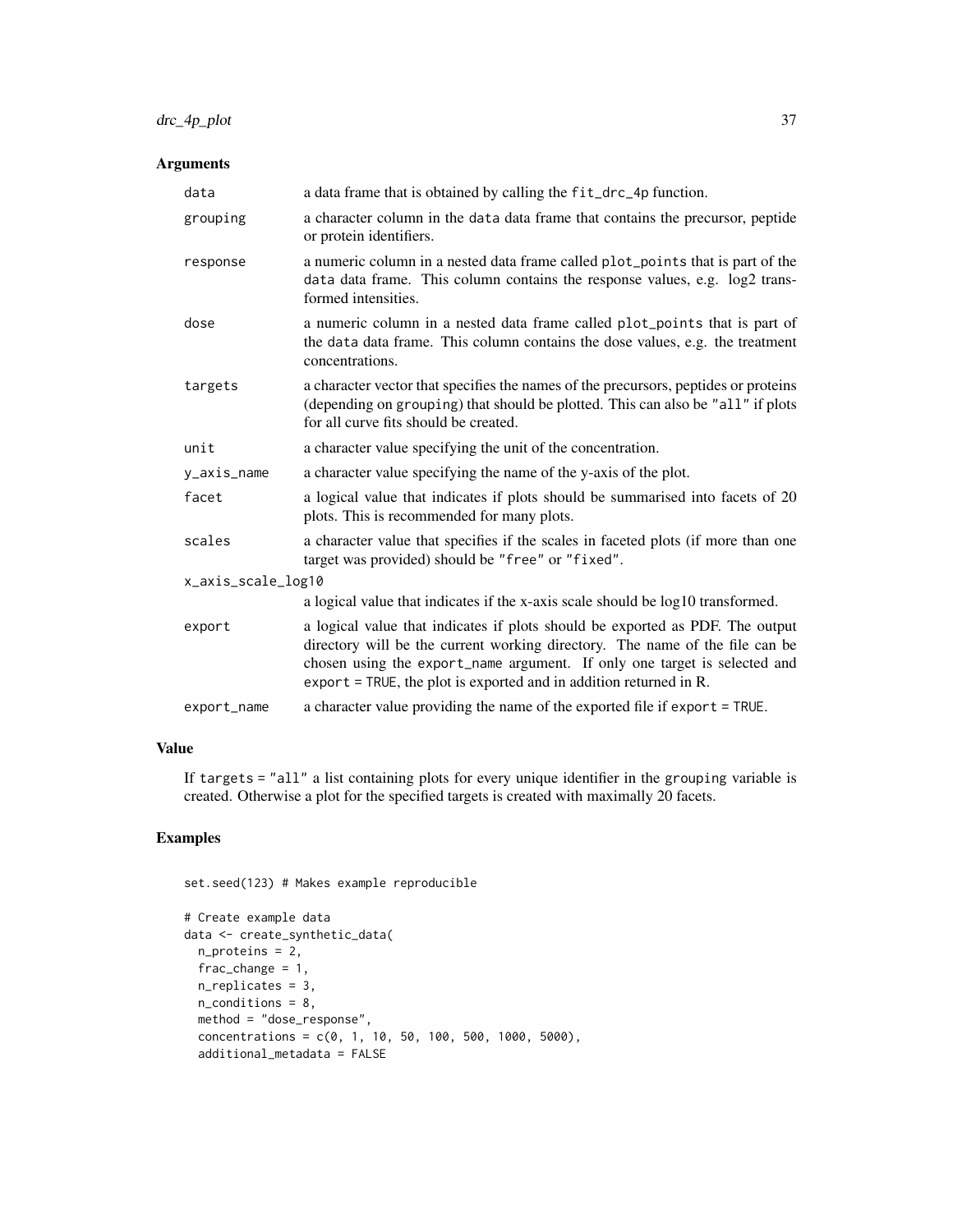```
)
# Perform dose response curve fit
drc_fit <- fit_drc_4p(
  data = data,sample = sample,
  grouping = peptide,
  response = peptide_intensity_missing,
  dose = concentration,
  retain_columns = c(protein)
)
str(drc_fit)
# Plot dose response curves
if (!is.null(drc_fit)) {
  drc_4p_plot(
   data = drc_fit,
    grouping = peptide,
   response = peptide_intensity_missing,
   dose = concentration,
   targets = c("peptide_2_1", "peptide_2_3"),unit = "pM")
}
```
extract\_metal\_binders *Extract metal-bind protein information from UniProt*

# Description

Information of metal binding proteins is extracted from UniProt data retrieved with fetch\_uniprot. ChEBI IDs, potential sub-IDs for metal cations, binding site locations in the protein and sub-ID evidence level (based on metal presence as cofactor) are extracted.

```
extract_metal_binders(
  data,
 protein_id = id,feature_metal_binding = feature_metal_binding,
  chebi_cofactor = chebi_cofactor,
  chebi_catalytic_activity = chebi_catalytic_activity,
  chebi_data = NULL,
  chebi_relation_data = NULL
)
```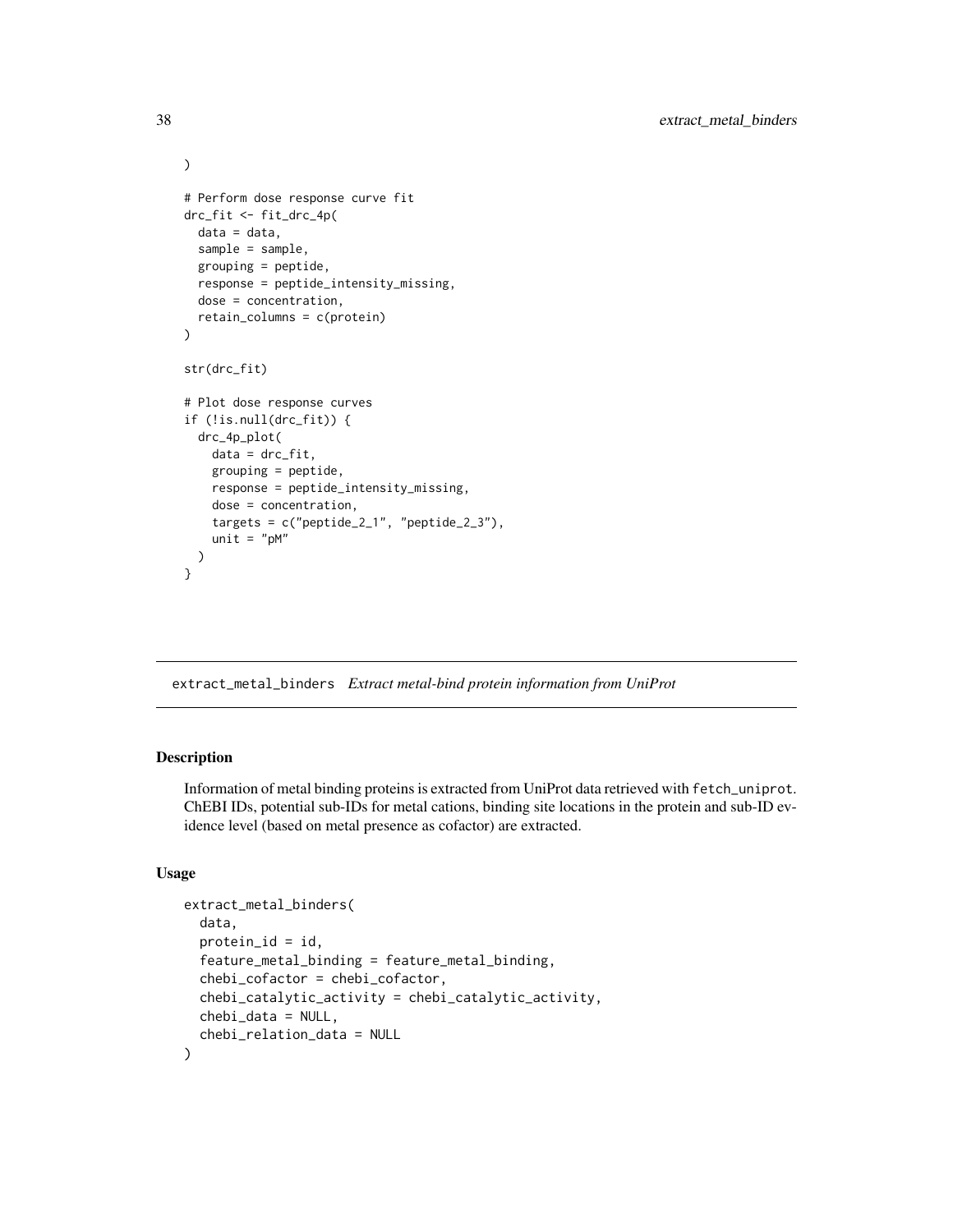| data                     | a data frame containing at least the input columns.                                                                                                                                                                                                  |  |
|--------------------------|------------------------------------------------------------------------------------------------------------------------------------------------------------------------------------------------------------------------------------------------------|--|
| protein_id               | a character column in the data data frame that contains the protein identifiers.                                                                                                                                                                     |  |
| feature_metal_binding    | a character column in the data data frame that contains the feature metal binding<br>information from UniProt.                                                                                                                                       |  |
|                          | chebi_cofactor a character column in the data data frame that contains the ChEBI cofactor<br>information from UniProt.                                                                                                                               |  |
| chebi_catalytic_activity |                                                                                                                                                                                                                                                      |  |
|                          | a character column in the data data frame that contains the ChEBI catalytic<br>activity information from UniProt.                                                                                                                                    |  |
| chebi_data               | optional, a data frame that can be manually obtained with fetch_chebi(). If<br>not provided it will be fetched within the function. If the function is run many<br>times it is recommended to provide the data frame to save time.                   |  |
| chebi_relation_data      |                                                                                                                                                                                                                                                      |  |
|                          | optional, a data frame that can be manually obtained with fetch_chebi (relation<br>$=$ TRUE). If not provided it will be fetched within the function. If the function is<br>run many times it is recommended to provide the data frame to save time. |  |

#### Value

A data frame containing information on protein metal binding state. It contains the following types of columns (the naming might vary based on the input):

- protein\_id: UniProt protein identifier.
- source: The source of the information, can be either feature\_metal\_binding, chebi\_cofactor or chebi\_catalytic\_activity.
- ids: ChEBI ID assigned to protein and binding site based on metal\_type column name. These are general IDs that have sub-IDs. Thus, they generally describe the type of metal ion bound to the protein.
- metal\_position: Amino acid position within the protein that is involved in metal binding.
- metal\_type: Metal name extracted from feature\_metal\_binding information. This is the name that is used as a search pattern in order to assign a ChEBI ID with the split\_metal\_name helper function within this function.
- sub\_ids: ChEBI ID that is a sub-ID (incoming) of the ID in the ids column. Thus, they more specifically describe the potential nature of the metal ion.
- main\_id\_name: Official ChEBI name associated with the ID in the ids column.
- multi\_evidence: If there is overlapping information in feature\_metal\_binding and chebi\_cofactor or chebi\_catalytic\_activity, only feature\_metal\_binding is retained and multi\_evidence is TRUE.
- sub\_id\_name: Official ChEBI name associated with the ID in the sub\_ids column.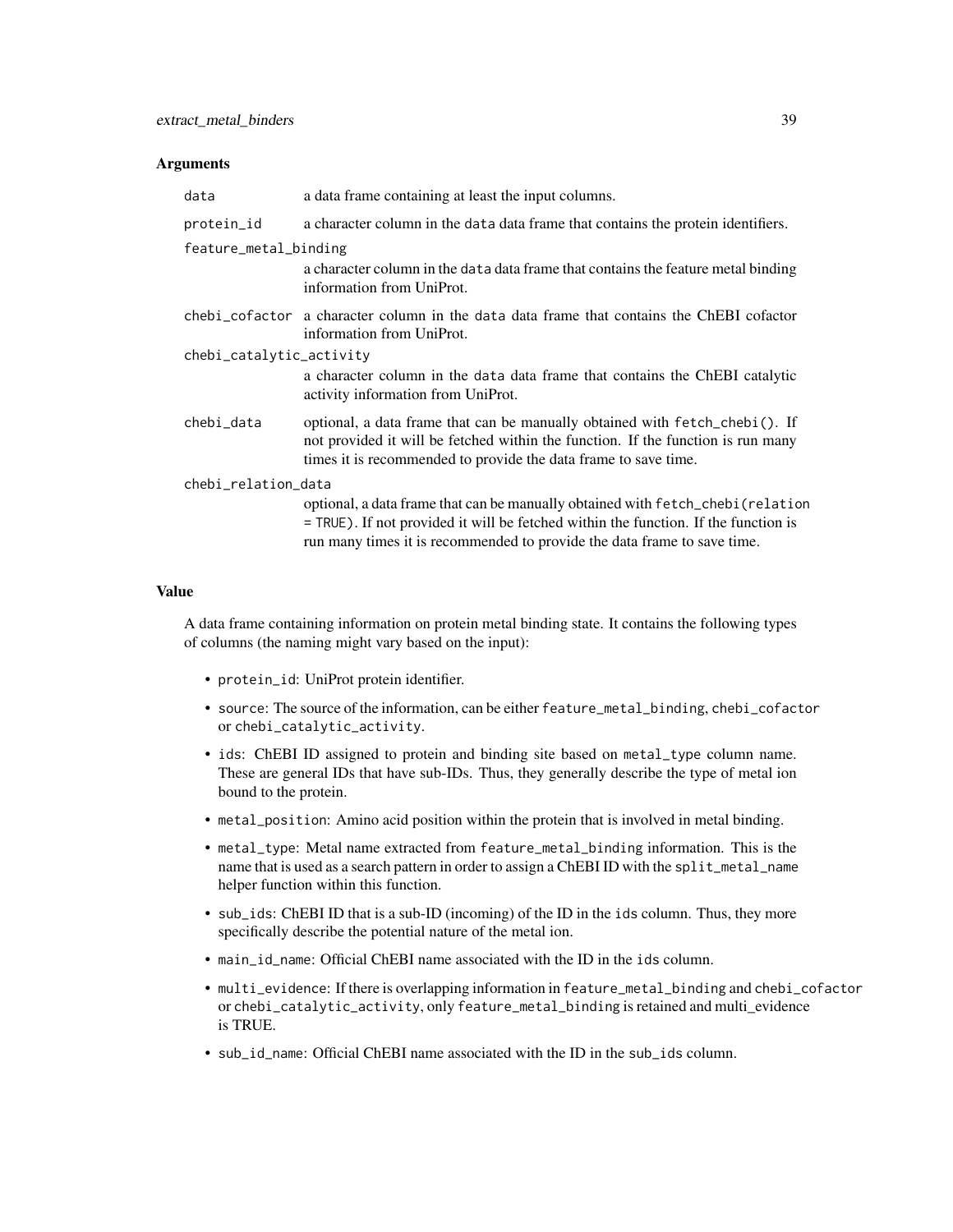# Examples

```
# Create example data
data <- fetch_uniprot(
  uniprot_ids = c("Q03640", "Q03778", "P22276"),
  columns = c("feature(METAL BINDING)",
    "chebi(Cofactor)",
    "chebi(Catalytic activity)"
  )
)
# Extract metal binding information
metal_info <- extract_metal_binders(
  data = data,
  protein_id = id,
  feature_metal_binding = feature_metal_binding,
  chebi_cofactor = chebi_cofactor,
  chebi_catalytic_activity = chebi_catalytic_activity
\mathcal{L}metal_info
```

```
fetch_alphafold_prediction
```
*Fetch AlphaFold prediction*

## Description

Fetches atom level data for AlphaFold predictions either for selected proteins or whole organisms.

# Usage

```
fetch_alphafold_prediction(
  uniprot_ids = NULL,
  organism_name = NULL,
  timeout = 3600,
  return_data_frame = FALSE,
  show_progress = TRUE
\mathcal{L}
```
#### Arguments

uniprot\_ids optional, a character vector of UniProt identifiers for which predictions should be fetched. This argument is mutually exclusive to the organism\_name argument.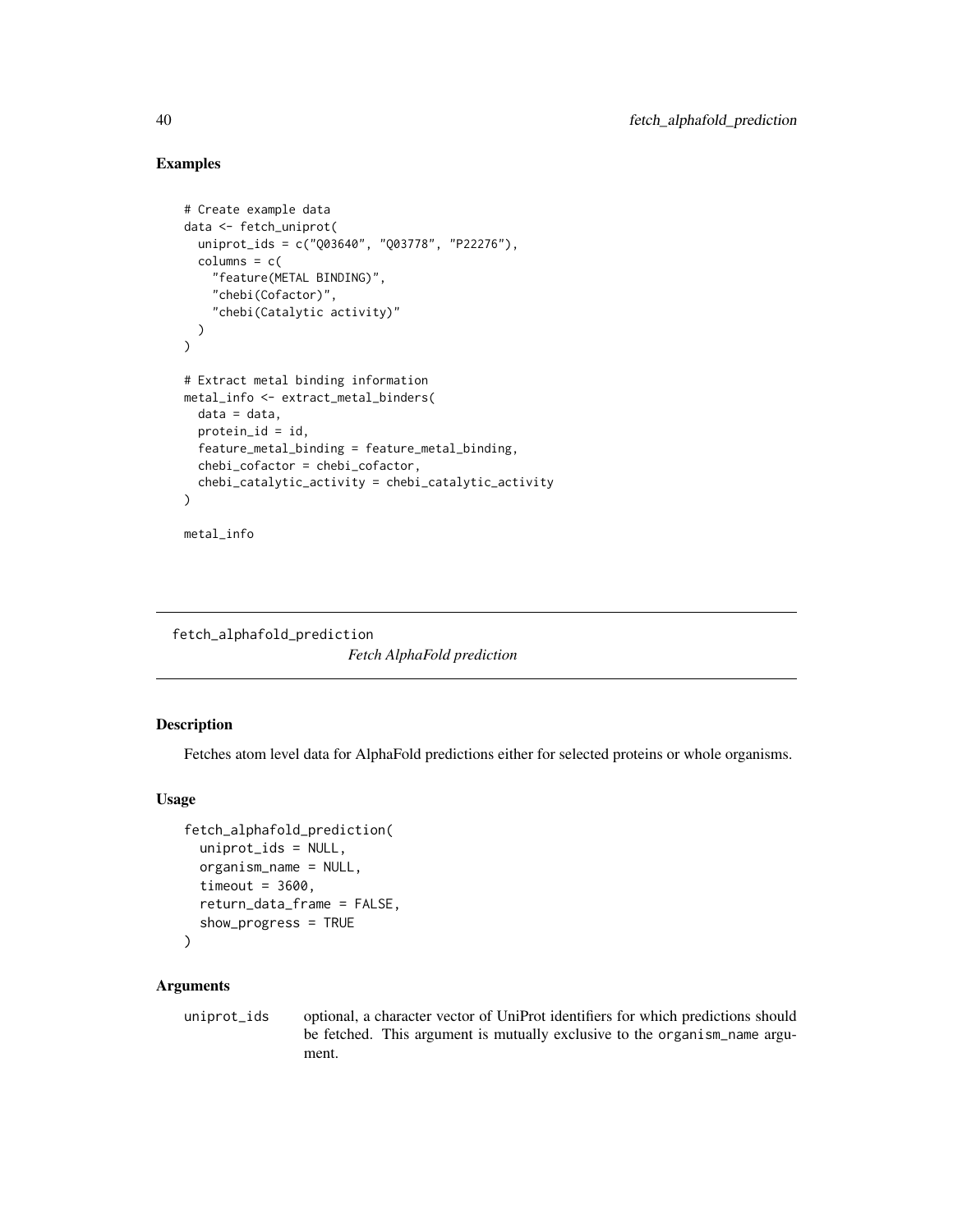| organism_name     | optional, a character value providing the name of an organism for which all<br>available AlphaFold predictions should be retreived. The name should be the<br>capitalised scientific species name (e.g. "Homo sapiens"). Note: Some organ-<br>isms contain a lot of predictions which might take a considerable amount of time<br>and memory to fetch. Therefore, you should be sure that your system can handle<br>fetching predictions for these organisms. This argument is mutually exclusive<br>to the uniprot_ids argument. |
|-------------------|-----------------------------------------------------------------------------------------------------------------------------------------------------------------------------------------------------------------------------------------------------------------------------------------------------------------------------------------------------------------------------------------------------------------------------------------------------------------------------------------------------------------------------------|
| timeout           | a numeric value specifying the time in seconds until the download of an organ-<br>ism archive times out. The default is 3600 seconds.                                                                                                                                                                                                                                                                                                                                                                                             |
| return_data_frame |                                                                                                                                                                                                                                                                                                                                                                                                                                                                                                                                   |
|                   | a logical value that specifies if true, a data frame instead of a list is returned. It is<br>recommended to only use this if not many pdb structures are retrieved. Default<br>is FALSE.                                                                                                                                                                                                                                                                                                                                          |
| show_progress     | a logical value that specifies if true, a progress bar will be shown. Default is<br>TRUE.                                                                                                                                                                                                                                                                                                                                                                                                                                         |

#### Value

A list that contains atom level data for AlphaFold predictions. If return\_data\_frame is TRUE, a data frame with this information is returned instead. The data frame contains the following columns:

- label\_id: Uniquely identifies every atom in the prediction following the standardised convention for mmCIF files.
- type\_symbol: The code used to identify the atom species representing this atom type. This code is the element symbol.
- label\_atom\_id: Uniquely identifies every atom for the given residue following the standardised convention for mmCIF files.
- label\_comp\_id: A chemical identifier for the residue. This is the three- letter code for the amino acid.
- label\_asym\_id: Chain identifier following the standardised convention for mmCIF files. Since every prediction only contains one protein this is always "A".
- label\_seq\_id: Uniquely and sequentially identifies residues for each protein. The numbering corresponds to the UniProt amino acid positions.
- x: The x coordinate of the atom.
- y: The y coordinate of the atom.
- z: The z coordinate of the atom.
- prediction\_score: Contains the prediction score for each residue.
- auth\_seq\_id: Same as label\_seq\_id. But of type character.
- auth\_comp\_id: Same as label\_comp\_id.
- auth\_asym\_id: Same as label\_asym\_id.
- uniprot\_id: The UniProt identifier of the predicted protein.
- score\_quality: Score annotations.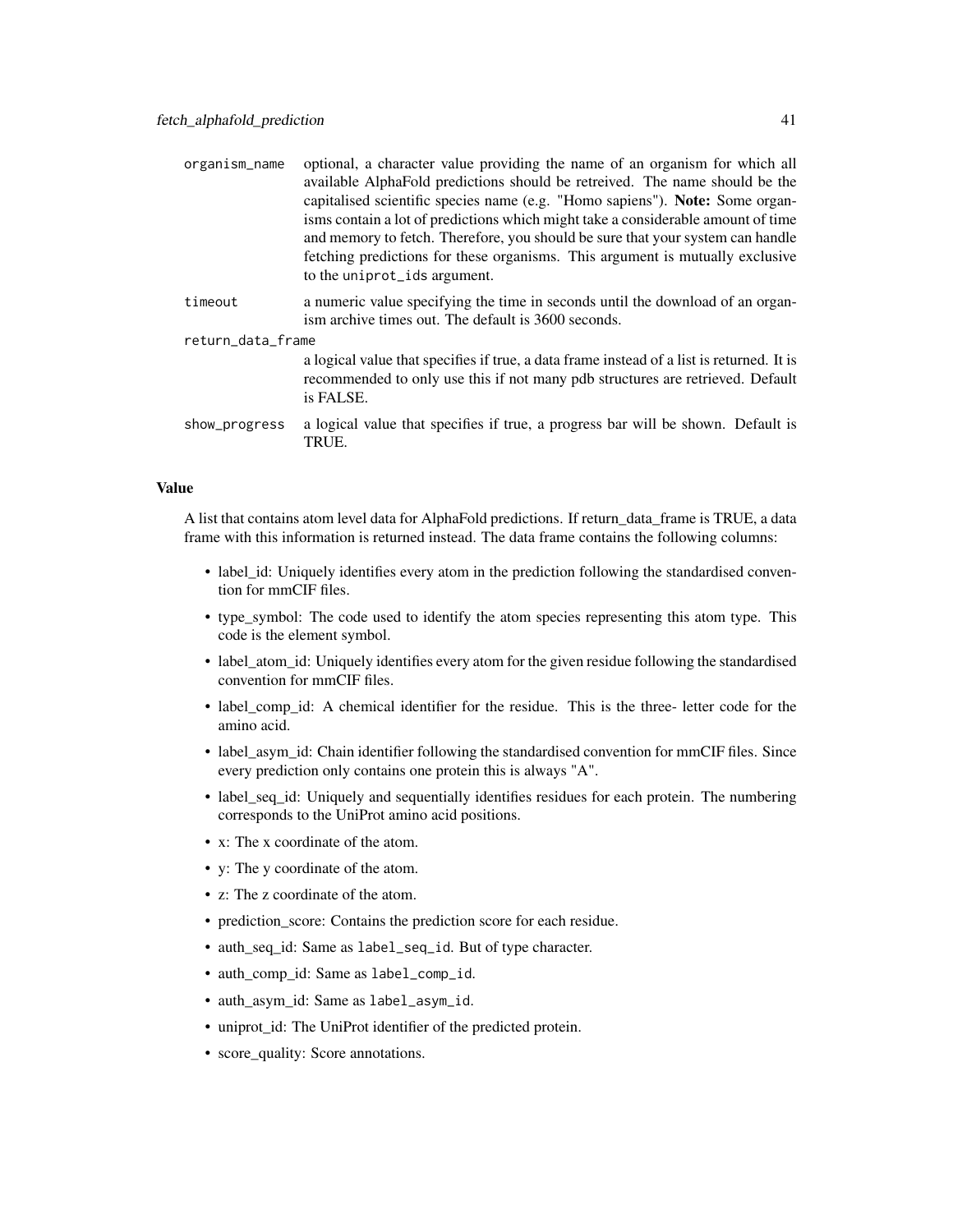# Examples

```
alphafold <- fetch_alphafold_prediction(
  uniprot_ids = c("F4HVG8", "015552"),
  return_data_frame = TRUE
\mathcal{L}head(alphafold, n = 10)
```
# fetch\_chebi *Fetch ChEBI database information*

# Description

Fetches all information from the ChEBI database.

## Usage

```
fetch_chebi(relation = FALSE)
```
# Arguments

| relation | a logical value that indicates if ChEBI Ontology data will be returned instead |
|----------|--------------------------------------------------------------------------------|
|          | the main compound data. This data can be used to check the relations of ChEBI  |
|          | ID's to each other. Default is FALSE.                                          |

# Value

A data frame that contains all information about each molecule in the ChEBI database. Only "3 star" observations are included in the result. These are entries manually annotated by the ChEBI curator team.

# Examples

```
chebi <- fetch_chebi()
```
head(chebi)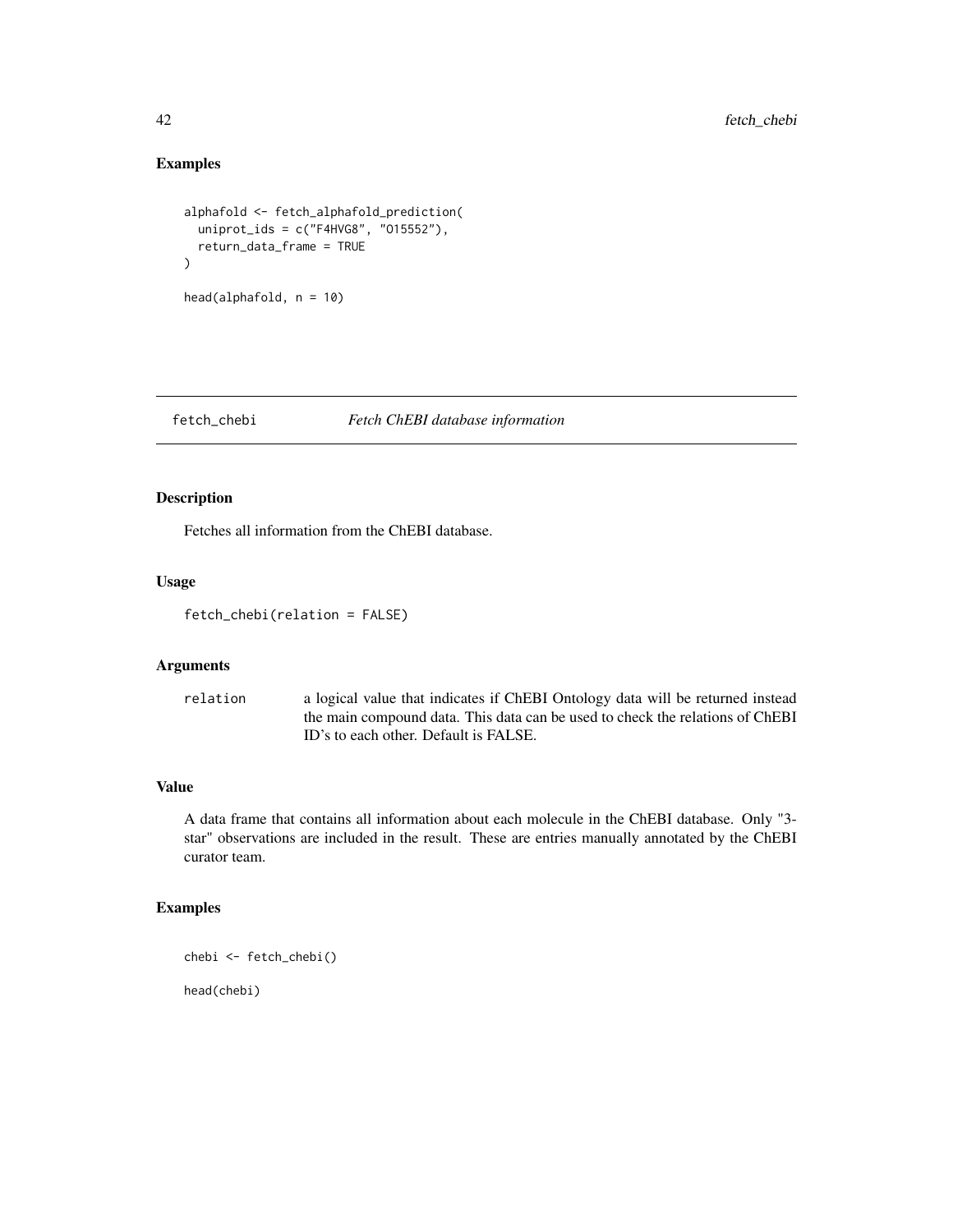#### Description

Fetches all evidence & conclusion ontology (ECO) information from the EBI database. The ECO project is maintained through a public [GitHub repository.](https://github.com/evidenceontology/evidenceontology)

# Usage

```
fetch_eco(
  return_relation = FALSE,
  return_history = FALSE,
  show_progress = TRUE
)
```
## Arguments

return\_relation

| a logical value that indicates if relational information should be returned instead<br>the main descriptive information. This data can be used to check the relations of<br>ECO terms to each other. Default is FALSE. |
|------------------------------------------------------------------------------------------------------------------------------------------------------------------------------------------------------------------------|
| return_history a logical value that indicates if the entry history of an ECO term should be<br>returned instead the main descriptive information. Default is FALSE.                                                    |
| show_progress a logical value that indicates if a progress bar will be shown. Default is TRUE.                                                                                                                         |

#### Details

According to the GitHub repository ECO is defined as follows:

"The Evidence & Conclusion Ontology (ECO) describes types of scientific evidence within the biological research domain that arise from laboratory experiments, computational methods, literature curation, or other means. Researchers use evidence to support conclusions that arise out of scientific research. Documenting evidence during scientific research is essential, because evidence gives us a sense of why we believe what we think we know. Conclusions are asserted as statements about things that are believed to be true, for example that a protein has a particular function (i.e. a protein functional annotation) or that a disease is associated with a particular gene variant (i.e. a phenotypegene association). A systematic and structured (i.e. ontological) classification of evidence allows us to store, retreive, share, and compare data associated with that evidence using computers, which are essential to navigating the ever-growing (in size and complexity) corpus of scientific information."

More information can be found in their [publication.](https://academic.oup.com/nar/article/47/D1/D1186/5165344?login=true)

## Value

A data frame that contains descriptive information about each ECO term in the EBI database. If either return\_relation or return\_history is set to TRUE, the respective information is returned instead of the usual output.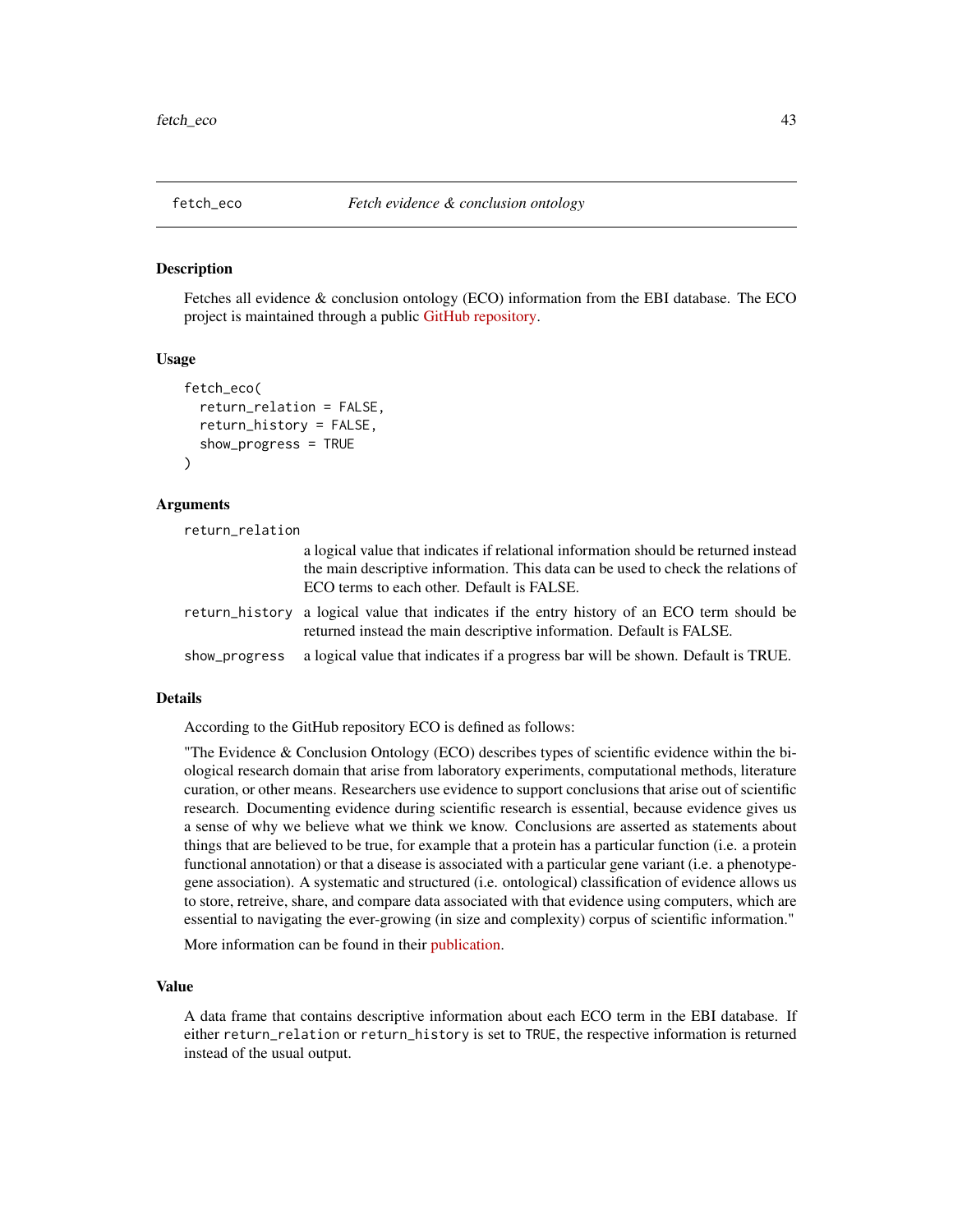# Examples

```
eco <- fetch_eco()
head(eco)
```
# fetch\_go *Fetch gene ontology information from geneontology.org*

# Description

Fetches gene ontology data from geneontology.org for the provided organism ID.

# Usage

fetch\_go(organism\_id)

# Arguments

| organism_id | a character value NCBI taxonomy identifier of an organism (TaxId). Possible  |
|-------------|------------------------------------------------------------------------------|
|             | inputs in lude only: "9606" (Human), "559292" (Yeast) and "83333" (E. coli). |

## Value

A data frame that contains gene ontology mappings to UniProt or SGD IDs. The original file is a .GAF file. A detailed description of all columns can be found here: http://geneontology.org/docs/goannotation-file-gaf-format-2.1/

# Examples

go <- fetch\_go("9606") head(go)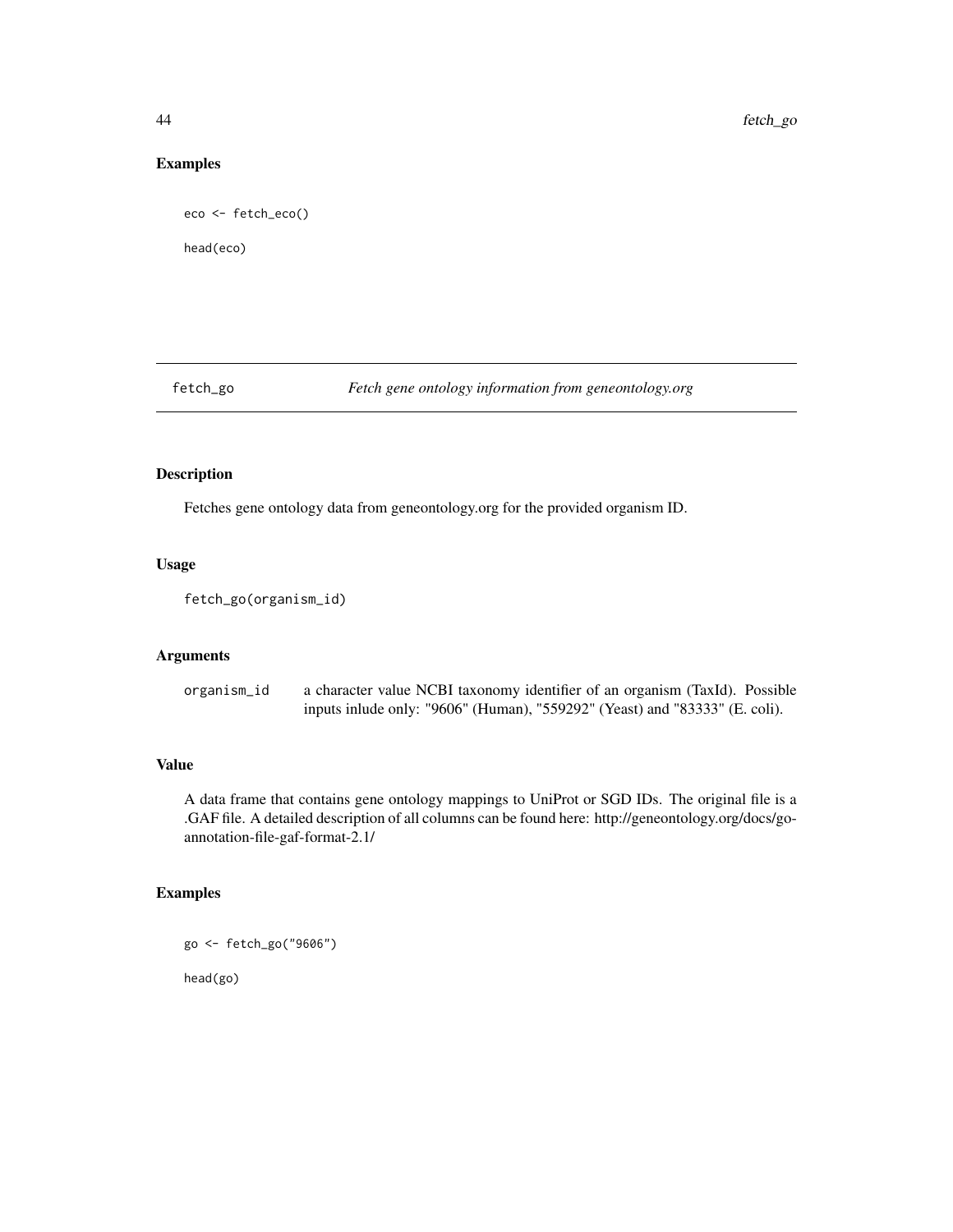## Description

Fetches gene IDs and corresponding pathway IDs and names for the provided organism.

## Usage

fetch\_kegg(species)

#### Arguments

species a character value providing an abreviated species name. "hsa" for human, "eco" for E. coli and "sce" for S. cerevisiae. Additional possible names can be found for [eukaryotes](https://www.genome.jp/kegg-bin/show_organism?category=Eukaryotes) and for [prokaryotes.](https://www.genome.jp/kegg-bin/show_organism?category=Prokaryotes)

# Value

A data frame that contains gene IDs with corresponding pathway IDs and names for a selected organism.

# Examples

```
kegg <- fetch_kegg(species = "hsa")
head(kegg)
```

| fetch_metal_pdb | Fetch structural information about protein-metal binding from Met- |
|-----------------|--------------------------------------------------------------------|
|                 | alPDB                                                              |

# Description

Fetches information about protein-metal binding sites from the MetalPDB database. A complete list of different possible search queries can be found on their website.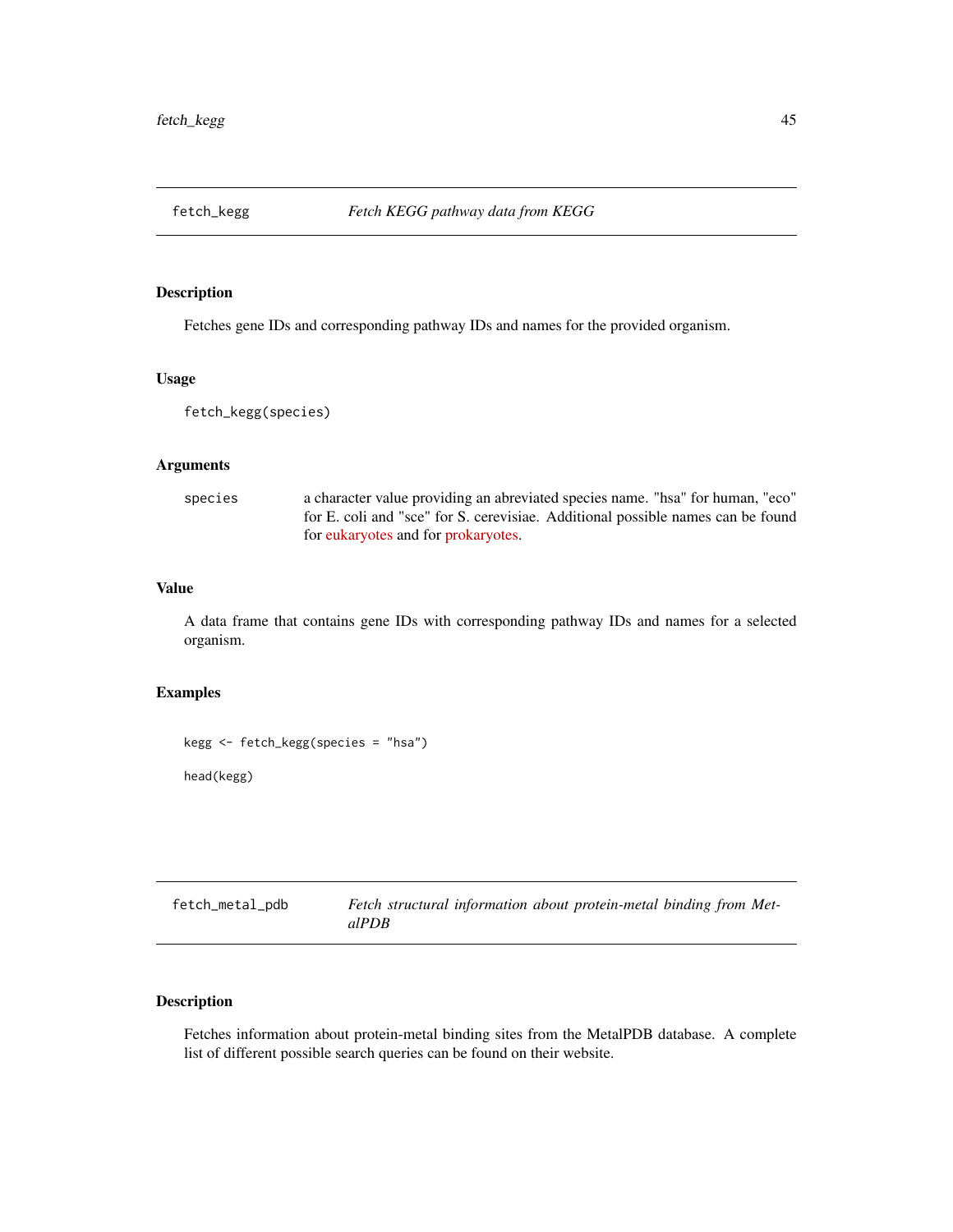# Usage

```
fetch_metal_pdb(
  id_type = "uniprot",
  id_value,
  site_type = NULL,
 pfam = NULL,
 \text{cath} = \text{NULL},
  scop = NULL,representative = NULL,
 metal = NULL,ligands = NULL,
 geometry = NULL,
 coordination = NULL,
 donors = NULL,
 columns = NULL,
  show_progress = TRUE
\mathcal{L}
```

| id_type        | a character value that specifies the type of the IDs provided to id_value. De-<br>fault is "uniprot". Possible options include: "uniprot", "pdb", "ec_number",<br>"molecule" and "organism".                                                                                                                                                                                                                                                                                                                                                                                                                                    |
|----------------|---------------------------------------------------------------------------------------------------------------------------------------------------------------------------------------------------------------------------------------------------------------------------------------------------------------------------------------------------------------------------------------------------------------------------------------------------------------------------------------------------------------------------------------------------------------------------------------------------------------------------------|
| id_value       | a character vector supplying IDs that are of the ID type that was specified in<br>id_type. E.g. UniProt IDs. Information for these IDs will be retreived.                                                                                                                                                                                                                                                                                                                                                                                                                                                                       |
| site_type      | optional, a character value that specifies a nuclearity for which information<br>should be retrieved. The specific nuclearity can be supplied as e.g. "tetranu-<br>clear".                                                                                                                                                                                                                                                                                                                                                                                                                                                      |
| pfam           | optional, a character value that specifies a Pfam domain for which information<br>should be retrieved. The domain can be specified as e.g. "Carb_anhydrase".                                                                                                                                                                                                                                                                                                                                                                                                                                                                    |
| cath           | optional, a character value that specifies a CATH ID for which information<br>should be retrieved. The ID can be specified as e.g. "3.10.200.10".                                                                                                                                                                                                                                                                                                                                                                                                                                                                               |
| scop           | optional, a character value that specifies a SCOP ID for which information<br>should be retrieved. The ID can be specified as e.g. "b.74.1.1".                                                                                                                                                                                                                                                                                                                                                                                                                                                                                  |
| representative | optional, a logical that indicates if only information of representative sites of a<br>family should be retrieved it can be specified here. A representative site is a<br>site selected to represent a cluster of equivalent sites. The selection is done by<br>choosing the PDB structure with the best X-ray resolution among those contain-<br>ing the sites in the cluster. NMR structures are generally discarded in favor of<br>X-ray structures, unless all the sites in the cluster are found in NMR structures.<br>If it is TRUE, only representative sites are retrieved, if it is FALSE, all sites are<br>retrieved. |
| metal          | optional, a character value that specifies a metal for which information should<br>be retrieved. The metal can be specified as e.g. "Zn".                                                                                                                                                                                                                                                                                                                                                                                                                                                                                       |
| ligands        | optional, a character value that specifies a metal ligand residue for which infor-<br>mation should be retrieved. The ligand can be specified as e.g. "His".                                                                                                                                                                                                                                                                                                                                                                                                                                                                    |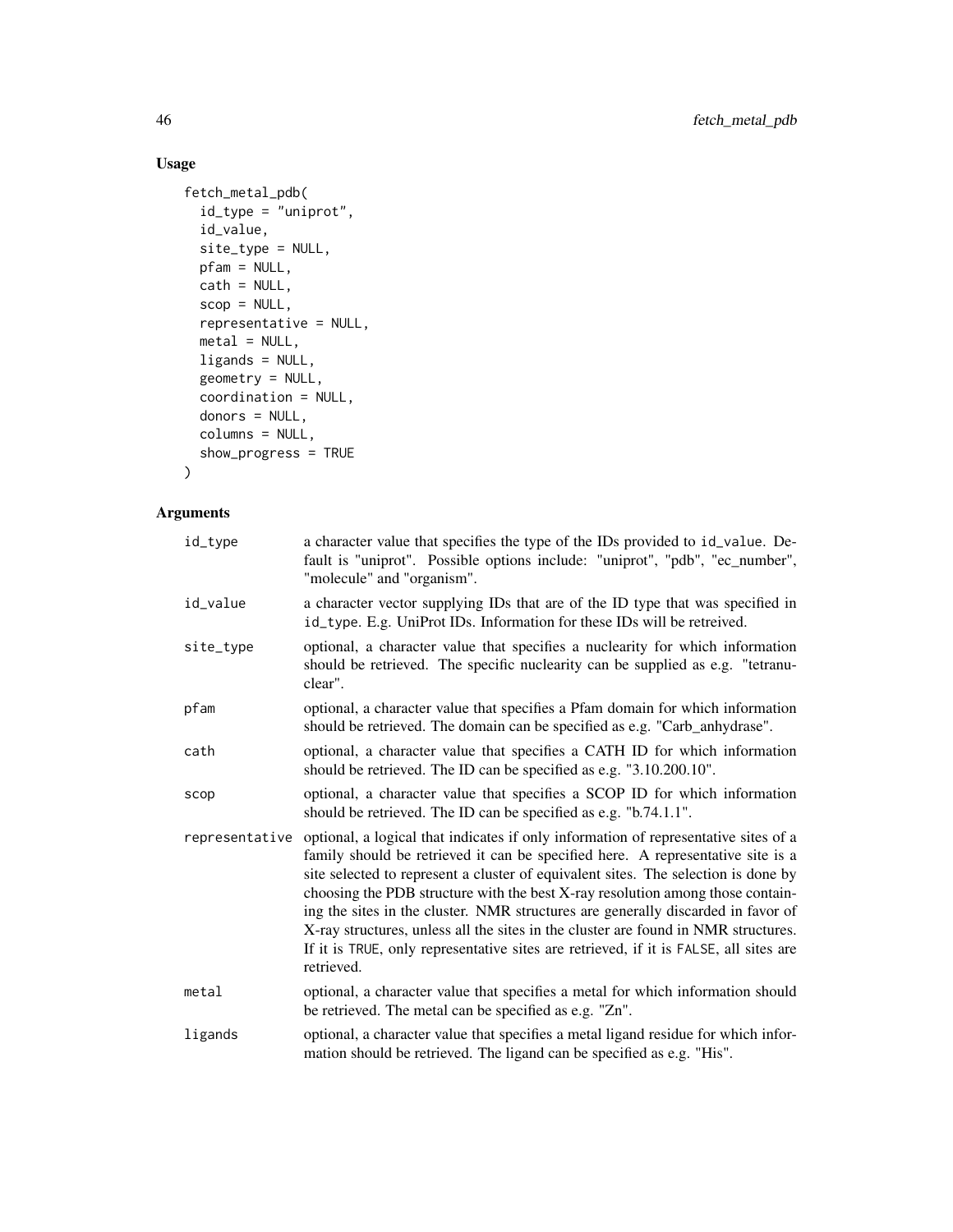| geometry      | optional, a character value that specifies a metal site geometry for which infor-<br>mation should be retrieved. The geometry can be specified here based on the                                  |
|---------------|---------------------------------------------------------------------------------------------------------------------------------------------------------------------------------------------------|
|               | three letter code for geometries provided on their website.                                                                                                                                       |
| coordination  | optional, a character value that specifies a coordination number for which infor-<br>mation should be retrieved. The number can be specified as e.g. "3".                                         |
| donors        | optional, a character value that specifies a metal ligand atom for which informa-<br>tion should be retrieved. The atom can be specified as e.g. "S" for sulfur.                                  |
| columns       | optional, a character vector that specifies specific columns that should be re-<br>trieved based on the MetalPDB website. If nothing is supplied here, all possible<br>columns will be retrieved. |
| show_progress | logical, if true, a progress bar will be shown. Default is TRUE.                                                                                                                                  |

#### Value

A data frame that contains information about protein-metal binding sites. The data frame contains some columns that might not be self explanatory.

- auth\_id\_metal: Unique structure atom identifier of the metal, which is provided by the author of the structure in order to match the identification used in the publication that describes the structure.
- auth seq id metal: Residue identifier of the metal, which is provided by the author of the structure in order to match the identification used in the publication that describes the structure.
- pattern: Metal pattern for each metal bound by the structure.
- is\_representative: A representative site is a site selected to represent a cluster of equivalent sites. The selection is done by choosing the PDB structure with the best X-ray resolution among those containing the sites in the cluster. NMR structures are generally discarded in favor of X-ray structures, unless all the sites in the cluster are found in NMR structures.
- auth asym id ligand: Chain identifier of the metal-coordinating ligand residues, which is provided by the author of the structure in order to match the identification used in the publication that describes the structure.
- auth seq id ligand: Residue identifier of the metal-coordinating ligand residues, which is provided by the author of the structure in order to match the identification used in the publication that describes the structure.
- auth\_id\_ligand: Unique structure atom identifier of the metal-coordinating ligand r esidues, which is provided by the author of the structure in order to match the identification used in the publication that describes the structure.
- auth\_atom\_id\_ligand: Unique residue specific atom identifier of the metal-coordinating ligand residues, which is provided by the author of the structure in order to match the identification used in the publication that describes the structure.

## Examples

```
head(fetch_metal_pdb(id_value = c("P42345", "P00918")))
fetch_metal_pdb(id_type = "pdb", id_value = c("1g54"), metal = "Zn")
```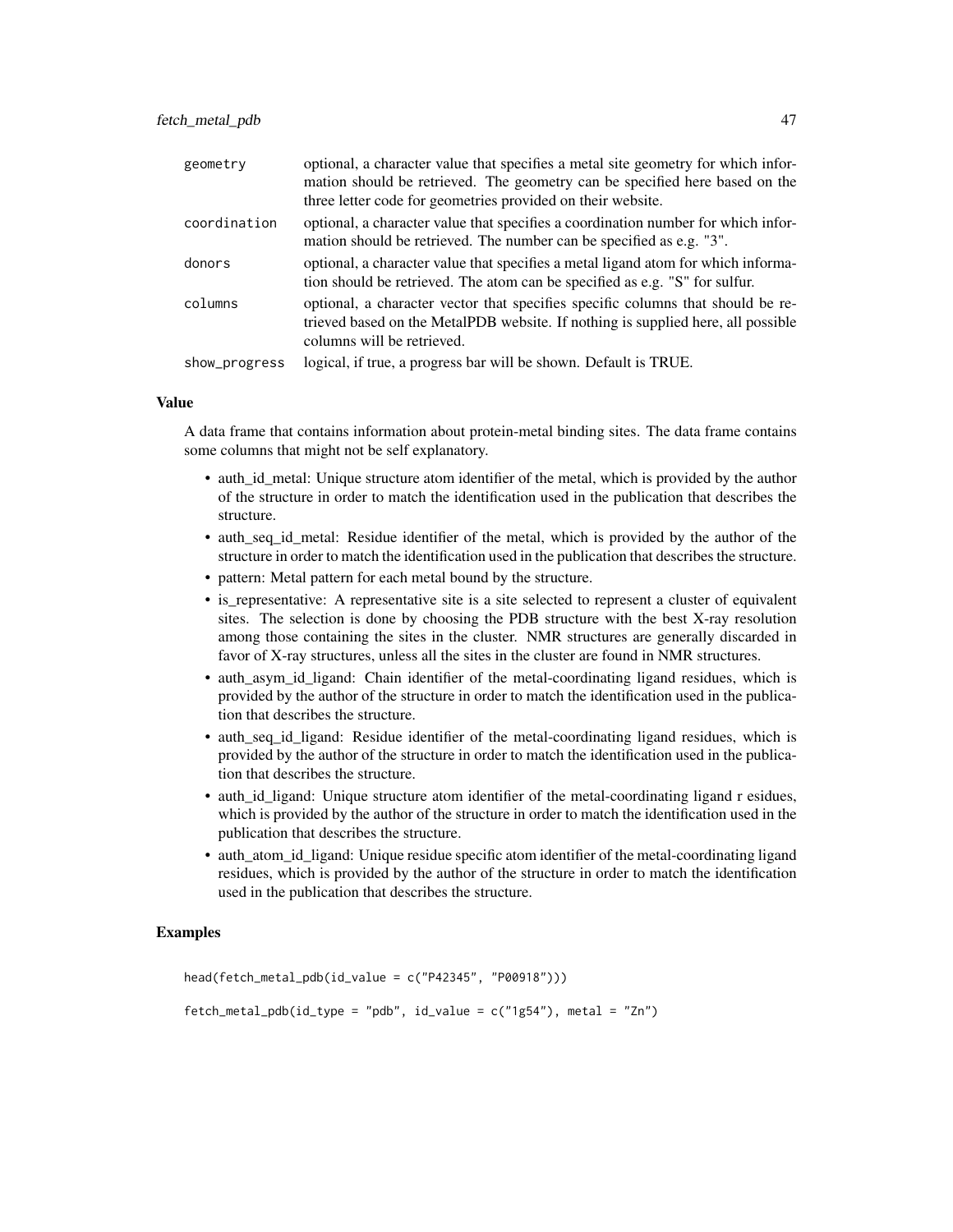## Description

Fetches information about disordered protein regions from MobiDB.

## Usage

fetch\_mobidb(organism\_id, protein\_ids)

# Arguments

| organism_id | a character value that specifies the NCBI taxonomy identifier of an organism                                       |
|-------------|--------------------------------------------------------------------------------------------------------------------|
|             | (TaxId). Possible inputs inlude only: "9606" (Human), "559292" (Yeast), "83333"                                    |
|             | (E. coli), "10090" (Mouse), "9913" (Bovine), "7227" (Fruit fly).                                                   |
| protein_ids | a character vector of UniProt identifiers. These need to be proteins from the<br>organism provided in organism id. |

# Value

A data frame that contains start and end positions for disordered regions for each protein provided. The feature column contains information on the source of this annotation. More information on the source can be found [here.](https://mobidb.bio.unipd.it/about/mobidb)

# Examples

```
fetch_mobidb(
  organism_id = "83333",protein_ids = c("P0A799", "P62707")
\lambda
```
fetch\_pdb *Fetch structure information from RCSB*

## Description

Fetches structure metadata from RCSB. If you want to retrieve atom data such as positions, use the function fetch\_pdb\_structure().

```
fetch_pdb(pdb_ids, batchsize = 200, show_progress = TRUE)
```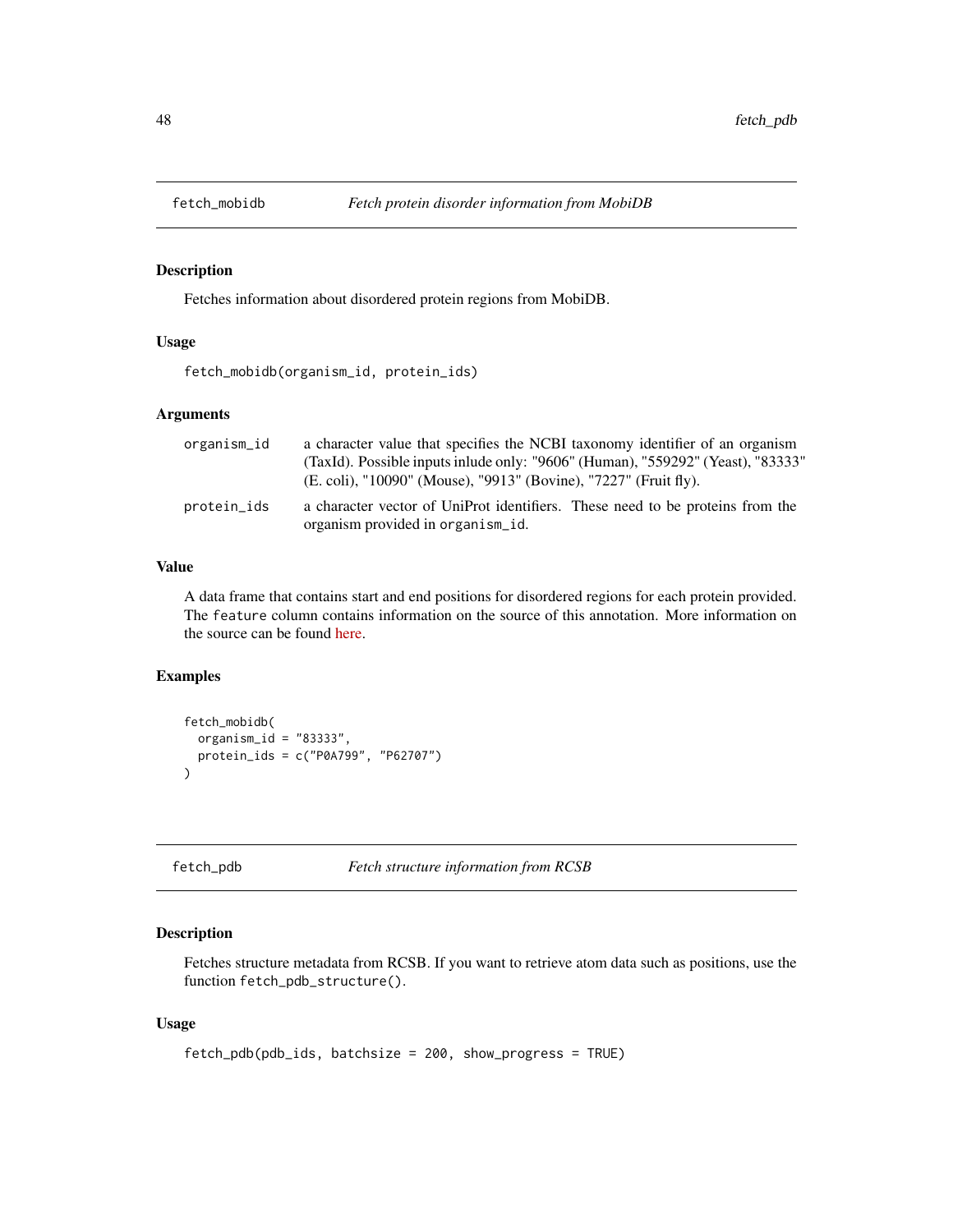| pdb_ids       | a character vector of PDB identifiers.                                                                         |
|---------------|----------------------------------------------------------------------------------------------------------------|
| batchsize     | a numeric value that specifies the number of structures to be processed in a single<br>query. Default is 2000. |
| show_progress | a logical value that indicates if a progress bar will be shown. Default is TRUE.                               |

#### Value

A data frame that contains structure metadata for the PDB IDs provided. The data frame contains some columns that might not be self explanatory.

- auth\_asym\_id: Chain identifier provided by the author of the structure in order to match the identification used in the publication that describes the structure.
- label\_asym\_id: Chain identifier following the standardised convention for mmCIF files.
- entity\_beg\_seq\_id, ref\_beg\_seq\_id, length, pdb\_sequence: entity\_beg\_seq\_id is a position in the structure sequence (pdb\_sequence) that matches the position given in ref\_beg\_seq\_id, which is a position within the protein sequence (not included in the data frame). length identifies the stretch of sequence for which positions match accordingly between structure and protein sequence. entity\_beg\_seq\_id is a residue ID based on the standardised convention for mmCIF files.
- auth seq id: Residue identifier provided by the author of the structure in order to match the identification used in the publication that describes the structure. This character vector has the same length as the pdb\_sequence and each position is the identifier for the matching amino acid position in pdb\_sequence. The contained values are not necessarily numbers and the values do not have to be positive.

## Examples

pdb <- fetch\_pdb(pdb\_ids = c("6HG1", "1E9I", "6D3Q", "4JHW"))

head(pdb)

fetch\_pdb\_structure *Fetch PDB structure atom data from RCSB*

## Description

Fetches atom data for a PDB structure from RCSB. If you want to retrieve metadata about PDB structures, use the function fetch\_pdb(). The information retrieved is based on the .cif file of the structure, which may vary from the .pdb file.

```
fetch_pdb_structure(pdb_ids, return_data_frame = FALSE, show_progress = TRUE)
```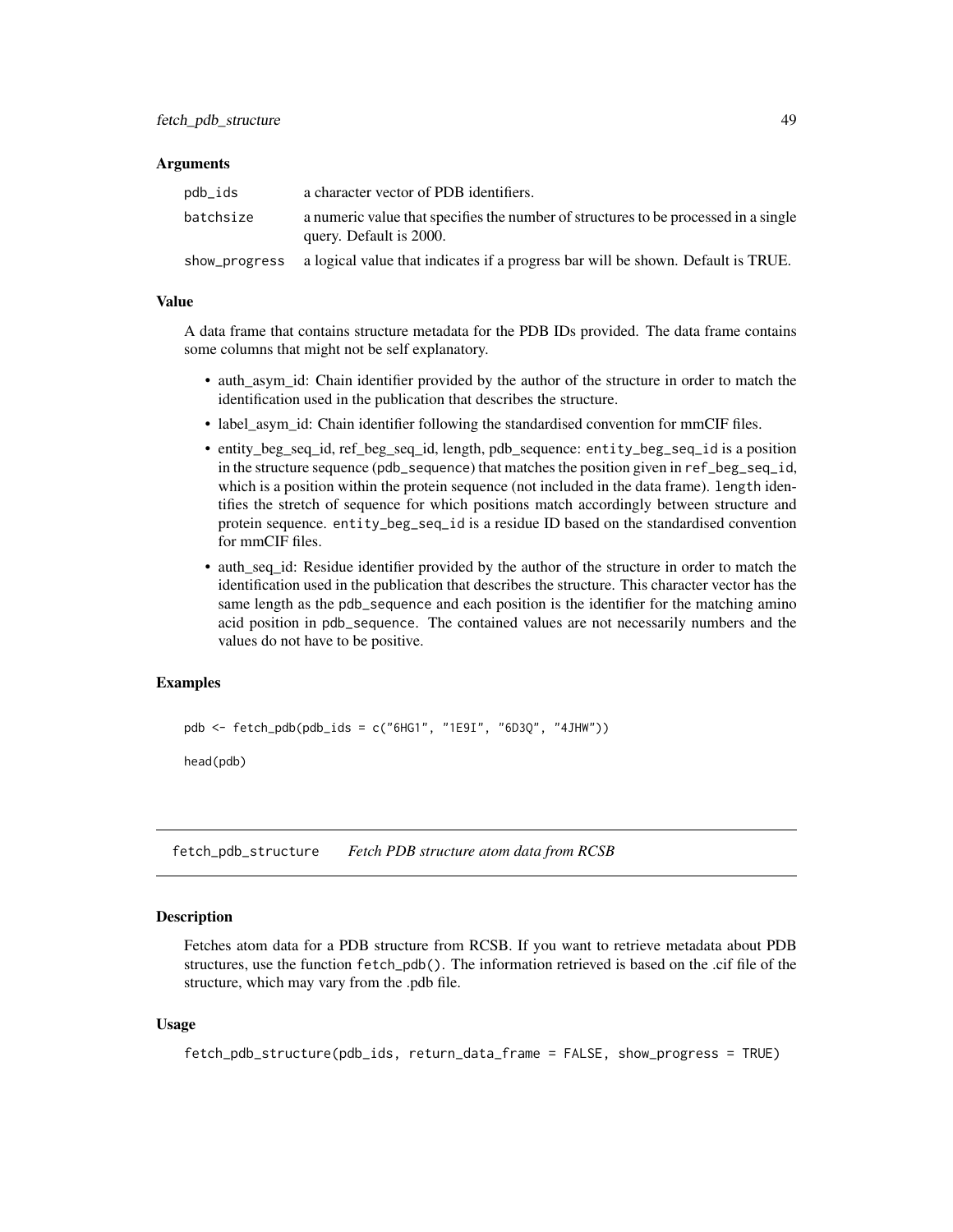| pdb_ids           | a character vector of PDB identifiers.                                                                                                                                             |
|-------------------|------------------------------------------------------------------------------------------------------------------------------------------------------------------------------------|
| return_data_frame |                                                                                                                                                                                    |
|                   | a logical value that indicates if a data frame instead of a list is returned. It is<br>recommended to only use this if not many pdb structures are retrieved. Default<br>is FALSE. |
|                   | show_progress a logical value that indicates if a progress bar will be shown. Default is TRUE.                                                                                     |

#### Value

A list that contains atom data for each PDB structures provided. If return\_data\_frame is TRUE, a data frame with this information is returned instead. The data frame contains the following columns:

- label\_id: Uniquely identifies every atom in the structure following the standardised convention for mmCIF files. Example value: "5", "C12", "Ca3g28", "Fe3+17", "H\*251", "boron2a", "C a phe 83 a 0", "Zn Zn 301 A 0"
- type\_symbol: The code used to identify the atom species representing this atom type. Normally this code is the element symbol. The code may be composed of any character except an underscore with the additional proviso that digits designate an oxidation state and must be followed by a + or - character. Example values: "C", "Cu2+", "H(SDS)", "dummy", "FeNi".
- label\_atom\_id: Uniquely identifies every atom for the given residue following the standardised convention for mmCIF files. Example values: "CA", "HB1", "CB", "N"
- label comp id: A chemical identifier for the residue. For protein polymer entities, this is the three- letter code for the amino acid. For nucleic acid polymer entities, this is the one-letter code for the base. Example values: "ala", "val", "A", "C".
- label\_asym\_id: Chain identifier following the standardised convention for mmCIF files. Example values: "1", "A", "2B3".
- entity\_id: Records details about the molecular entities that are present in the crystallographic structure. Usually all different types of molecular entities such as polymer entities, nonpolymer entities or water molecules are numbered once for each structure. Each type of nonpolymer entity has its own number. Thus, the highest number in this column represents the number of different molecule types in the structure.
- label\_seq\_id: Uniquely and sequentially identifies residues for each label\_asym\_id. This is always a number and the sequence of numbers always progresses in increasing numerical order.
- x: The x coordinate of the atom.
- y: The y coordinate of the atom.
- z: The z coordinate of the atom.
- site\_occupancy: The fraction of the atom type present at this site.
- b iso or equivalent: Contains the B-factor or isotopic atomic displacement factor for each atom.
- formal\_charge: The net integer charge assigned to this atom. This is the formal charge assignment normally found in chemical diagrams. It is currently only assigned in a small subset of structures.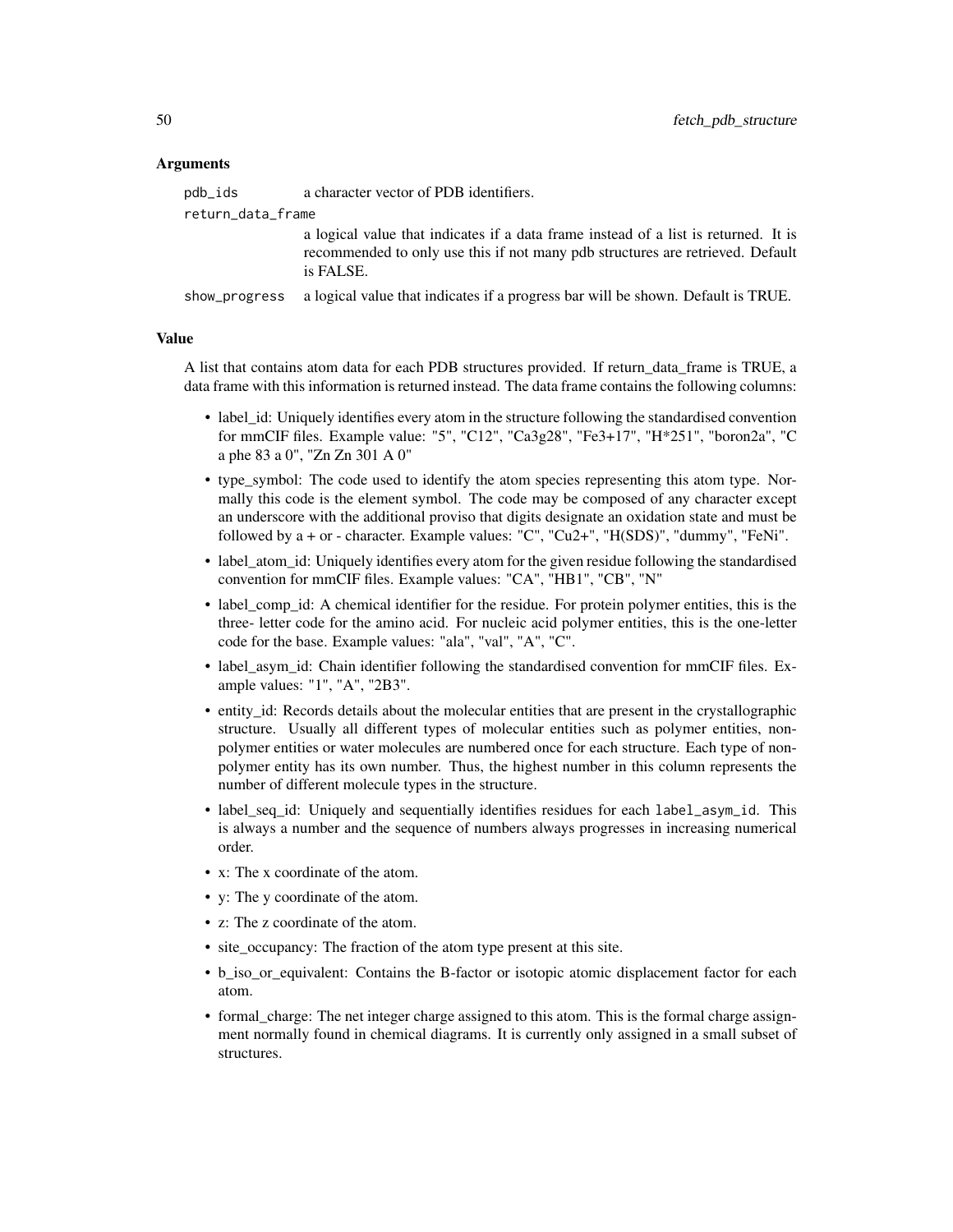- auth\_seq\_id: An alternative residue identifier (label\_seq\_id) provided by the author of the structure in order to match the identification used in the publication that describes the structure. This does not need to be numeric and is therefore of type character.
- auth\_comp\_id: An alternative chemical identifier (label\_comp\_id) provided by the author of the structure in order to match the identification used in the publication that describes the structure.
- auth\_asym\_id: An alternative chain identifier (label\_asym\_id) provided by the author of the structure in order to match the identification used in the publication that describes the structure.
- pdb\_model\_number: The PDB model number.
- pdb\_id: The protein database identifier for the structure.

#### Examples

```
pdb_structure <- fetch_pdb_structure(
 pdb_ids = c("6HG1", "1E9I", "6D3Q", "4JHW"),
 return_data_frame = TRUE
\mathcal{L}head(pdb_structure, n = 10)
```
fetch\_uniprot *Fetch protein data from UniProt*

## Description

Fetches protein metadata from UniProt.

```
fetch_uniprot(
  uniprot_ids,
 columns = c("protein names", "length", "sequence", "genes", "database(GeneID)",
    "database(String)", "go(molecular function)", "go(biological process)",
    "go(cellular compartment)", "interactor", "feature(ACTIVE SITE)",
    "feature(BINDING SITE)", "feature(METAL BINDING)", "chebi(Cofactor)",
    "chebi(Catalytic activity)", "database(PDB)"),
  batchsize = 200,
  show_progress = TRUE
)
```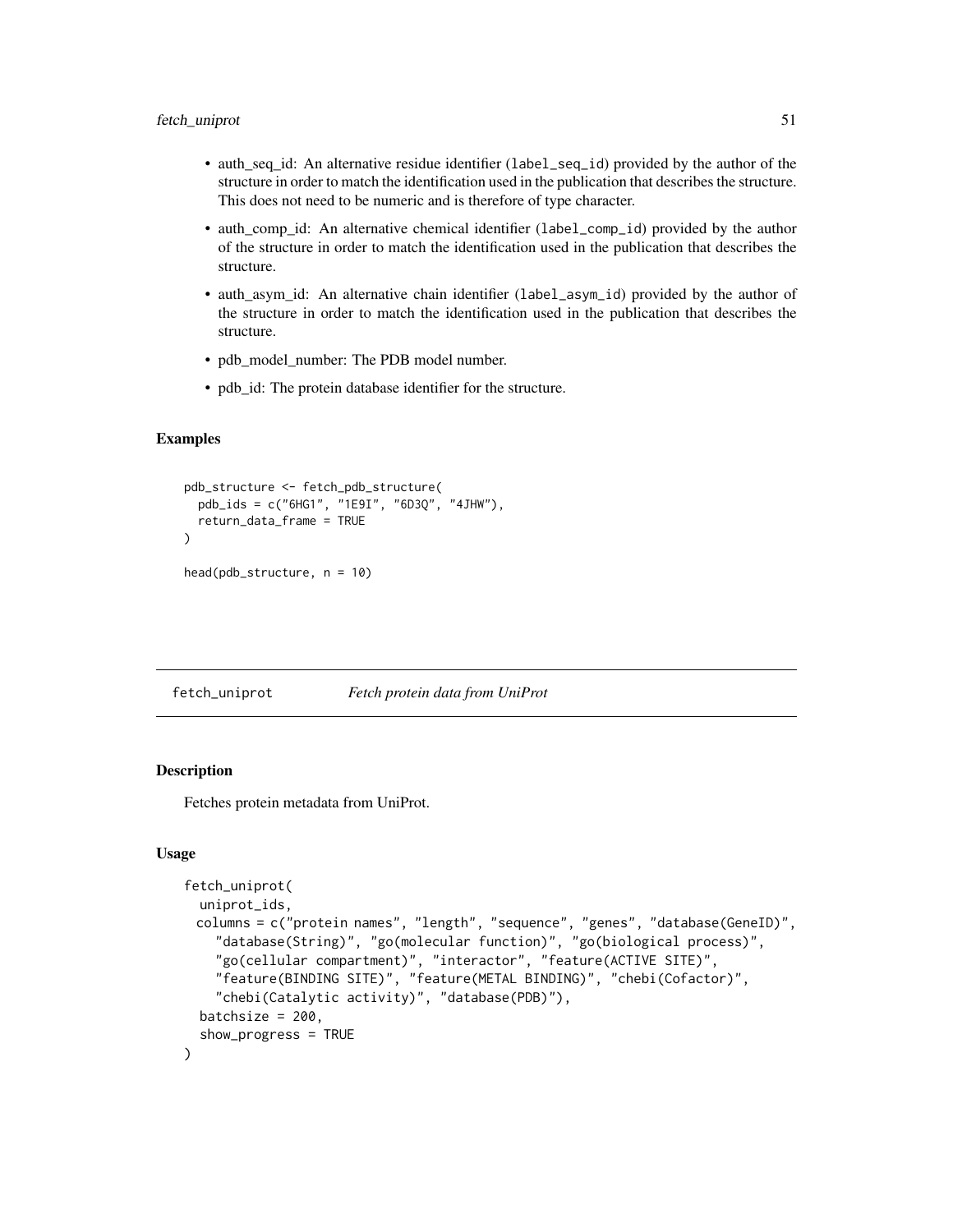| uniprot_ids   | a character vector of UniProt accession numbers.                                                                         |
|---------------|--------------------------------------------------------------------------------------------------------------------------|
| columns       | a character vector of metadata columns that should be imported from UniProt<br>(all possible columns can be found here.) |
| batchsize     | a numeric value that specifies the number of proteins processed in a single single<br>query. Default is 200.             |
| show_progress | a logical value that determines if a progress bar will be shown. Default is TRUE.                                        |

# Value

A data frame that contains all protein metadata specified in columns for the proteins provided. If an invalid ID was provided that contains a valid UniProt ID, the valid portion of the ID is fetched and the invalid input ID is saved in a column called input\_id.

# Examples

fetch\_uniprot(c("P36578", "O43324", "Q00796"))

fetch\_uniprot\_proteome

*Fetch proteome data from UniProt*

## Description

Fetches proteome data from UniProt for the provided organism ID.

### Usage

```
fetch_uniprot_proteome(organism_id, columns = c("id"), reviewed = TRUE)
```
# Arguments

| organism_id | a numeric value that specifies the NCBI taxonomy identifier (TaxId) for and<br>organism.                                                                                                                                                                                                                                                                                                                                                |
|-------------|-----------------------------------------------------------------------------------------------------------------------------------------------------------------------------------------------------------------------------------------------------------------------------------------------------------------------------------------------------------------------------------------------------------------------------------------|
| columns     | a character vector of metadata columns that should be imported from UniProt<br>(all possible columns can be found here: https://www.uniprot.org/help/uniprotkb_column_names).<br>Note: Not more than one or two columns should be selected otherwise the func-<br>tion will not be able to efficiently retrieve the information. If more information<br>is needed, fetch_uniprot() can be used with the IDs retrieved by this function. |
| reviewed    | a logical value that determines if only reviewed protein entries will be retrieved.                                                                                                                                                                                                                                                                                                                                                     |

## Value

A data frame that contains all protein metadata specified in columns for the organism of choice.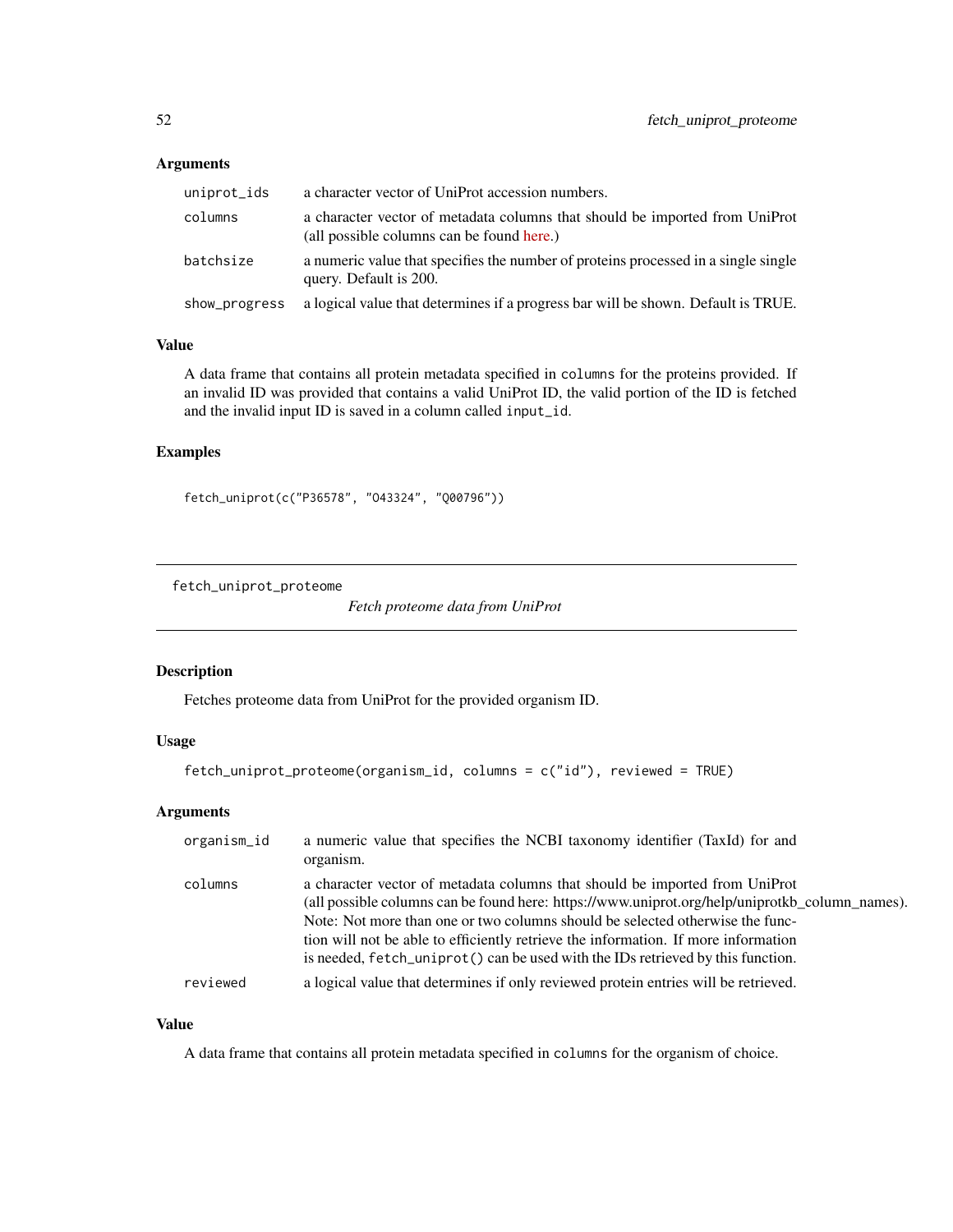#### filter\_cv 53

# Examples

head(fetch\_uniprot\_proteome(9606))

filter\_cv *Data filtering based on coefficients of variation (CV)*

# Description

Filters the input data based on precursor, peptide or protein intensity coefficients of variation. The function should be used to ensure that only robust measurements and quantifications are used for data analysis. It is advised to use the function after inspection of raw values (quality control) and median normalisation. Generally, the function calculates CVs of each peptide, precursor or protein for each condition and removes peptides, precursors or proteins that have a CV above the cutoff in less than the (user-defined) required number of conditions. Since the user-defined cutoff is fixed and does not depend on the number of conditions that have detected values, the function might bias for data completeness.

#### Usage

```
filter_cv(
  data,
  grouping,
  condition,
  log2_intensity,
  cv_limit = 0.25,
 min_conditions,
  silent = FALSE
)
```

| data           | a data frame that contains at least the input variables.                                                                              |
|----------------|---------------------------------------------------------------------------------------------------------------------------------------|
| grouping       | a character column in the data data frame that contains the grouping variable<br>that can be either precursors, peptides or proteins. |
| condition      | a character or numeric column in the data data frame that contains information<br>on the sample condition.                            |
| log2_intensity | a numeric column in the data data frame that contains $log2$ transformed inten-<br>sities.                                            |
| $cv$ _limit    | optional, a numeric value that specifies the CV cutoff that will be applied. De-<br>fault is $0.25$ .                                 |
|                | min_conditions a numeric value that specifies the minimum number of conditions for which<br>grouping CVs should be below the cutoff.  |
| silent         | a logical value that specifies if a message with the number of filtered out condi-<br>tions should be returned. Default is FALSE.     |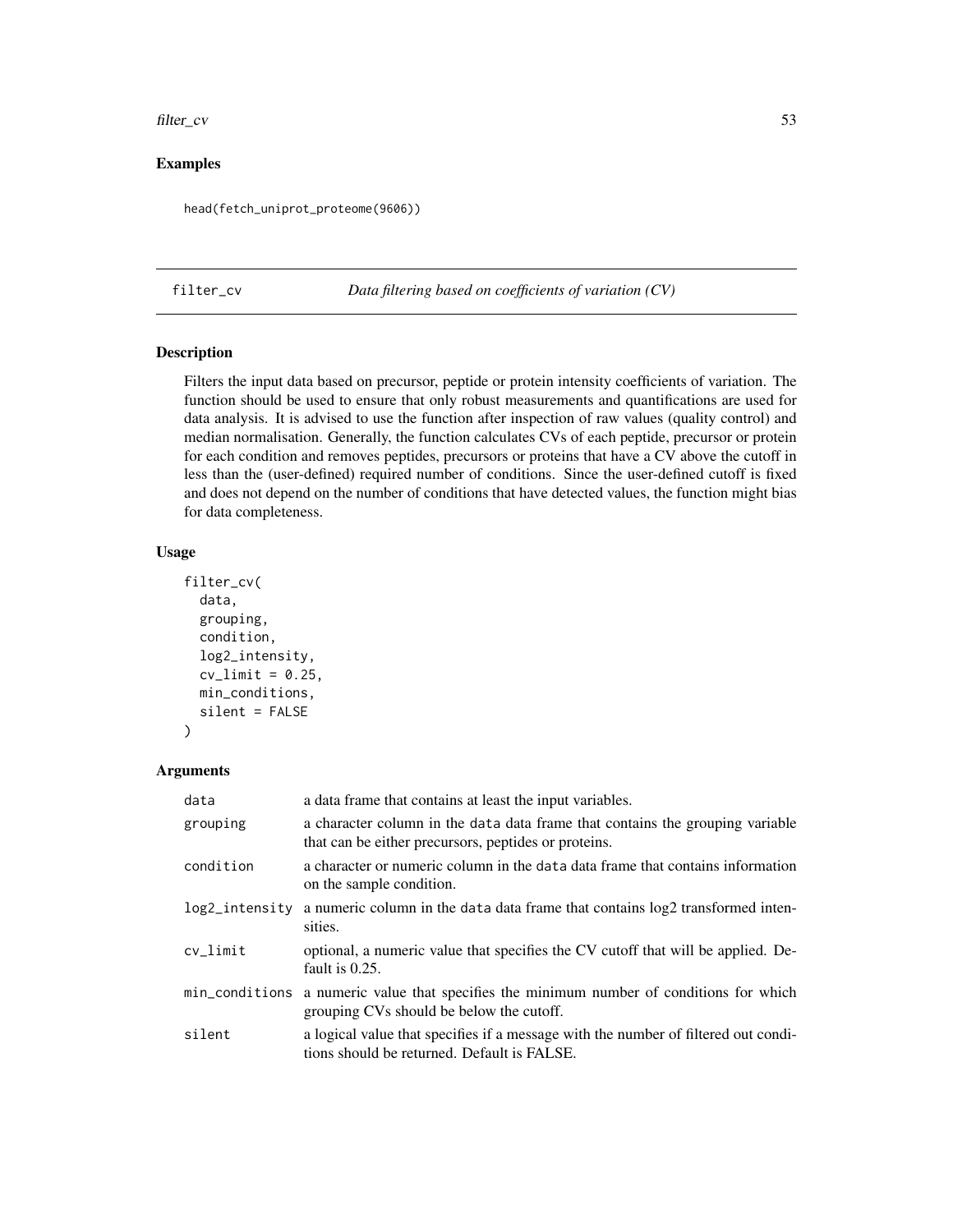# Value

The CV filtered data frame.

## Examples

```
set.seed(123) # Makes example reproducible
# Create synthetic data
data <- create_synthetic_data(
 n_proteins = 50,
 frac_{change = 0.05},
 n_replicates = 3,
 n_conditions = 2,
 method = "effect_random",
  additional_metadata = FALSE
\lambda# Filter coefficients of variation
data_filtered <- filter_cv(
  data = data,
  grouping = peptide,
 condition = condition,
  log2_intensity = peptide_intensity_missing,
  cv_limit = 0.25,
  min_conditions = 2
)
```
find\_all\_subs *Find all ChEBI sub IDs of an ID*

# Description

For a given ChEBI ID, find all ChEBI sub IDs (incoming IDs) and their sub IDs. The type of relationship can be selected too. This is a helper function for other functions.

# Usage

```
find_all_subs(data, ids, types = "is_a")
```

| data  | a data frame that contains relational information on ChEBI IDs (id), their sub<br>IDs (incoming) and their relationship (type). This data frame can be obtained<br>by calling fetch_chebi(relation = TRUE).                         |
|-------|-------------------------------------------------------------------------------------------------------------------------------------------------------------------------------------------------------------------------------------|
| ids   | a character vector of ChEBI IDs for which sub IDs should be searched.                                                                                                                                                               |
| types | a character vector containing the types of relationships that should be considered<br>for the search. It is possible to use "all" relationships. The default type is "is_a".<br>A list of possible relationships can be found here. |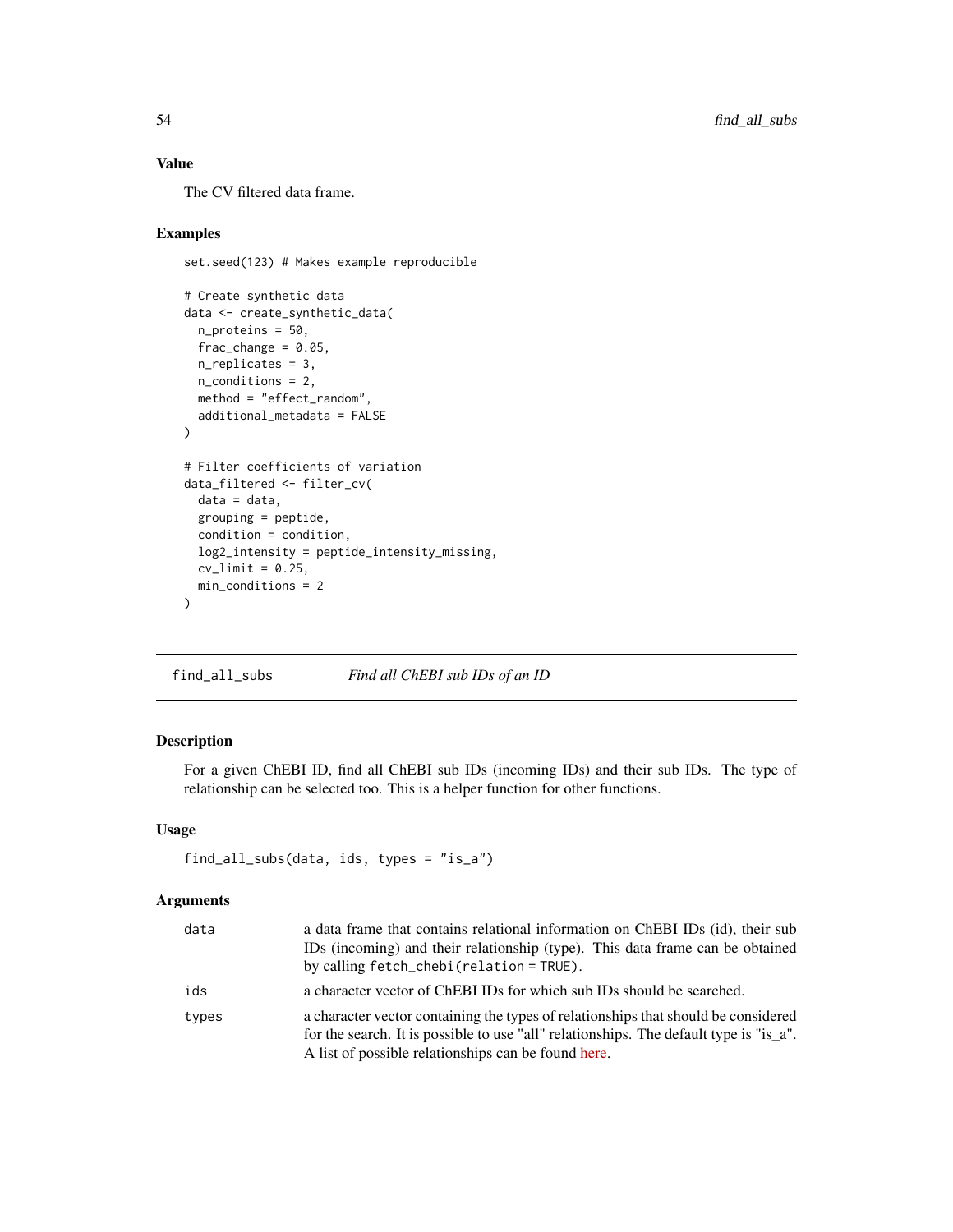# find\_chebis 55

## Value

A list of double vectors containing the provided ID and all of its sub IDs. It contains one element per input ID.

find\_chebis *Find ChEBI IDs for name patterns*

# Description

Search for chebi IDs that match a specific name pattern. A list of corresponding ChEBI IDs is returned.

# Usage

find\_chebis(chebi\_data, pattern)

#### Arguments

| chebi data | a data frame that contains at least information on ChEBI IDs (id) and their names                                                                      |
|------------|--------------------------------------------------------------------------------------------------------------------------------------------------------|
|            | (name). This data frame can be obtained by calling fetch_chebi(). Ideally this                                                                         |
|            | should be subsetted to only contain molecules of a specific type e.g. metals. This                                                                     |
|            | can be achieved by calling find_all_subs with a general ID such as "25213"                                                                             |
|            | (Metal cation) and then subset the complete ChEBI database to only include the                                                                         |
|            | returned sub-IDs. Using a subsetted database ensures better search results. This                                                                       |
|            | is a helper function for other functions.                                                                                                              |
| pattern    | a character vector that contains names or name patterns of molecules. Name<br>patterns can be for example obtained with the split_metal_name function. |
|            |                                                                                                                                                        |

#### Value

A list of character vectors containing ChEBI IDs that have a name matching the supplied pattern. It contains one element per pattern.

find\_peptide *Find peptide location*

# Description

The position of the given peptide sequence is searched within the given protein sequence. In addition the last amino acid of the peptide and the amino acid right before are reported.

#### Usage

find\_peptide(data, protein\_sequence, peptide\_sequence)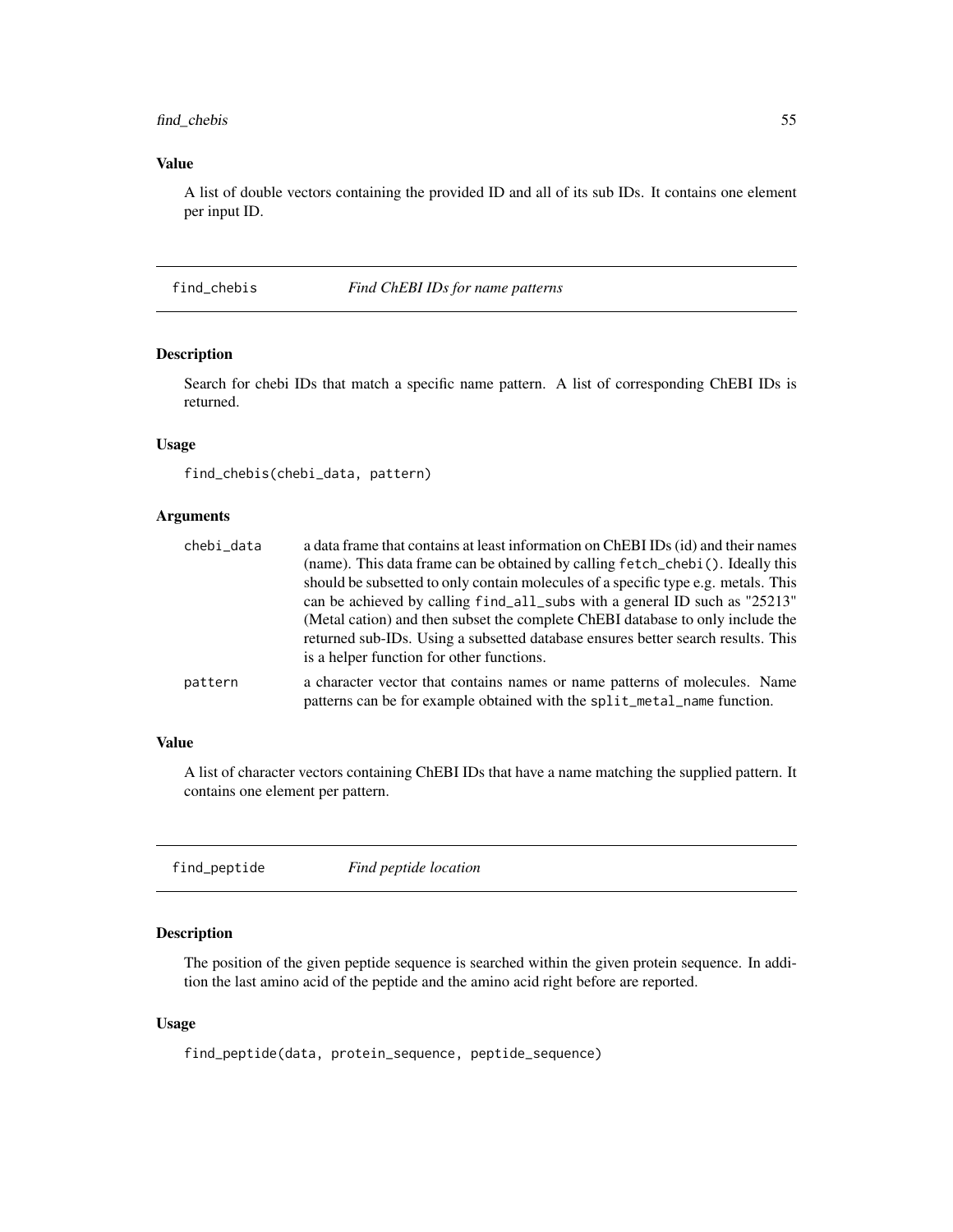data a data frame that contains at least the protein and peptide sequence. protein\_sequence a character column in the data data frame that contains the protein sequence. peptide\_sequence

a character column in the data data frame that contains the peptide sequence.

# Value

A data frame that contains the input data and four additional columns with peptide start and end position, the last amino acid and the amino acid before the peptide.

#### Examples

```
# Create example data
data <- data.frame(
 protein_sequence = c("abcdefg"),
 peptide_sequence = c("cde")
)
# Find peptide
find_peptide(
 data = data,
 protein_sequence = protein_sequence,
 peptide_sequence = peptide_sequence
)
```
find\_peptide\_in\_structure

*Finds peptide positions in a PDB structure based on positional matching*

## **Description**

Finds peptide positions in a PDB structure. Often positions of peptides in UniProt and a PDB structure are different due to different lengths of structures. This function maps a peptide based on its UniProt positions onto a PDB structure. This method is superior to sequence alignment of the peptide to the PDB structure sequence, since it can also match the peptide if there are truncations or mismatches. This function also provides an easy way to check if a peptide is present in a PDB structure.

```
find_peptide_in_structure(
  peptide_data,
  peptide,
  start,
```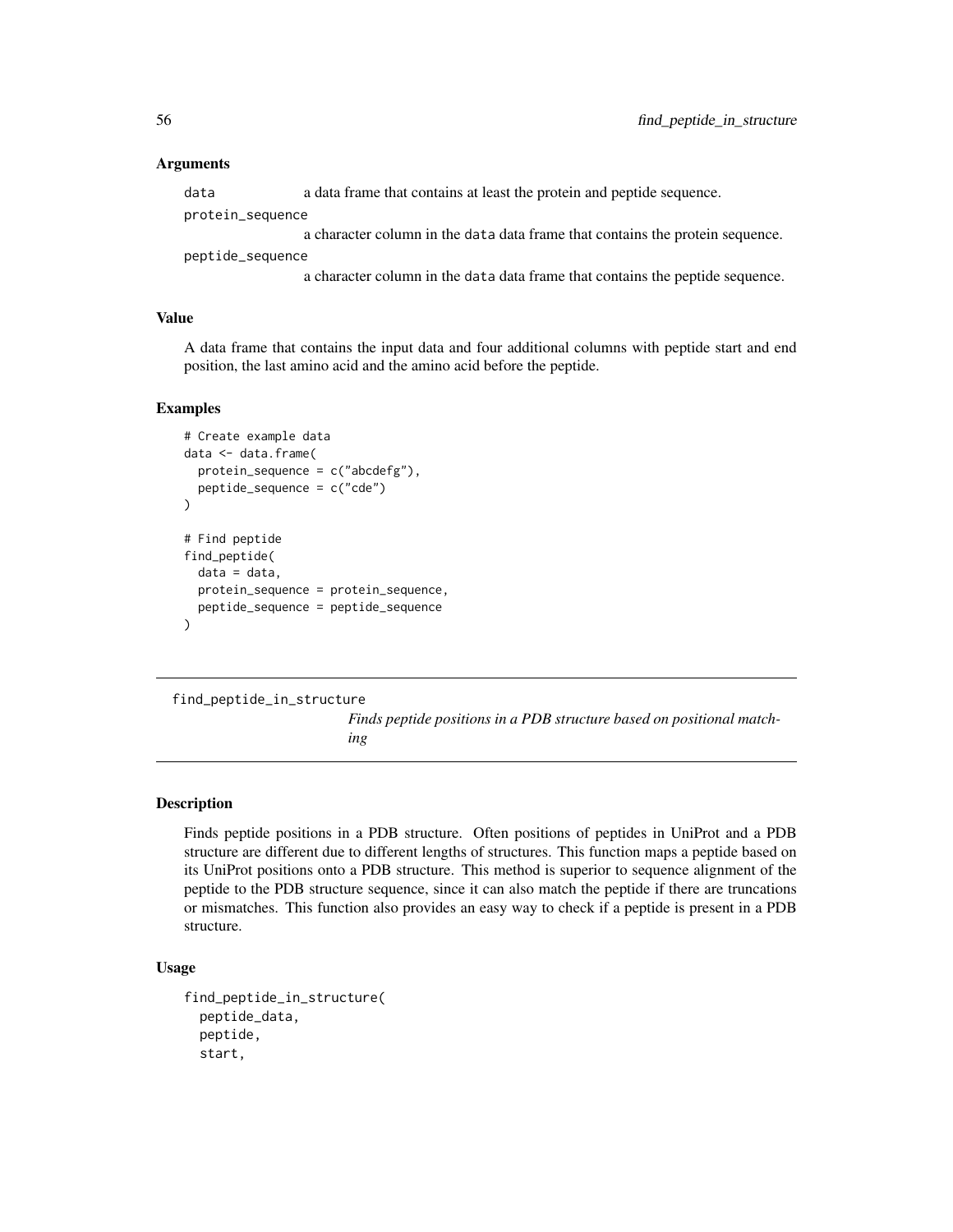```
end,
  uniprot_id,
 pdb_data = NULL,
 retain_columns = NULL
)
```

| peptide_data   | a data frame containing at least the input columns to this function.                                                                                                                                                                                                                                                                                                                    |
|----------------|-----------------------------------------------------------------------------------------------------------------------------------------------------------------------------------------------------------------------------------------------------------------------------------------------------------------------------------------------------------------------------------------|
| peptide        | a character column in the peptide_data data frame that contains the sequence<br>or any other unique identifier for the peptide that should be found.                                                                                                                                                                                                                                    |
| start          | a numeric column in the peptide_data data frame that contains start positions<br>of peptides.                                                                                                                                                                                                                                                                                           |
| end            | a numeric column in the peptide_data data frame that contains end positions<br>of peptides.                                                                                                                                                                                                                                                                                             |
| uniprot_id     | a character column in the peptide_data data frame that contains UniProt iden-<br>tifiers that correspond to the peptides.                                                                                                                                                                                                                                                               |
| pdb_data       | optional, a data frame containing data obtained with fetch_pdb(). If not pro-<br>vided, information is fetched automatically. If this function should be run multi-<br>ple times it is faster to fetch the information once and provide it to the function.<br>If provided, make sure that the column names are identical to the ones that would<br>be obtained by calling fetch_pdb(). |
| retain_columns | a vector indicating if certain columns should be retained from the input data<br>frame. Default is not retaining additional columns retain_columns = NULL.<br>Specific columns can be retained by providing their names (not in quotations<br>marks, just like other column names, but in a vector).                                                                                    |

## Value

A data frame that contains peptide positions in the corresponding PDB structures. If a peptide is not found in any structure or no structure is associated with the protein, the data frame contains NAs values for the output columns. The data frame contains the following and additional columns:

- auth\_asym\_id: Chain identifier provided by the author of the structure in order to match the identification used in the publication that describes the structure.
- label\_asym\_id: Chain identifier following the standardised convention for mmCIF files.
- peptide\_seq\_in\_pdb: The sequence of the peptide mapped to the structure. If the peptide only maps partially, then only the part of the sequence that maps on the structure is returned.
- fit\_type: The fit type is either "partial" or "fully" and it indicates if the complete peptide or only part of it was found in the structure.
- label\_seq\_id\_start: Contains the first residue position of the peptide in the structure following the standardised convention for mmCIF files.
- label\_seq\_id\_end: Contains the last residue position of the peptide in the structure following the standardised convention for mmCIF files.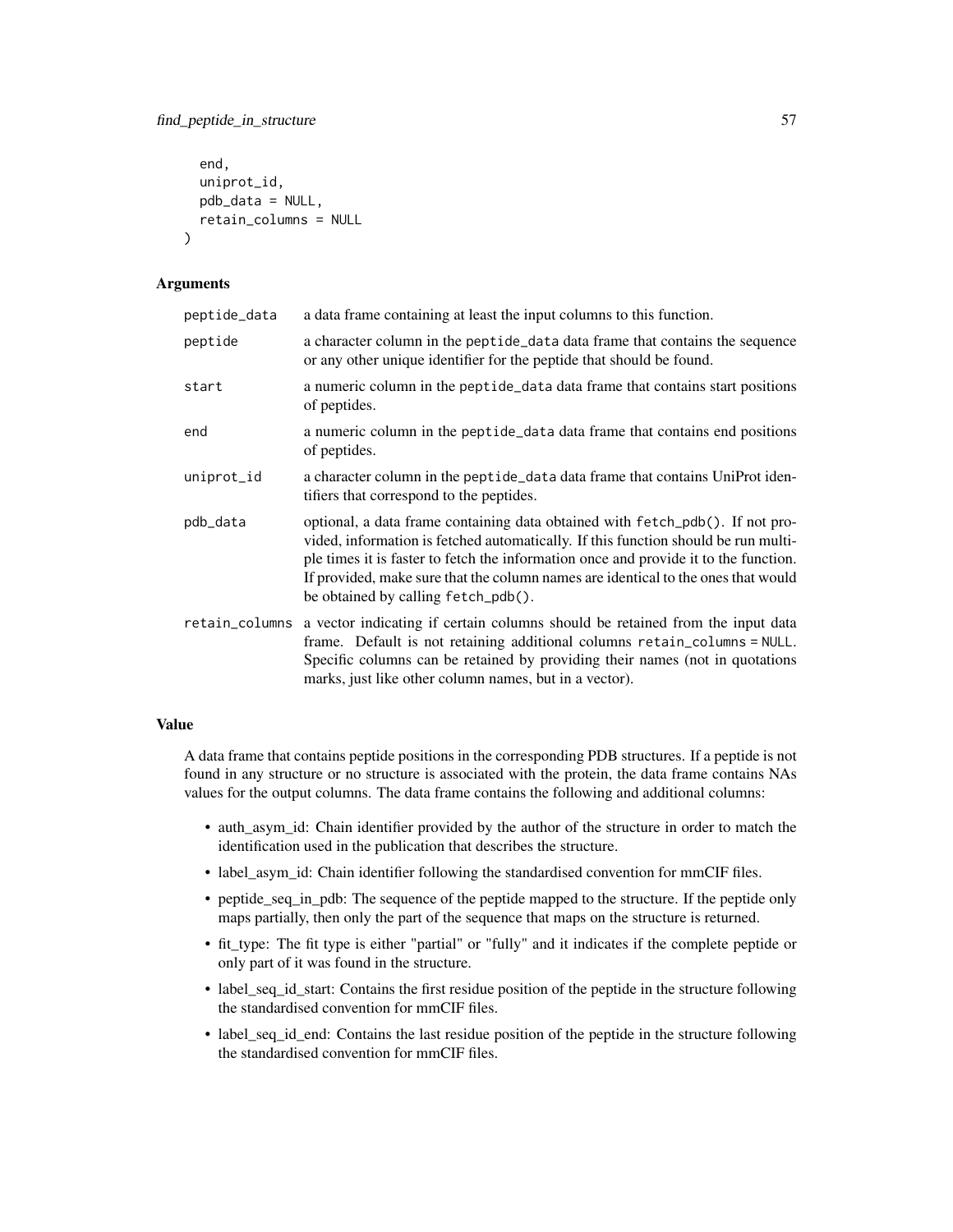- auth\_seq\_id\_start: Contains the first residue position of the peptide in the structure based on the alternative residue identifier provided by the author of the structure in order to match the identification used in the publication that describes the structure. This does not need to be numeric and is therefore of type character.
- auth\_seq\_id\_end: Contains the last residue position of the peptide in the structure based on the alternative residue identifier provided by the author of the structure in order to match the identification used in the publication that describes the structure. This does not need to be numeric and is therefore of type character.
- auth\_seq\_id: Contains all positions (separated by ";") of the peptide in the structure based on the alternative residue identifier provided by the author of the structure in order to match the identification used in the publication that describes the structure. This does not need to be numeric and is therefore of type character.
- n\_peptides: The number of peptides from one protein that were searched for within the current structure.
- n\_peptides\_in\_structure: The number of peptides from one protein that were found within the current structure.

## Examples

```
# Create example data
peptide_data <- data.frame(
 uniprot_id = c("P0A8T7", "P0A8T7", "P60906"),
 peptide_sequence = c(
    "SGIVSFGKETKGKRRLVITPVDGSDPYEEMIPKWRQLNV",
    "NVFEGERVER",
    "AIGEVTDVVEKE"
 ),
 start = c(1160, 1197, 55),
 end = c(1198, 1206, 66)
)
# Find peptides in protein structure
peptide_in_structure <- find_peptide_in_structure(
 peptide_data = peptide_data,
 peptide = peptide_sequence,
 start = start,
 end = end,
 uniprot_id = uniprot_id
)
head(peptide_in_structure, n = 10)
```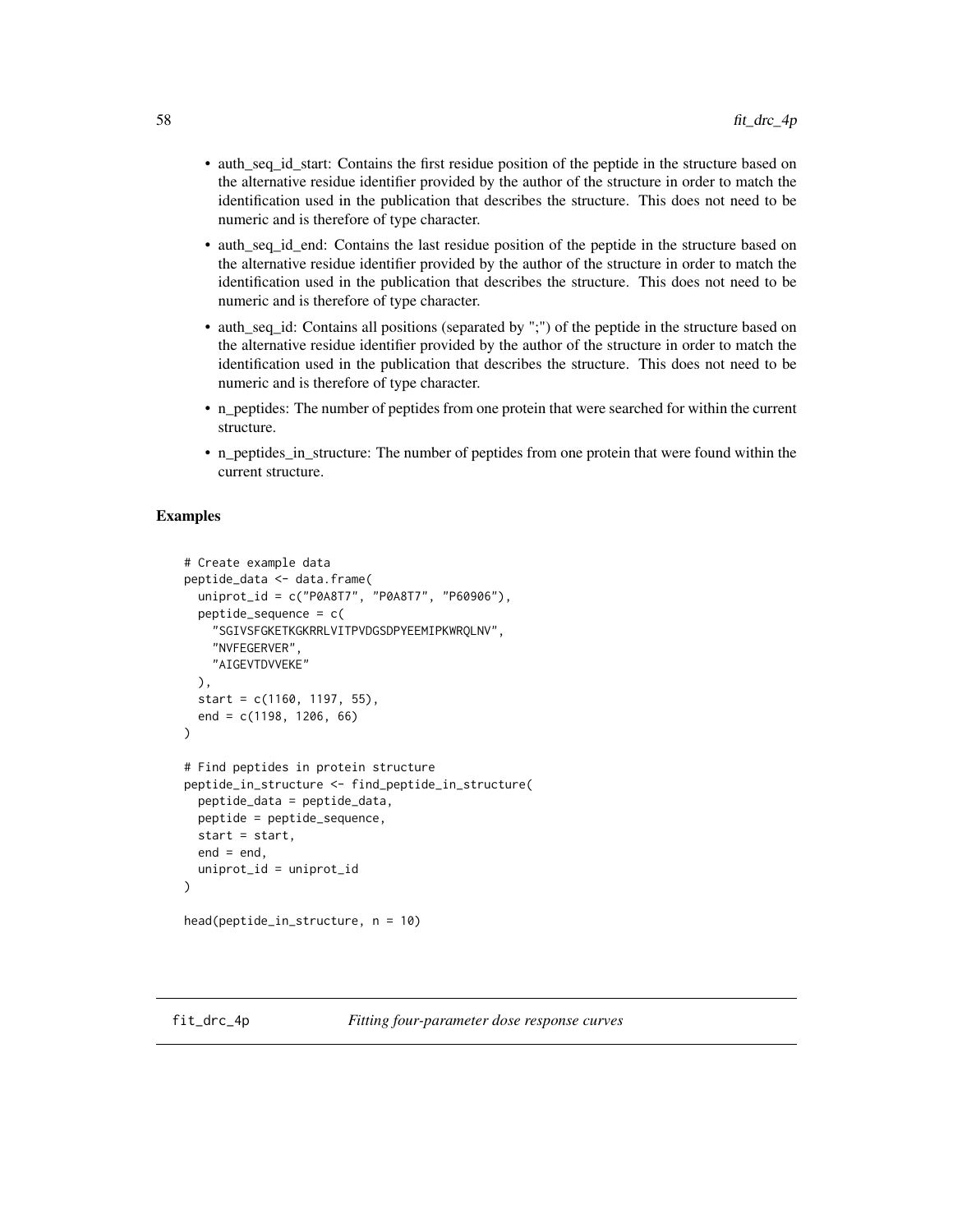# $fit\_arc\_4p$  59

# Description

Function for fitting four-parameter dose response curves for each group (precursor, peptide or protein). In addition it can filter data based on completeness, the completeness distribution and statistical testing using ANOVA.

### Usage

```
fit_drc_4p(
  data,
  sample,
  grouping,
  response,
  dose,
  filter = "post",
  replicate_completeness = 0.7,
  condition_completeness = 0.5,
  correlation_cutoff = 0.8,log_logarithmic = TRUE,
  include_models = FALSE,
  retain_columns = NULL
```
#### Arguments

)

| data                   | a data frame that contains at least the input variables.                                                                                                                                                                                                                                                                                                                                                                                                                                                                                                                                                                                                                                                                                                                                                                                                                                                                                                                                                                        |
|------------------------|---------------------------------------------------------------------------------------------------------------------------------------------------------------------------------------------------------------------------------------------------------------------------------------------------------------------------------------------------------------------------------------------------------------------------------------------------------------------------------------------------------------------------------------------------------------------------------------------------------------------------------------------------------------------------------------------------------------------------------------------------------------------------------------------------------------------------------------------------------------------------------------------------------------------------------------------------------------------------------------------------------------------------------|
| sample                 | a character column in the data data frame that contains the sample names.                                                                                                                                                                                                                                                                                                                                                                                                                                                                                                                                                                                                                                                                                                                                                                                                                                                                                                                                                       |
| grouping               | a character column in the data data frame that contains the precursor, peptide<br>or protein identifiers.                                                                                                                                                                                                                                                                                                                                                                                                                                                                                                                                                                                                                                                                                                                                                                                                                                                                                                                       |
| response               | a numeric column in the data data frame that contains the response values, e.g.<br>log2 transformed intensities.                                                                                                                                                                                                                                                                                                                                                                                                                                                                                                                                                                                                                                                                                                                                                                                                                                                                                                                |
| dose                   | a numeric column in the data data frame that contains the dose values, e.g. the<br>treatment concentrations.                                                                                                                                                                                                                                                                                                                                                                                                                                                                                                                                                                                                                                                                                                                                                                                                                                                                                                                    |
| filter                 | a character value that determines if models should be filtered and if they should<br>be filtered before or after the curve fits. Filtering of models can be skipped<br>with filter = "none". Data can be filtered prior to model fitting with filter<br>= "pre". In that case models will only be fitted for data that passed the filtering<br>step. This will allow for faster model fitting since only fewer models will be fit.<br>If you plan on performing an enrichment analysis you have to choose filter =<br>"post". All models will be fit (even the ones that do not pass the filtering crite-<br>ria). For enrichment analysis you should use both good (i.e. models that pass the<br>filtering) and bad (i.e. models that do not pass the filtering) models. Therefore,<br>for post-filtering the full list is returned and it will only contain annotations that<br>indicate (passed_filter) if the filtering was passed or not. Default is "post".<br>For ANOVA an adjusted p-value of 0.05 is used as a cutoff. |
| replicate_completeness |                                                                                                                                                                                                                                                                                                                                                                                                                                                                                                                                                                                                                                                                                                                                                                                                                                                                                                                                                                                                                                 |

a numeric value which similar to completenss\_MAR of the assign\_missingness function sets a threshold for the completeness of data. In contrast to assign\_missingness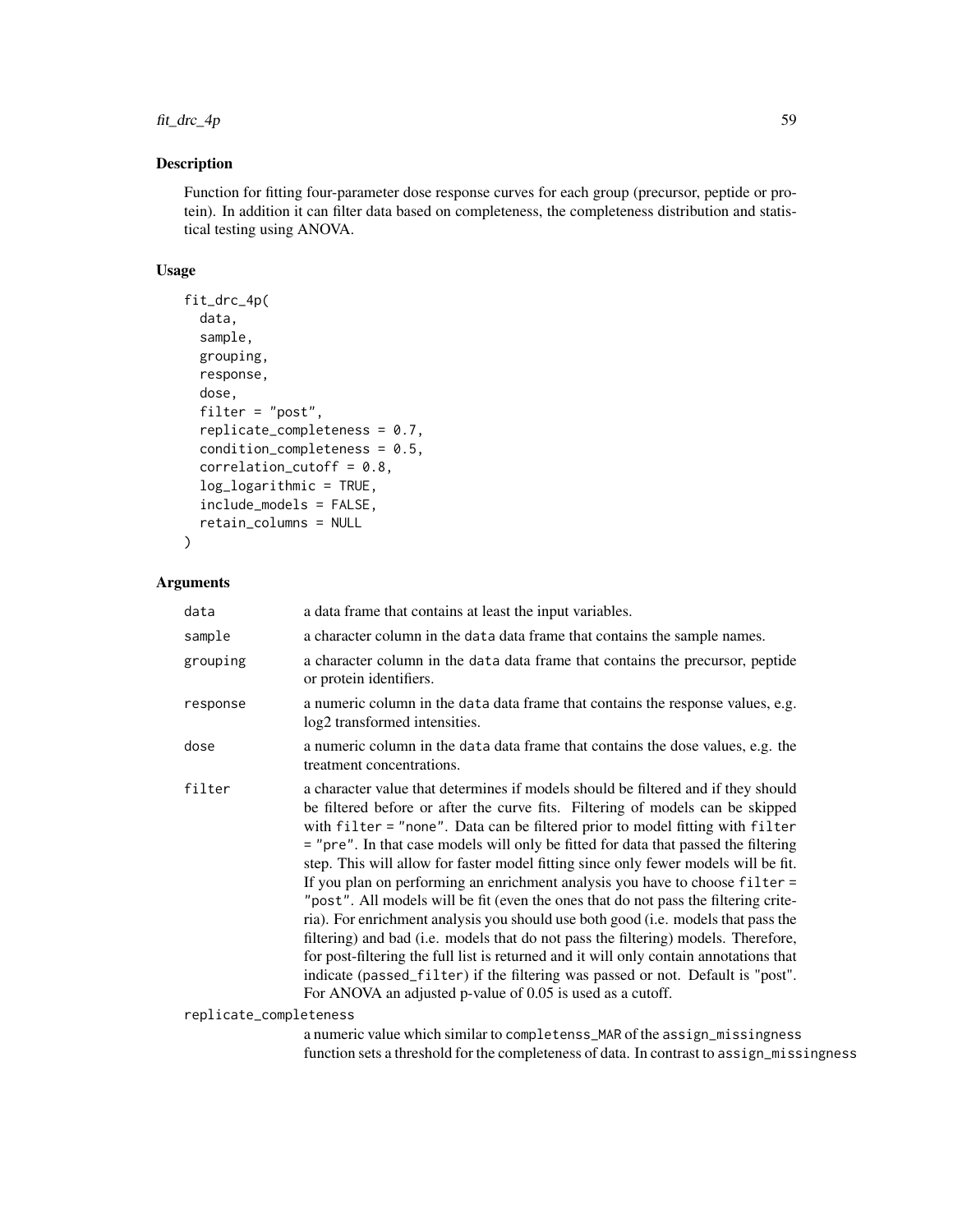it only determines the completeness for one condition and not the comparison of two conditions. The threshold is used to calculate a minimal degree of data completeness. The value provided to this argument has to be between 0 and 1, default is 0.7. It is multiplied with the number of replicates and then adjusted downward. The resulting number is the minimal number of observations that a condition needs to have to be considered "complete enough" for the condition\_completeness argument.

condition\_completeness

a numeric value which determines how many conditions need to at least fulfill the "complete enough" criteria set with replicate\_completeness. The value provided to this argument has to be between 0 and 1, default is 0.5. It is multiplied with the number of conditions and then adjusted downward. The resulting number is the minimal number of conditions that need to fulfill the replicate\_completeness argument for a peptide to pass the filtering.

correlation\_cutoff

a numeric vector that specifies the correlation cutoff used for data filtering.

log\_logarithmic

a logical value that indicates if a logarithmic or log-logarithmic model is fitted. If response values form a symmetric curve for non-log transformed dose values, a logarithmic model instead of a log-logarithmic model should be used. Usually biological dose response data has a log-logarithmic distribution, which is the reason this is the default. Log-logarithmic models are symmetric if dose values are log transformed.

- include\_models a logical value that indicates if model fit objects should be exported. These are usually very large and not necessary for further analysis.
- retain\_columns a vector that specifies columns that should be retained from the input data frame. Default is not retaining additional columns retain\_columns = NULL. Specific columns can be retained by providing their names (not in quotations marks, just like other column names, but in a vector).

#### Details

If data filtering options are selected, data is filtered based on multiple criteria. In general, curves are only fitted if there are at least 5 conditions with data points present to ensure that there is potential for a good curve fit. Therefore, this is also the case if no filtering option is selected. Furthermore, a completeness cutoff is defined for filtering. By default each entity (e.g. precursor) is filtered to contain at least 70% of total replicates (adjusted downward) for at least 50% of all conditions (adjusted downward). This can be adjusted with the according arguments. In addition to the completeness cutoff, also a significance cutoff is applied. ANOVA is used to compute the statistical significance of the change for each entity. The resulting p-value is adjusted using the Benjamini-Hochberg method and a cutoff of  $q \le 0.05$  is applied. Curve fits that have a minimal value that is higher than the maximal value are excluded as they were likely wrongly fitted. Curves with a correlation below 0.8 are not passing the filtering. If a fit does not fulfill the significance or completeness cutoff, it has a chance to still be considered if half of its values (+/-1 value) pass the replicate completeness criteria and half do not pass it. In order to fall into this category, the values that fulfill t he completeness cutoff and the ones that do not fulfill it need to be consecutive, meaning located next to each other based on their concentration values. Furthermore, the values that do not pass the completeness cutoff need to be lower in intensity. Lastly, the difference between the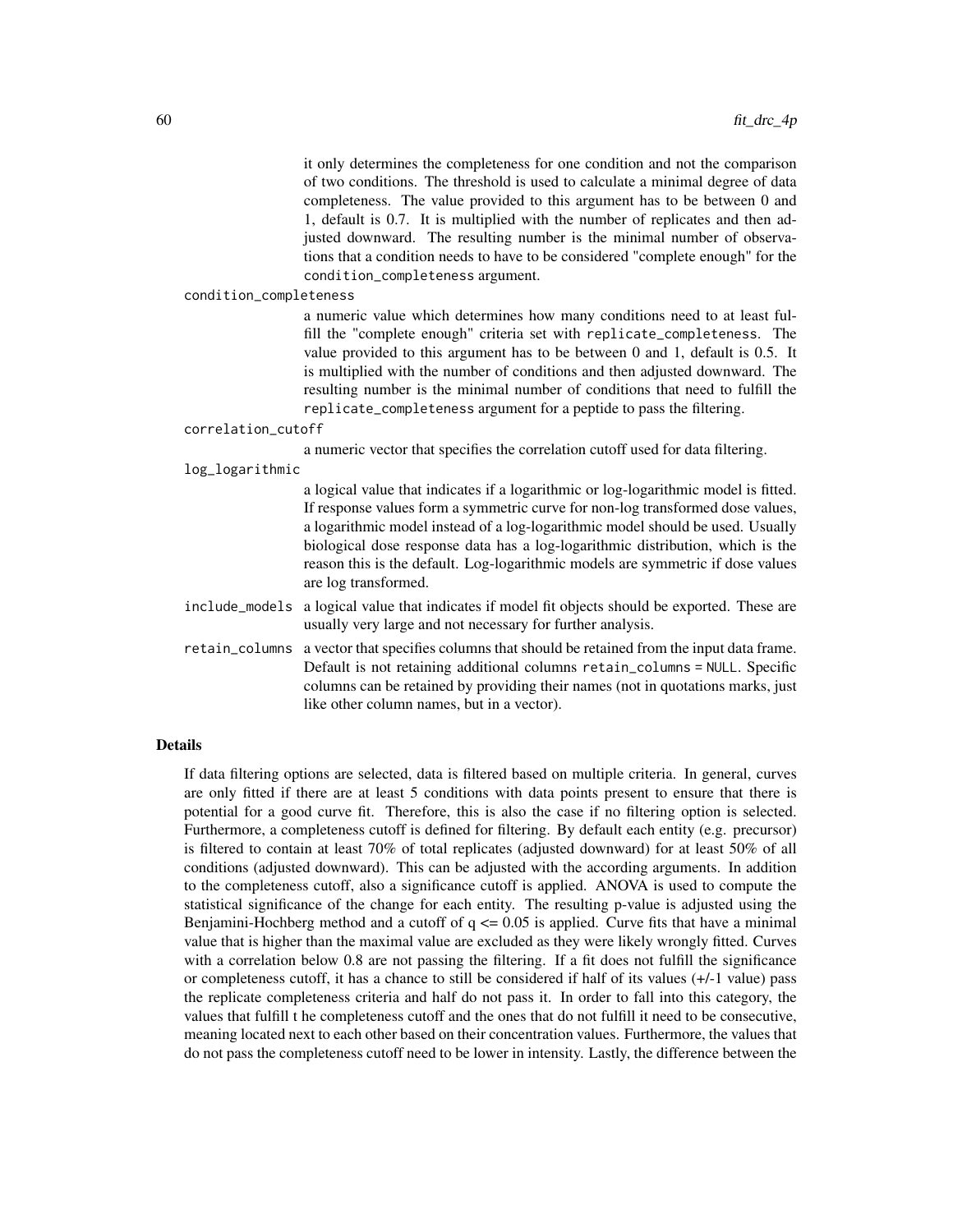#### $fit\_drc\_4p$  61

two groups is tested for statistical significance using a Welch's t-test and a cutoff of  $p \le 0.1$  (we want to mainly discard curves that falsly fit the other criteria but that have clearly non-significant differences in mean). This allows curves to be considered that have missing values in half of their observations due to a decrease in intensity. It can be thought of as conditions that are missing not at random (MNAR). It is often the case that those entities do not have a significant p-value since half of their conditions are not considered due to data missingness.

The final filtered list is ranked based on a score calculated on entities that pass the filter. The score is the negative log10 of the adjusted ANOVA p-value scaled between 0 and 1 and the correlation scaled between 0 and 1 summed up and divided by 2. Thus, the highest score an entity can have is 1 with both the highest correlation and adjusted p-value. The rank is corresponding to this score. Please note, that entities with MNAR conditions might have a lower score due to the missing or non-significant ANOVA p-value. You should have a look at curves that are TRUE for dose\_MNAR in more detail.

### Value

If include\_models = FALSE a data frame is returned that contains correlations of predicted to measured values as a measure of the goodness of the curve fit, an associated p-value and the four parameters of the model for each group. Furthermore, input data for plots is returned in the columns plot\_curve (curve and confidence interval) and plot\_points (measured points). If  $\setminus$  $codeinclude models = TURE$ , a list is returned that contains:

- fit\_objects: The fit objects of type drc for each group.
- correlations: The correlation data frame described above

## Examples

```
# Load libraries
library(dplyr)
set.seed(123) # Makes example reproducible
# Create example data
data <- create_synthetic_data(
 n_proteins = 2,
 frac_{change} = 1,
 n_replicates = 3,
 n_conditions = 8,
 method = "dose_response",
 concentrations = c(0, 1, 10, 50, 100, 500, 1000, 5000),
 additional_metadata = FALSE
\mathcal{L}# Perform dose response curve fit
drc_fit <- fit_drc_4p(
 data = data,
 sample = sample,
 grouping = peptide,
 response = peptide_intensity_missing,
 dose = concentration,
```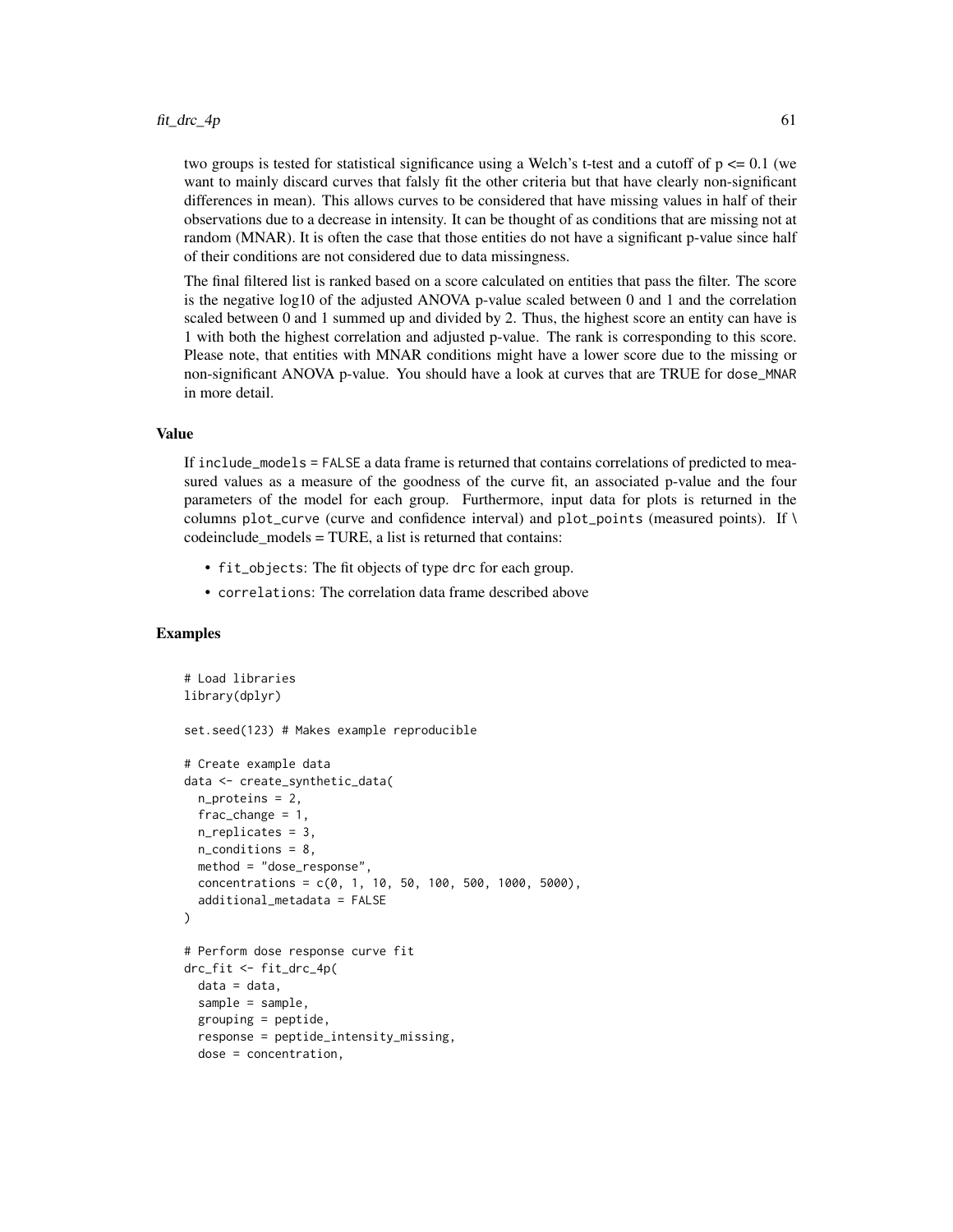#### 62 impute

```
retain_columns = c(protein, change_peptide)
\mathcal{L}glimpse(drc_fit)
head(drc_fit, n = 10)
```
# impute *Imputation of missing values*

# Description

impute is calculating imputation values for missing data depending on the selected method.

# Usage

```
impute(
 data,
 sample,
 grouping,
  intensity_log2,
 condition,
 comparison = comparison,
 missingness = missingness,
 noise = NULL,
 method = "ludovic",
 skip_log2_transform_error = FALSE,
 retain_columns = NULL
)
```

| data           | a data frame that is ideally the output from the assign_missingness function.<br>It should containing at least the input variables. For each "reference_vs_treatment"<br>comparison, there should be the pair of the reference and treatment condition.<br>That means the reference condition should be doublicated once for every treat-<br>ment. |
|----------------|----------------------------------------------------------------------------------------------------------------------------------------------------------------------------------------------------------------------------------------------------------------------------------------------------------------------------------------------------|
| sample         | a character column in the data data frame that contains the sample names.                                                                                                                                                                                                                                                                          |
| grouping       | a character column in the data data frame that contains the precursor or peptide<br>identifiers.                                                                                                                                                                                                                                                   |
| intensity_log2 | a numeric column in the data data frame that contains the intensity values.                                                                                                                                                                                                                                                                        |
| condition      | a character or numeric column in the data data frame that contains the the con-<br>ditions.                                                                                                                                                                                                                                                        |
| comparison     | a character column in the data data frame that contains the the comparisons of<br>treatment/reference pairs. This is an output of the assign_missingnes func-<br>tion.                                                                                                                                                                             |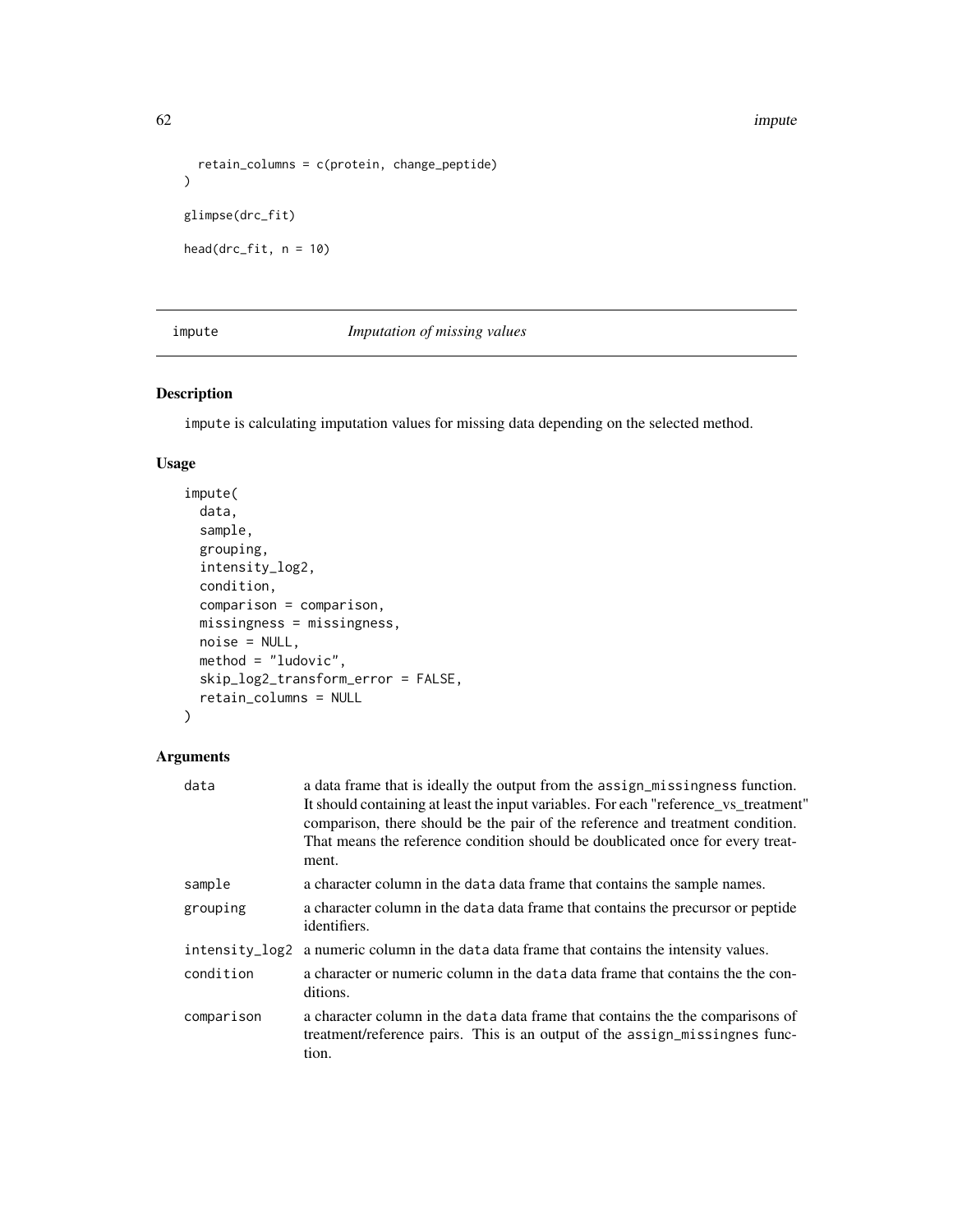#### impute 63

| missingness               | a character column in the data data frame that contains the missingness type of<br>the data determines how values for imputation are sampled. This should at least<br>contain "MAR" or "MNAR". Missingness assigned as NA will not be imputed.                                                                                                                                                                                                                                                                                                                                                                                                                                                                 |  |
|---------------------------|----------------------------------------------------------------------------------------------------------------------------------------------------------------------------------------------------------------------------------------------------------------------------------------------------------------------------------------------------------------------------------------------------------------------------------------------------------------------------------------------------------------------------------------------------------------------------------------------------------------------------------------------------------------------------------------------------------------|--|
| noise                     | a numeric column in the data data frame that contains the noise value for the<br>precursor/peptide. Is only required if method = "noise". Note: Noise values<br>need to be log2 transformed.                                                                                                                                                                                                                                                                                                                                                                                                                                                                                                                   |  |
| method                    | a character value that specifies the method to be used for imputation. For method<br>= "ludovic", MNAR missingness is sampled from a normal distribution around<br>a value that is three lower (log2) than the lowest intensity value recorded for<br>the precursor/peptide and that has a spread of the mean standard deviation for<br>the precursor/peptide. For method = "noise", MNAR missingness is sampled<br>from a normal distribution around the mean noise for the precursor/peptide and<br>that has a spread of the mean standard deviation (from each condition) for the<br>precursor/peptide. Both methods impute MAR data using the mean and variance<br>of the condition with the missing data. |  |
| skip_log2_transform_error |                                                                                                                                                                                                                                                                                                                                                                                                                                                                                                                                                                                                                                                                                                                |  |
|                           | a logical value that determines if a check is performed to validate that input<br>values are $log2$ transformed. If input values are $> 40$ the test is failed and an<br>error is returned.                                                                                                                                                                                                                                                                                                                                                                                                                                                                                                                    |  |
|                           | retain_columns a vector that indicates columns that should be retained from the input data frame.<br>Default is not retaining additional columns retain_columns = NULL. Specific<br>columns can be retained by providing their names (not in quotations marks, just<br>like other column names, but in a vector).                                                                                                                                                                                                                                                                                                                                                                                              |  |

# Value

A data frame that contains an imputed\_intensity and imputed column in addition to the required input columns. The imputed column indicates if a value was imputed. The imputed\_intensity column contains imputed intensity values for previously missing intensities.

# Examples

set.seed(123) # Makes example reproducible

```
# Create example data
data <- create_synthetic_data(
 n_proteins = 10,
 frac_{chainge} = 0.5,
 n_replicates = 4,
  n_conditions = 2,
  method = "effect_random",
  additional_metadata = FALSE
\overline{\phantom{a}}head(data, n = 24)
# Assign missingness information
data_missing <- assign_missingness(
  data,
```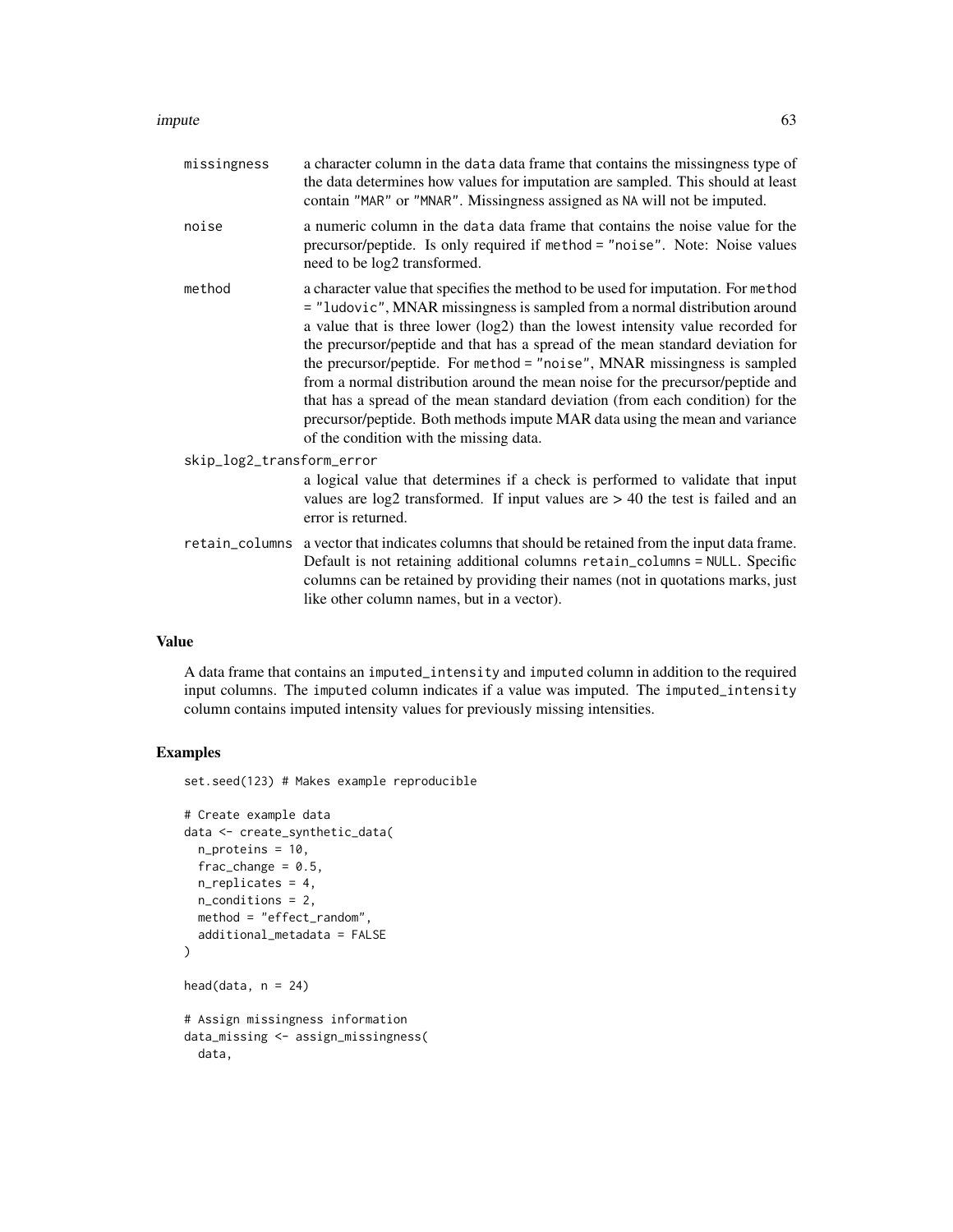```
sample = sample,
 condition = condition,
 grouping = peptide,
 intensity = peptide_intensity_missing,
 ref_condition = "all",
 retain_columns = c(protein, peptide_intensity)
)
head(data_missing, n = 24)
# Perform imputation
data_imputed <- impute(
 data_missing,
 sample = sample,
 grouping = peptide,
 intensity_log2 = peptide_intensity_missing,
 condition = condition,
 comparison = comparison,
 missingness = missingness,
 method = "ludovic",
 retain_columns = c(protein, peptide_intensity)
\lambda
```

```
head(data_imputed, n = 24)
```

```
map_peptides_on_structure
```
*Maps peptides onto a PDB structure or AlphaFold prediction*

#### Description

Peptides are mapped onto PDB structures or AlphaFold prediction based on their positions. This is accomplished by replacing the B-factor information in the structure file with values that allow highlighting of peptides, protein regions or amino acids when the structure is coloured by B-factor. In addition to simply highlighting peptides, protein regions or amino acids, a continuous variable such as fold changes associated with them can be mapped onto the structure as a colour gradient.

```
map_peptides_on_structure(
  peptide_data,
  uniprot_id,
 pdb_id,
  chain,
  auth_seq_id,
  map_value,
  file_format = ".cif",
  scale_per_structure = TRUE,
  export_location = NULL,
```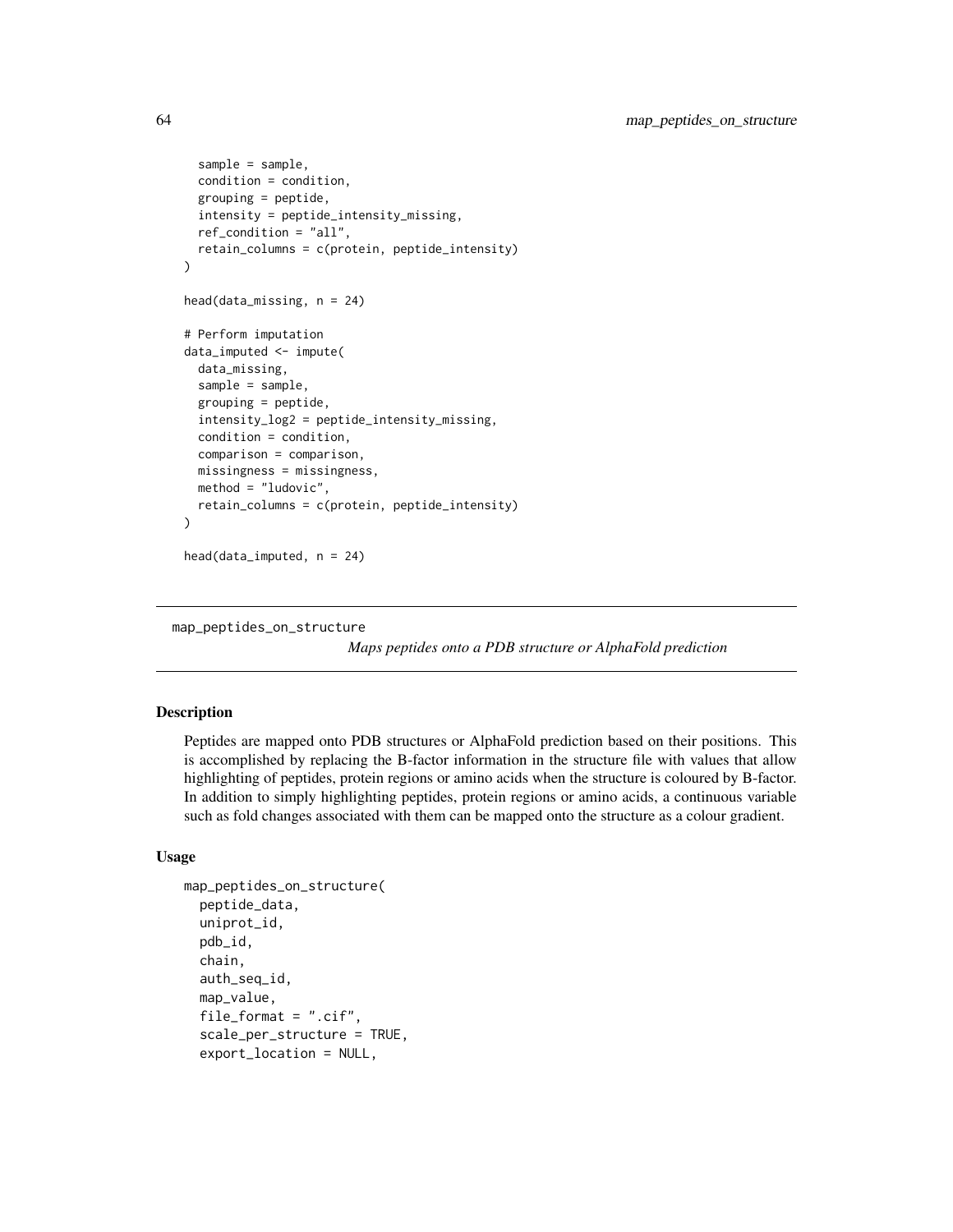```
structure_file = NULL,
  show_progress = TRUE
\lambda
```

| peptide_data | a data frame that contains the input columns to this function. If structure or pre-   |
|--------------|---------------------------------------------------------------------------------------|
|              | diction files should be fetched automatically, please provide column names to         |
|              | the following arguments: uniprot_id, pdb_id, chain, auth_seq_id, map_value.           |
|              | If no PDB structure for a protein is available the pdb_id and chain column            |
|              | should contain NA at these positions. If a structure or prediction file is provided   |
|              | in the structure_file argument, this data frame should only contain infor-            |
|              | mation associated with the provided structure. In case of a user provided struc-      |
|              | ture, column names should be provided to the following arguments: <b>uniprot id</b> , |
|              | chain, auth_seq_id, map_value.                                                        |

- uniprot\_id a character column in the peptide\_data data frame that contains UniProt identifiers for a corresponding peptide, protein region or amino acid.
- pdb\_id a character column in the peptide\_data data frame that contains PDB identifiers for structures in which a corresponding peptide, protein region or amino acid is found. If a protein prediction should be fetched from AlphaFold, this column should contain NA. This column is not required if a structure or prediction file is provided in the structure\_file argument.
- chain a character column in the peptide\_data data frame that contains the name of the chain from the PDB structure in which the peptide, protein region or amino acid is found. If a protein prediction should be fetched from AlphaFold, this column should contain NA. If an AlphaFold prediction is provided to the structure\_file argument the chain should be provided as usual (All AlphaFold predictions only have chain A). Important: please provide the author defined chain definitions for both ".cif" and ".pdb" files. When the output of the find\_peptide\_in\_structure function is used as the input for this function, this corresponds to the auth\_asym\_id column.
- auth\_seq\_id optional, a character (or numeric) column in the peptide\_data data frame that contains semicolon separated positions of peptides, protein regions or amino acids in the corresponding PDB structure or AlphaFold prediction. This information can be obtained from the find\_peptide\_in\_structure function. The corresponding column in the output is called auth\_seq\_id. In case of AlphaFold predictions, UniProt positions should be used. If signal positions and not stretches of amino acids are provided, the column can be numeric and does not need to contain the semicolon separator.
- map\_value a numeric column in the peptide\_data data frame that contains a value associated with each peptide, protein region or amino acid. If one start to end position pair has multiple different map values, the maximum will be used. This value will be displayed as a colour gradient when mapped onto the structure. The value can for example be the fold change, p-value or score associated with each peptide, protein region or amino acid (selection). If the selections should be displayed with just one colour, the value in this column should be the same for every selection. For the mapping, values are scaled between 50 and 100.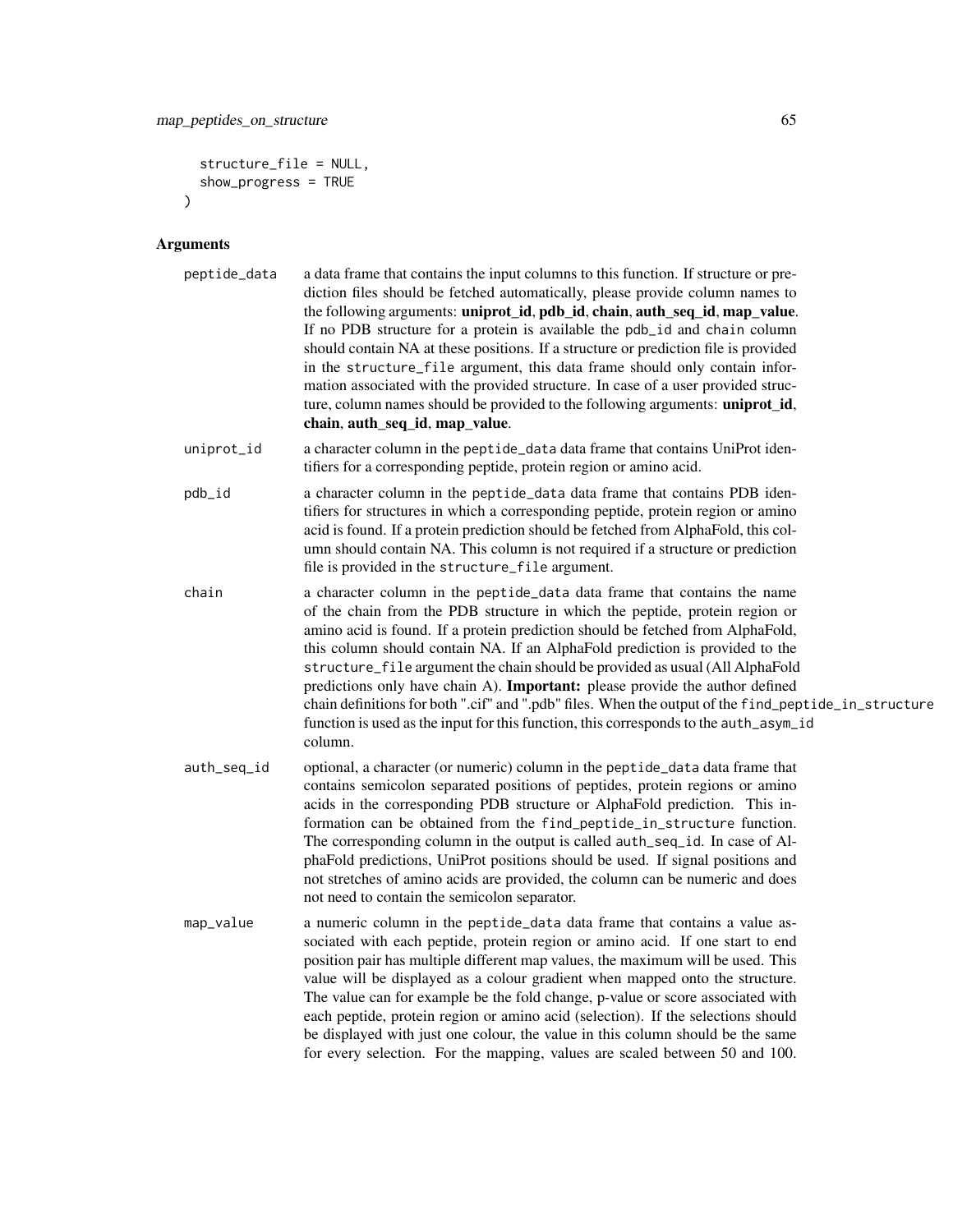Regions in the structure that do not map any selection receive a value of 0. If an amino acid position is associated with multiple mapped values, e.g. from different peptides, the maximum mapped value will be displayed.

file\_format a character vector containing the file format of the structure that will be fetched from the database for the PDB identifiers provided in the pdb\_id column. This can be either ".cif" or ".pdb". The default is ".cif". We recommend using ".cif" files since every structure contains a ".cif" file but not every structure contains a ".pdb" file. Fetching and mapping onto ".cif" files takes longer than for ".pdb" files. If a structure file is provided in the structure\_file argument, the file format is detected automatically and does not need to be provided.

scale\_per\_structure

a logical value that specifies if scaling should be performed for each structure independently (TRUE) or over the whole data set (FALSE). The default is TRUE, which scales the scores of each structure independently so that each structure has a score range from 50 to 100.

export\_location

optional, a character argument specifying the path to the location in which the fetched and altered structure files should be saved. If left empty, they will be saved in the current working directory. The location should be provided in the following format "folderA/folderB".

- structure\_file optional, a character argument specifying the path to the location and name of a structure file in ".cif" or ".pdb" format. If a structure is provided the peptide\_data data frame should only contain mapping information for this structure.
- show\_progress a logical, if show\_progress = TRUE, a progress bar will be shown (default is TRUE).

#### Value

The function exports a modified ".pdb" or ".cif" structure file. B-factors have been replaced with scaled (50-100) values provided in the map\_value column.

## Examples

```
# Load libraries
library(dplyr)
# Create example data
peptide_data <- data.frame(
 uniprot_id = c("P0A8T7", "P0A8T7", "P60906"),
 peptide\_sequence = c("SGIVSFGKETKGKRRLVITPVDGSDPYEEMIPKWRQLNV",
    "NVFEGERVER",
    "AIGEVTDVVEKE"
 ),
 start = c(1160, 1197, 55),
 end = c(1198, 1206, 66),
```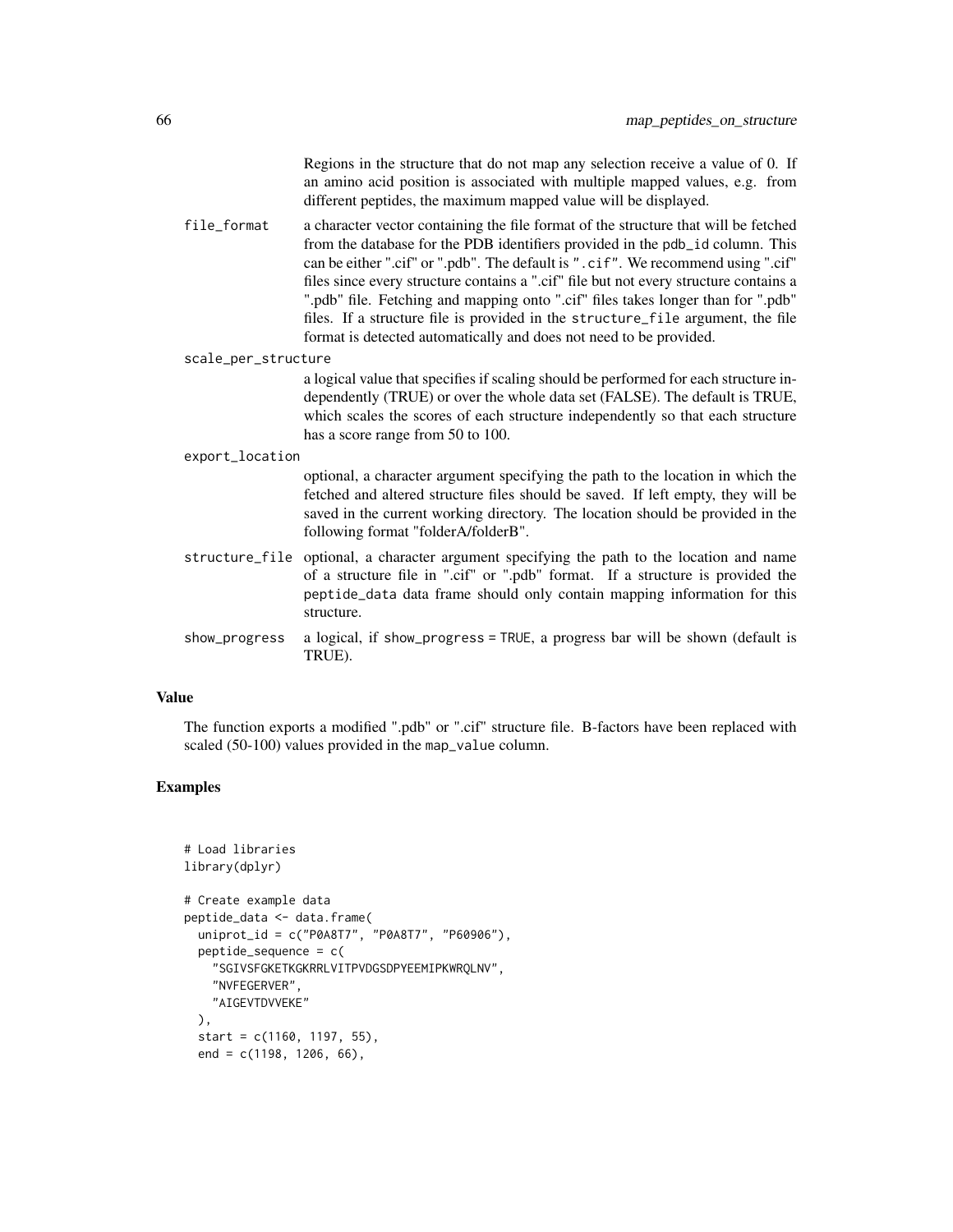#### normalise 67

```
map_value = c(70, 100, 100))
# Find peptide positions in structures
positions_structure <- find_peptide_in_structure(
  peptide_data = peptide_data,
  peptide = peptide_sequence,
  start = start,
  end = end,
  uniprot_id = uniprot_id,
  retain_columns = c(map_value)) %>%
  filter(pdb_ids %in% c("6UU2", "2EL9"))
# Map peptides on structures
# You can determine the preferred output location
# with the export_location argument. Currently it
# is saved in the working directory.
map_peptides_on_structure(
  peptide_data = positions_structure,
  uniprot_id = uniprot_id,
  pdb_id = pdb_ids,
  chain = auth_asym_id,
  auth_seq_id = auth_seq_id,
  map_value = map_value,
  file_format = ".pdb",
  export_location = getwd()
\lambda
```
normalise *Intensity normalisation*

#### Description

Performs normalisation on intensities. For median normalisation the normalised intensity is the original intensity minus the run median plus the global median. This is also the way it is implemented in the Spectronaut search engine.

# Usage

normalise(data, sample, intensity\_log2, method = "median")

| data   | a data frame containing at least sample names and intensity values.       |
|--------|---------------------------------------------------------------------------|
| sample | a character column in the data data frame that contains the sample names. |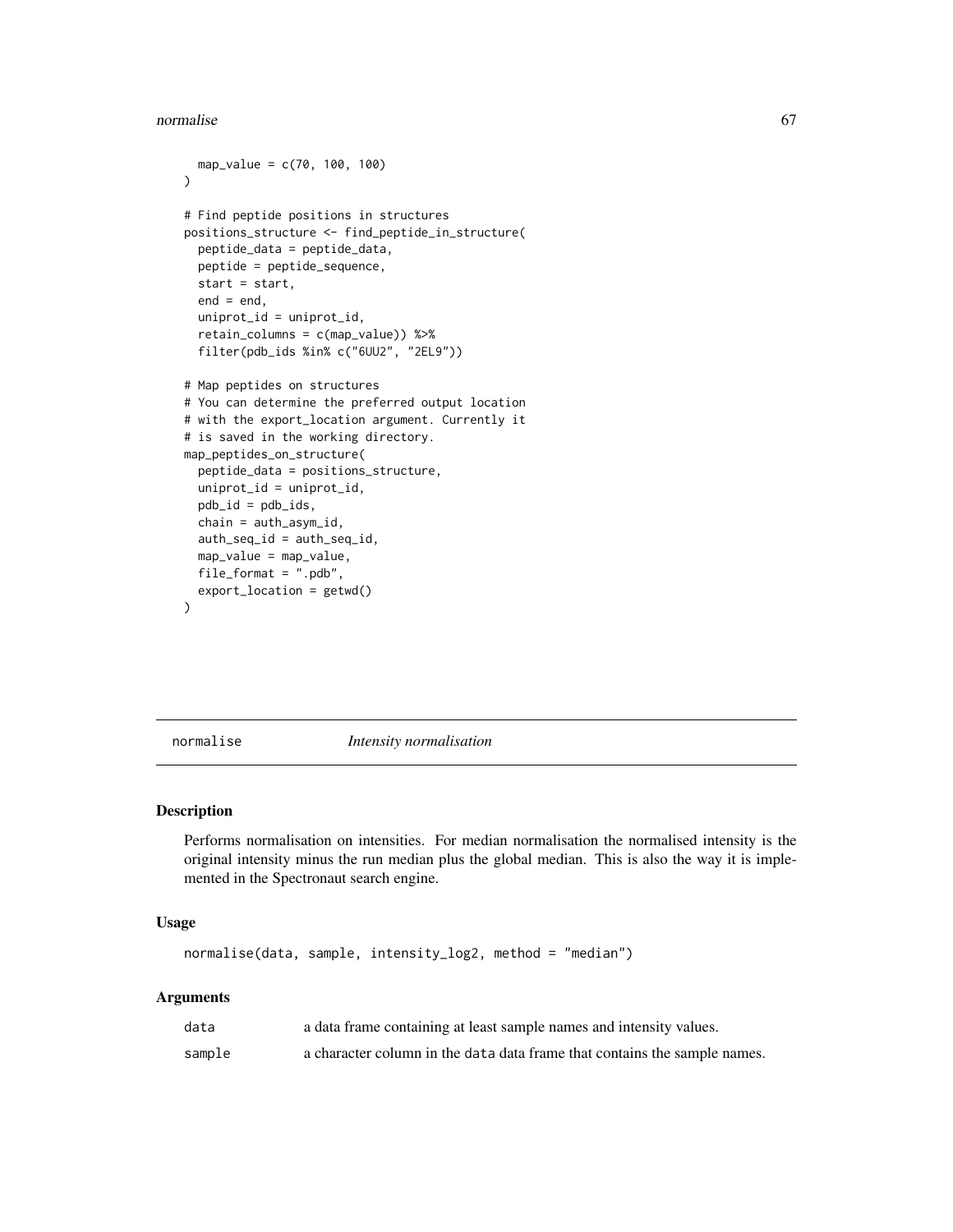|        | intensity_log2 a numeric column in the data data frame that contains the log2 transformed<br>intensity values to be normalised. |
|--------|---------------------------------------------------------------------------------------------------------------------------------|
| method | a character value specifying the method to be used for normalisation. Default is<br>"median".                                   |

#### Value

A data frame with a column called normalised\_intensity\_log2 containing the normalised intensity values.

## Examples

```
data <- data.frame(
  r_file_name = c("s1", "s2", "s3", "s1", "s2", "s3"),
  intensity_log2 = c(18, 19, 17, 20, 21, 19)
\lambdanormalise(data,
  sample = r_file_name,
  intensity_log2 = intensity_log2,
  method = "median")
```
#### parallel\_create\_structure\_contact\_map

*Creates a contact map of all atoms from a structure file (using parallel processing)*

#### Description

This function is a wrapper around create\_structure\_contact\_map() that allows the use of all system cores for the creation of contact maps. Alternatively, it can be used for sequential processing of large datasets. The benefit of this function over create\_structure\_contact\_map() is that it processes contact maps in batches, which is recommended for large datasets. If used for parallel processing it should only be used on systems that have enough memory available. Workers can either be set up manually before running the function with future::plan(multisession) or automatically by the function (maximum number of workers is 12 in this case). If workers are set up manually the processing\_type argument should be set to "parallel manual". In this case workers can be terminated after completion with future:: plan(sequential).

```
parallel_create_structure_contact_map(
  data,
  data2 = NULL,
  id,
  chain = NULL,
  auth\_seq\_id = NULL,
```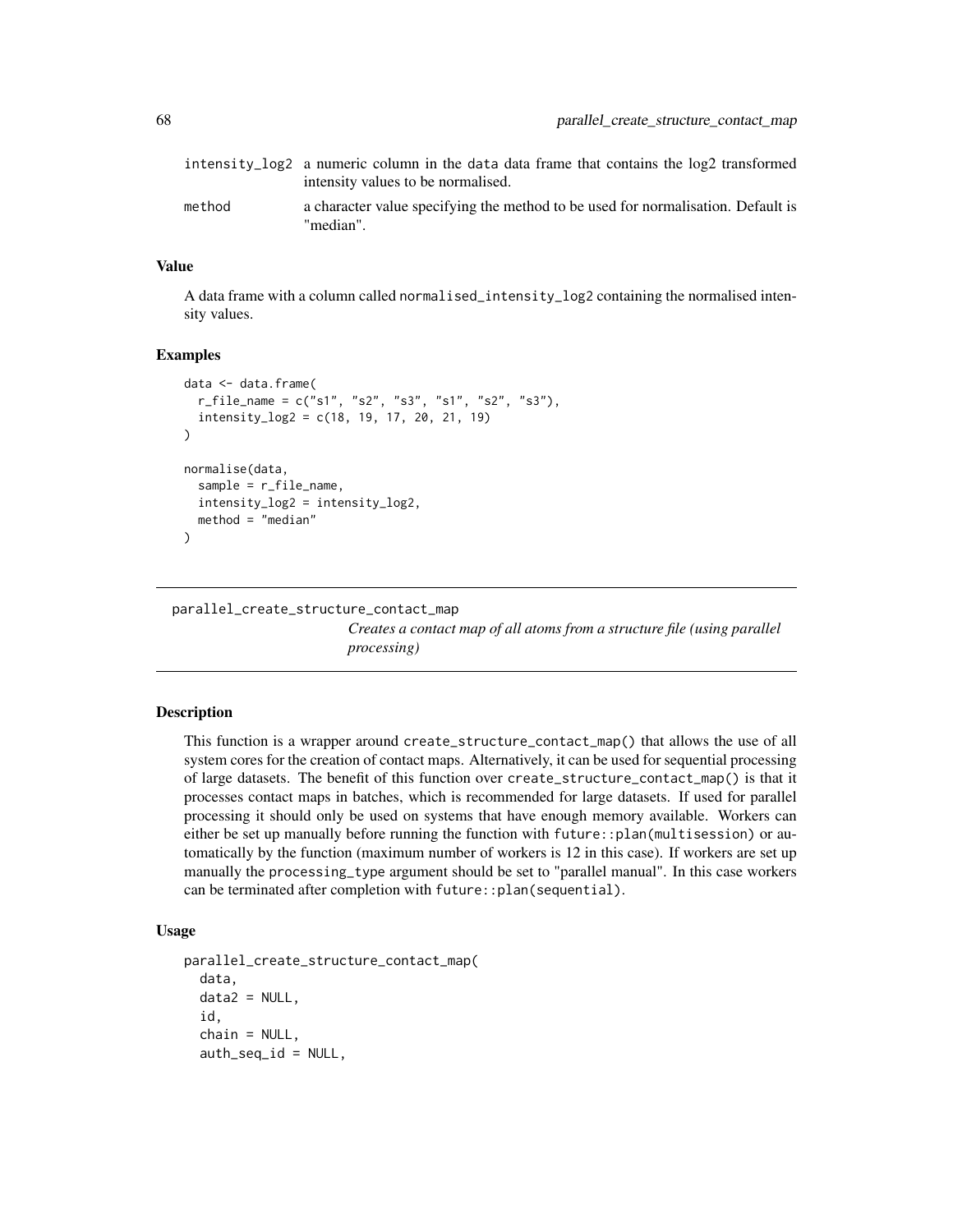# parallel\_create\_structure\_contact\_map 69

```
distance_cutoff = 10,
 pdb_model_number_selection = c(0, 1),
 return_min_residue_distance = TRUE,
 export = FALSE,
 export_location = NULL,
 split_n = 40,processing_type = "parallel"
\mathcal{L}
```

| data        | a data frame containing at least a column with PDB ID information of which<br>the name can be provided to the id argument. If only this column is provided,<br>all atom or residue distances are calculated. Additionally, a chain column can<br>be present in the data frame of which the name can be provided to the chain<br>argument. If chains are provided, only distances of this chain relative to the<br>rest of the structure are calculated. Multiple chains can be provided in multiple<br>rows. If chains are provided for one structure but not for another, the rows<br>should contain NAs. Furthermore, specific residue positions can be provided in<br>the auth_seq_id column if the selection should be further reduced. It is not<br>recommended to create full contact maps for more than a few structures due to<br>time and memory limitations. If contact maps are created only for small regions<br>it is possible to create multiple maps at once. By default distances of regions<br>provided in this data frame to the complete structure are computed. If distances<br>of regions from this data frame to another specific subset of regions should be<br>computed, the second subset of regions can be provided through the optional<br>data2 argument. |
|-------------|---------------------------------------------------------------------------------------------------------------------------------------------------------------------------------------------------------------------------------------------------------------------------------------------------------------------------------------------------------------------------------------------------------------------------------------------------------------------------------------------------------------------------------------------------------------------------------------------------------------------------------------------------------------------------------------------------------------------------------------------------------------------------------------------------------------------------------------------------------------------------------------------------------------------------------------------------------------------------------------------------------------------------------------------------------------------------------------------------------------------------------------------------------------------------------------------------------------------------------------------------------------------------------------|
| data2       | optional, a data frame that contains a subset of regions for which distances to<br>regions provided in the data data frame should be computed. If regions from<br>the data data frame should be compared to the whole structure, data2 does not<br>need to be provided. This data frame should have the same structure and column<br>names as the data data frame.                                                                                                                                                                                                                                                                                                                                                                                                                                                                                                                                                                                                                                                                                                                                                                                                                                                                                                                    |
| id          | a character column in the data data frame that contains PDB or UniProt IDs for<br>structures or AlphaFold predictions of which contact maps should be created. If<br>a structure not downloaded directly from PDB is provided (i.e. a locally stored<br>structure file) to the structure_file argument, this column should contain<br>"my_structure" as content.                                                                                                                                                                                                                                                                                                                                                                                                                                                                                                                                                                                                                                                                                                                                                                                                                                                                                                                      |
| chain       | optional, a character column in the data data frame that contains chain identi-<br>fiers for the structure file. Identifiers defined by the structure author should be<br>used. Distances will be only calculated between the provided chains and the rest<br>of the structure.                                                                                                                                                                                                                                                                                                                                                                                                                                                                                                                                                                                                                                                                                                                                                                                                                                                                                                                                                                                                       |
| auth_seq_id | optional, a character (or numeric) column in the data data frame that contains<br>semicolon separated positions of regions for which distances should be calcu-<br>lated. This always needs to be provided in combination with a correspond-<br>ing chain in chain. The position should match the positioning defined by the<br>structure author. For PDB structures this information can be obtained from the<br>find_peptide_in_structure function. The corresponding column in the out-<br>put is called auth_seq_id. If an AlphaFold prediction is provided, UniProt                                                                                                                                                                                                                                                                                                                                                                                                                                                                                                                                                                                                                                                                                                              |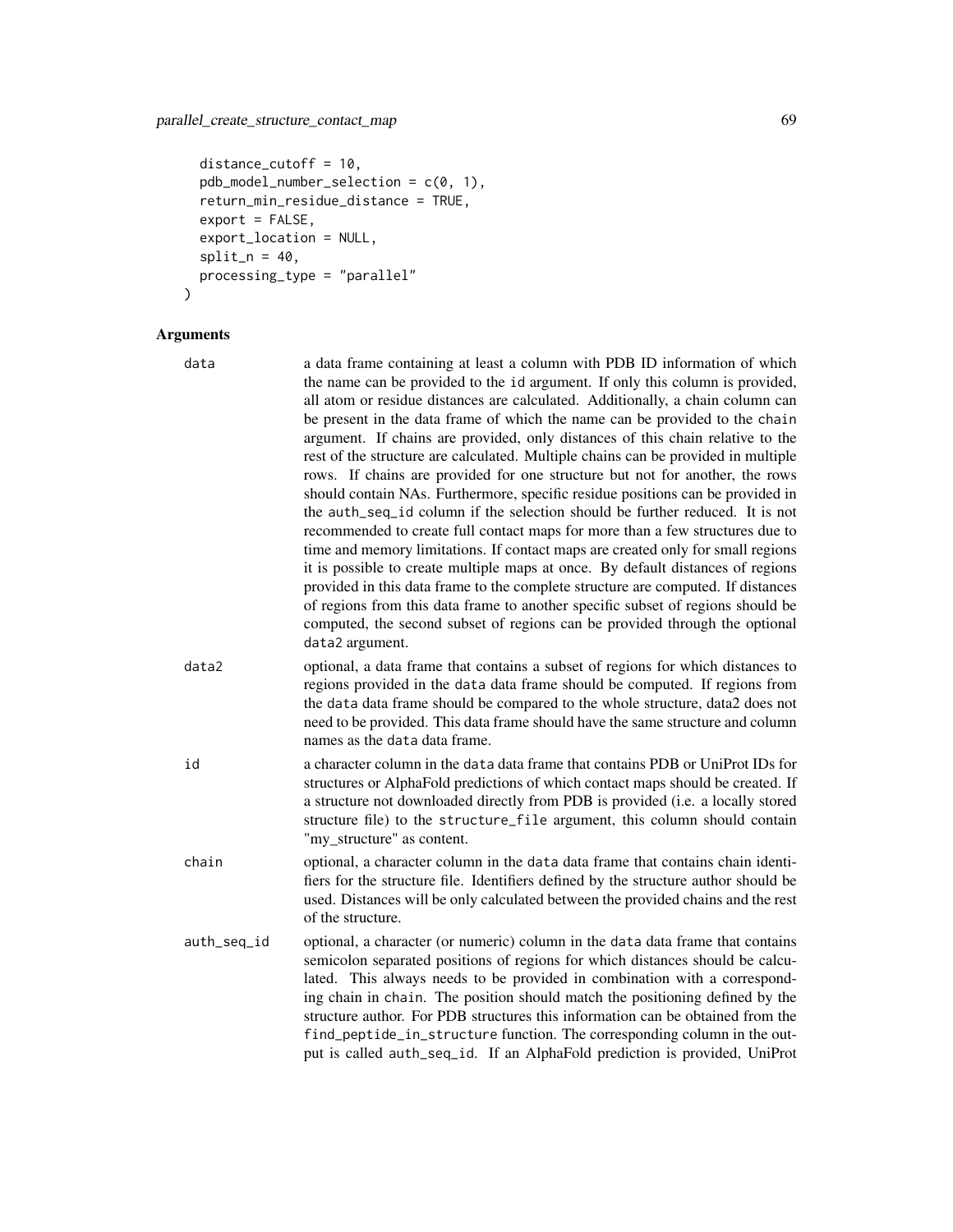positions should be used. If single positions and not stretches of amino acids are provided, the column can be numeric and does not need to contain the semicolon separator.

#### distance\_cutoff

a numeric value specifying the distance cutoff in Angstrom. All values for pairwise comparisons are calculated but only values smaller than this cutoff will be returned in the output. If a cutoff of e.g. 5 is selected then only residues with a distance of 5 Angstrom and less are returned. Using a small value can reduce the size of the contact map drastically and is therefore recommended. The default value is 10.

pdb\_model\_number\_selection

a numeric vector specifying which models from the structure files should be considered for contact maps. E.g. NMR models often have many models in one file. The default for this argument is  $c(0, 1)$ . This means the first model of each structure file is selected for contact map calculations. For AlphaFold predictions the model number is 0 (only .pdb files), therefore this case is also included here.

return\_min\_residue\_distance

a logical value that specifies if the contact map should be returned for all atom distances or the minimum residue distances. Minimum residue distances are smaller in size. If atom distances are not strictly needed it is recommended to set this argument to TRUE. The default is TRUE.

export a logical value that indicates if contact maps should be exported as ".csv". The name of the file will be the structure ID. Default is export = FALSE.

export\_location

optional, a character value that specifies the path to the location in which the contact map should be saved if export = TRUE. If left empty, they will be saved in the current working directory. The location should be provided in the following format "folderA/folderB".

split\_n a numeric value that specifies the number of structures that should be included in each batch. Default is 40.

#### processing\_type

a character value that is either "parallel" for parallel processing or "sequential" for sequential processing. Alternatively it can also be "parallel manual" in this case you have to set up the number of cores on your own using the future::plan(multisession) function. The default is "parallel".

#### Value

A list of contact maps for each PDB or UniProt ID provided in the input is returned. If the export argument is TRUE, each contact map will be saved as a ".csv" file in the current working directory or the location provided to the export\_location argument.

## Examples

```
## Not run:
# Create example data
data <- data.frame(
 pdb_id = c("6NPF", "1C14", "3NIR"),
```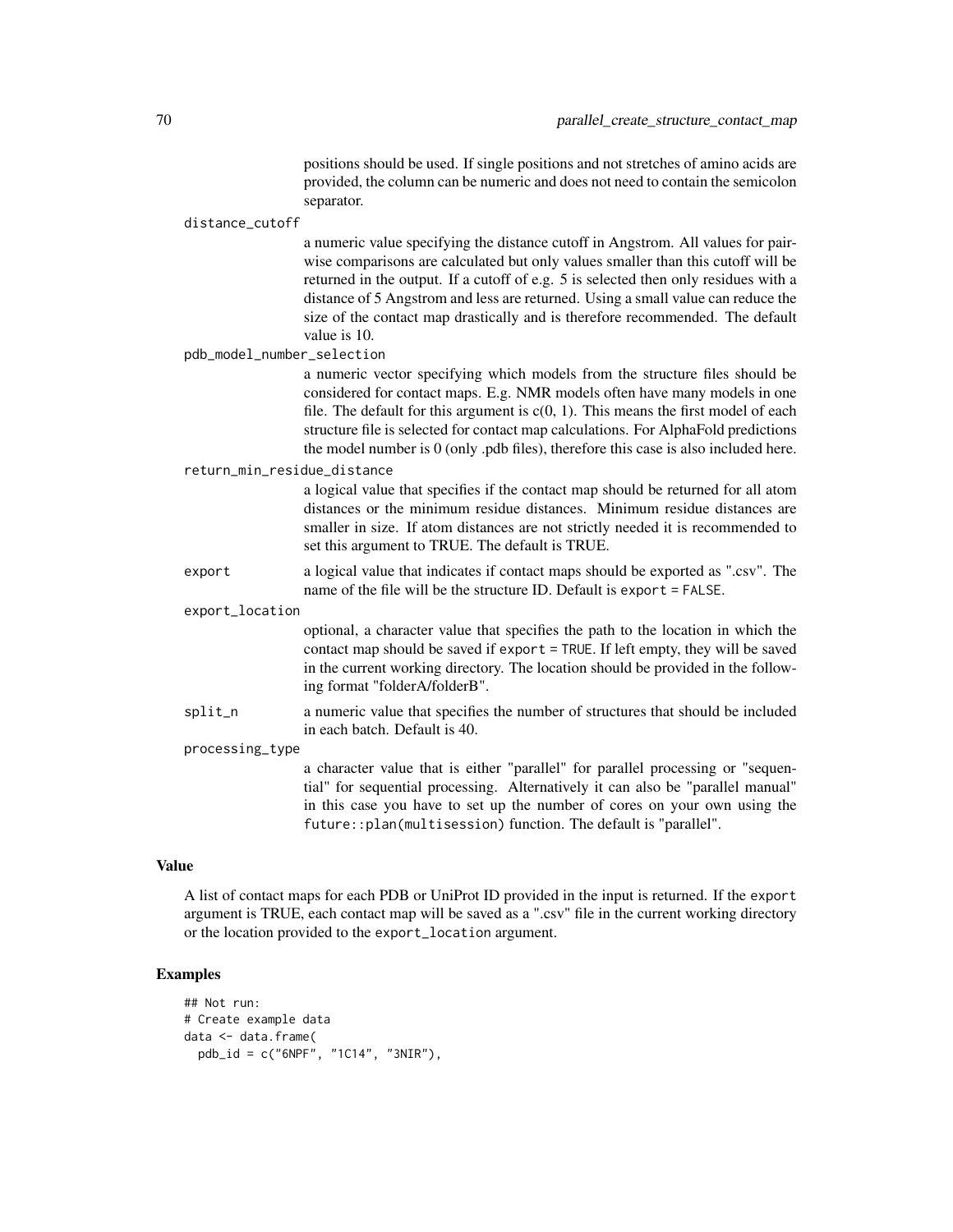```
chain = c("A", "A", NA),
  auth\_seq\_id = c("1; 2; 3; 4; 5; 6; 7", NA, NA))
# Create contact map
contact_maps <- parallel_create_structure_contact_map(
  data = data,id = pdb_id,chain = chain.
  auth_seq_id = auth_seq_id,
  split_n = 1,)
str(contact_maps[["3NIR"]])
contact_maps
## End(Not run)
```
parallel\_fit\_drc\_4p *Fitting four-parameter dose response curves (using parallel processing)*

#### Description

This function is a wrapper around fit\_drc\_4p that allows the use of all system cores for model fitting. It should only be used on systems that have enough memory available. Workers can either be set up manually before running the function with future::plan(multisession) or automatically by the function (maximum number of workers is 12 in this case). If workers are set up manually the number of cores should be provided to n\_cores. Worker can be terminated after completion with future::plan(sequential). It is not possible to export the individual fit objects when using this function as compared to the non parallel function as they are too large for efficient export from the workers.

```
parallel_fit_drc_4p(
  data,
  sample,
 grouping,
  response,
  dose,
  filter = "post",
  replicate_completeness = 0.7,
  condition\_completeness = 0.5,
  correlation_cutoff = 0.8,
  log\_logarithmic = TRUE,
  retain_columns = NULL,
  n_cores = NULL
)
```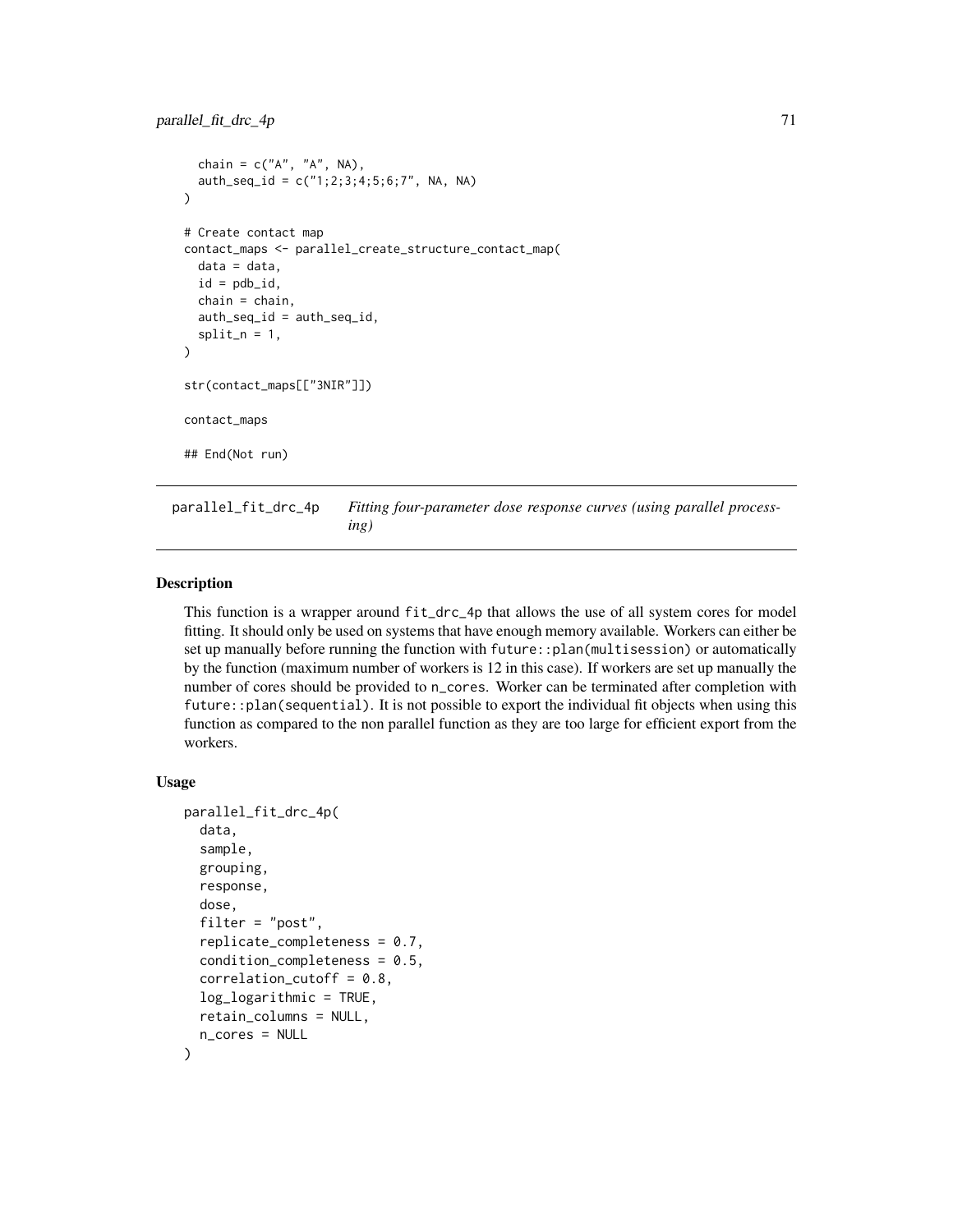| data                   | a data frame that contains at least the input variables.                                                                                                                                                                                                                                                                                                                                                                                                                                                                                                                                                                                                                                                   |
|------------------------|------------------------------------------------------------------------------------------------------------------------------------------------------------------------------------------------------------------------------------------------------------------------------------------------------------------------------------------------------------------------------------------------------------------------------------------------------------------------------------------------------------------------------------------------------------------------------------------------------------------------------------------------------------------------------------------------------------|
| sample                 | a character column in the data data frame that contains the sample names.                                                                                                                                                                                                                                                                                                                                                                                                                                                                                                                                                                                                                                  |
| grouping               | a character column in the data data frame that contains the precursor, peptide<br>or protein identifiers.                                                                                                                                                                                                                                                                                                                                                                                                                                                                                                                                                                                                  |
| response               | a numeric column in the data data frame that contains the response values, e.g.<br>log2 transformed intensities.                                                                                                                                                                                                                                                                                                                                                                                                                                                                                                                                                                                           |
| dose                   | a numeric column in the data data frame that contains the dose values, e.g. the<br>treatment concentrations.                                                                                                                                                                                                                                                                                                                                                                                                                                                                                                                                                                                               |
| filter                 | a character value that determines if models should be filtered and if they should<br>be filtered. The option "pre" is not available for parallel fitting of models. This<br>is because ANOVA adjusted p-values would be wrongly calculated because the<br>dataset is split onto multiple cores. Default is "post" and we recommend always<br>using "post" because compared to "none" only some additional columns are<br>added that contain the filter information. For ANOVA an adjusted p-value of<br>$0.05$ is used as a cutoff.                                                                                                                                                                        |
| replicate_completeness |                                                                                                                                                                                                                                                                                                                                                                                                                                                                                                                                                                                                                                                                                                            |
|                        | a numeric value which similar to completenss_MAR of the assign_missingness<br>function sets a threshold for the completeness of data. In contrast to assign_missingness<br>it only determines the completeness for one condition and not the comparison<br>of two conditions. The threshold is used to calculate a minimal degree of data<br>completeness. The value provided to this argument has to be between 0 and<br>1, default is 0.7. It is multiplied with the number of replicates and then ad-<br>justed downward. The resulting number is the minimal number of observa-<br>tions that a condition needs to have to be considered "complete enough" for the<br>condition_completeness argument. |
| condition_completeness |                                                                                                                                                                                                                                                                                                                                                                                                                                                                                                                                                                                                                                                                                                            |
|                        | a numeric value which determines how many conditions need to at least ful-<br>fill the "complete enough" criteria set with replicate_completeness. The<br>value provided to this argument has to be between $0$ and $1$ , default is $0.5$ . It<br>is multiplied with the number of conditions and then adjusted downward. The<br>resulting number is the minimal number of conditions that need to fulfill the<br>replicate_completeness argument for a peptide to pass the filtering.                                                                                                                                                                                                                    |
| correlation_cutoff     |                                                                                                                                                                                                                                                                                                                                                                                                                                                                                                                                                                                                                                                                                                            |
|                        | a numeric vector that specifies the correlation cutoff used for data filtering.                                                                                                                                                                                                                                                                                                                                                                                                                                                                                                                                                                                                                            |
| log_logarithmic        |                                                                                                                                                                                                                                                                                                                                                                                                                                                                                                                                                                                                                                                                                                            |
|                        | a logical value that indicates if a logarithmic or log-logarithmic model is fitted.<br>If response values form a symmetric curve for non-log transformed dose values,<br>a logarithmic model instead of a log-logarithmic model should be used. Usually<br>biological dose response data has a log-logarithmic distribution, which is the<br>reason this is the default. Log-logarithmic models are symmetric if dose values<br>are log transformed.                                                                                                                                                                                                                                                       |
| retain_columns         | a vector that specifies columns that should be retained from the input data frame.<br>Default is not retaining additional columns retain_columns = NULL. Specific<br>columns can be retained by providing their names (not in quotations marks, just<br>like other column names, but in a vector).                                                                                                                                                                                                                                                                                                                                                                                                         |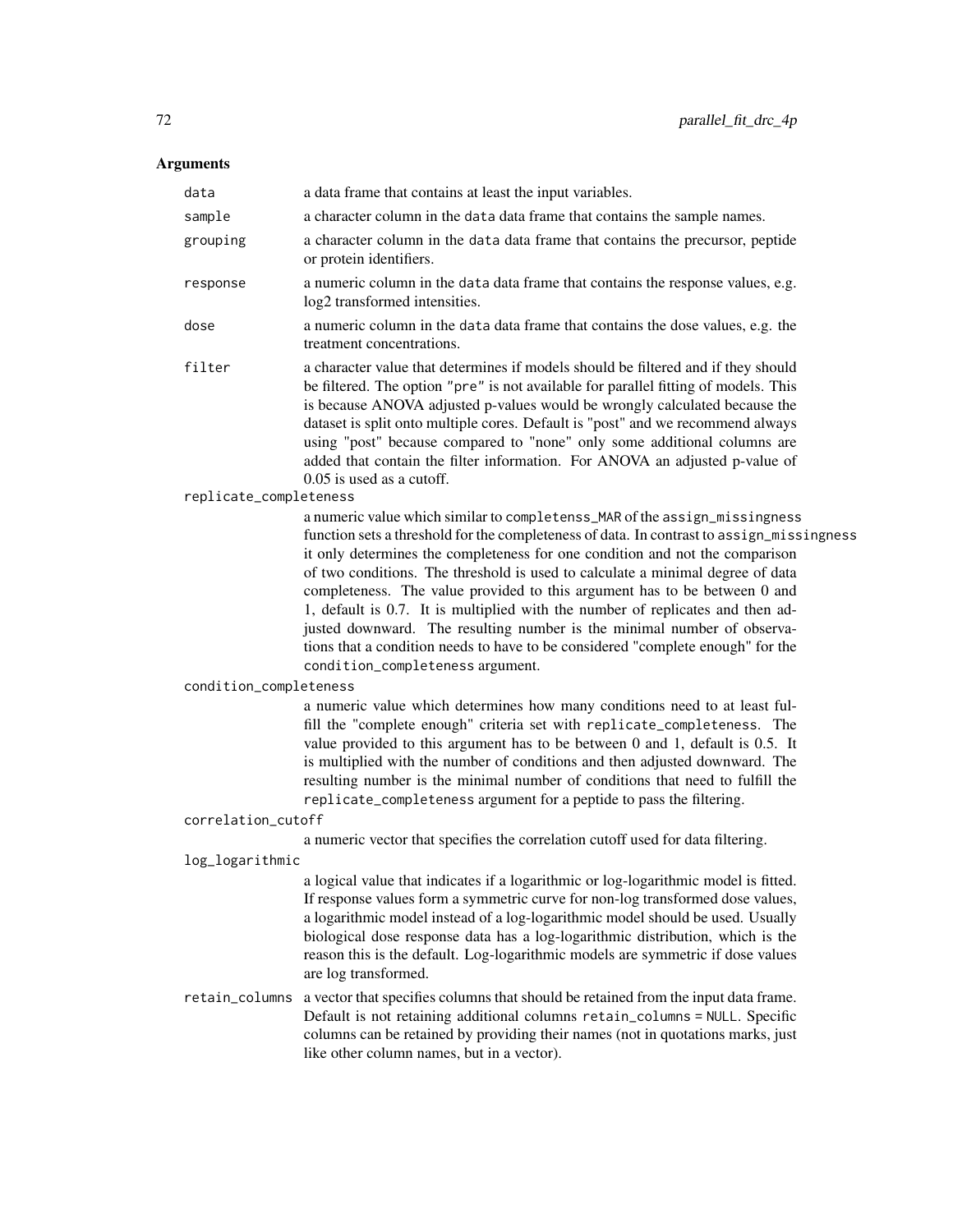n\_cores optional, a numeric value that specifies the number of cores used if workers are set up manually.

#### Details

If data filtering options are selected, data is filtered based on multiple criteria. In general, curves are only fitted if there are at least 5 conditions with data points present to ensure that there is potential for a good curve fit. Therefore, this is also the case if no filtering option is selected. Furthermore, a completeness cutoff is defined for filtering. By default each entity (e.g. precursor) is filtered to contain at least  $70\%$  of total replicates (adjusted downward) for at least  $50\%$  of all conditions (adjusted downward). This can be adjusted with the according arguments. In addition to the completeness cutoff, also a significance cutoff is applied. ANOVA is used to compute the statistical significance of the change for each entity. The resulting p-value is adjusted using the Benjamini-Hochberg method and a cutoff of  $q \le 0.05$  is applied. Curve fits that have a minimal value that is higher than the maximal value are excluded as they were likely wrongly fitted. Curves with a correlation below 0.8 are not passing the filtering. If a fit does not fulfill the significance or completeness cutoff, it has a chance to still be considered if half of its values (+/-1 value) pass the replicate completeness criteria and half do not pass it. In order to fall into this category, the values that fulfill the completeness cutoff and the ones that do not fulfill it need to be consecutive, meaning located next to each other based on their concentration values. Furthermore, the values that do not pass the completeness cutoff need to be lower in intensity. Lastly, the difference between the two groups is tested for statistical significance using a Welch's t-test and a cutoff of  $p \le 0.1$  (we want to mainly discard curves that falsly fit the other criteria but that have clearly non-significant differences in mean). This allows curves to be considered that have missing values in half of their observations due to a decrease in intensity. It can be thought of as conditions that are missing not at random (MNAR). It is often the case that those entities do not have a significant p-value since half of their conditions are not considered due to data missingness.

The final filtered list is ranked based on a score calculated on entities that pass the filter. The score is the negative log10 of the adjusted ANOVA p-value scaled between 0 and 1 and the correlation scaled between 0 and 1 summed up and divided by 2. Thus, the highest score an entity can have is 1 with both the highest correlation and adjusted p-value. The rank is corresponding to this score. Please note, that entities with MNAR conditions might have a lower score due to the missing or non-significant ANOVA p-value. You should have a look at curves that are TRUE for dose\_MNAR in more detail.

#### Value

A data frame is returned that contains correlations of predicted to measured values as a measure of the goodness of the curve fit, an associated p-value and the four parameters of the model for each group. Furthermore, input data for plots is returned in the columns plot\_curve (curve and confidence interval) and plot\_points (measured points).

### Examples

```
## Not run:
# Load libraries
library(dplyr)
set.seed(123) # Makes example reproducible
```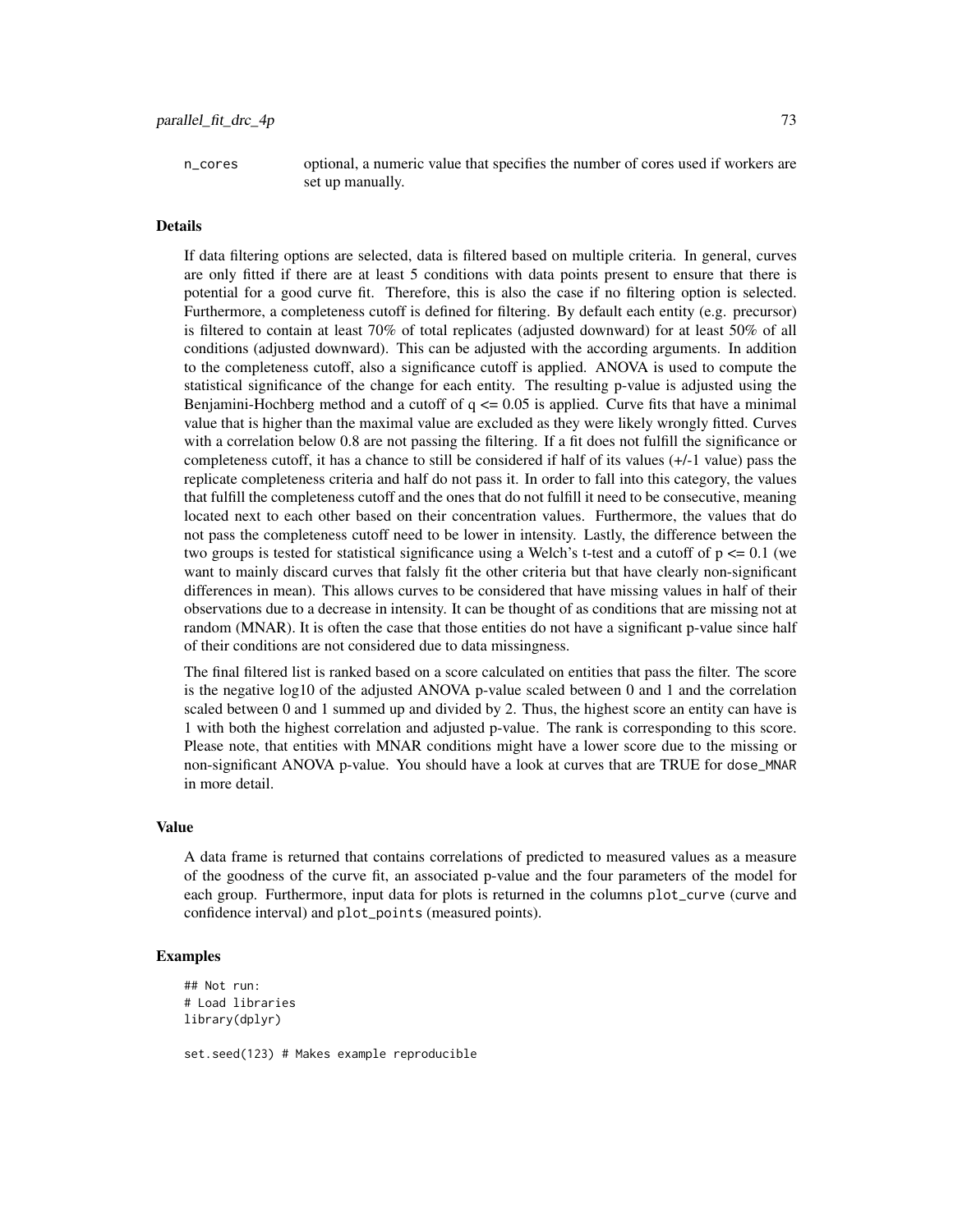```
# Create example data
data <- create_synthetic_data(
 n_proteins = 2,
  frac_change = 1,
 n_replicates = 3,
  n_conditions = 8,
  method = "dose_response",
  concentrations = c(0, 1, 10, 50, 100, 500, 1000, 5000),
  additional_metadata = FALSE
)
# Perform dose response curve fit
drc_fit <- parallel_fit_drc_4p(
  data = data,
  sample = sample,
  grouping = peptide,
  response = peptide_intensity_missing,
  dose = concentration,
  retain_columns = c(protein, change_peptide)
)
glimpse(drc_fit)
head(drc_fit, n = 10)
## End(Not run)
```
peptide\_profile\_plot *Peptide abundance profile plot*

### Description

Creates a plot of peptide abundances across samples. This is helpful to investigate effects of peptide and protein abundance changes in different samples and conditions.

# Usage

```
peptide_profile_plot(
  data,
  sample,
  peptide,
  intensity_log2,
  grouping,
  targets,
  protein_abundance_plot = FALSE,
  interactive = FALSE,
  export = FALSE,export_name = "peptide_profile_plots"
)
```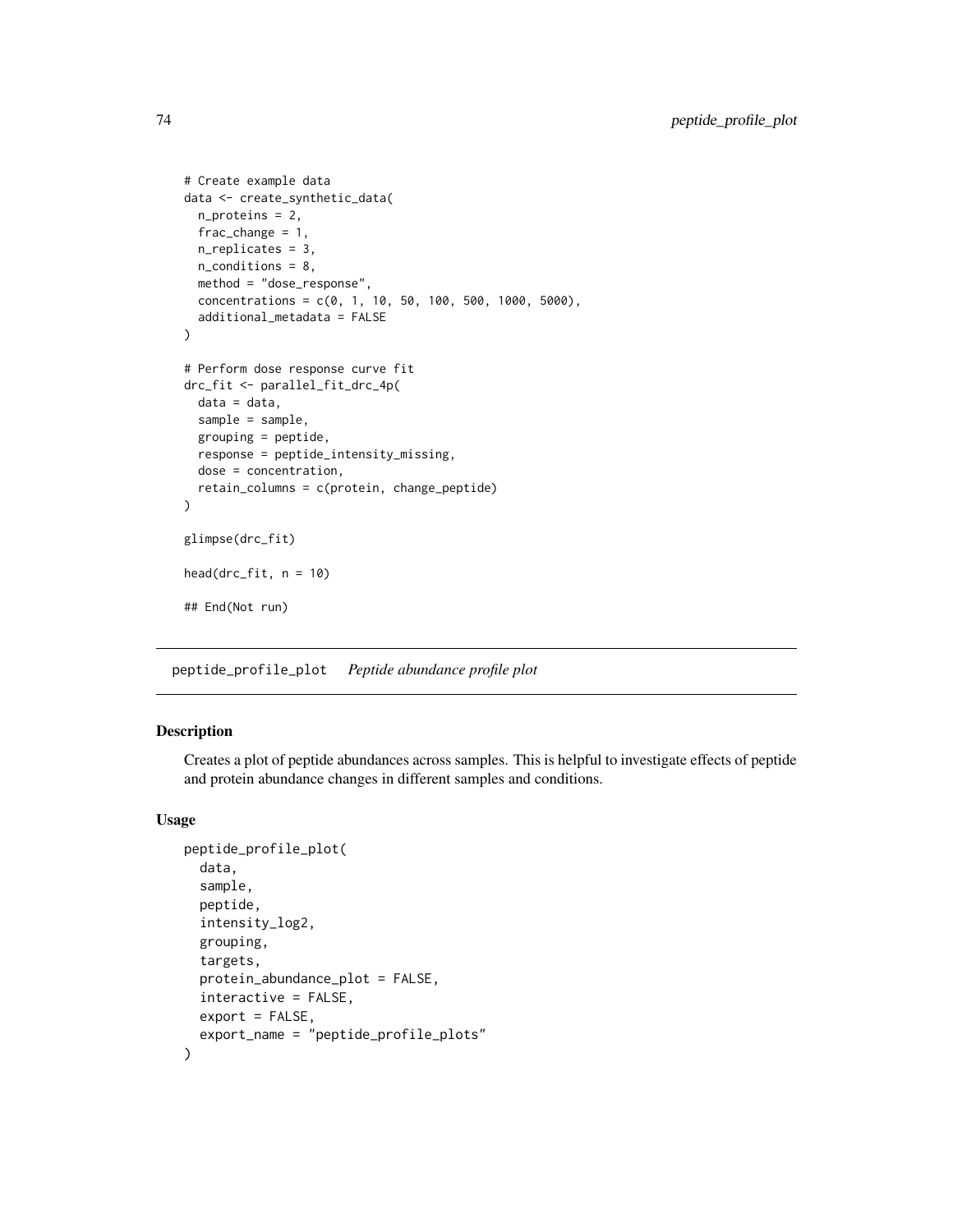# Arguments

| data                   | a data frame that contains at least the input variables.                                                                                                                                                                                                  |  |
|------------------------|-----------------------------------------------------------------------------------------------------------------------------------------------------------------------------------------------------------------------------------------------------------|--|
| sample                 | a character column in the data data frame that contains sample names.                                                                                                                                                                                     |  |
| peptide                | a character column in the data data frame that contains peptide or precursor<br>names.                                                                                                                                                                    |  |
|                        | intensity_log2 a numeric column in the data data frame that contains log2 transformed inten-<br>sities.                                                                                                                                                   |  |
| grouping               | a character column in the data data frame that contains groups by which the<br>data should be split. This can be for example protein IDs.                                                                                                                 |  |
| targets                | a character vector that specifies elements of the grouping column which should<br>be plotted. This can also be "all" if plots for all groups should be created.<br>Depending on the number of elements in your grouping column this can be<br>many plots. |  |
| protein_abundance_plot |                                                                                                                                                                                                                                                           |  |
|                        | a logical value. If the input for this plot comes directly from calculate_protein_abundance<br>this argument can be set to TRUE. This displays all peptides in gray, while the<br>protein abundance is displayed in green.                                |  |
| interactive            | a logical value that indicates whether the plot should be interactive (default is<br>FALSE). If this is TRUE only one target can be supplied to the function. Inter-<br>active plots cannot be exported either.                                           |  |
| export                 | a logical value that indicates if plots should be exported as PDF. The output<br>directory will be the current working directory. The name of the file can be<br>chosen using the export_name argument.                                                   |  |
| export_name            | A character vector that provides the name of the exported file if export = TRUE.                                                                                                                                                                          |  |

# Value

A list of peptide profile plots.

# Examples

```
# Create example data
data <- data.frame(
  sample = c(rep("S1", 6),
   rep("S2", 6),
    rep("S1", 2),
    rep("S2", 2)
  ),
  protein_id = c(rep("P1", 12),
    rep("P2", 4)
  ),
  precursor = c(
    rep(c("A1", "A2", "B1", "B2", "C1", "D1"), 2),
    rep(c("E1", "F1"), 2)
```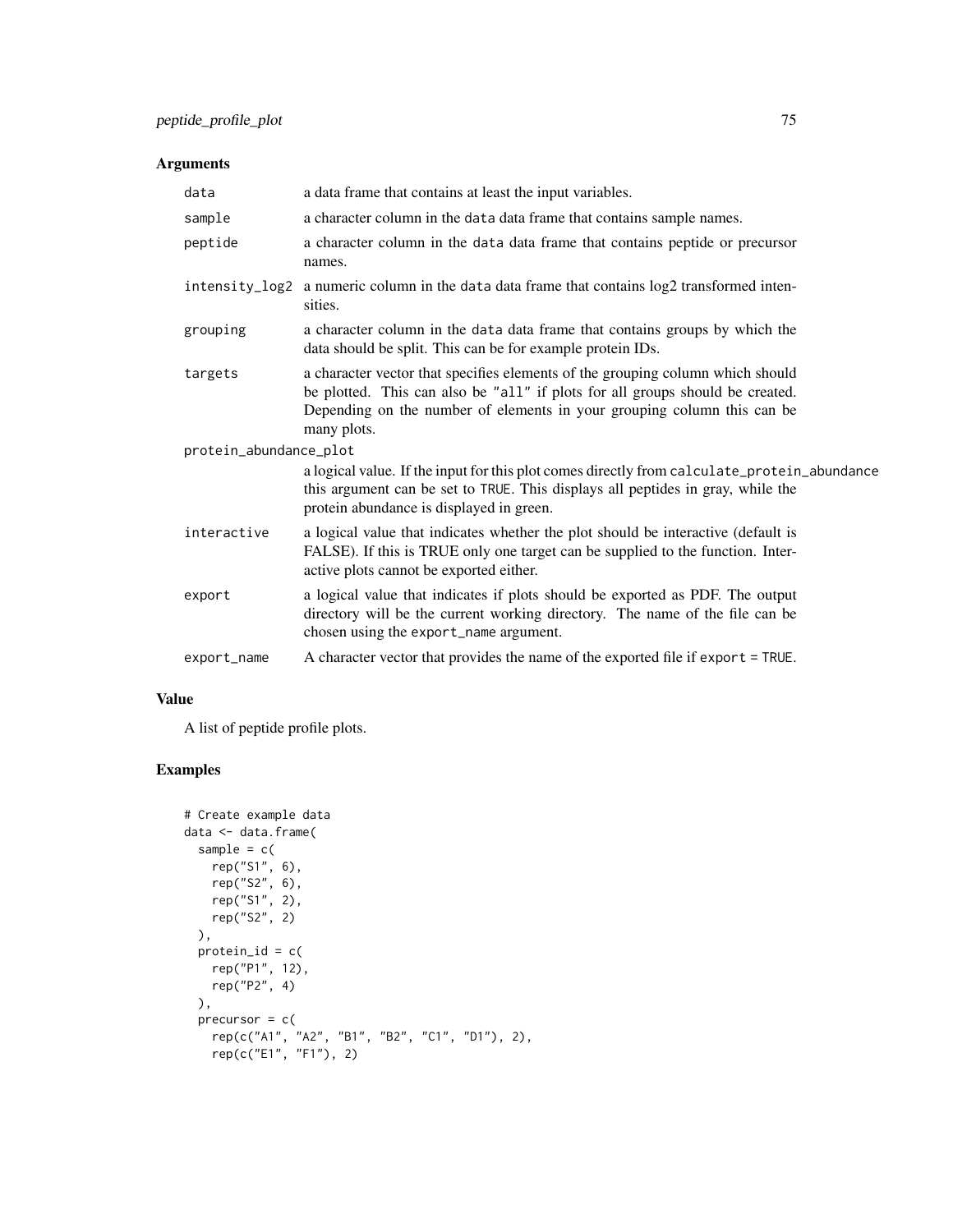```
),
  peptide = c(rep(c("A", "A", "B", "B", "C", "D"), 2),
    rep(c("E", "F"), 2)
  ),
  intensity = c(
    rnorm(n = 6, mean = 15, sd = 2),rnorm(n = 6, mean = 21, sd = 1),rnorm(n = 2, mean = 15, sd = 1),rnorm(n = 2, mean = 15, sd = 2)
  )
)
# Calculate protein abundances and retain precursor
# abundances that can be used in a peptide profile plot
complete_abundances <- calculate_protein_abundance(
  data,
  sample = sample,
  protein_id = protein_id,
  precursor = precursor,
  peptide = peptide,
  intensity_log2 = intensity,
  \text{method} = "sum",for_plot = TRUE
\mathcal{L}# Plot protein abundance profile
# protein_abundance_plot can be set to
# FALSE to to also colour precursors
peptide_profile_plot(
  data = complete_abundances,
  sample = sample,
  peptide = precursor,
  intensity_log2 = intensity,
  grouping = protein_id,
  targets = c("P1"),
  protein_abundance_plot = TRUE
\mathcal{L}
```
protti\_colours *Colour scheme for protti*

#### Description

A colour scheme for protti that contains 100 colours.

## Usage

protti\_colours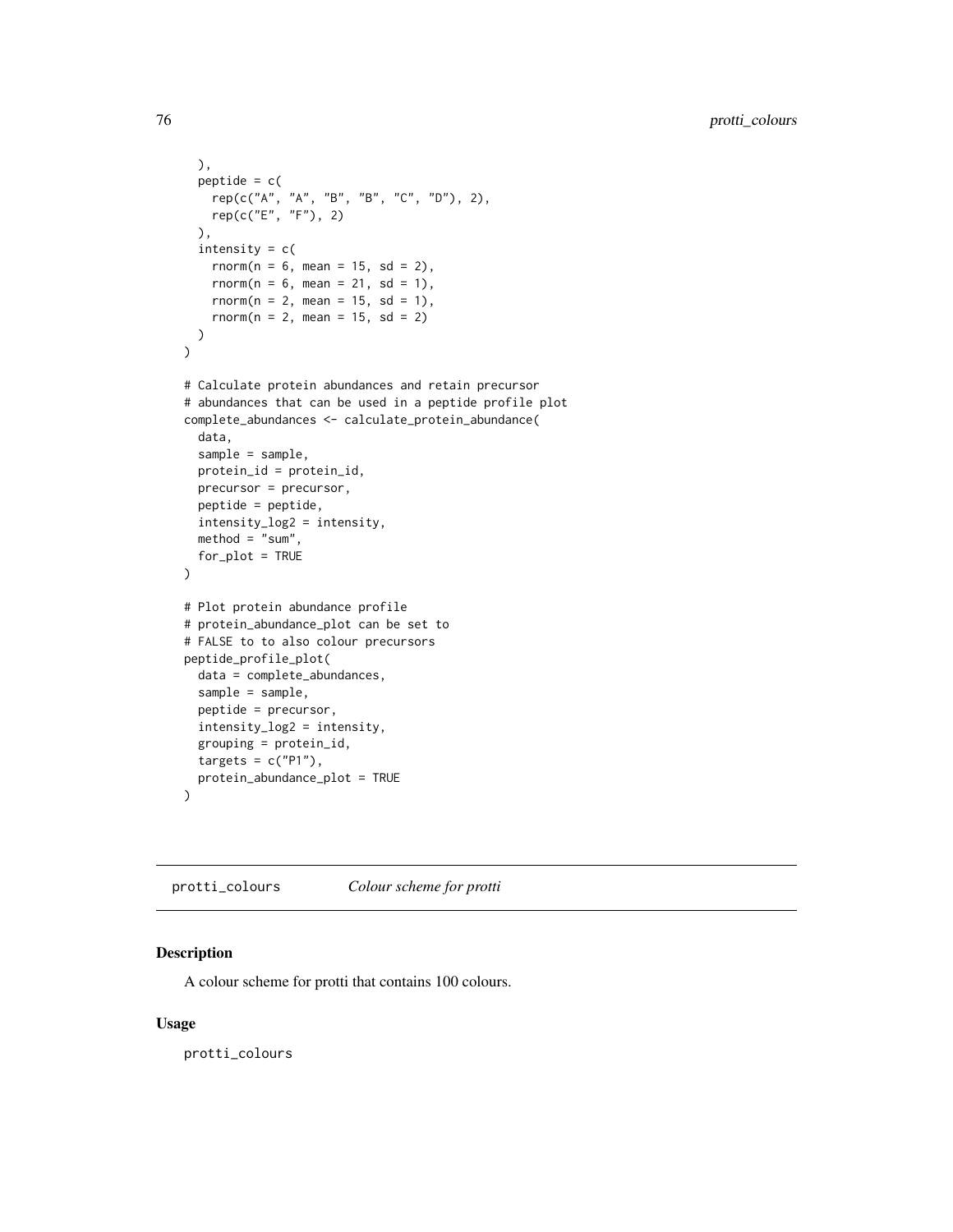#### ptsi\_pgk 77

# Format

A vector containing 100 colours

#### Source

Dina's imagination.

ptsi\_pgk *Structural analysis example data*

#### Description

Example data used for the vignette about structural analysis. The data was obtained from [Cappelletti](https://www.sciencedirect.com/science/article/pii/S0092867420316913) [2021](https://www.sciencedirect.com/science/article/pii/S0092867420316913) and corresponds to two separate experiments. Both experiments were limited proteolyis coupled to mass spectrometry (LiP-MS) experiments conducted on purified proteins. The first protein is phosphoglycerate kinase 1 (pgk) and it was treated with 25mM 3-phosphoglyceric acid (3PG). The second protein is phosphoenolpyruvate-protein phosphotransferase (ptsI) and it was treated with 25mM fructose 1,6-bisphosphatase (FBP). From both experiments only peptides belonging to either protein were used for this data set. The ptsI data set contains precursor level data while the pgk data set contains peptide level data. The pgk data can be obtained from supplementary table 3 from the tab named "pgk+3PG". The ptsI data is only included as raw data and was analysed using the functions of this package.

#### Usage

ptsi\_pgk

# Format

A data frame containing differential abundances and adjusted p-values for peptides/precursors of two proteins.

#### Source

Cappelletti V, Hauser T, Piazza I, Pepelnjak M, Malinovska L, Fuhrer T, Li Y, Dörig C, Boersema P, Gillet L, Grossbach J, Dugourd A, Saez-Rodriguez J, Beyer A, Zamboni N, Caflisch A, de Souza N, Picotti P. Dynamic 3D proteomes reveal protein functional alterations at high resolution in situ. Cell. 2021 Jan 21;184(2):545-559.e22. doi: 10.1016/j.cell.2020.12.021. Epub 2020 Dec 23. PMID: 33357446; PMCID: PMC7836100.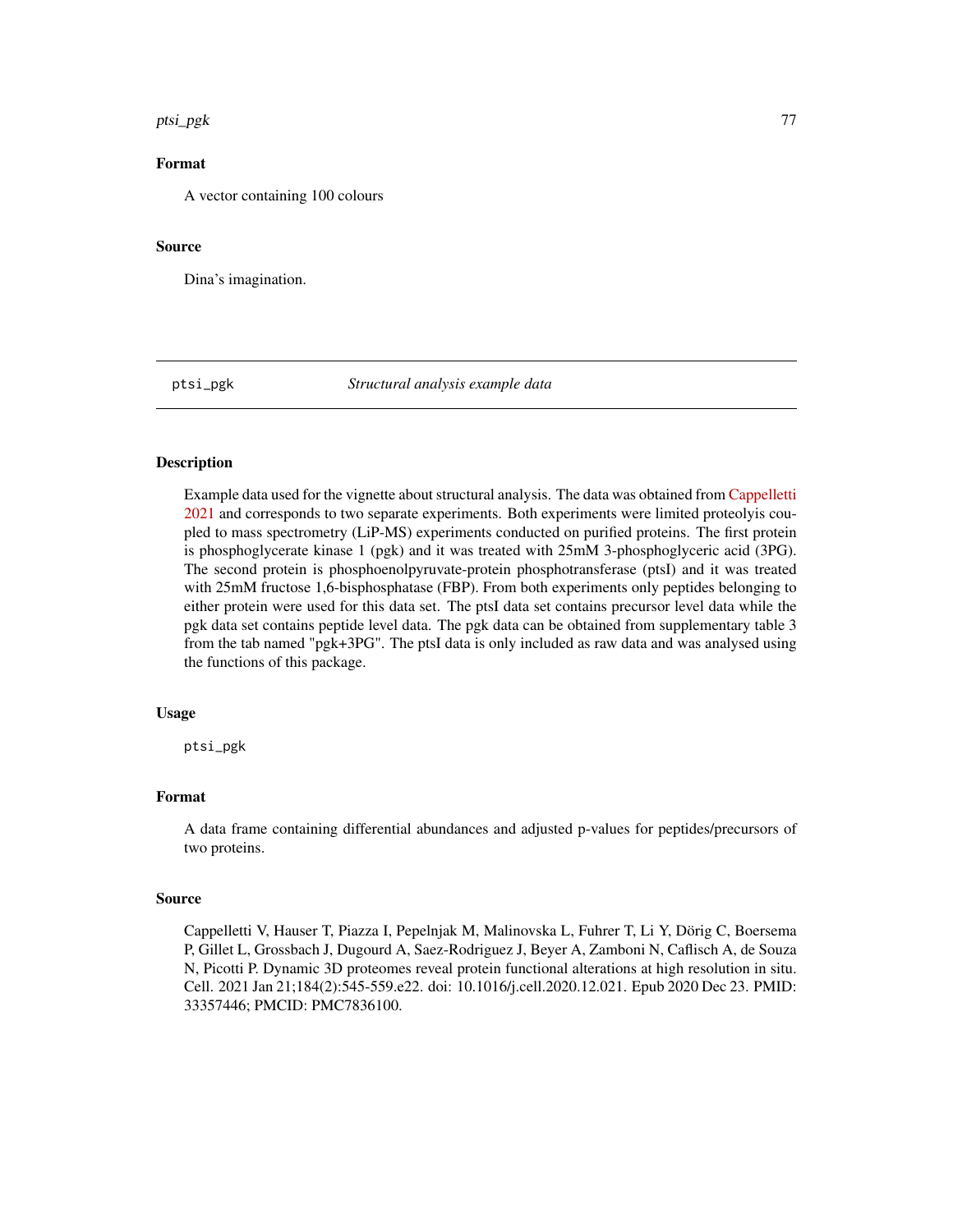```
pval_distribution_plot
```
*Plot histogram of p-value distribution*

## Description

Plots the distribution of p-values derived from any statistical test as a histogram.

## Usage

```
pval_distribution_plot(data, grouping, pval, facet_by = NULL)
```
## Arguments

| data     | a data frame that contains at least grouping identifiers (precursor, peptide or<br>protein) and p-values derived from any statistical test.                                                                                                                                                                          |
|----------|----------------------------------------------------------------------------------------------------------------------------------------------------------------------------------------------------------------------------------------------------------------------------------------------------------------------|
| grouping | a character column in the data data frame that contains either precursor, peptide<br>or protein identifiers. For each entry in this column there should be one unique<br>p-value. That means the statistical test that created the p-value should have been<br>performed on the level of the content of this column. |
| pval     | a numeric column in the data data frame that contains p-values.                                                                                                                                                                                                                                                      |
| facet_by | optional, a character column that contains information by which the data should<br>be faceted into multiple plots.                                                                                                                                                                                                   |

## Value

A histogram plot that shows the p-value distribution.

# Examples

```
set.seed(123) # Makes example reproducible
# Create example data
data <- data.frame(
  peptide = paste0("peptide", 1:1000),
  pval = runif(n = 1000))
# Plot p-values
pval_distribution_plot(
  data = data,
  grouping = peptide,
  pval = pval
\mathcal{L}
```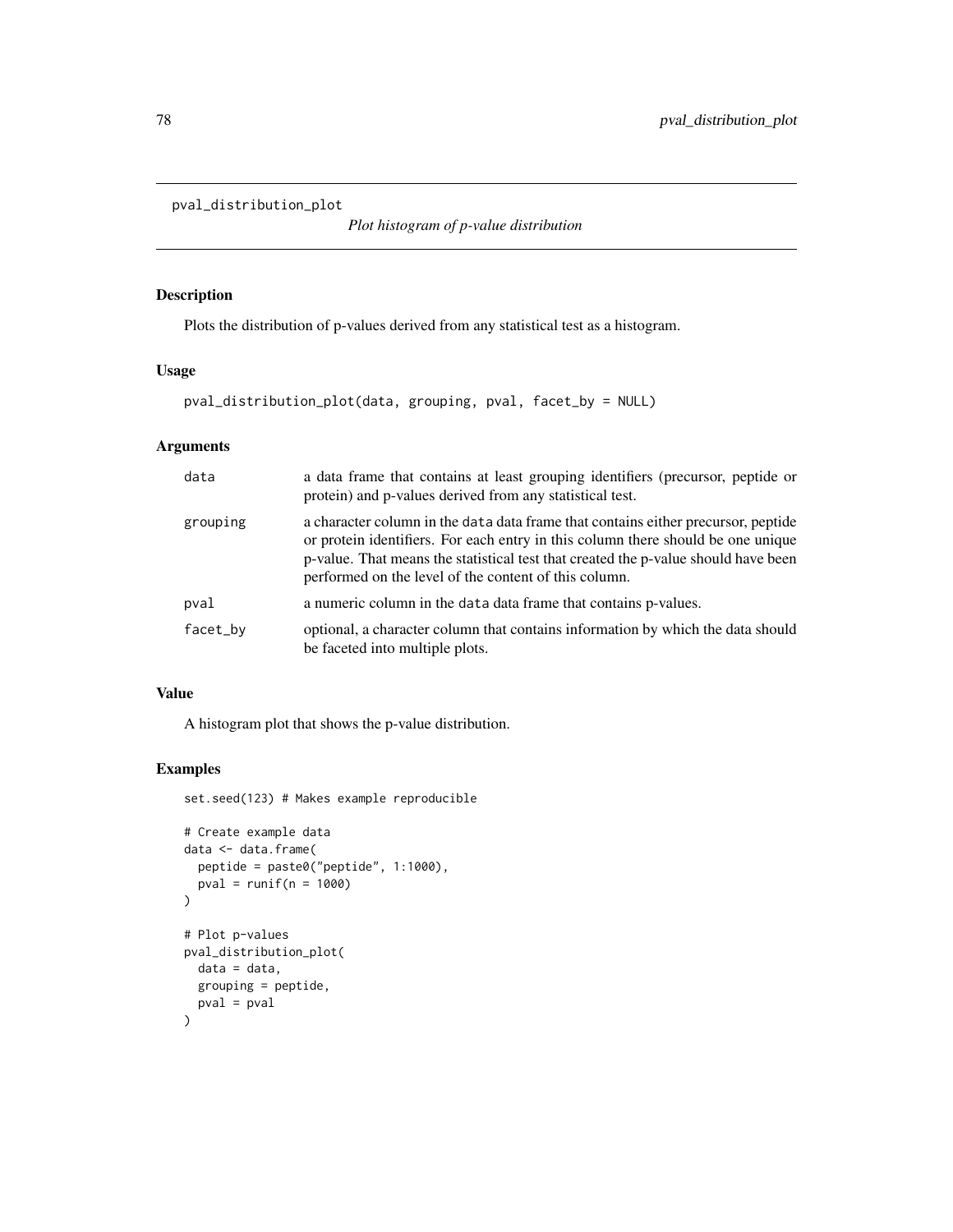qc\_charge\_states *Check charge state distribution*

# Description

Calculates the charge state distribution for each sample (by count or intensity).

# Usage

```
qc_charge_states(
 data,
 sample,
 grouping,
 charge_states,
  intensity = NULL,
 remove_na_intensities = TRUE,
 method = "count",plot = FALSE,
 interactive = FALSE
)
```
# Arguments

| data                  | a data frame that contains at least sample names, peptide or precursor identifiers<br>and missed cleavage counts for each peptide or precursor.                                                                                                                                                                                                                |
|-----------------------|----------------------------------------------------------------------------------------------------------------------------------------------------------------------------------------------------------------------------------------------------------------------------------------------------------------------------------------------------------------|
| sample                | a character column in the data data frame that contains the sample name.                                                                                                                                                                                                                                                                                       |
| grouping              | a character column in the data data frame that contains either precursor or pep-<br>tide identifiers.                                                                                                                                                                                                                                                          |
| charge_states         | a character or numeric column in the data data frame that contains the different<br>charge states assigned to the precursor or peptide.                                                                                                                                                                                                                        |
| intensity             | a numeric column in the data data frame that contains the corresponding raw or<br>normalised intensity values (not log2) for each peptide or precursor. Required<br>when "intensity" is chosen as the method.                                                                                                                                                  |
| remove_na_intensities |                                                                                                                                                                                                                                                                                                                                                                |
|                       | a logical value that specifies if sample/grouping combinations with intensities<br>that are NA (not quantified IDs) should be dropped from the data frame for<br>analysis of missed cleavages. Default is TRUE since we are usually interested<br>in quantifiable peptides. This is only relevant for method = "count".                                        |
| method                | a character value that indicates the method used for evaluation. "count" calcu-<br>lates the charge state distribution based on counts of the corresponding peptides<br>or precursors in the charge state group, "intensity" calculates the percentage of<br>precursors or peptides in each charge state group based on the corresponding<br>intensity values. |
| plot                  | a logical value that indicates whether the result should be plotted.                                                                                                                                                                                                                                                                                           |
| interactive           | a logical value that specifies whether the plot should be interactive (default is<br>FALSE).                                                                                                                                                                                                                                                                   |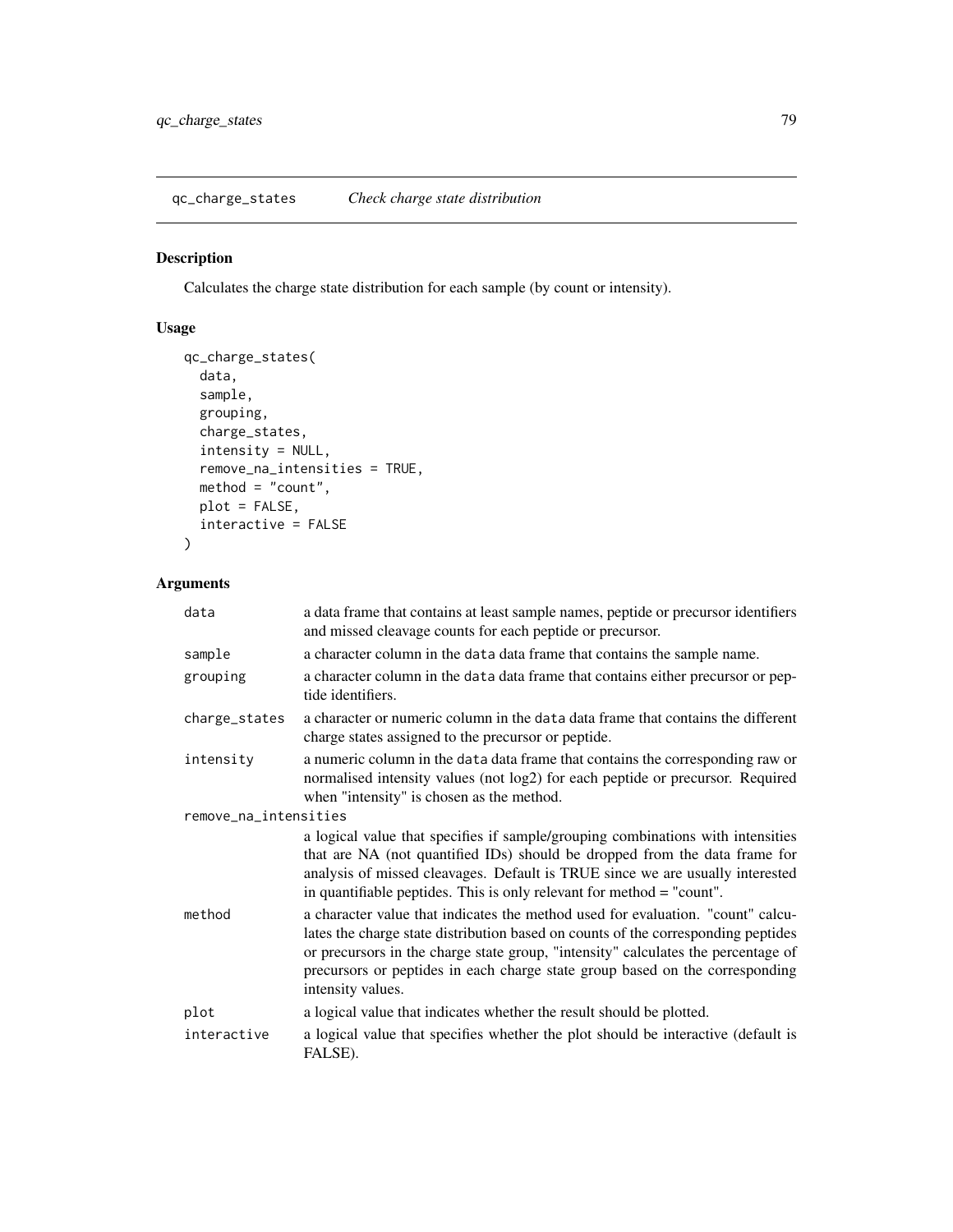## Value

A data frame that contains the calculated percentage made up by the sum of either all counts or intensities of peptides or precursors of the corresponding charge state (depending on which method is chosen).

#### Examples

```
# Load libraries
library(dplyr)
set.seed(123) # Makes example reproducible
# Create example data
data <- create_synthetic_data(
 n_proteins = 100,
 frac_{change = 0.05},
 n_replicates = 3,
 n_conditions = 2,
 method = "effect_random"
) %>%
 mutate(intensity_non_log2 = 2^peptide_intensity_missing)
# Calculate charge percentages
qc_charge_states(
 data = data,
 sample = sample,
 grouping = peptide,
 charge_states = charge,
 intensity = intensity_non_log2,
 method = "intensity",
 plot = FALSE
)
# Plot charge states
qc_charge_states(
 data = data,
 sample = sample,
 grouping = peptide,
 charge_states = charge,
 intensity = intensity_non_log2,
 method = "intensity",
 plot = TRUE
)
```
qc\_contaminants *Percentage of contaminants per sample*

#### Description

Calculates the percentage of contaminating proteins as the share of total intensity.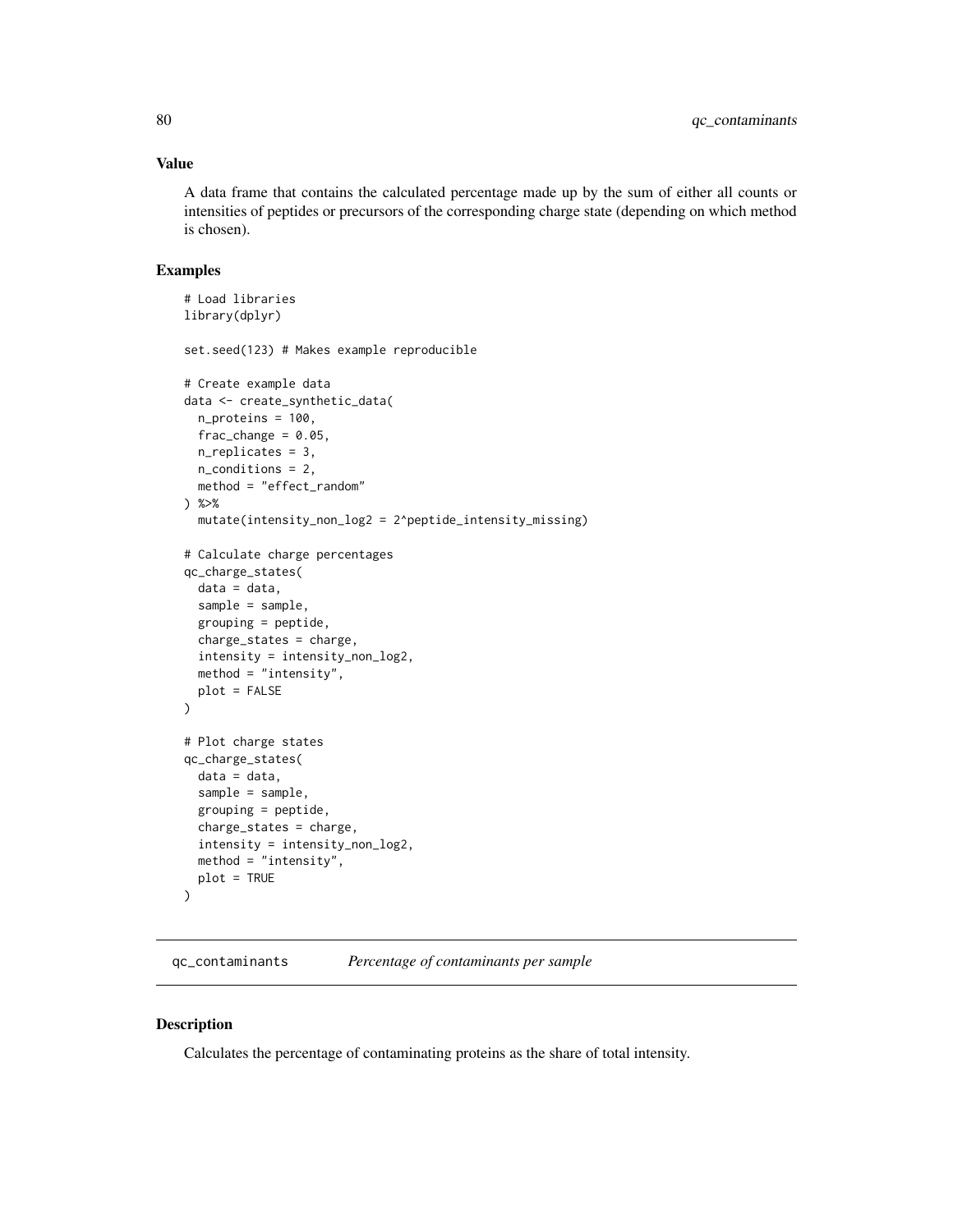# qc\_contaminants 81

## Usage

```
qc_contaminants(
  data,
  sample,
 protein,
  is_contaminant,
  intensity,
  n_contaminants = 5,
  plot = TRUE,
  interactive = FALSE
)
```
### Arguments

| data           | a data frame that contains at least the input variables.                                                                                                                     |
|----------------|------------------------------------------------------------------------------------------------------------------------------------------------------------------------------|
| sample         | a character column in the data data frame that contains the sample names.                                                                                                    |
| protein        | a character column in the data data frame that contains protein IDs or protein<br>names.                                                                                     |
| is_contaminant | a logical column that indicates if the protein is a contaminant.                                                                                                             |
| intensity      | a numeric column in the data data frame that contains the corresponding raw or<br>normalised intensity values (not log2).                                                    |
|                | n_contaminants a numeric value that indicates how many contaminants should be displayed in-<br>dividually. The rest is combined to a group called "other". The default is 5. |
| plot           | a logical value that indicates if a plot is returned. If FALSE a table is returned.                                                                                          |
| interactive    | a logical value that indicates if the plot is made interactive using the r package<br>plotly.                                                                                |

# Value

A bar plot that displays the percentage of contaminating proteins over all samples. If plot = FALSE a data frame is returned.

#### Examples

```
data <- data.frame(
  sample = c(rep("sample_1", 10), rep("sample_2", 10)),
 leading_razor_protein = c(rep(c("P1", "P1", "P1", "P2", "P2", "P2", "P2", "P3", "P3", "P3"), 2)),
  potential_contaminant = c(rep(c(rep(TRUE, 7), rep(FALSE, 3)), 2)),
  intensity = c(rep(1, 2), rep(4, 4), rep(6, 4), rep(2, 3), rep(3, 5), rep(4, 2))\mathcal{L}qc_contaminants(
  data,
  sample = sample,
  protein = leading_razor_protein,
  is_contaminant = potential_contaminant,
  intensity = intensity
)
```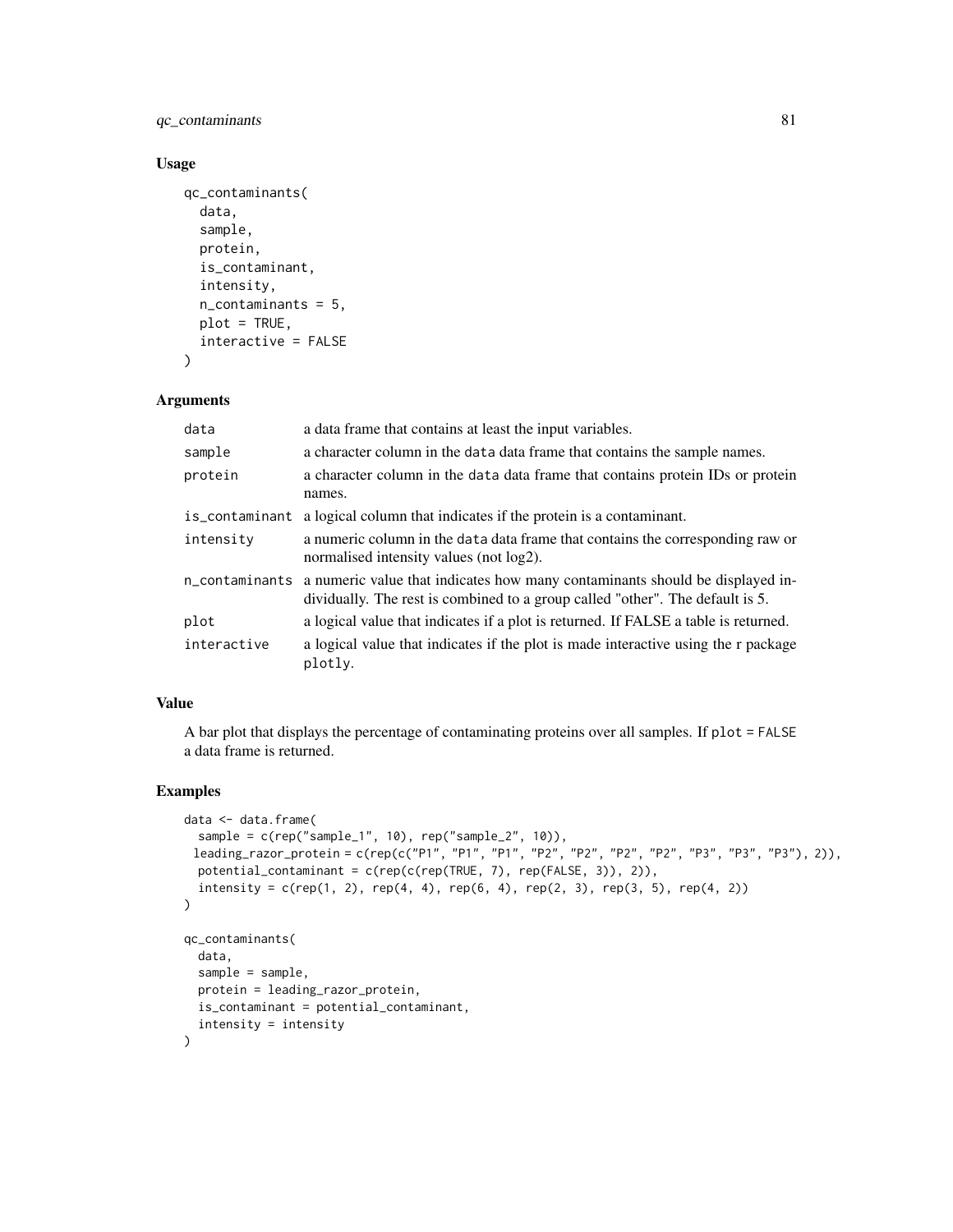# Description

Calculates and plots the coefficients of variation for the selected grouping.

# Usage

```
qc_cvs(
  data,
  grouping,
  condition,
  intensity,
  plot = TRUE,
  plot_style = "density"
\mathcal{L}
```
# Arguments

| data       | a data frame containing at least peptide, precursor or protein identifiers, infor-<br>mation on conditions and intensity values for each peptide, precursor or protein.                                                                                   |
|------------|-----------------------------------------------------------------------------------------------------------------------------------------------------------------------------------------------------------------------------------------------------------|
| grouping   | a character column in the data data frame that contains the grouping variables<br>(e.g. peptides, precursors or proteins).                                                                                                                                |
| condition  | a column in the data data frame that contains condition information (e.g. "treated"<br>and "control").                                                                                                                                                    |
| intensity  | a numeric column in the data data frame that contains the corresponding raw or<br>untransformed normalised intensity values for each peptide or precursor.                                                                                                |
| plot       | a logical value that indicates whether the result should be plotted.                                                                                                                                                                                      |
| plot_style | a character value that indicates the plotting style. plot_style = "boxplot"<br>plots a boxplot, whereas plot_style = "density" plots the CV density distri-<br>bution. plot_style = "violin" returns a violin plot. Default is plot_style =<br>"density". |

## Value

Either a data frame with the median CVs in % or a plot showing the distribution of the CVs is returned.

# Examples

```
# Load libraries
library(dplyr)
```
set.seed(123) # Makes example reproducible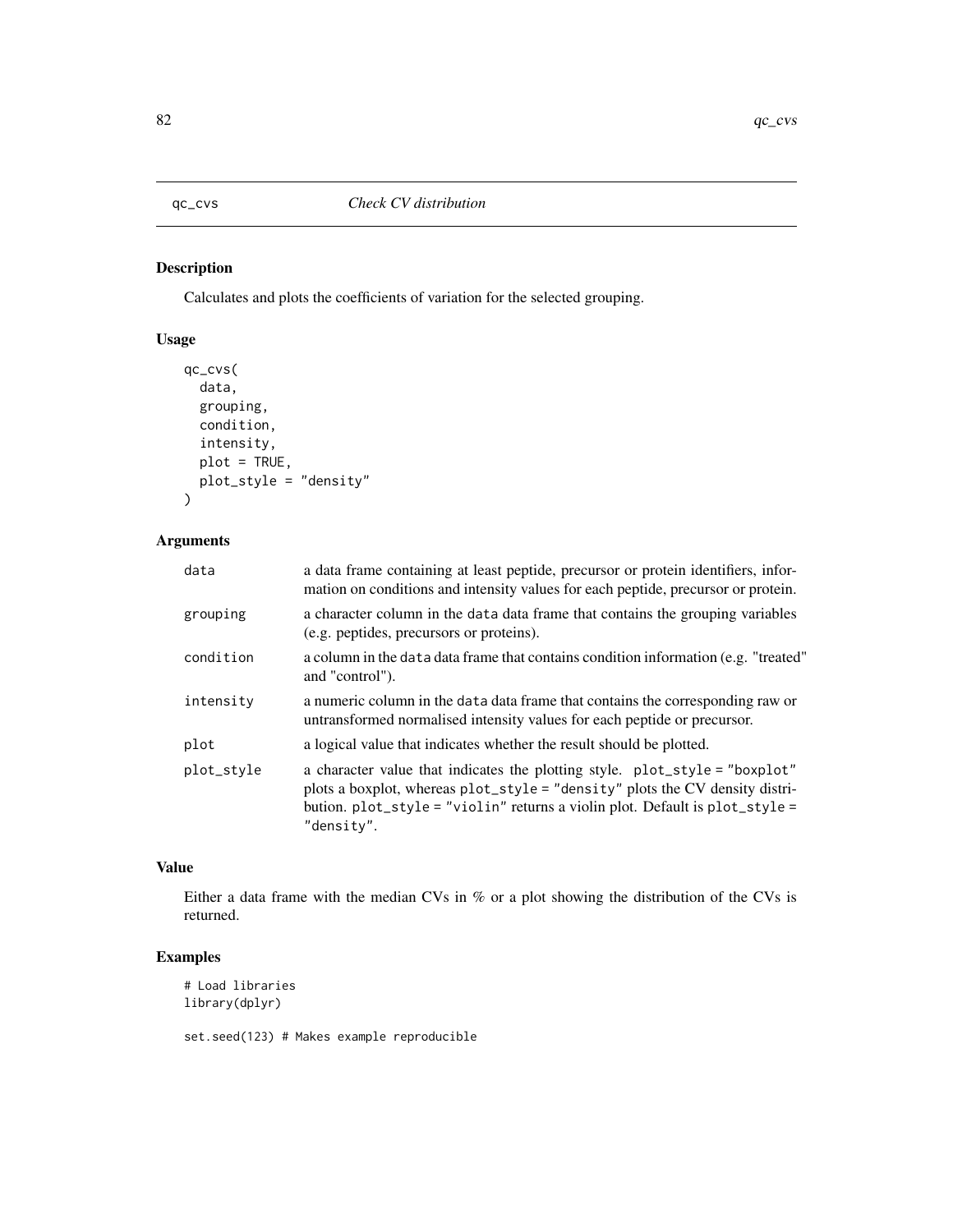```
# Create example data
data <- create_synthetic_data(
 n_proteins = 100,
  frac_{chainge} = 0.05,
 n_replicates = 3,
  n_conditions = 2,
  method = "effect_random"
) %>%
  mutate(intensity_non_log2 = 2^peptide_intensity_missing)
# Calculate coefficients of variation
qc_cvs(
  data = data,
  grouping = peptide,
  condition = condition,
  intensity = intensity_non_log2,
  plot = FALSE
)
# Plot coefficients of variation
# Different plot styles are available
qc_cvs(
  data = data,
  grouping = peptide,
  condition = condition,
  intensity = intensity_non_log2,
  plot = TRUE,
  plot_style = "violin"
)
```
qc\_data\_completeness *Data completeness*

#### Description

Calculates the percentage of data completeness. That means, what percentage of all detected precursors is present in each sample.

## Usage

```
qc_data_completeness(
  data,
  sample,
  grouping,
  intensity,
  digestion = NULL,
  plot = TRUE,
  interactive = FALSE
)
```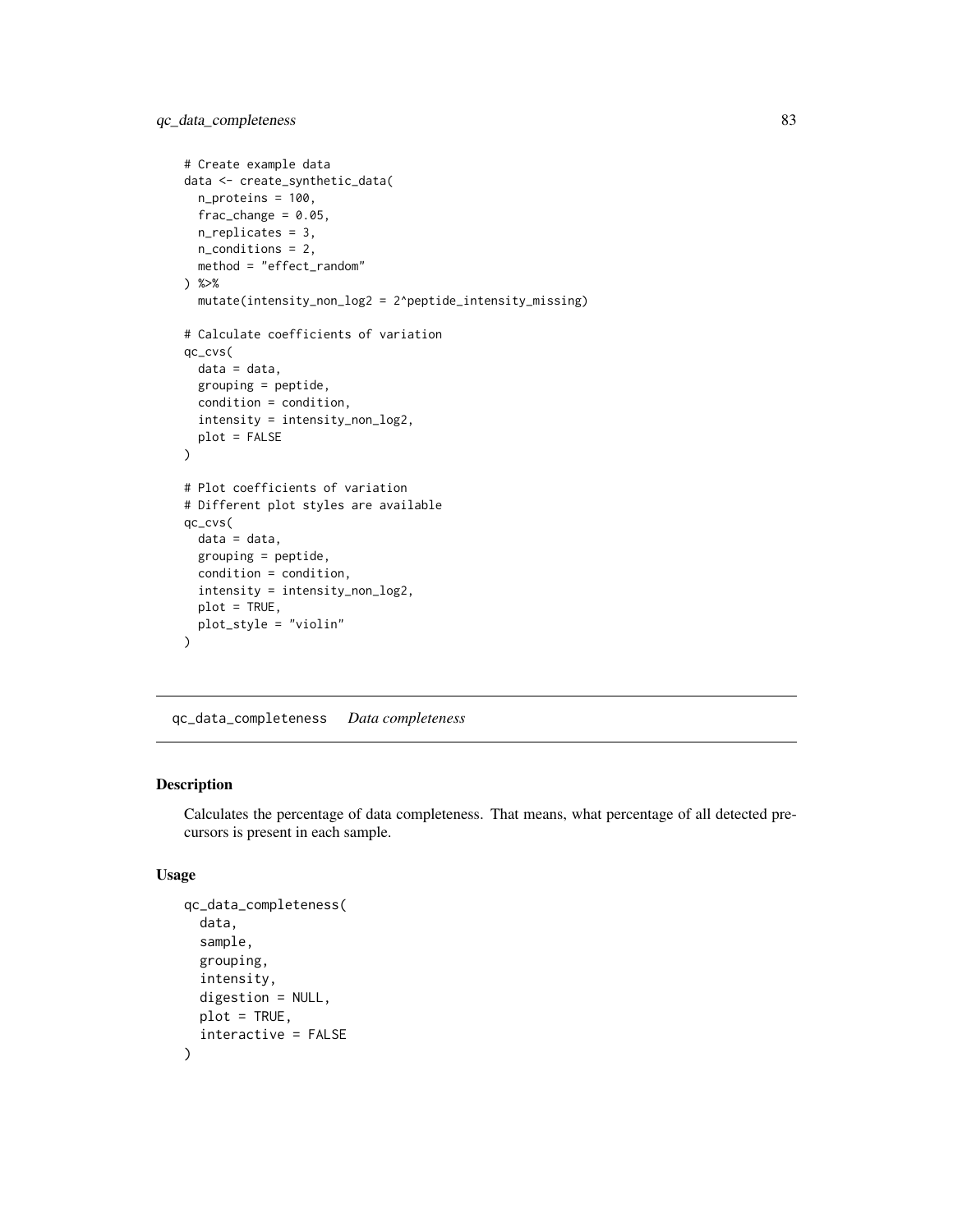# Arguments

| data        | a data frame containing at least the input variables.                                                                                                                                                                        |
|-------------|------------------------------------------------------------------------------------------------------------------------------------------------------------------------------------------------------------------------------|
| sample      | a character column in the data data frame that contains the sample names.                                                                                                                                                    |
| grouping    | a character column in the data data frame that contains either precursor or pep-<br>tide identifiers.                                                                                                                        |
| intensity   | a numeric column in the data data frame that contains any intensity intensity<br>values that missingness should be determined for.                                                                                           |
| digestion   | optional, a character column in the data data frame that indicates the mode of<br>digestion (limited proteolysis or tryptic digest). Alternatively, any other variable<br>by which the data should be split can be provided. |
| plot        | a logical value that indicates whether the result should be plotted.                                                                                                                                                         |
| interactive | a logical value that specifies whether the plot should be interactive (default is<br>FALSE).                                                                                                                                 |

## Value

A bar plot that displays the percentage of data completeness over all samples. If plot = FALSE a data frame is returned. If interactive = TRUE, the plot is interactive.

### Examples

set.seed(123) # Makes example reproducible

```
# Create example data
data <- create_synthetic_data(
 n_proteins = 100,
 frac_{chainge} = 0.05,
 n_replicates = 3,
 n_conditions = 2,
  method = "effect_random"
)
# Determine data completeness
qc_data_completeness(
 data = data,
  sample = sample,
  grouping = peptide,
  intensity = peptide_intensity_missing,
  plot = FALSE
)
# Plot data completeness
qc_data_completeness(
 data = data,
  sample = sample,
  grouping = peptide,
  intensity = peptide_intensity_missing,
  plot = TRUE
\mathcal{L}
```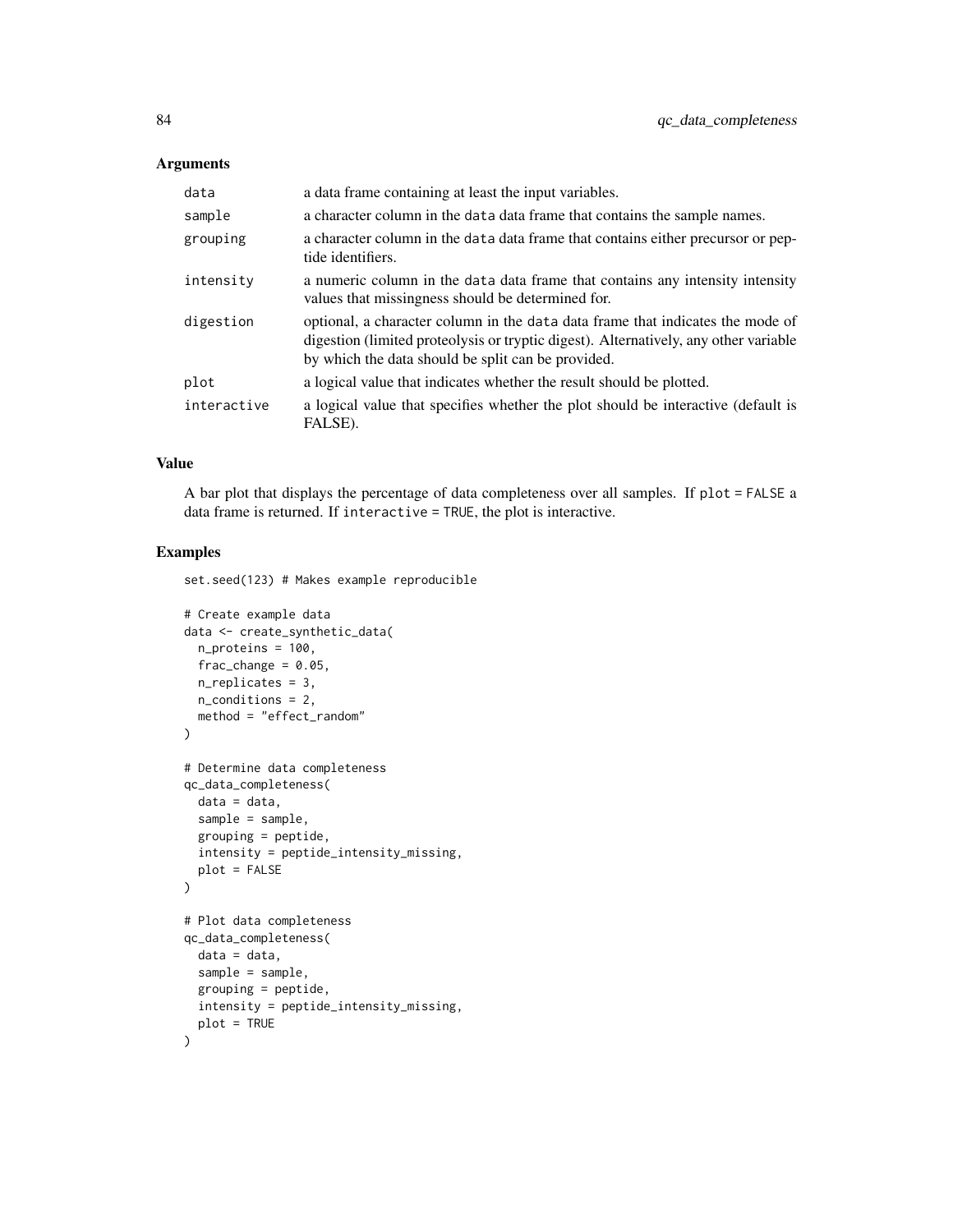# Description

Returns a plot or table of the number of IDs for each sample. The default settings remove grouping variables without quantitative information (intensity is NA). These will not be counted as IDs.

# Usage

```
qc_ids(
  data,
  sample,
  grouping,
  intensity,
  remove_na_intensities = TRUE,
  condition = NULL,
  title = "ID count per sample",
 plot = TRUE,
  interactive = FALSE
\mathcal{L}
```
# Arguments

| data                  | a data frame containing at least sample names and precursor/peptide/protein IDs.                                                                                                                                                                 |  |
|-----------------------|--------------------------------------------------------------------------------------------------------------------------------------------------------------------------------------------------------------------------------------------------|--|
| sample                | a character column in the data data frame that contains the sample name.                                                                                                                                                                         |  |
| grouping              | a character column in the data data frame that contains either precursor or pep-<br>tide identifiers.                                                                                                                                            |  |
| intensity             | a character column in the data data frame that contains raw or $log2$ transformed<br>intensities. If remove_na_intensities = FALSE, this argument is optional.                                                                                   |  |
| remove_na_intensities |                                                                                                                                                                                                                                                  |  |
|                       | a logical value that specifies if sample/grouping combinations with intensities<br>that are NA (not quantified IDs) should be dropped from the data frame. Default<br>is TRUE since we are usually interested in the number of quantifiable IDs. |  |
| condition             | optional, a column in the data data frame that contains condition information<br>(e.g. "treated" and "control"). If this column is provided, the bars in the plot will<br>be coloured according to the condition.                                |  |
| title                 | optional, a character value that specifies the plot title (default is "ID count per<br>sample").                                                                                                                                                 |  |
| plot                  | a logical value that indicates whether the result should be plotted.                                                                                                                                                                             |  |
| interactive           | a logical value that specifies whether the plot should be interactive (default is<br>FALSE).                                                                                                                                                     |  |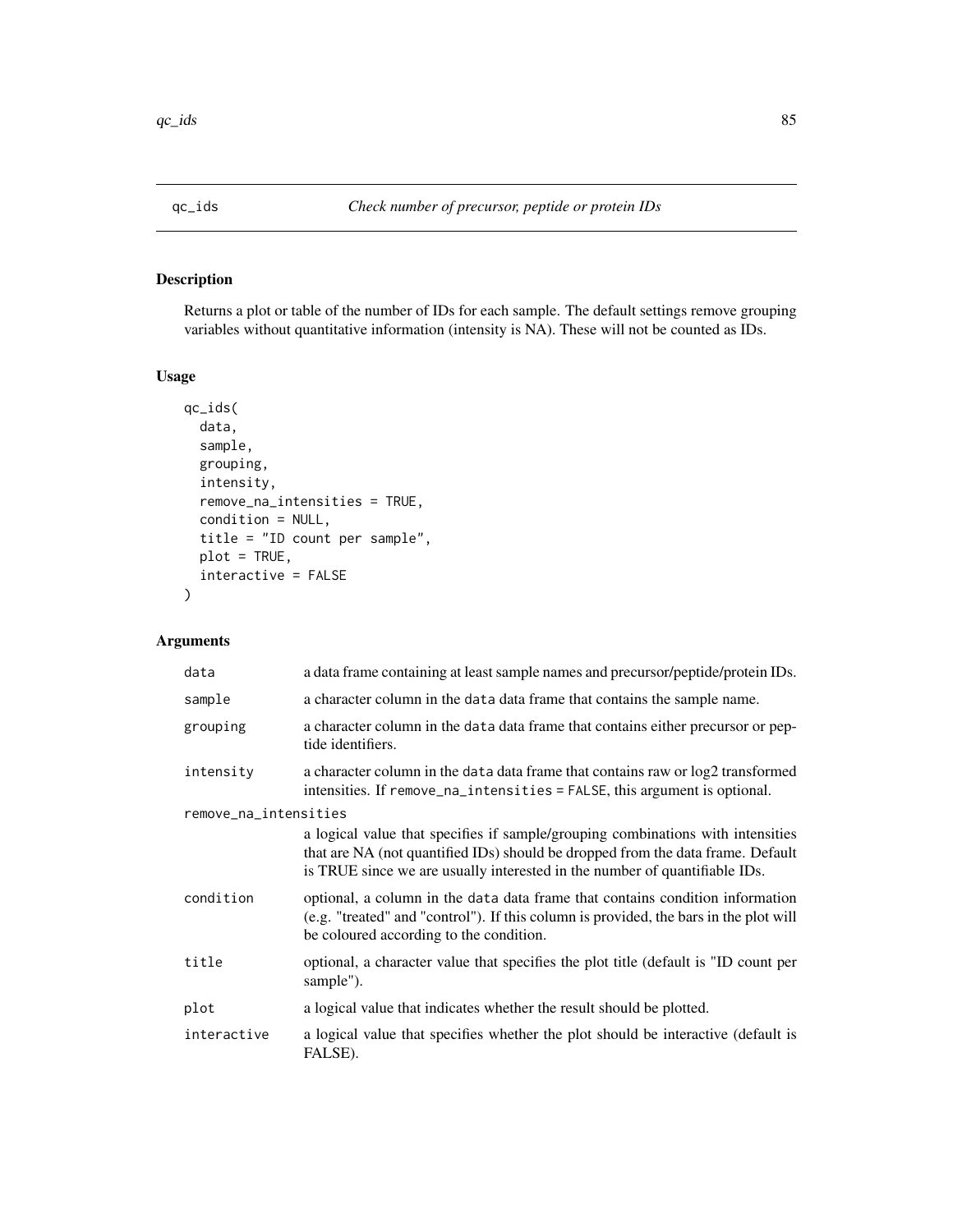## Value

A bar plot with the height corresponding to the number of IDs, each bar represents one sample (if plot = TRUE). If plot = FALSE a table with ID counts is returned.

### Examples

set.seed(123) # Makes example reproducible

```
# Create example data
data <- create_synthetic_data(
 n_proteins = 100,
 frac_{chainge} = 0.05,
 n_replicates = 3,
 n_conditions = 2,
 method = "effect_random"
\mathcal{L}# Calculate number of identifications
qc_ids(
 data = data,
 sample = sample,
 grouping = peptide,
 intensity = peptide_intensity_missing,
 condition = condition,
 plot = FALSE
\mathcal{L}# Plot number of identifications
qc_ids(
 data = data,
 sample = sample,
 grouping = peptide,
 intensity = peptide_intensity_missing,
 condition = condition,
 plot = TRUE
)
```
qc\_intensity\_distribution

*Check intensity distribution per sample and overall*

# Description

Plots the overall or sample-wise distribution of all peptide intensities as a boxplot or histogram.

#### Usage

```
qc_intensity_distribution(
 data,
```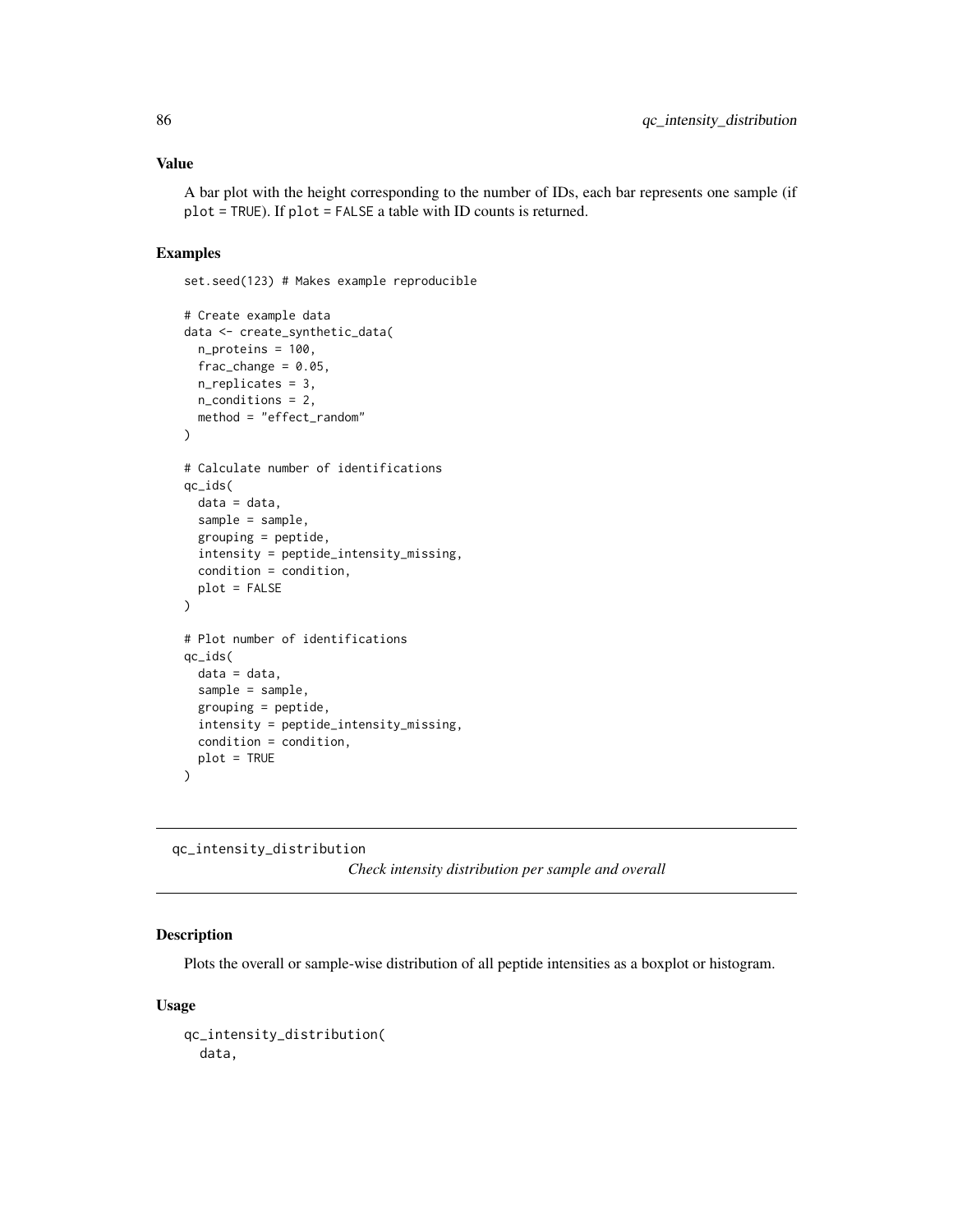```
sample = NULL,
  grouping,
  intensity_log2,
 plot_style
\lambda
```
# Arguments

| a data frame that contains at least sample names, grouping identifiers (precursor,<br>peptide or protein) and $log2$ transformed intensities for each grouping identifier.                                                                                                                          |
|-----------------------------------------------------------------------------------------------------------------------------------------------------------------------------------------------------------------------------------------------------------------------------------------------------|
| an optional character or factor column in the data data frame that contains the<br>sample name. If the sample column is of type factor, the ordering is based on<br>the factor levels. NOTE: If the overall distribution should be returned please do<br>not provide the name of the sample column. |
| a character column in the data data frame that contains the grouping variables<br>(e.g. peptides, precursors or proteins).                                                                                                                                                                          |
| a numeric column in the data data frame that contains the log2 transformed<br>intensities of each grouping identifier sample combination.                                                                                                                                                           |
| a character value that indicates the plot type. This can be either "histogram",<br>"boxplot" or "violin". Plot style "boxplot" and "violin" can only be used if a<br>sample column is provided.                                                                                                     |
|                                                                                                                                                                                                                                                                                                     |

# Value

A histogram or boxplot that shows the intensity distribution over all samples or by sample.

#### Examples

set.seed(123) # Makes example reproducible

```
# Create example data
data <- create_synthetic_data(
 n_proteins = 100,
  frac_{change = 0.05},
  n_replicates = 3,
  n_conditions = 2,
  method = "effect_random"
\mathcal{L}# Plot intensity distribution
# The plot style can be changed
qc_intensity_distribution(
  data = data,
  sample = sample,
  grouping = peptide,
  intensity_log2 = peptide_intensity_missing,
  plot_style = "boxplot"
\overline{\phantom{a}}
```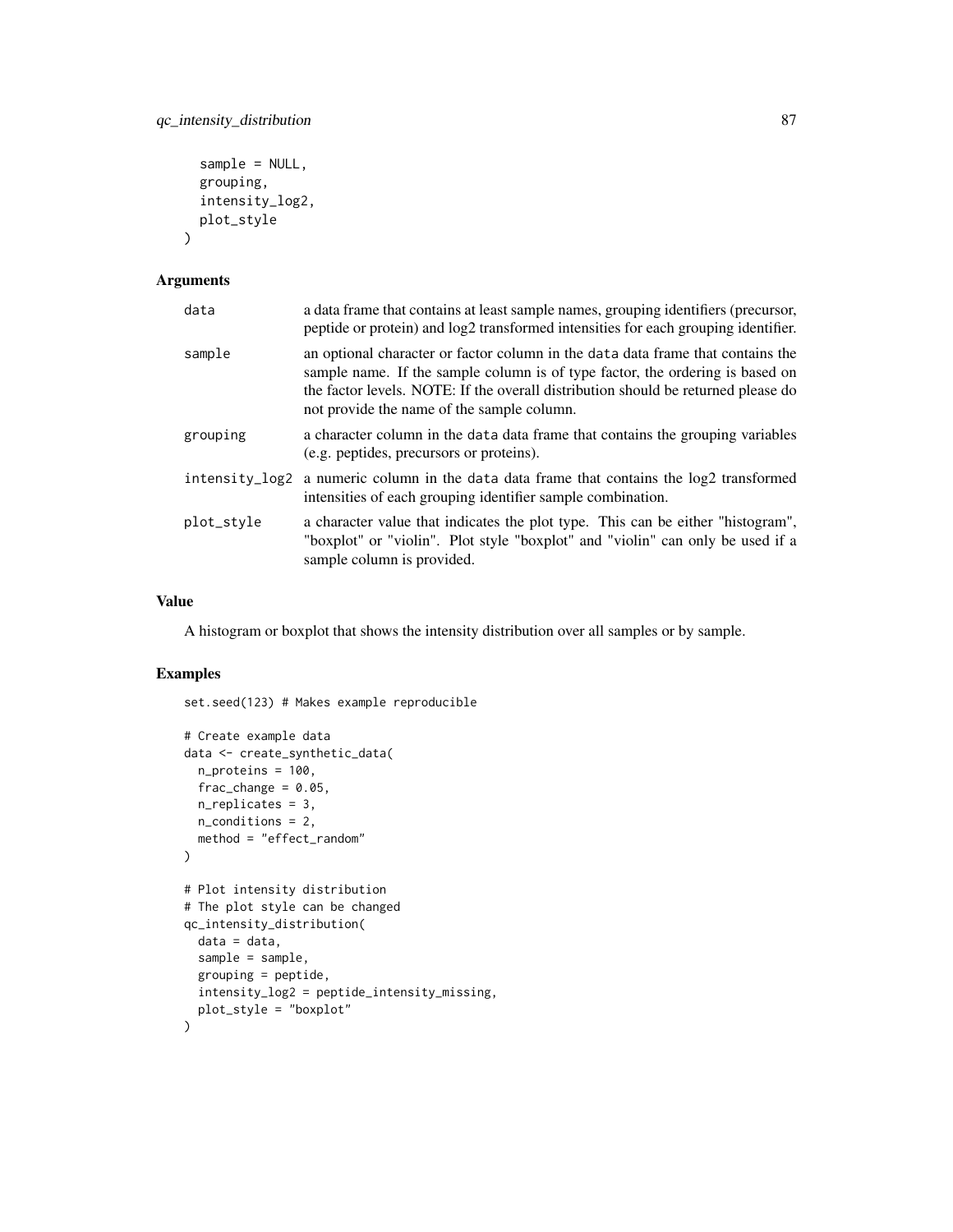qc\_median\_intensities *Median run intensities*

# Description

Median intensities per run are returned either as a plot or a table.

# Usage

```
qc_median_intensities(
  data,
  sample,
  grouping,
  intensity,
 plot = TRUE,
  interactive = FALSE
)
```
# Arguments

| data        | a data frame that contains at least the input variables.                                                                                                                     |
|-------------|------------------------------------------------------------------------------------------------------------------------------------------------------------------------------|
| sample      | a character column in the data data frame that contains the sample name.                                                                                                     |
| grouping    | a character column in the data data frame that contains either precursor or pep-<br>tide identifiers.                                                                        |
| intensity   | a numeric column in the data data frame that contains intensity values. The<br>intensity should be ideally log2 transformed, but also non-transformed values<br>can be used. |
| plot        | a logical value that indicates whether the result should be plotted.                                                                                                         |
| interactive | a logical value that specifies whether the plot should be interactive (default is<br>FALSE).                                                                                 |

# Value

A plot that displays median intensity over all samples. If plot = FALSE a data frame containing median intensities is returned.

# Examples

set.seed(123) # Makes example reproducible

```
# Create example data
data <- create_synthetic_data(
 n_proteins = 100,
  frac_{chainge} = 0.05,
  n_replicates = 3,
  n_conditions = 2,
```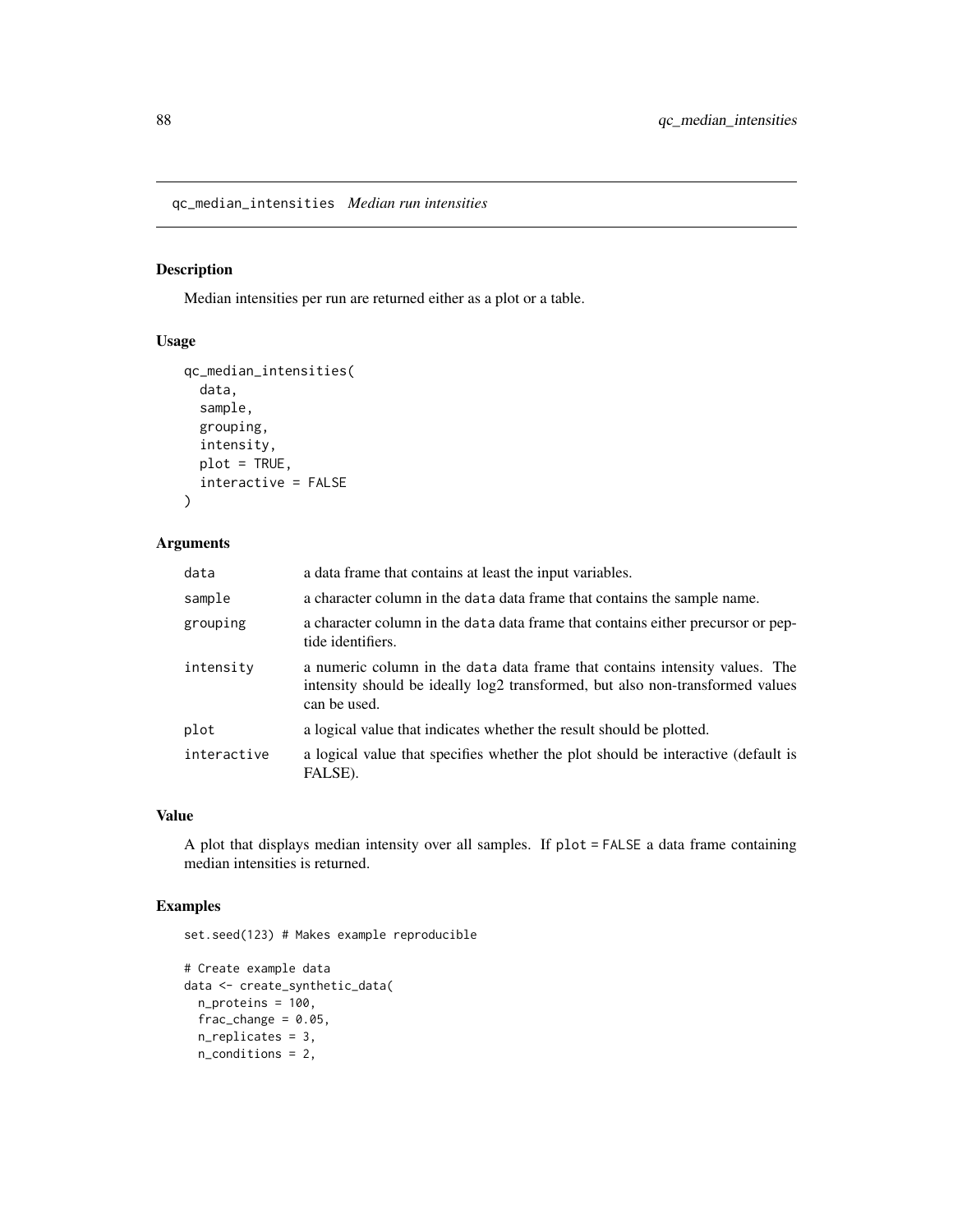```
method = "effect_random"
\mathcal{L}# Calculate median intensities
qc_median_intensities(
  data = data,
  sample = sample,
  grouping = peptide,
  intensity = peptide_intensity_missing,
  plot = FALSE
\mathcal{L}# Plot median intensities
qc_median_intensities(
  data = data,
  sample = sample,
  grouping = peptide,
  intensity = peptide_intensity_missing,
  plot = TRUE
\mathcal{L}
```
qc\_missed\_cleavages *Check missed cleavages*

## Description

Calculates the percentage of missed cleavages for each sample (by count or intensity). The default settings remove grouping variables without quantitative information (intensity is NA). These will not be used for the calculation of missed cleavage percentages.

### Usage

```
qc_missed_cleavages(
  data,
  sample,
 grouping,
 missed_cleavages,
  intensity,
  remove_na_intensities = TRUE,
 method = "count",
 plot = FALSE,
  interactive = FALSE
)
```
#### Arguments

| data   | a data frame containing at least sample names, peptide or precursor identifiers |
|--------|---------------------------------------------------------------------------------|
|        | and missed cleavage counts for each peptide or precursor.                       |
| sample | a character column in the data data frame that contains the sample name.        |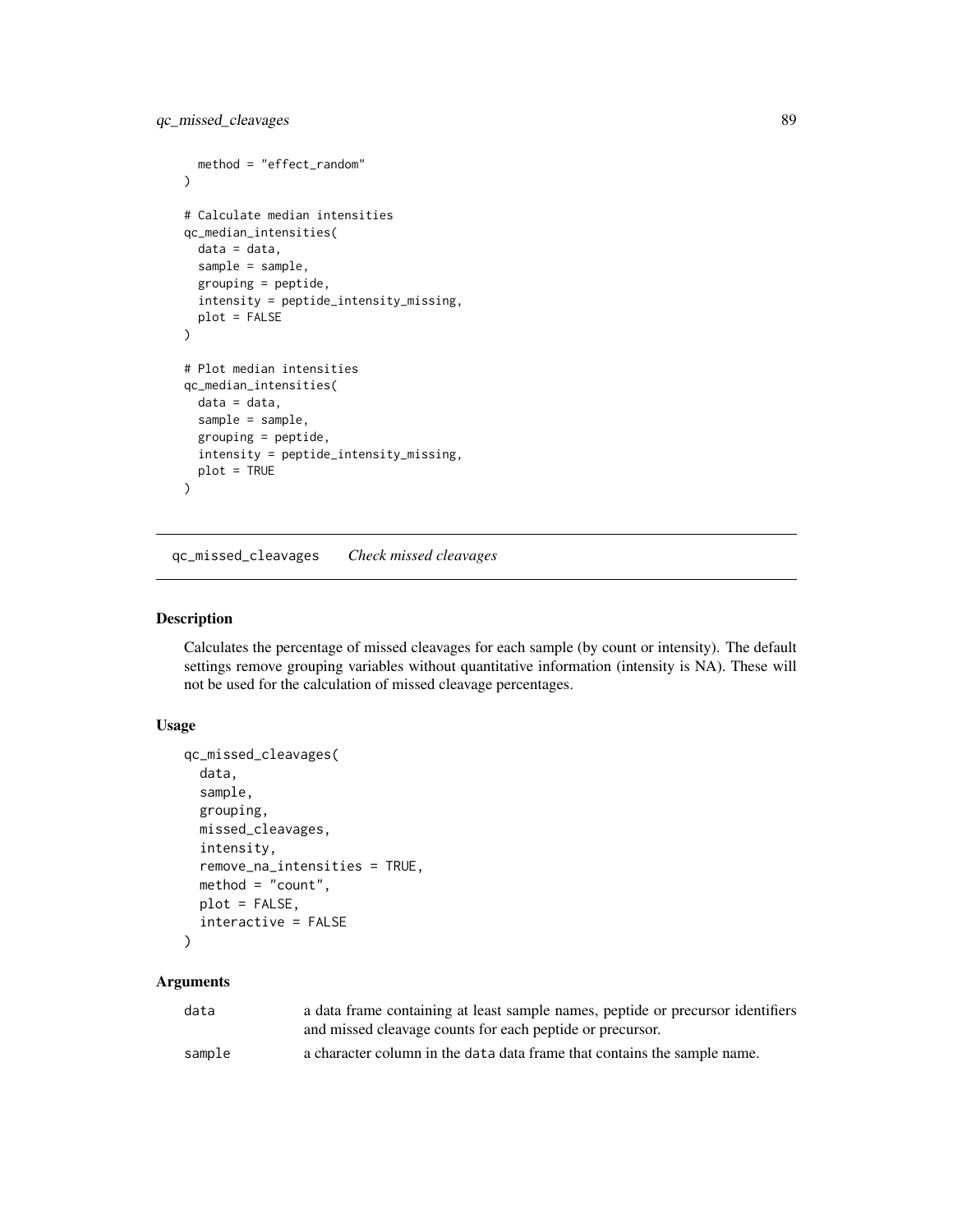| grouping              | a character column in the data data frame that contains either precursor or pep-<br>tide identifiers.                                                                                                                                                                                                                   |
|-----------------------|-------------------------------------------------------------------------------------------------------------------------------------------------------------------------------------------------------------------------------------------------------------------------------------------------------------------------|
| missed_cleavages      |                                                                                                                                                                                                                                                                                                                         |
|                       | a numeric column in the data data frame that contains the counts of missed<br>cleavages per peptide or precursor.                                                                                                                                                                                                       |
| intensity             | a numeric column in the data data frame that contains the corresponding raw or<br>normalised intensity values (not log2) for each peptide or precursor. Required<br>when "intensity" is chosen as the method.                                                                                                           |
| remove_na_intensities |                                                                                                                                                                                                                                                                                                                         |
|                       | a logical value that specifies if sample/grouping combinations with intensities<br>that are NA (not quantified IDs) should be dropped from the data frame for<br>analysis of missed cleavages. Default is TRUE since we are usually interested<br>in quantifiable peptides. This is only relevant for method = "count". |
| method                | a character value that indicates the method used for evaluation. "count" calcu-<br>lates the percentage of missed cleavages based on counts of the corresponding<br>peptide or precursor, "intensity" calculates the percentage of missed cleavages<br>by intensity of the corresponding peptide or precursor.          |
| plot                  | a logical value that indicates whether the result should be plotted.                                                                                                                                                                                                                                                    |
| interactive           | a logical value that specifies whether the plot should be interactive (default is<br>FALSE).                                                                                                                                                                                                                            |

# Value

A data frame that contains the calculated percentage made up by the sum of all peptides or precursors containing the corresponding amount of missed cleavages.

# Examples

set.seed(123) # Makes example reproducible

```
# Create example data
data <- create_synthetic_data(
 n_proteins = 100,
 frac_{\text{char}}{ }n_replicates = 3,
 n_conditions = 2,
  method = "effect_random"
\mathcal{L}# Calculate missed cleavage percentages
qc_missed_cleavages(
 data = data,
 sample = sample,
  grouping = peptide,
 missed_cleavages = n_missed_cleavage,
  intensity = peptide_intensity_missing,
 method = "intensity",
  plot = FALSE
\mathcal{L}
```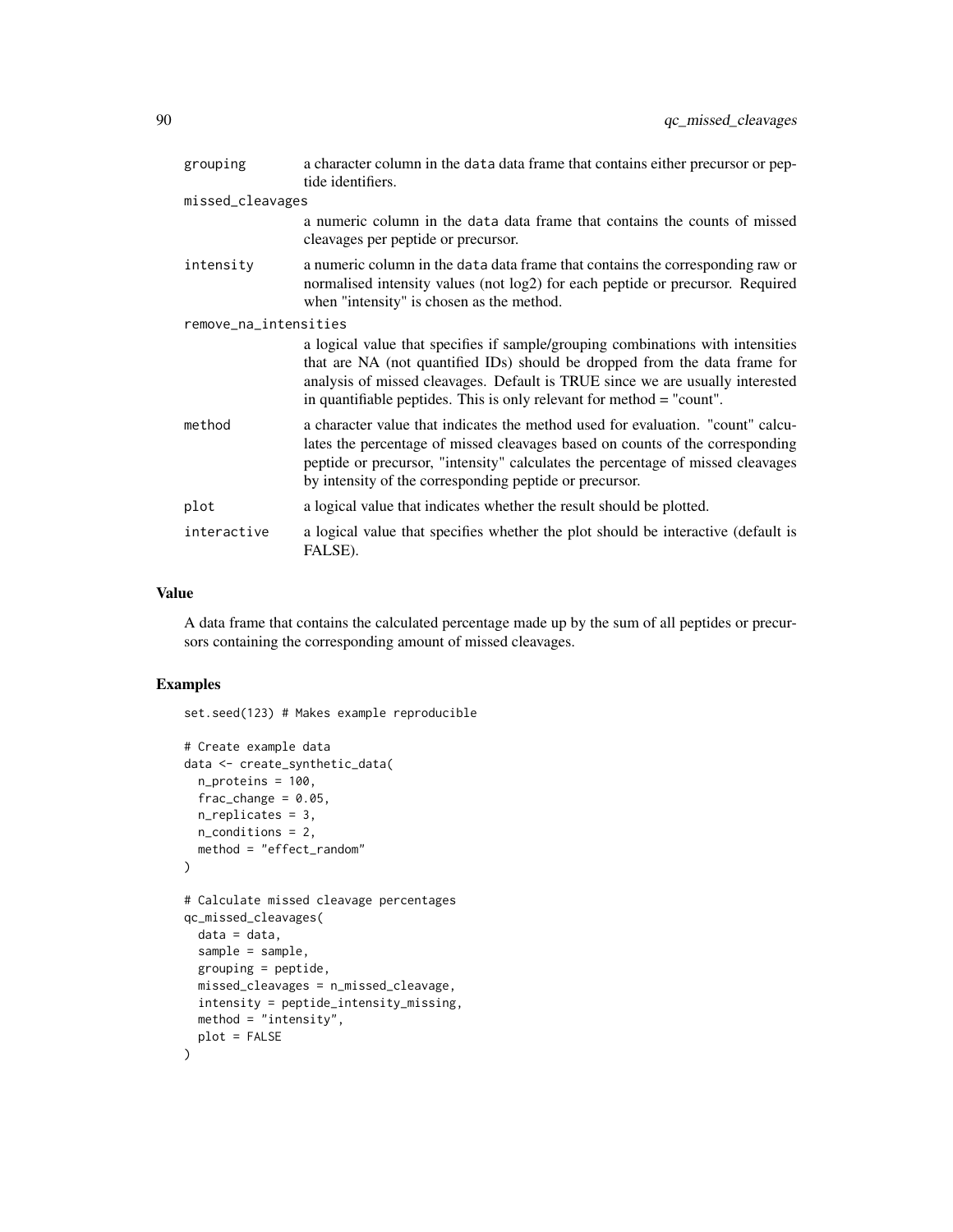#### $qc_pca$  91

```
# Plot missed cleavages
qc_missed_cleavages(
 data = data,
 sample = sample,
 grouping = peptide,
 missed_cleavages = n_missed_cleavage,
 intensity = peptide_intensity_missing,
 method = "intensity",
  plot = TRUE
)
```
qc\_pca *Plot principal component analysis*

# Description

Plots a principal component analysis based on peptide or precursor intensities.

# Usage

```
qc_pca(
  data,
  sample,
  grouping,
  intensity,
  condition,
  components = c("PC1", "PC2"),
  digestion = NULL,
  plot_style = "pca"
\mathcal{L}
```
# Arguments

| data       | a data frame that contains sample names, peptide or precursor identifiers, corre-<br>sponding intensities and a condition column indicating e.g. the treatment.                                              |
|------------|--------------------------------------------------------------------------------------------------------------------------------------------------------------------------------------------------------------|
| sample     | a character column in the data data frame that contains the sample name.                                                                                                                                     |
| grouping   | a character column in the data data frame that contains either precursor or pep-<br>tide identifiers.                                                                                                        |
| intensity  | a numeric column in the data data frame that contains the corresponding inten-<br>sity values for each peptide or precursor.                                                                                 |
| condition  | a column in the data data frame that contains condition information (e.g. "treated"<br>and "control").                                                                                                       |
| components | a character vector indicating the two components that should be displayed in the<br>plot. By default these are PC1 and PC2. You can provide these using a character<br>vector of the form $c("PC1", "PC2").$ |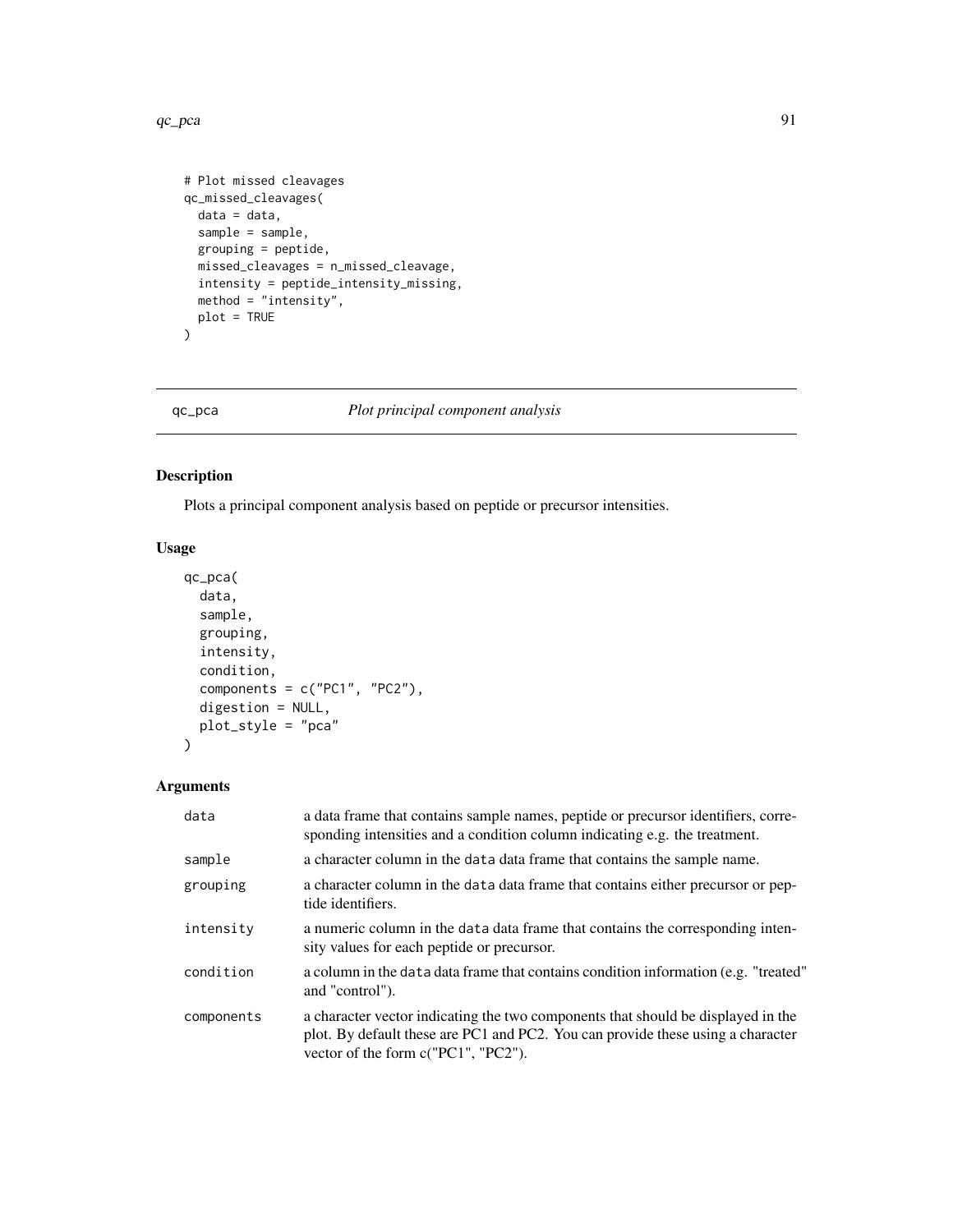| digestion  | optional, a character column in the data data frame that indicates the mode of<br>digestion (limited proteolysis or tryptic digest). Alternatively, any other variable<br>by which the data should be split can be provided.                                                                                                                                                                                                                                        |
|------------|---------------------------------------------------------------------------------------------------------------------------------------------------------------------------------------------------------------------------------------------------------------------------------------------------------------------------------------------------------------------------------------------------------------------------------------------------------------------|
| plot_style | a character value that specifies what plot should be returned. If plot_style =<br>"pca" is selected the two PCA components supplied with the components argu-<br>ment are plottet against each other. This is the default. plot_style = "scree"<br>returns a scree plot that displays the variance explained by each principal com-<br>ponent in percent. The scree is useful for checking if any other than the default<br>first two components should be plotted. |

#### Value

A principal component analysis plot showing PC1 and PC2. If plot\_style = "scree", a scree plot for all dimensions is returned.

# Examples

set.seed(123) # Makes example reproducible

```
# Create example data
data <- create_synthetic_data(
 n_proteins = 100,
  frac_{chainge} = 0.05,
 n_replicates = 3,
  n_conditions = 2,
)
# Plot scree plot
qc_pca(
 data = data,
 sample = sample,
  grouping = peptide,
  intensity = peptide_intensity_missing,
  condition = condition,
  plot_style = "scree"
)
# Plot principal components
qc_pca(
 data = data,
  sample = sample,
  grouping = peptide,
  intensity = peptide_intensity_missing,
  condition = condition
\mathcal{L}
```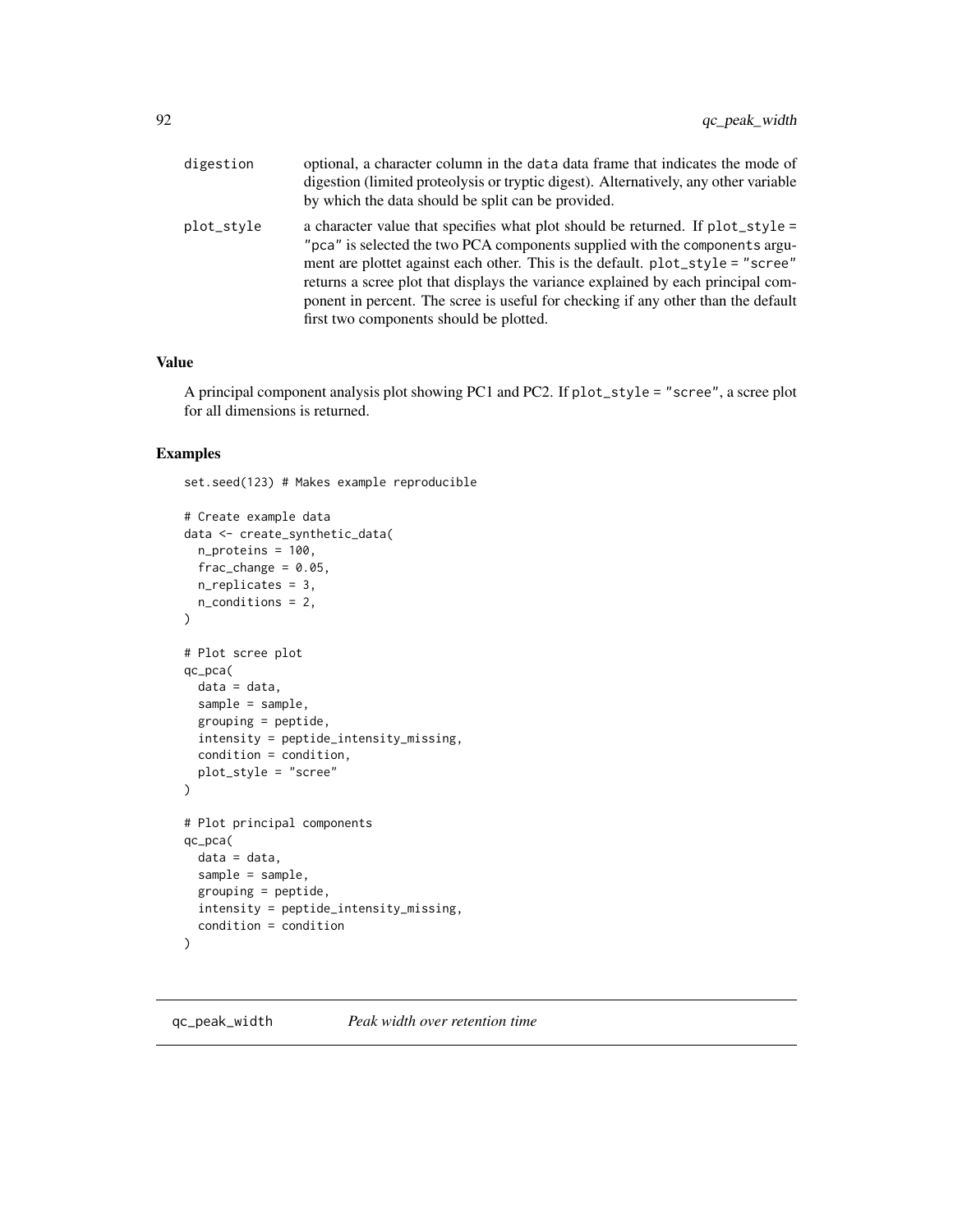# qc\_peak\_width 93

# Description

Plots one minute binned median precursor elution peak width over retention time for each sample.

# Usage

```
qc_peak_width(
  data,
  sample,
  intensity,
  retention_time,
 peak_width = NULL,
  retention_time_start = NULL,
  retention_time_end = NULL,
  remove_na_intensities = TRUE,
  interactive = FALSE
\mathcal{L}
```
# Arguments

| data                  | a data frame containing at least sample names and protein IDs.                                                                                                                                                                                        |  |
|-----------------------|-------------------------------------------------------------------------------------------------------------------------------------------------------------------------------------------------------------------------------------------------------|--|
| sample                | a character column in the data data frame that contains the sample names.                                                                                                                                                                             |  |
| intensity             | a numeric column in the data data frame that contains intensities. If remove_na_intensities<br>$=$ FALSE, this argument is not required.                                                                                                              |  |
|                       | retention_time a numeric column in the data data frame that contains retention times of pre-<br>cursors.                                                                                                                                              |  |
| peak_width            | a numeric column in the data data frame that contains peak width informa-<br>tion. It is not required if retention_time_start and retention_time_end<br>columns are provided.                                                                         |  |
| retention_time_start  |                                                                                                                                                                                                                                                       |  |
|                       | a numeric column in the data data frame that contains the start time of the<br>precursor elution peak. It is not required if the peak_width column is provided.                                                                                       |  |
| retention_time_end    |                                                                                                                                                                                                                                                       |  |
|                       | a numeric column in the data data frame that contains the end time of the pre-<br>cursor elution peak. It is not required if the peak_width column is provided.                                                                                       |  |
| remove_na_intensities |                                                                                                                                                                                                                                                       |  |
|                       | a logical value that specifies if sample/grouping combinations with intensities<br>that are NA (not quantified IDs) should be dropped from the data frame. Default<br>is TRUE since we are usually interested in the peak width of quantifiable data. |  |
| interactive           | a logical value that specifies whether the plot should be interactive (default is<br>FALSE).                                                                                                                                                          |  |
|                       |                                                                                                                                                                                                                                                       |  |

# Value

A line plot displaying one minute binned median precursor elution peak width over retention time for each sample.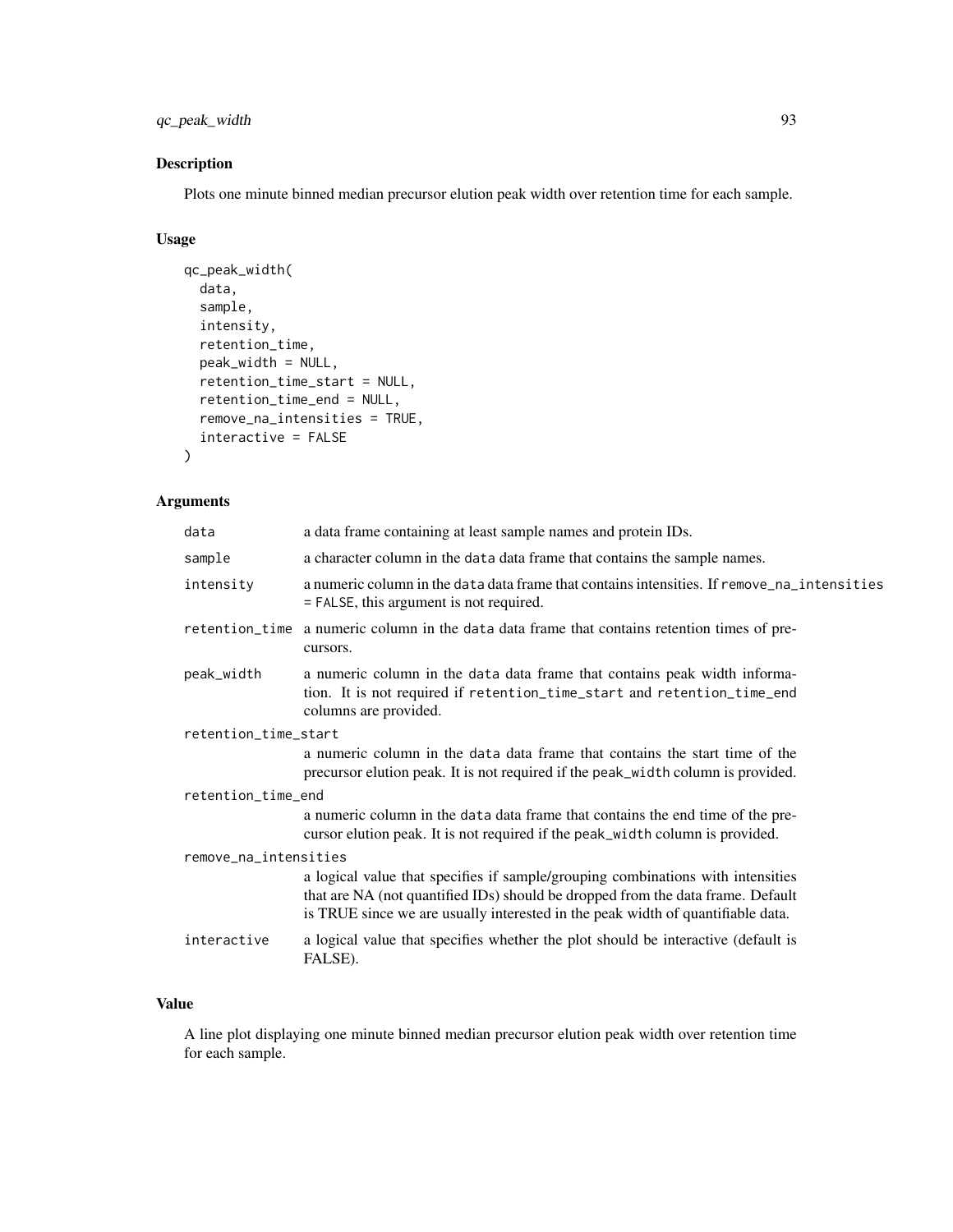# Examples

```
data <- data.frame(
  r_file_name = c(rep("sample_1", 10), rep("sample2", 10)),fg_quantity = c(rep(2000, 20)),
  eg_mean_apex_rt = c(rep(c(1, 2, 3, 4, 5, 6, 7, 8, 9, 10), 2)),eg_start_rt = c(0.5, 1, 3, 4, 5, 6, 7, 7.5, 8, 9, 1, 2, 2, 3, 4, 5, 5, 8, 9, 9),
  eg\_end\_rt = c(1.5, 2, 3.1, 4.5, 5.8, 6.6, 8, 8, 8.4,
   9.1, 3, 2.2, 4, 3.4, 4.5, 5.5, 5.6, 8.3, 10, 12
  )
\mathcal{L}qc_peak_width(
 data,
 sample = r_file_name,
 intensity = fg_quantity,
 retention_time = eg_mean_apex_rt,
 retention_time_start = eg_start_rt,
  retention_time_end = eg_end_rt
\lambda
```
qc\_peptide\_type *Check peptide type percentage share*

### Description

Calculates the percentage share of each peptide types (fully-tryptic, semi-tryptic, non-tryptic) for each sample.

# Usage

```
qc_peptide_type(
  data,
  sample,
  peptide,
 pep_type,
  intensity,
  remove_na_intensities = TRUE,
  method = "count",plot = FALSE,
  interactive = FALSE
\lambda
```
### Arguments

| data    | a data frame that contains at least the input columns.                        |
|---------|-------------------------------------------------------------------------------|
| sample  | a character column in the data data frame that contains the sample names.     |
| peptide | a character column in the data data frame that contains the peptide sequence. |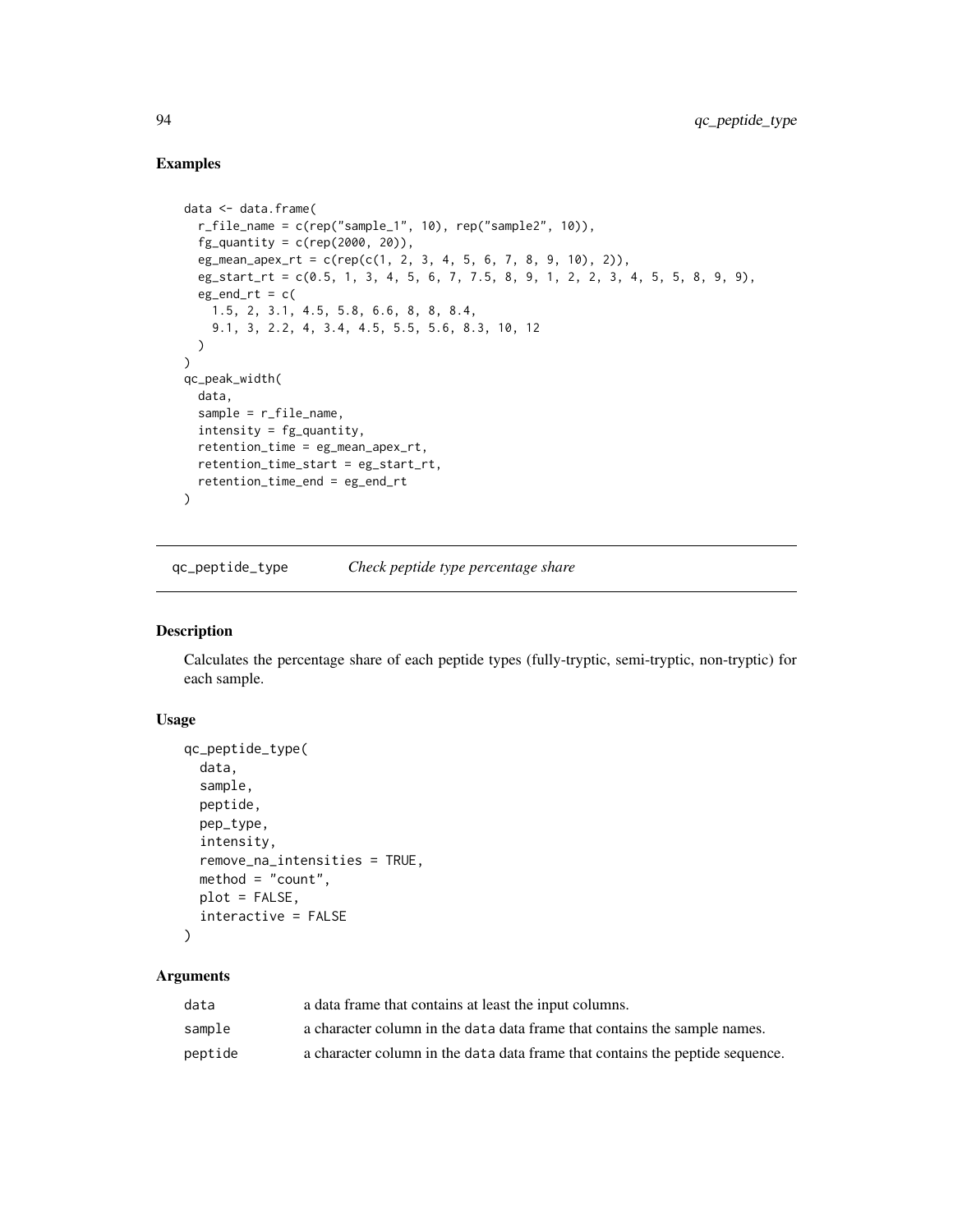| pep_type              | a character column in the data data frame that contains the peptide type. Can<br>be obtained using the find_peptide and assign_peptide_type function to-<br>gether.                                                                                                                                                                                               |
|-----------------------|-------------------------------------------------------------------------------------------------------------------------------------------------------------------------------------------------------------------------------------------------------------------------------------------------------------------------------------------------------------------|
| intensity             | a numeric column in the data data frame that contains the corresponding raw or<br>normalised intensity values (not log2) for each peptide or precursor. Required<br>when "intensity" is chosen as the method.                                                                                                                                                     |
| remove_na_intensities |                                                                                                                                                                                                                                                                                                                                                                   |
|                       | a logical value that specifies if sample/peptide combinations with intensities that<br>are NA (not quantified IDs) should be dropped from the data frame for analysis<br>of peptide type distributions. Default is TRUE since we are usually interested<br>in the peptide type distribution of quantifiable IDs. This is only relevant for<br>$method = "count".$ |
| method                | a character value that indicates the method used for evaluation. method = "intensity"<br>calculates the peptide type percentage by intensity, whereas method = "count"<br>calculates the percentage by peptide ID count. Default is method = count.                                                                                                               |
| plot                  | a logical value that indicates whether the result should be plotted.                                                                                                                                                                                                                                                                                              |
| interactive           | a logical value that indicates whether the plot should be interactive.                                                                                                                                                                                                                                                                                            |
|                       |                                                                                                                                                                                                                                                                                                                                                                   |

## Value

A data frame that contains the calculated percentage shares of each peptide type per sample. The count column contains the number of peptides with a specific type. The peptide\_type\_percent column contains the percentage share of a specific peptide type.

## Examples

```
# Load libraries
library(dplyr)
set.seed(123) # Makes example reproducible
# Create example data
data <- create_synthetic_data(
 n_proteins = 100,
 frac_{chainge} = 0.05,
 n_replicates = 3,
 n_conditions = 2,
  method = "effect_random"
) %>%
  mutate(intensity_non_log2 = 2^peptide_intensity_missing)
# Determine peptide type percentages
qc_peptide_type(
  data = data,
  sample = sample,
  peptide = peptide,
  pep_type = pep_type,
  intensity = intensity_non_log2,
  method = "intensity",plot = FALSE
```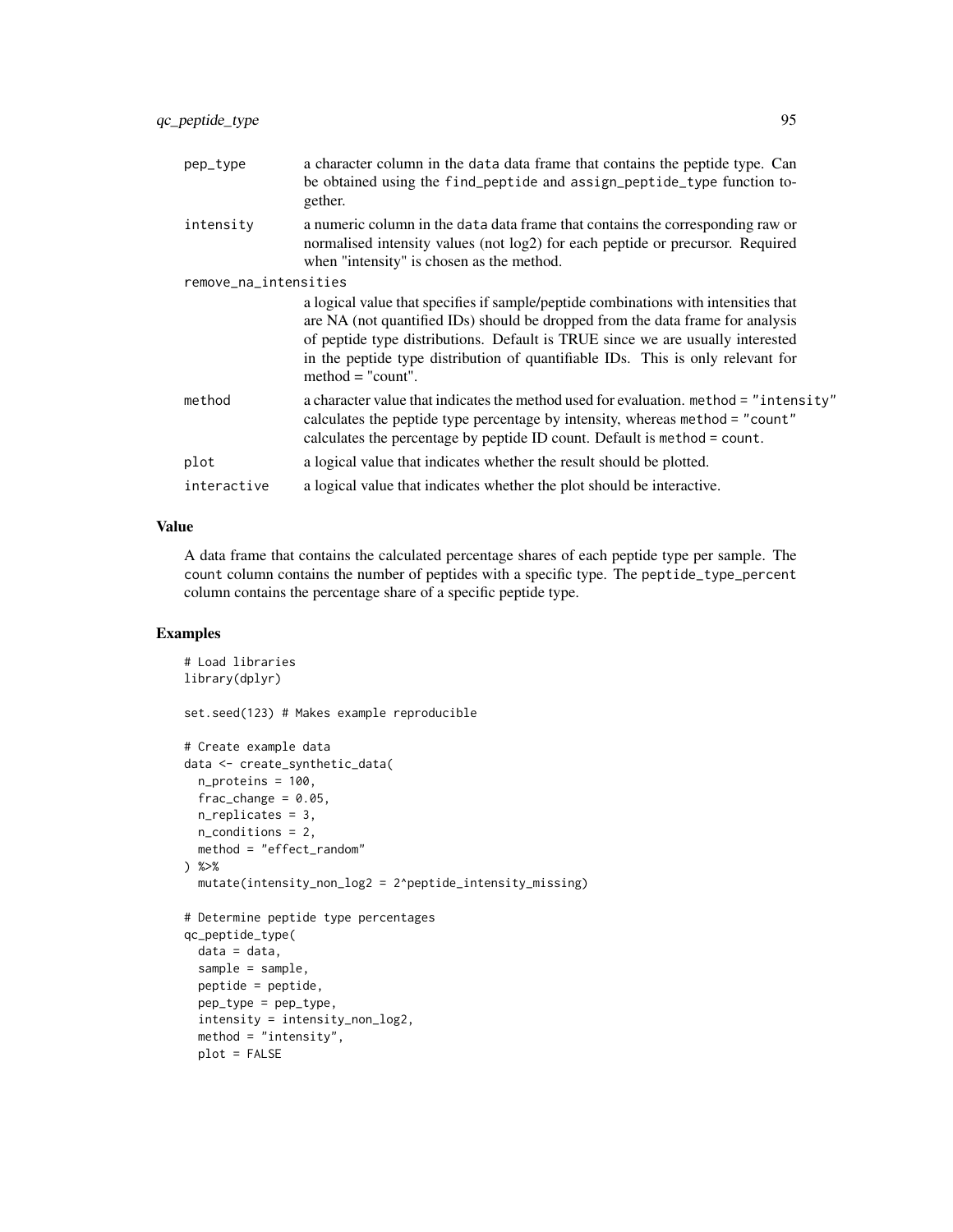```
)
# Plot peptide type
qc_peptide_type(
  data = data,
  sample = sample,
  peptide = peptide,
  pep_type = pep_type,
  intensity = intensity_non_log2,
  method = "intensity",
  plot = TRUE
\overline{\phantom{a}}
```
qc\_proteome\_coverage *Proteome coverage per sample and total*

## Description

Calculates the proteome coverage for each samples and for all samples combined. In other words t he fraction of detected proteins to all proteins in the proteome is calculated.

#### Usage

```
qc_proteome_coverage(
  data,
  sample,
 protein_id,
 organism_id,
  reviewed = TRUE,plot = TRUE,
  interactive = FALSE
)
```
## Arguments

| data        | a data frame that contains at least sample names and protein ID's.                                                                               |
|-------------|--------------------------------------------------------------------------------------------------------------------------------------------------|
| sample      | a character column in the data data frame that contains the sample name.                                                                         |
| protein_id  | a character or numeric column in the data data frame that contains protein iden-<br>tifiers such as UniProt accessions.                          |
| organism_id | a numeric value that specifies a NCBI taxonomy identifier (TaxId) of the organ-<br>ism used. Human: 9606, S. cerevisiae: 559292, E. coli: 83333. |
| reviewed    | a logical value that determines if only reviewed protein entries will be consid-<br>ered as the full proteome. Default is TRUE.                  |
| plot        | a logical value that specifies whether the result should be plotted.                                                                             |
| interactive | a logical value that indicates whether the plot should be interactive (default is<br>FALSE).                                                     |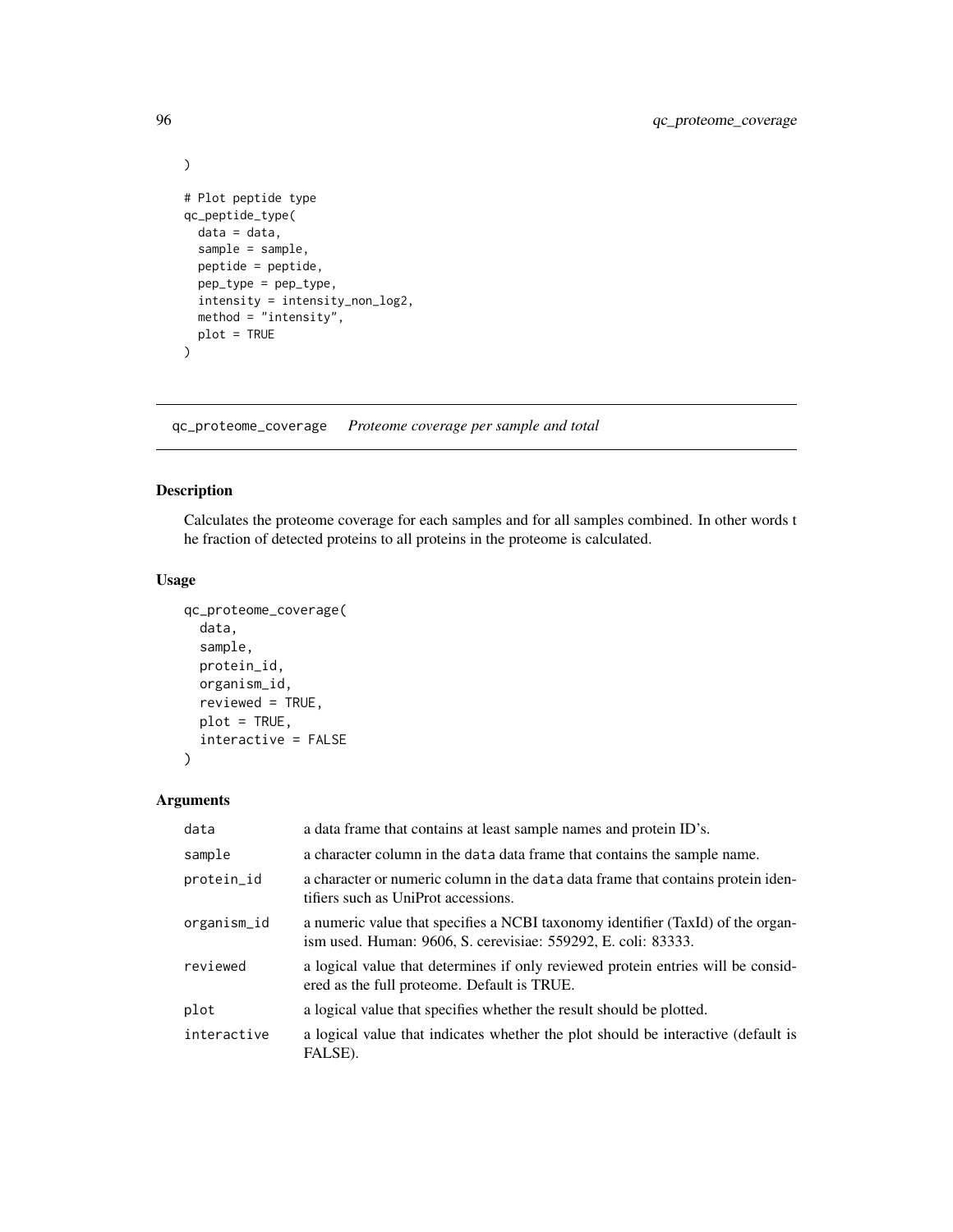### Value

A bar plot showing the percentage of of the proteome detected and undetected in total and for each sample. If plot = FALSE a data frame containing the numbers is returned.

### Examples

```
# Create example data
proteome <- data.frame(id = 1:4518)
data <- data.frame(
  sample = c(rep("A", 101), rep("B", 1000), rep("C", 1000)),
  protein_id = c(proteome$id[1:100], proteome$id[1:1000], proteome$id[1000:2000])
\mathcal{L}# Calculate proteome coverage
qc_proteome_coverage(
  data = data,
  sample = sample,
  protein_id = protein_id,
  organism_id = 83333,
  plot = FALSE
)
# Plot proteome coverage
qc_proteome_coverage(
  data = data,
  sample = sample,
  protein_id = protein_id,
  organism_id = 83333,plot = TRUE
)
```
qc\_sample\_correlation *Correlation based hirachical clustering of samples*

#### Description

A correlation heatmap is created that uses hirachical clustering to determine sample similarity.

#### Usage

```
qc_sample_correlation(
  data,
  sample,
  grouping,
  intensity_log2,
  condition,
  digestion = NULL,
```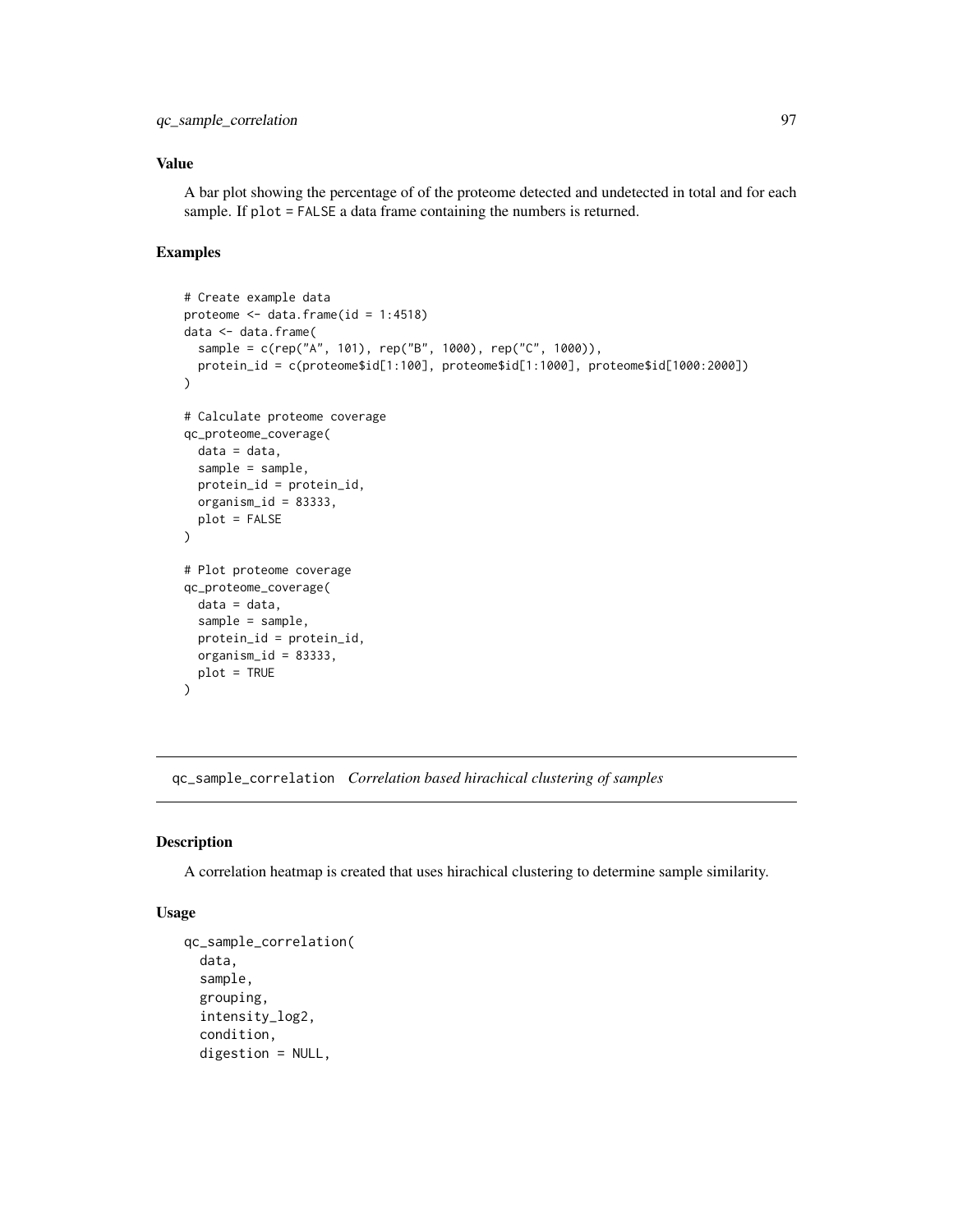```
run_order = NULL,
  method = "spearman",
  interactive = FALSE
\lambda
```
# Arguments

| a data frame that contains at least the input variables.                                                                                                                                   |
|--------------------------------------------------------------------------------------------------------------------------------------------------------------------------------------------|
| a character column in the data data frame that contains the sample names.                                                                                                                  |
| a character column in the data data frame that contains precursor or peptide<br>identifiers.                                                                                               |
| a numeric column in the data data frame that contains $log2$ intensity values.                                                                                                             |
| a character or numeric column in the data data frame that contains the condi-<br>tions.                                                                                                    |
| optional, a character column in the data data frame that contains information<br>about the digestion method used. e.g. "LiP" or "tryptic control".                                         |
| optional, a character or numeric column in the data data frame that contains the<br>order in which samples were measured. Useful to investigate batch effects due<br>to run order.         |
| a character value that specifies the method to be used for correlation. "spearman"<br>is the default but can be changed to "pearson" or "kendall".                                         |
| a logical value that specifies whether the plot should be interactive. Deter-<br>mines if an interactive or static heatmap should be created using heatmaply<br>or pheatmap, respectively. |
|                                                                                                                                                                                            |

# Value

A correlation heatmap that compares each sample. The dendrogram is sorted by optimal leaf ordering.

# Examples

set.seed(123) # Makes example reproducible

```
# Create example data
data <- create_synthetic_data(
 n_proteins = 100,
 frac_{change = 0.05},
 n_replicates = 3,
 n_conditions = 2,
  method = "effect_random"
\mathcal{L}# Create sample correlation heatmap
qc_sample_correlation(
 data = data,
 sample = sample,
```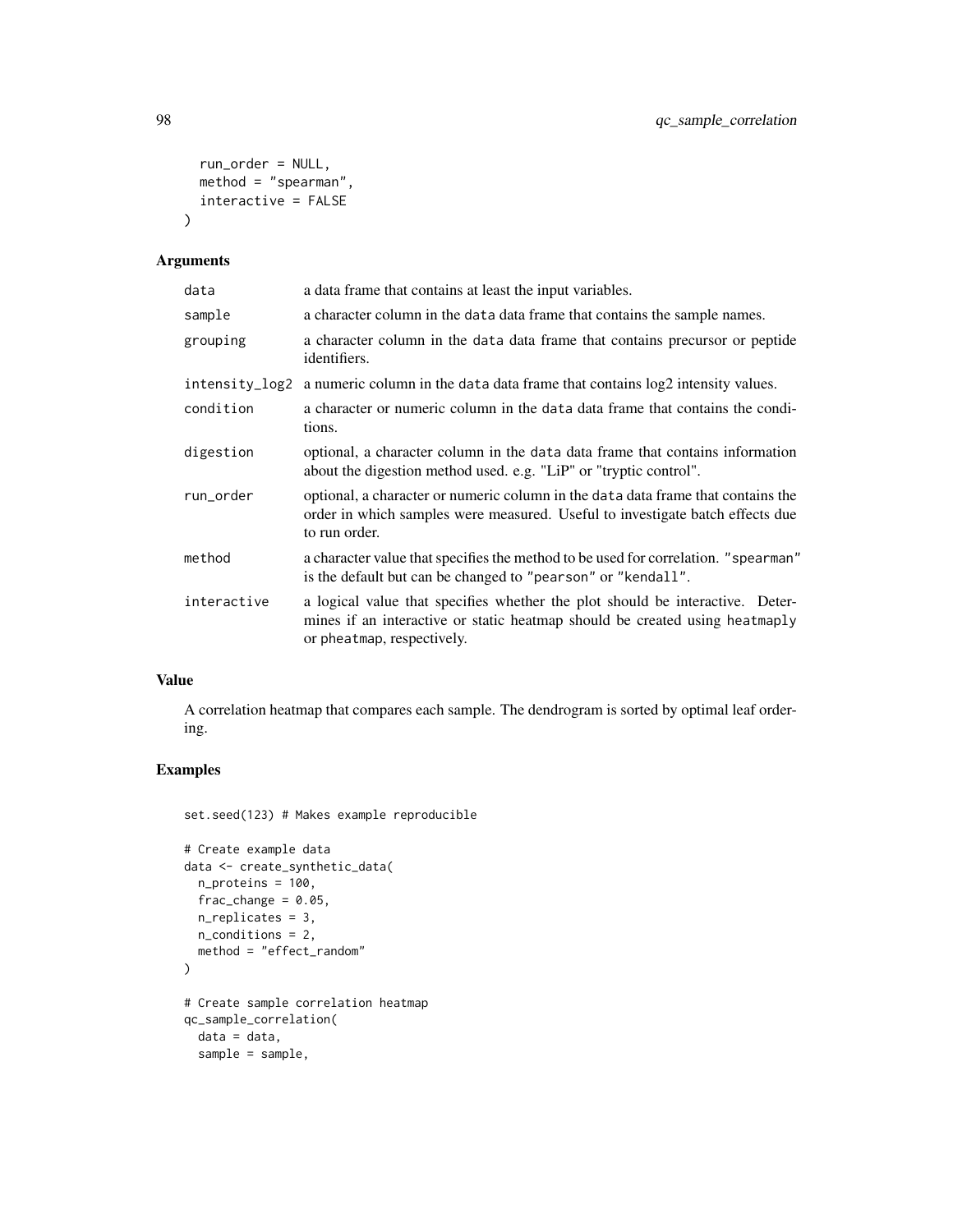# qc\_sequence\_coverage 99

```
grouping = peptide,
  intensity_log2 = peptide_intensity_missing,
  condition = condition
\mathcal{L}
```
qc\_sequence\_coverage *Protein coverage distribution*

# Description

Plots the distribution of protein coverages in a histogram.

## Usage

```
qc_sequence_coverage(
  data,
 protein_identifier,
 coverage,
  sample = NULL,
  interactive = FALSE
)
```
# Arguments

| data               | a data frame that contains at least the input variables.                                                                                                                                                             |
|--------------------|----------------------------------------------------------------------------------------------------------------------------------------------------------------------------------------------------------------------|
| protein_identifier |                                                                                                                                                                                                                      |
|                    | a character column in the data data frame that contains protein identifiers.                                                                                                                                         |
| coverage           | a numeric column in the data data frame that contains protein coverage in per-<br>cent. This information can be obtained using the sequence_coverage function.                                                       |
| sample             | optional, a character column in the data data frame that contains sample names.<br>Please only provide this argument if you want to facet the distribution plot by<br>sample otherwise do not provide this argument. |
| interactive        | a logical value that specifies whether the plot should be interactive (default is<br>FALSE).                                                                                                                         |

# Value

A protein coverage histogram with 5 percent binwidth. The vertical dotted line indicates the median.

### See Also

[sequence\\_coverage](#page-0-0)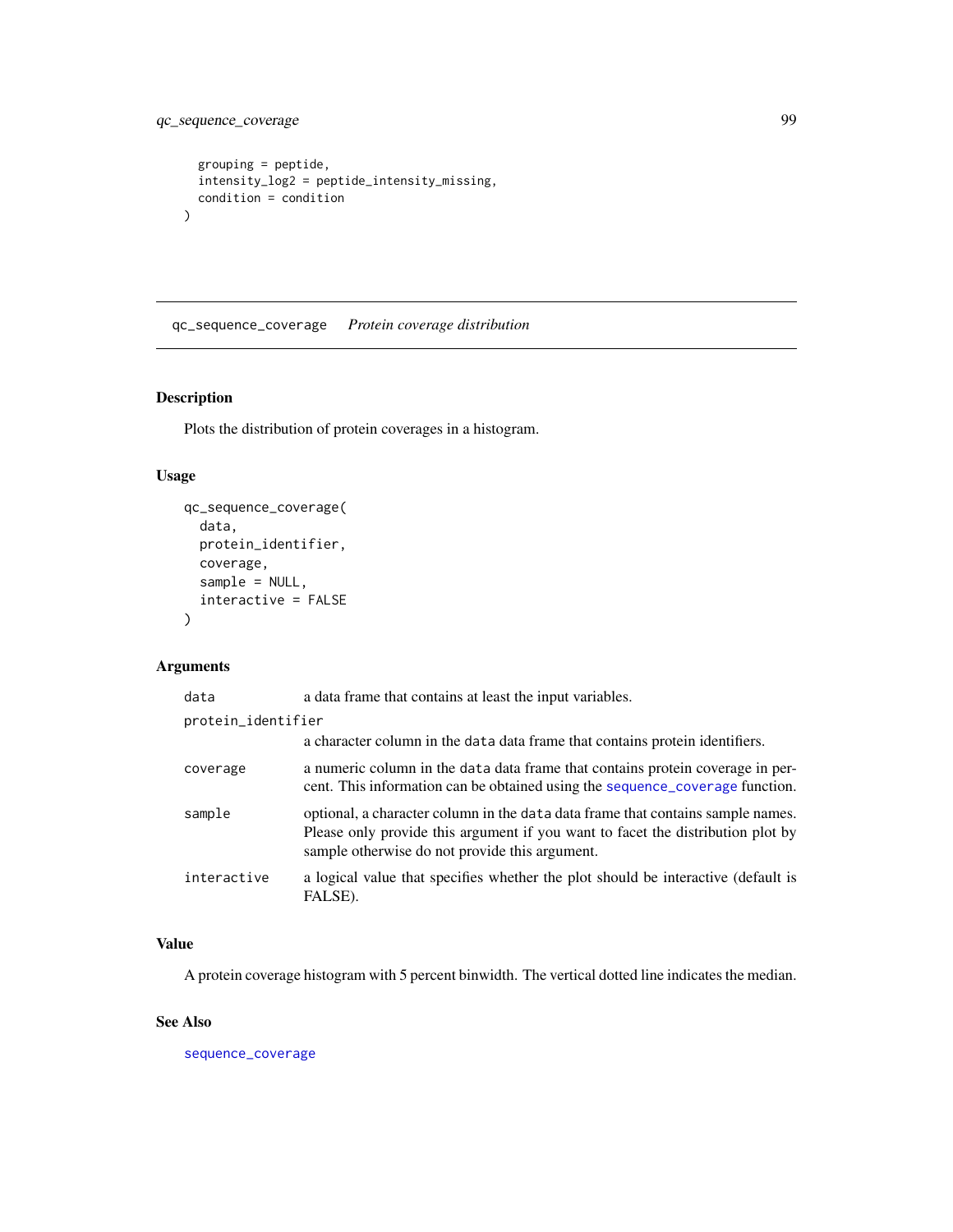### Examples

set.seed(123) # Makes example reproducible

```
# Create example data
data <- create_synthetic_data(
 n_proteins = 100,
 frac_{change = 0.05},
 n_replicates = 3,
 n_conditions = 2,
 method = "effect_random"
)
# Plot sequence coverage
qc_sequence_coverage(
 data = data,
 protein_identifier = protein,
 coverage = coverage
)
```
randomise\_queue *Randomise samples in MS queue*

### Description

[Experimental] This function randomises the order of samples in an MS queue. QC and Blank samples are left in place. It is also possible to randomise only parts of the queue. Before running this make sure to set a specific seed with the set.seed() function. This ensures that the randomisation of the result is consistent if the function is run again.

### Usage

```
randomise_queue(data = NULL, rows = NULL, export = FALSE)
```
# Arguments

| data   | optional, a data frame that contains a queue. If not provided a queue file can be<br>chosen interactively.                                          |
|--------|-----------------------------------------------------------------------------------------------------------------------------------------------------|
| rows   | optional, a numeric vector that specifies a range of rows in for which samples<br>should be randomized.                                             |
| export | a logical value that determines if a "randomised_queue.csv" file will be saved<br>in the working directory. If FALSE a data frame will be returned. |

### Value

If export = TRUE a "randomised\_queue.csv" file will be saved in the working directory. If export = FALSE a data frame that contains the randomised queue is returned.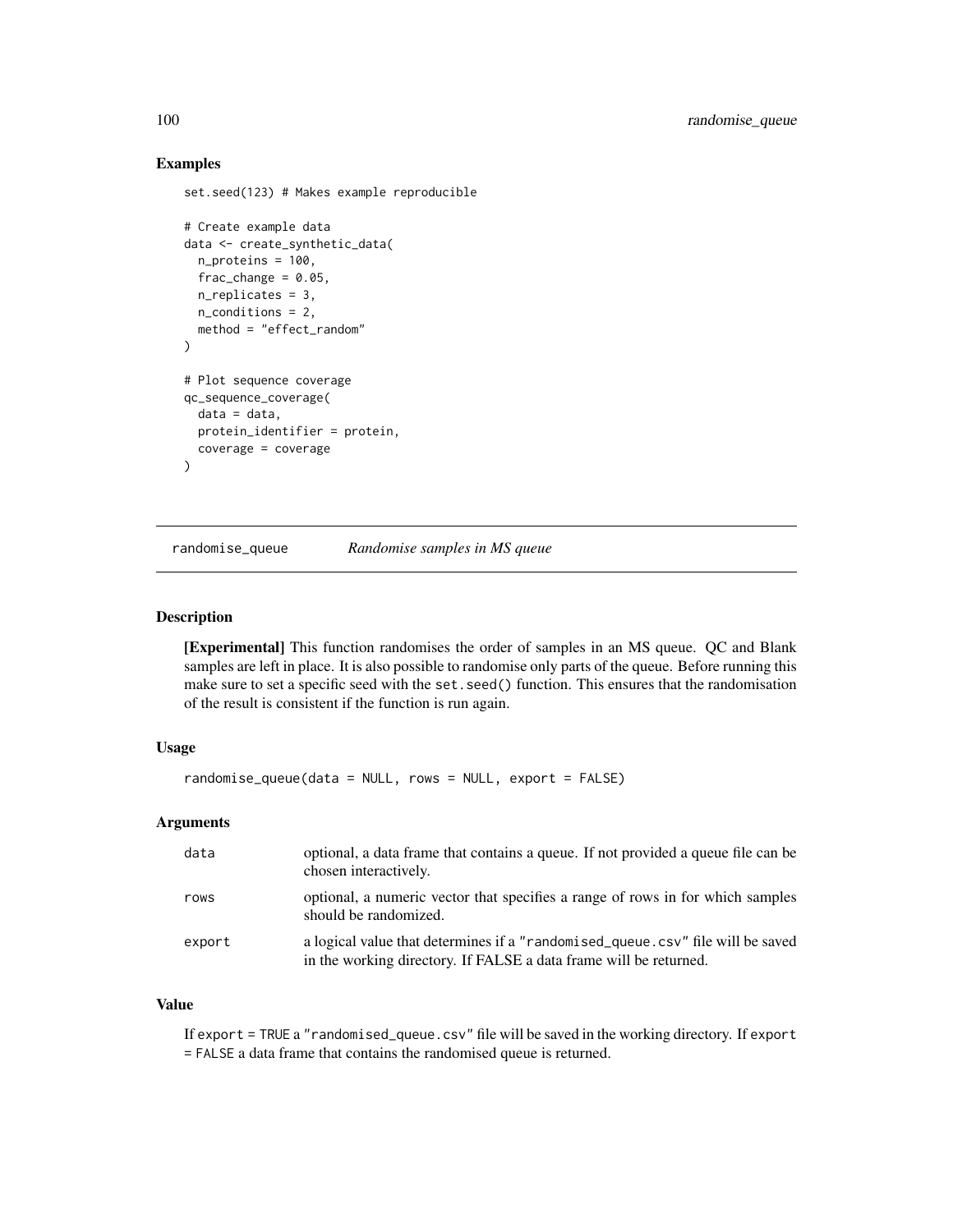# rapamycin\_10uM 101

#### Examples

```
queue <- create_queue(
 date = c("200722"),
 instrument = c("EX1"),
 user = c("jquast"),
 measurement_type = c("DIA"),
 experiment_name = c("JPQ031"),
 digestion = c("LiP", "tryptic control"),
  treatment_type_1 = c("EDTA", "H20"),treatment_type_2 = c("Zeba", "unfiltered"),
 treatment\_dose_1 = c(10, 30, 60),
 treatment\_unit_1 = c("min"),n_replicates = 4,
 number_runs = FALSE,
 organism = c("E. coli"),
 exclude_combinations = list(list(
    treatment_type_1 = c("H20"),treatment_type_2 = c("Zeba", "unfiltered"),
    treatment_dose_1 = c(10, 30))),
 inj_vol = c(2),
 data_path = "D:\\2007_Data",
 method_path = "C:\\Xcalibur\\methods\\DIA_120min",
 position_row = c("A", "B", "C", "D", "E", "F"),
 position_column = 8,
 blank_every_n = 4,
 blank_position = "1-V1",
 blank_method_path = "C:\\Xcalibur\\methods\\blank"
)
head(queue, n = 20)
randomised_queue <- randomise_queue(
 data = queue,
 export = FALSE
)
head(randomised_queue, n = 20)
```
rapamycin\_10uM *Rapamycin 10 uM example data*

#### **Description**

Rapamycin example data used for the vignette about binary control/treated data. The data was obtained from [Piazza 2020](https://www.nature.com/articles/s41467-020-18071-x) and corresponds to experiment 18. FKBP1A the rapamycin binding protein and 49 other randomly sampled proteins were used for this example dataset. Furthermore, only the DMSO control and the 10 uM condition were used.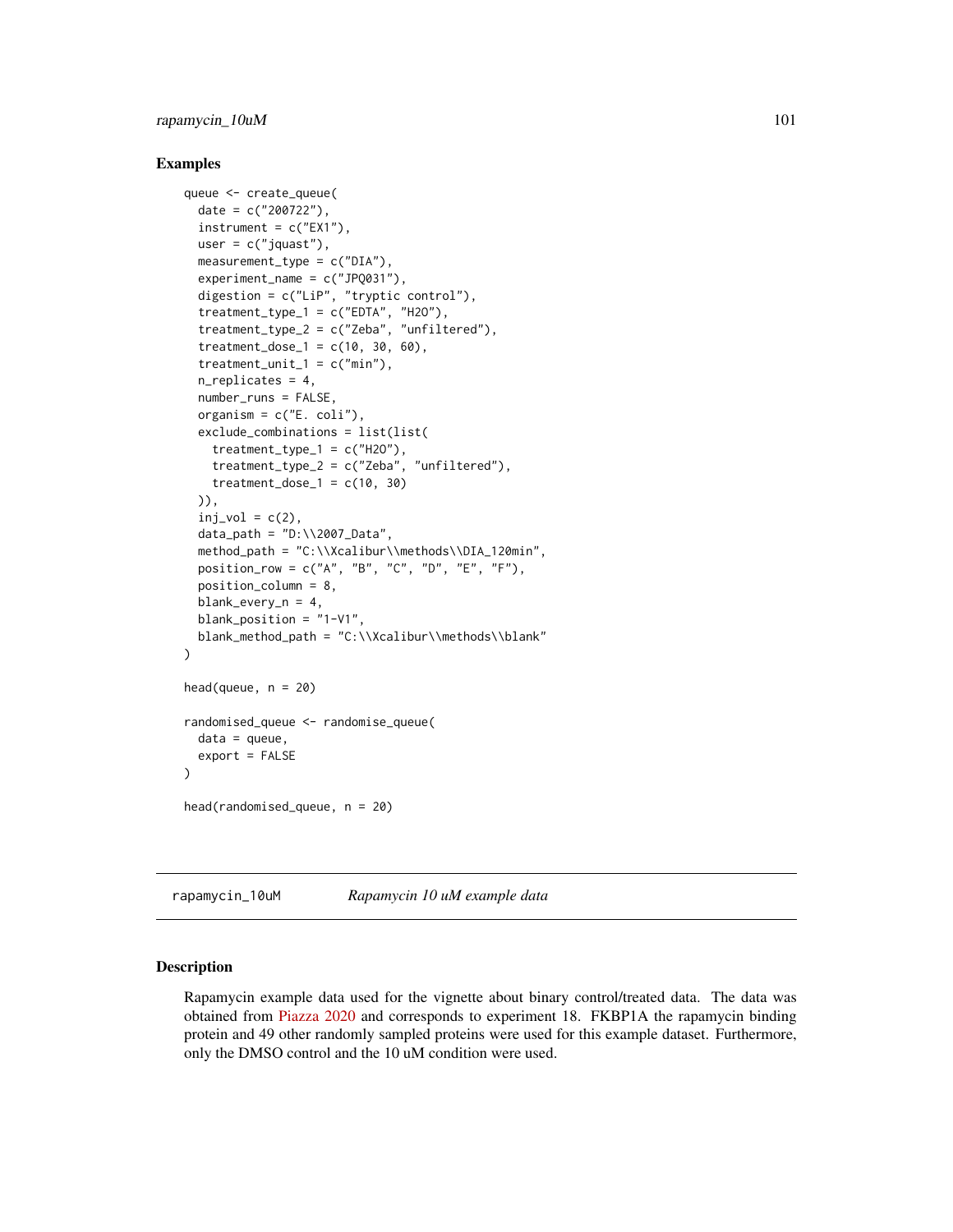#### Usage

rapamycin\_10uM

# Format

A data frame containing peptide level data from a Spectronaut report.

#### Source

Piazza, I., Beaton, N., Bruderer, R. et al. A machine learning-based chemoproteomic approach to identify drug targets and binding sites in complex proteomes. Nat Commun 11, 4200 (2020). https://doi.org/10.1038/s41467-020-18071-x

rapamycin\_dose\_response

*Rapamycin dose response example data*

### Description

Rapamycin example data used for the vignette about dose response data. The data was obtained from [Piazza 2020](https://www.nature.com/articles/s41467-020-18071-x) and corresponds to experiment 18. FKBP1A the rapamycin binding protein and 39 other randomly sampled proteins were used for this example dataset. The concentration range includes the following points: 0 (DMSO control), 10 pM, 100 pM, 1 nM, 10 nM, 100 nM, 1 uM, 10 uM and 100 uM.

### Usage

rapamycin\_dose\_response

### Format

A data frame containing peptide level data from a Spectronaut report.

## Source

Piazza, I., Beaton, N., Bruderer, R. et al. A machine learning-based chemoproteomic approach to identify drug targets and binding sites in complex proteomes. Nat Commun 11, 4200 (2020). https://doi.org/10.1038/s41467-020-18071-x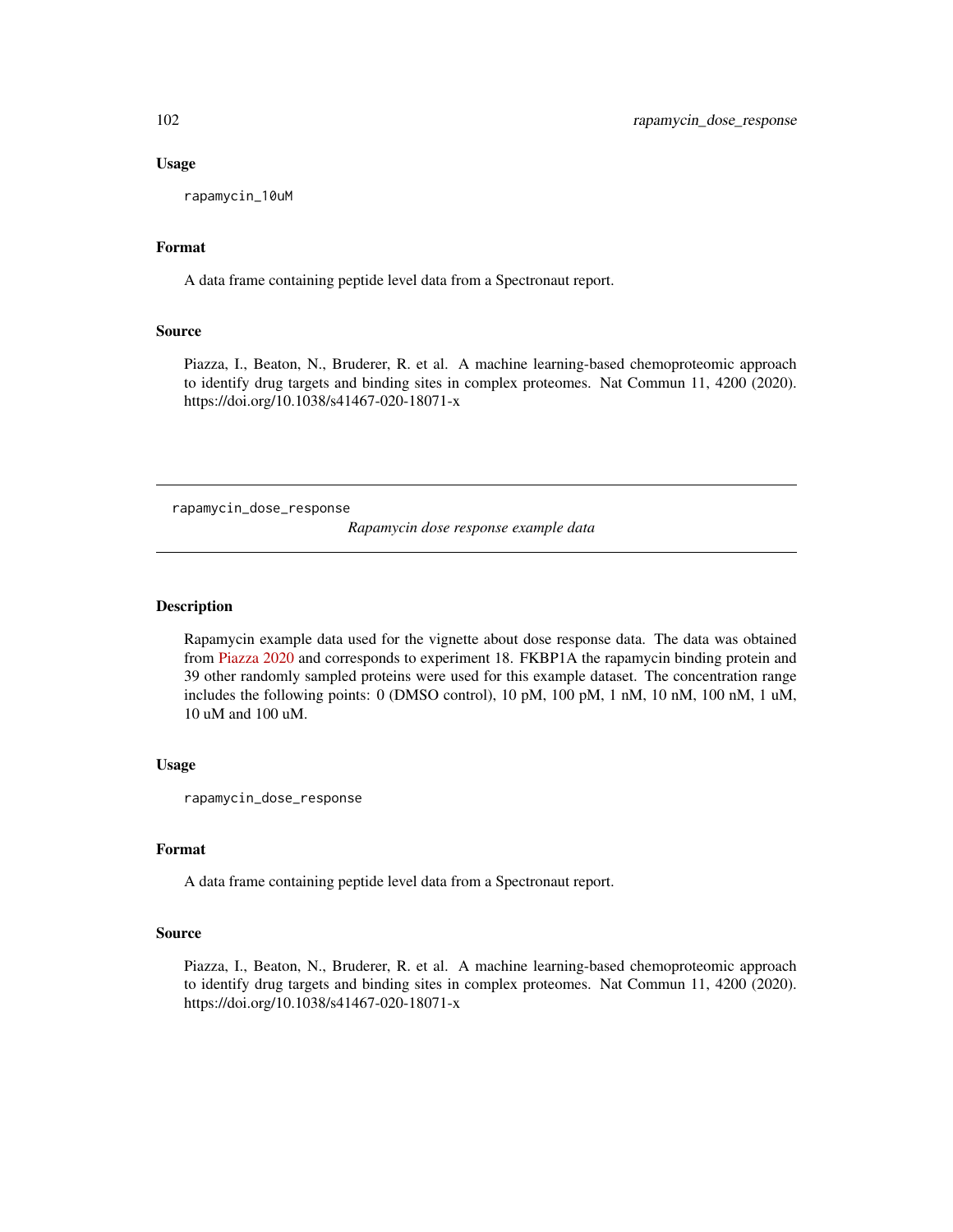## Description

The function uses the very fast fread function form the data.table package. The column names of the resulting data table are made more r-friendly using clean\_names from the janitor package. It replaces "." and " " with "\_" and converts names to lower case which is also known as snake\_case. In the end the data table is converted to a tibble.

## Usage

read\_protti(filename, ...)

## Arguments

| filename                | a character value that specifies the path to the file. |
|-------------------------|--------------------------------------------------------|
| $\cdot$ $\cdot$ $\cdot$ | additional arguments for the fread function.           |

## Value

A data frame (with class tibble) that contains the content of the specified file.

## Examples

```
## Not run:
read_protti("folder\\filename")
## End(Not run)
```
replace\_identified\_by\_x

*Replace identified positions in protein sequence by "x"*

## Description

Helper function for the calculation of sequence coverage, replaces identified positions with an "x" within the protein sequence.

### Usage

```
replace_identified_by_x(sequence, positions_start, positions_end)
```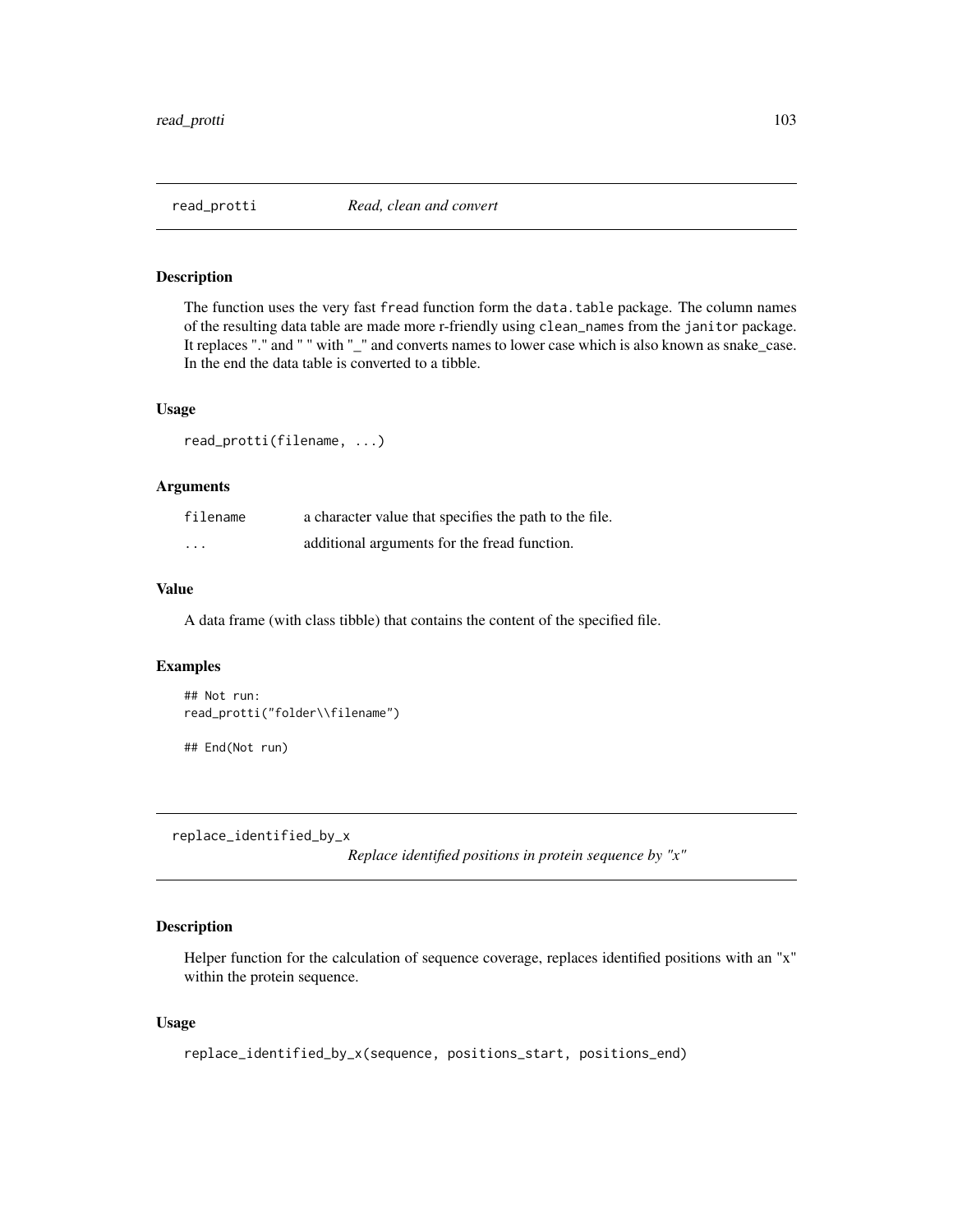## Arguments

| sequence        | a character value that contains the protein sequence.                       |
|-----------------|-----------------------------------------------------------------------------|
| positions_start |                                                                             |
|                 | a numeric vector of start positions of the identified peptides.             |
|                 | positions end a numeric vector of end positions of the identified peptides. |

## Value

A character vector that contains the modified protein sequence with each identified position replaced by "x".

scale\_protti *Scaling a vector*

# Description

scale\_protti is used to scale a numeric vector either between 0 and 1 or around a centered value using the standard deviation. If a vector containing only one value or repeatedly the same value is provided, 1 is returned as the scaled value for method =  $"01"$  and 0 is returned for metod = "center".

#### Usage

```
scale_protti(x, method)
```
# Arguments

| x.     | a numeric vector                                                                                                                                                                                                                                                                                |
|--------|-------------------------------------------------------------------------------------------------------------------------------------------------------------------------------------------------------------------------------------------------------------------------------------------------|
| method | a character value that specifies the method to be used for scaling. "01" scales<br>the vector between 0 and 1. "center" scales the vector equal to base: : scale<br>around a center. This is done by subtracting the mean from every value and then<br>deviding them by the standard deviation. |

## Value

A scaled numeric vector.

# Examples

```
scale\_protti(c(1, 2, 1, 4, 6, 8), method = "01")
```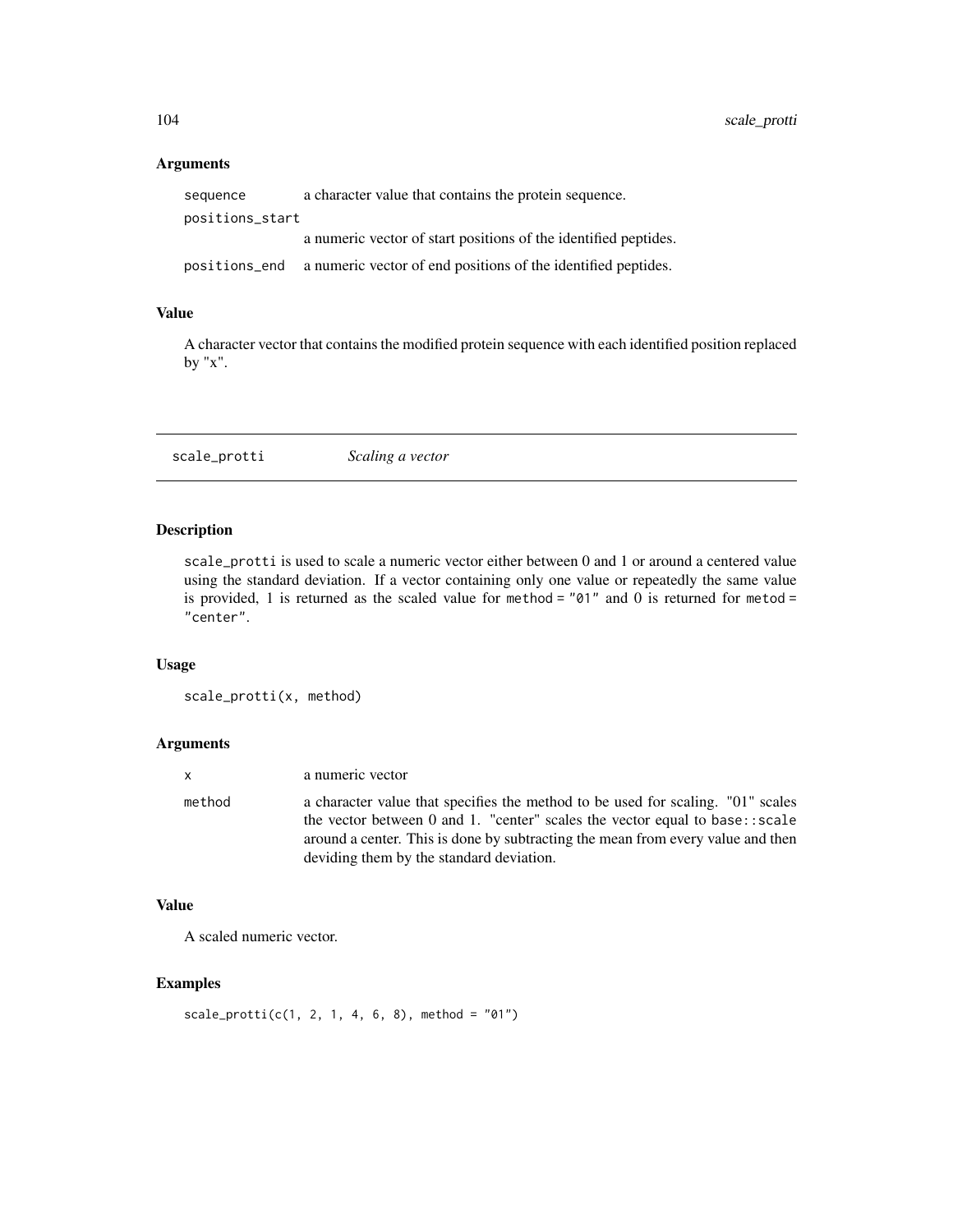split\_metal\_name *Convert metal names to search pattern*

#### Description

Converts a vector of metal names extracted from the feature\_metal\_binding column obtained with fetch\_uniprot to a pattern that can be used to search for corresponding ChEBI IDs. This is used as a helper function for other functions.

#### Usage

split\_metal\_name(metal\_names)

#### Arguments

metal\_names a character vector containing names of metals and metal containing molecules.

# Value

A character vector with metal name search patterns.

try\_query *Query from URL*

#### Description

Downloads data table from URL. If an error occurs during the query (for example due to no connection) the function waits 3 seconds and tries again. If no result could be obtained after the given number of tries a message indicating the problem is returned.

#### Usage

```
try_query(
  url,
 max\_tries = 5,
  silent = TRUE,
  type = "text/tab-separated-values",
  ...
\mathcal{E}
```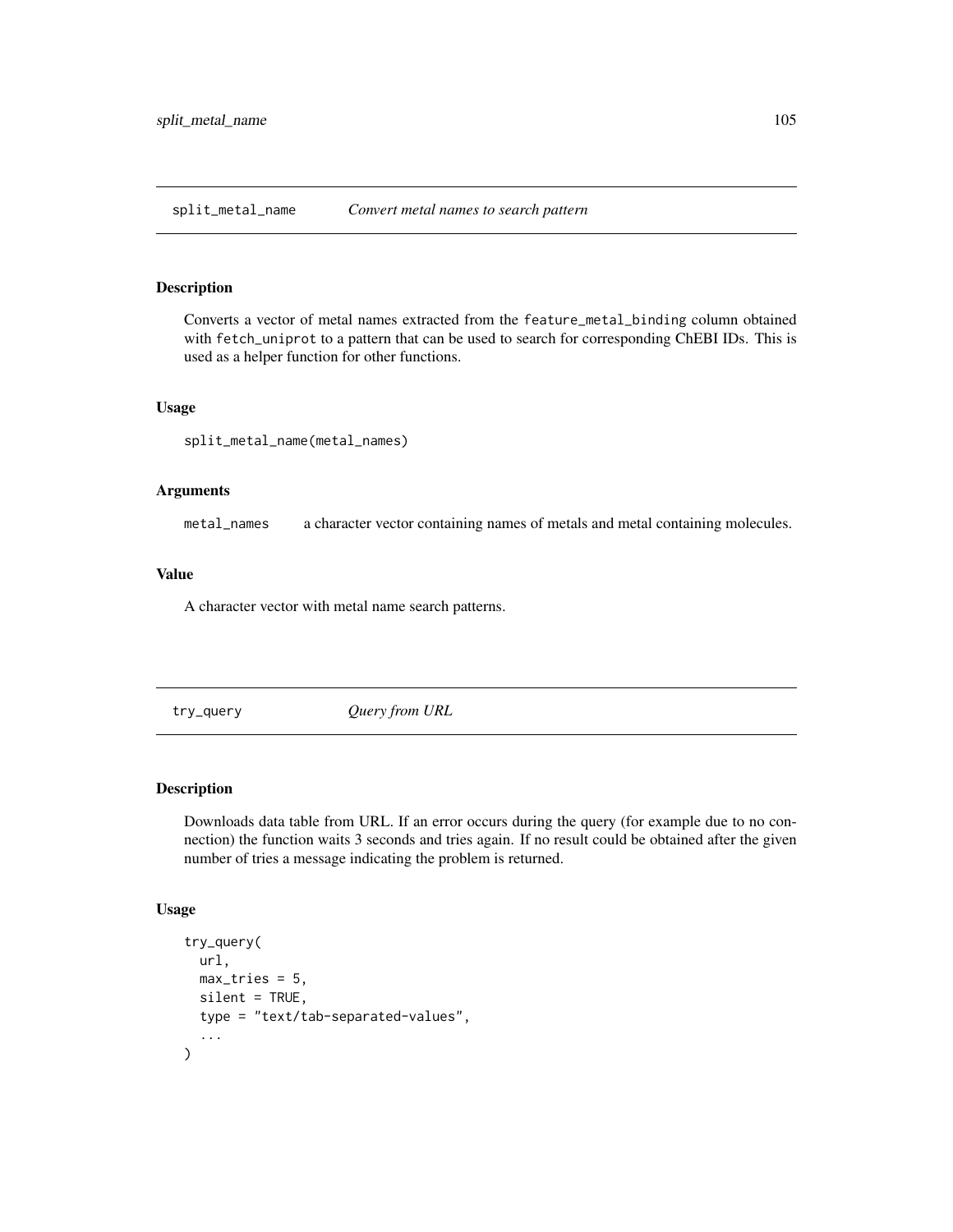# Arguments

| url          | a character value of an URL to the website that contains the table that should be<br>downloaded.                                                                                                                                                                                                            |
|--------------|-------------------------------------------------------------------------------------------------------------------------------------------------------------------------------------------------------------------------------------------------------------------------------------------------------------|
| $max\_tries$ | a numeric value that specifies the number of times the function tries to download<br>the data in case an error occurs.                                                                                                                                                                                      |
| silent       | a logical value that specifies if individual messages are printed after each try that<br>failed.                                                                                                                                                                                                            |
| type         | a character value that specifies the type of data at the target URL. Options are<br>all options that can be supplied to httr::content, these include e.g. "text/tab-<br>separated-values", "application/json" and "txt/csv". Default is "text/tab-separated-<br>values". Default is "tab-separated-values". |
| $\ddotsc$    | other parameters supplied to the parsing function used by httr::content.                                                                                                                                                                                                                                    |

# Value

A data frame that contains the table from the url.

| ttest_protti | Perform Welch's t-test |
|--------------|------------------------|
|--------------|------------------------|

# Description

Performs a Welch's t-test and calculates p-values between two groups.

# Usage

```
ttest_protti(mean1, mean2, sd1, sd2, n1, n2, log_values = TRUE)
```
# Arguments

| mean1           | a numeric vector that contains the means of group1.                                                                                                        |
|-----------------|------------------------------------------------------------------------------------------------------------------------------------------------------------|
| mean2           | a numeric vector that contains the means of group2.                                                                                                        |
| sd1             | a numeric vector that contains the standard deviations of group1.                                                                                          |
| sd <sub>2</sub> | a numeric vector that contains the standard deviations of group2.                                                                                          |
| n1              | a numeric vector that contains the number of replicates used for the calculation<br>of each mean and standard deviation of group1.                         |
| n <sub>2</sub>  | a numeric vector that contains the number of replicates used for the calculation<br>of each mean and standard deviation of group2.                         |
| log_values      | a logical value that indicates if values are log transformed. This determines how<br>fold changes are calculated. Default is $log_\text{1}$ values = TRUE. |

## Value

A data frame that contains the calculated differences of means, standard error, t statistic and pvalues.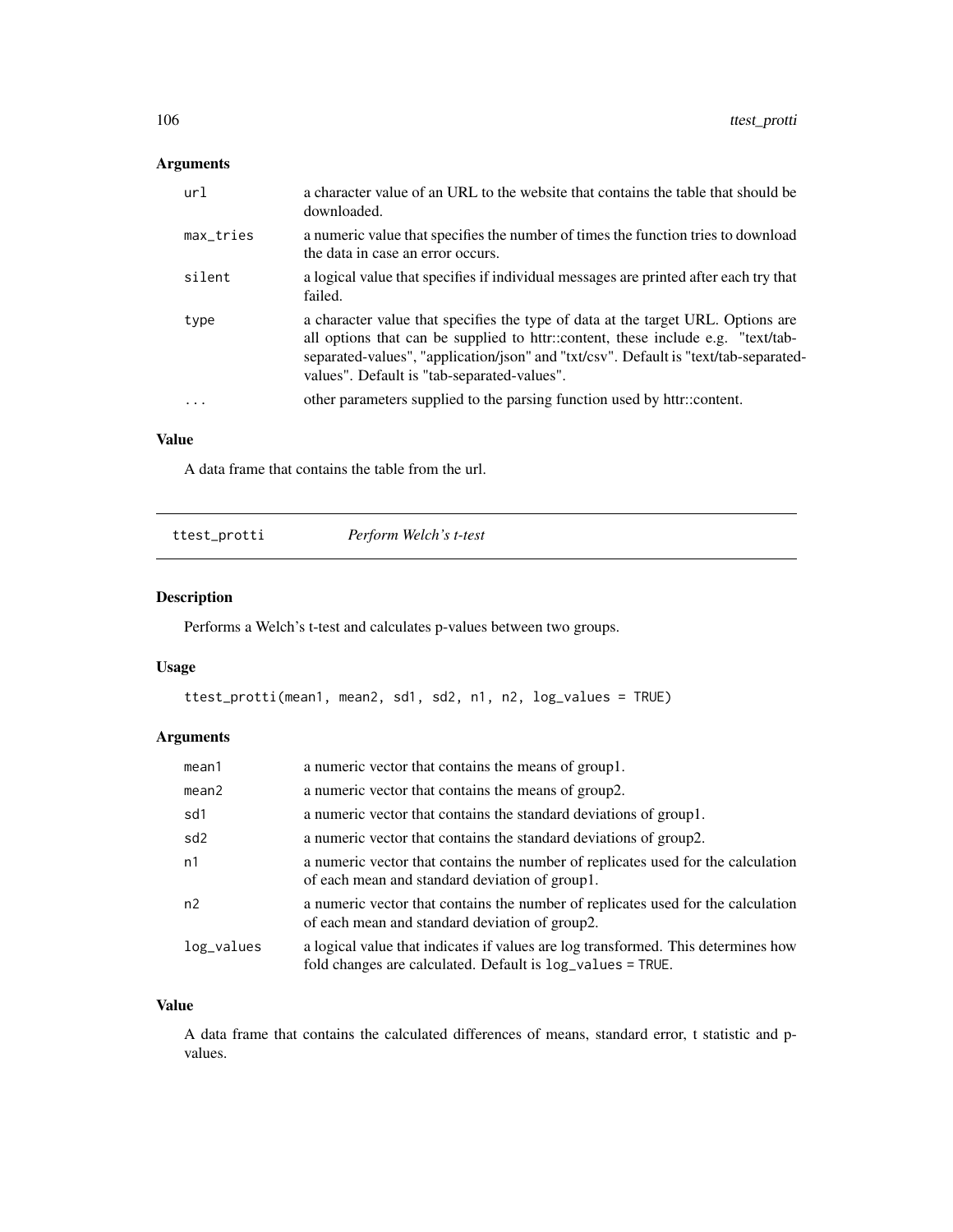# viridis\_colours 107

## Examples

```
ttest_protti(
  mean1 = 10,
  mean2 = 15.5,
  sd1 = 1,sd2 = 0.5,
  n1 = 3,
  n2 = 3\overline{)}
```
viridis\_colours *Viridis colour scheme*

# Description

A colour scheme by the viridis colour scheme from the viridis R package.

# Usage

viridis\_colours

### Format

A vector containing 256 colours

#### Source

viridis R package

volcano\_plot *Volcano plot*

# Description

Plots a volcano plot for the given input.

# Usage

```
volcano_plot(
  data,
  grouping,
  log2FC,
  significance,
 method,
  target_column = NULL,
  target = NULL,
```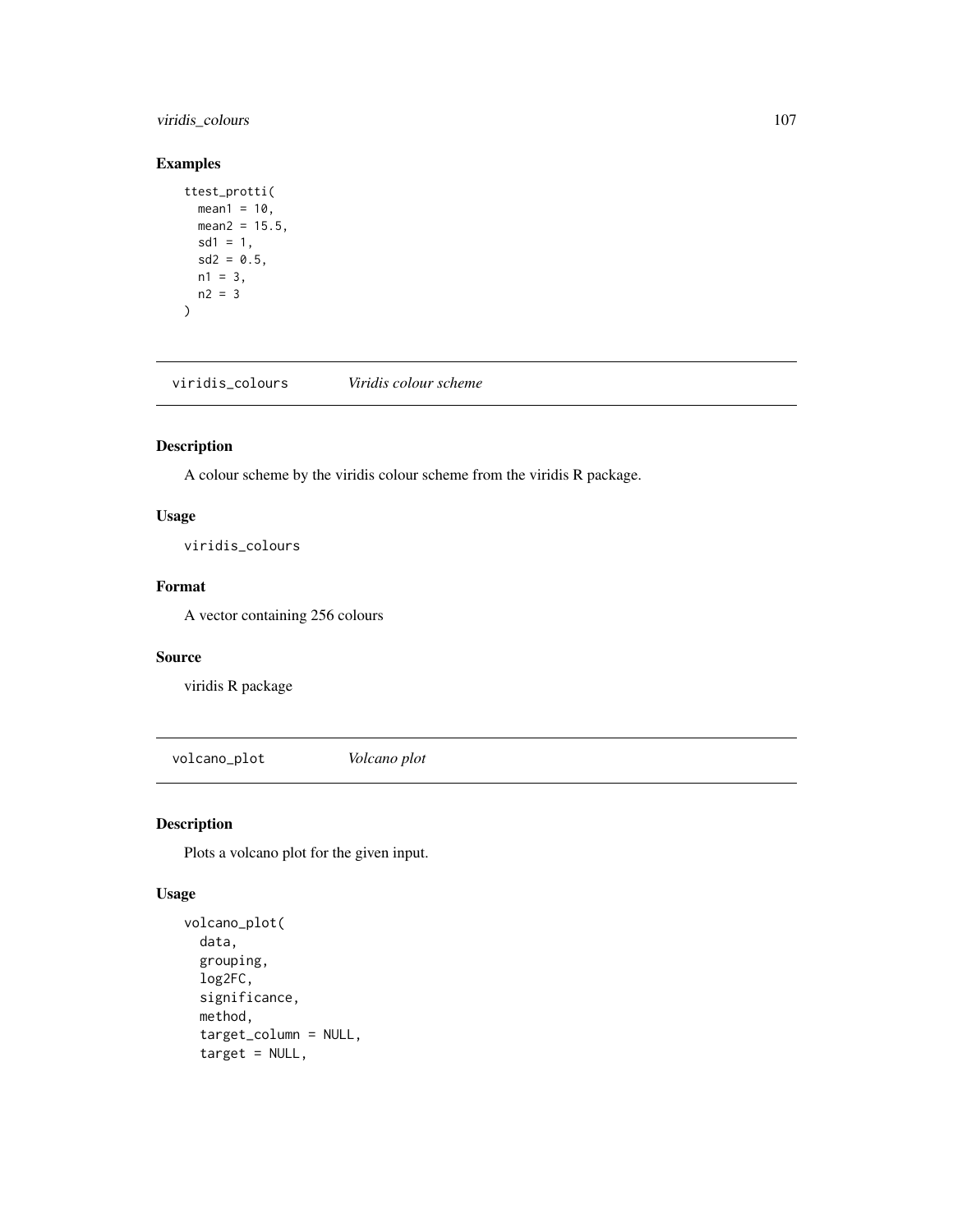```
facet_by = NULL,facet_scales = "fixed",
title = "Volcano plot",
x_axis_label = "log2(fold change)",
y_axis_label = "-log10(p-value)",
legend_label = "Target",
log2FC_{cutoff} = 1,
significance_cutoff = 0.01,
interactive = FALSE
```

```
\mathcal{L}
```
# Arguments

| data          | a data frame that contains at least the input variables.                                                                                                                                                                                                                                                     |
|---------------|--------------------------------------------------------------------------------------------------------------------------------------------------------------------------------------------------------------------------------------------------------------------------------------------------------------|
| grouping      | a character column in the data data frame that contains either precursor or pep-<br>tide identifiers.                                                                                                                                                                                                        |
| log2FC        | a character column in the data data frame that contains the log2 transfromed<br>fold changes between two conditions.                                                                                                                                                                                         |
| significance  | a character column in the data data frame that contains the p-value or adjusted<br>p-value for the corresponding fold changes. The values in this column will be<br>transformed using the -log10 and displayed on the y-axis of the plot.                                                                    |
| method        | a character value that specifies the method used for the plot. method = "target"<br>highlights your protein, proteins or any other entities of interest (specified in the<br>target argument) in the volcano plot. method = "significant" highlights all<br>significantly changing entities.                 |
| target_column | optional, a column required for method = "target", can contain for example<br>protein identifiers or a logical that marks certain proteins such as proteins that<br>are known to interact with the treatment. Can also be provided if method =<br>"significant" to label data points in an interactive plot. |
| target        | optional, a vector required for method = "target". It can contain one or more<br>specific entities of the column provided in target_column. This can be for ex-<br>ample a protein ID if target_column contains protein IDs or TRUE or FALSE<br>for a logical column.                                        |
| facet_by      | optional, a character column that contains information by which the data should<br>be faceted into multiple plots.                                                                                                                                                                                           |
| facet_scales  | a character value that specifies if the scales should be "free", "fixed", "free_x"<br>or "free_y", if a faceted plot is created. These inputs are directly supplied to the<br>scales argument of ggplot2::facet_wrap().                                                                                      |
| title         | optional, a character value that specifies the title of the volcano plot. Default is<br>"Volcano plot".                                                                                                                                                                                                      |
| x_axis_label  | optional, a character value that specifies the x-axis label. Default is "log2(fold<br>change)".                                                                                                                                                                                                              |
| y_axis_label  | optional, a character value that specifies the y-axis label. Default is "-log10(q-<br>value)".                                                                                                                                                                                                               |
| legend_label  | optional, a character value that specifies the legend label. Default is "Target".                                                                                                                                                                                                                            |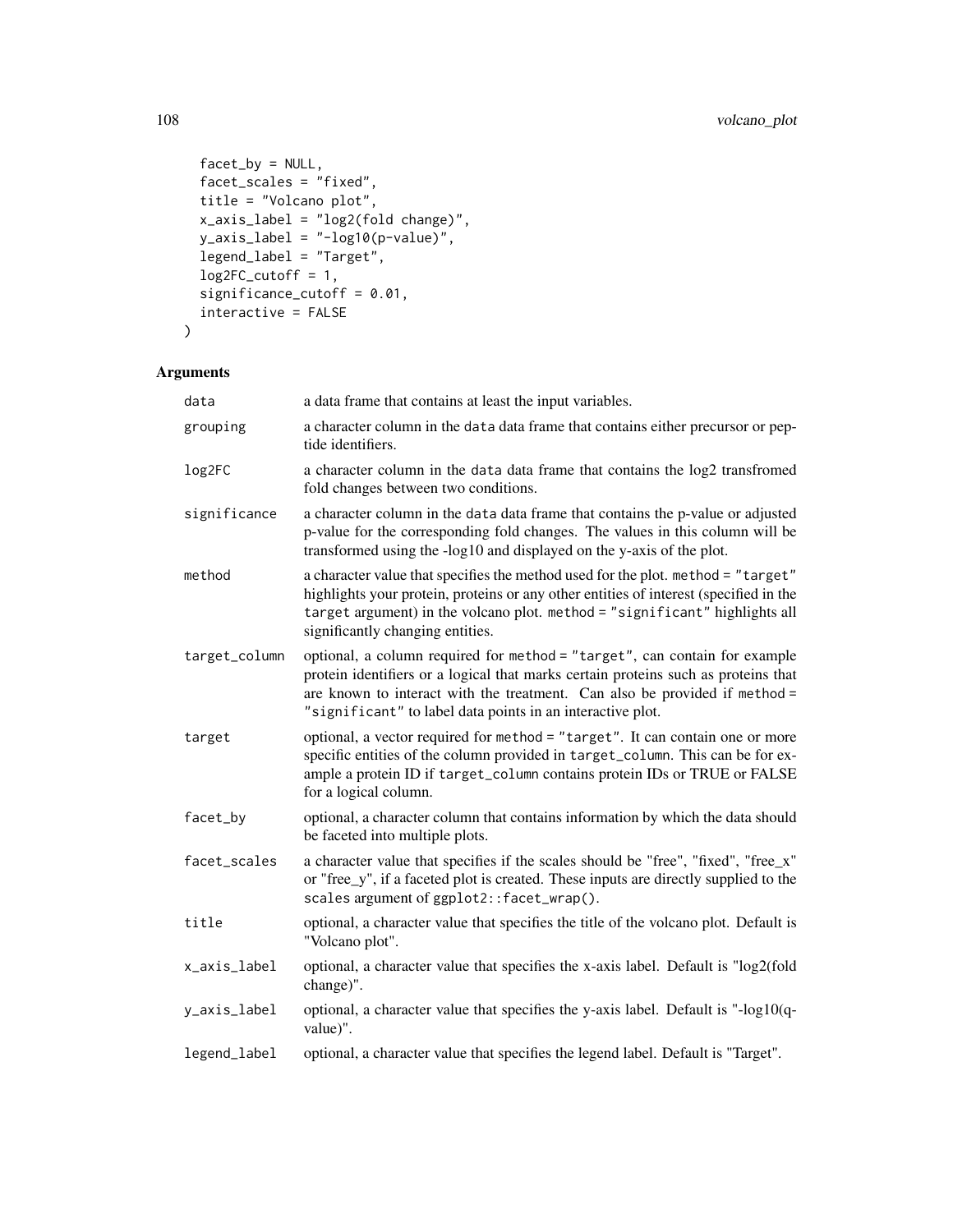log2FC\_cutoff optional, a numeric value that specifies the log2 transformed fold change cutoff used for the vertical lines, which can be used to assess the significance of changes. Default value is 1.

significance\_cutoff

| optional, a character vector that specifies the p-value cutoff used for the hori-    |
|--------------------------------------------------------------------------------------|
| zontal cutoff line, which can be used to assess the significance of changes. The     |
| vector can consist solely of one element, which is the cutoff value. In that case    |
| the cutoff will be applied directly to the plot. Alternatively, a second element can |
| be provided to the vector that specifies a column in the data data frame which       |
| contains e.g. adjusted p-values. In that case the y-axis of the plot could display   |
| p-values that are provided to the significance argument, while the horizontal        |
| cutoff line is on the scale of adjusted p-values transformed to the scale of p-      |
| values. The provided vector can be e.g. c(0.05, "adj_pval"). In that case the        |
| function looks for the closest adjusted p-value above and below 0.05 and takes       |
| the mean of the corresponding p-values as the cutoff line. If there is no adjusted   |
| p-value in the data that is below 0.05 no line is displayed. This allows the user    |
| to display volcano plots using p-values while using adjusted p-values for the        |
| cutoff criteria. This is often preferred because adjusted p-values are related to    |
| unadjusted p-values often in a complex way that makes them hard to be interpret      |
| when plotted. Default is $c(0.01)$ .                                                 |
|                                                                                      |

interactive a logical value that specifies whether the plot should be interactive (default is FALSE).

#### Value

Depending on the method used a volcano plot with either highlighted targets (method = "target") or highlighted significant proteins (method = "significant") is returned.

### Examples

set.seed(123) # Makes example reproducible

```
# Create synthetic data
data <- create_synthetic_data(
 n_proteins = 10,
 frac_{change = 0.5}n_replicates = 4,
 n_conditions = 3,
 method = "effect_random",
 additional_metadata = FALSE
\mathcal{L}# Assign missingness information
data_missing <- assign_missingness(
 data,
 sample = sample,
 condition = condition,
 grouping = peptide,
 intensity = peptide_intensity_missing,
 ref_condition = "all",
```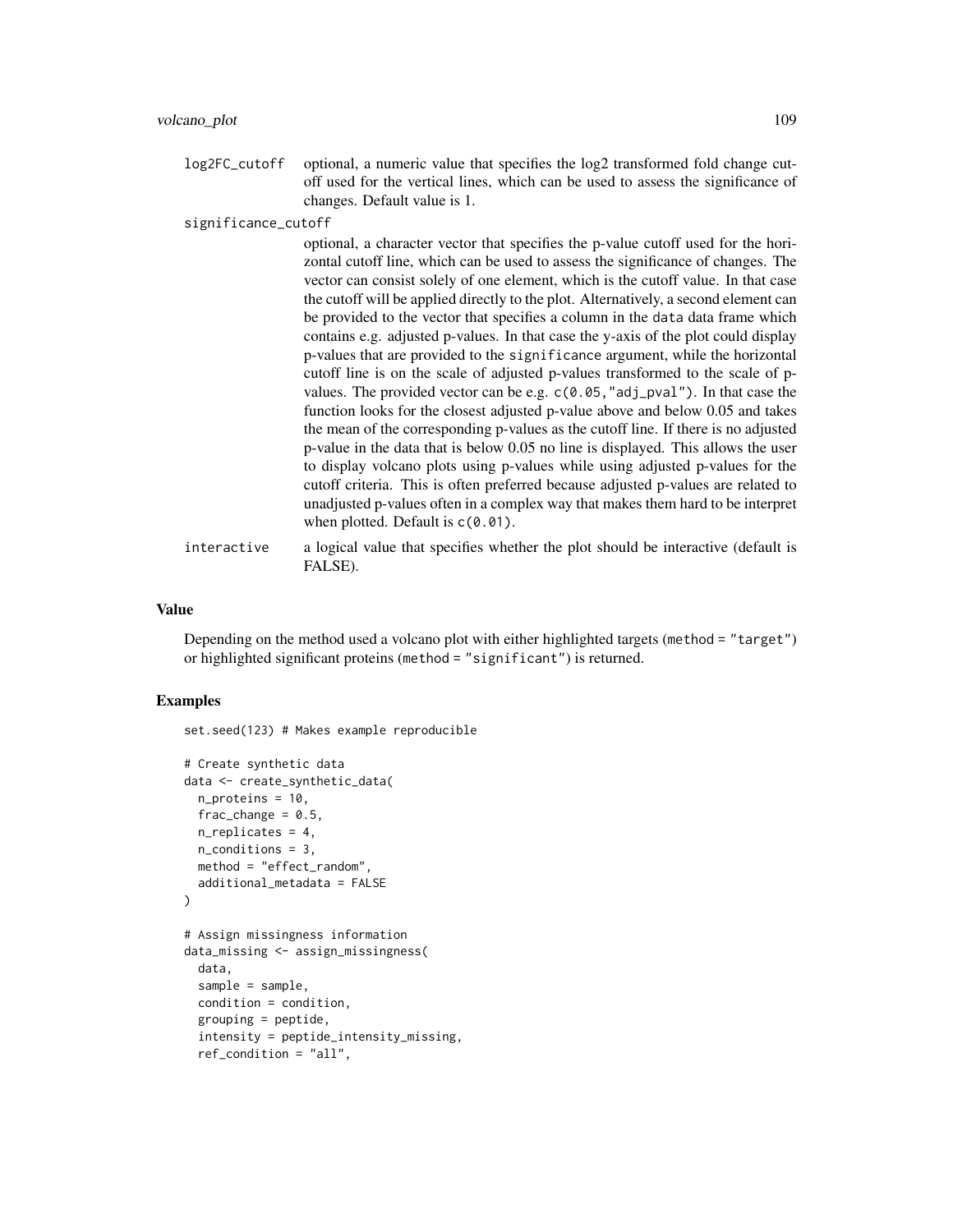```
retain_columns = c(protein, change_peptide)
)
# Calculate differential abundances
diff <- calculate_diff_abundance(
  data = data_missing,
  sample = sample,
  condition = condition,
  grouping = peptide,
  intensity_log2 = peptide_intensity_missing,
  missingness = missingness,
  comparison = comparison,
  method = "t-test",retain_columns = c(protein, change_peptide)
)
volcano_plot(
  data = diff,grouping = peptide,
  log2FC = diff,significance = pval,
  method = "target",
  target_column = change_peptide,
  target = TRUE,facet_by = comparison,
  significance_cutoff = c(0.05, "adj_pval")
)
```
woods\_plot *Woods' plot*

#### Description

Creates a Woods' plot that plots log2 fold change of peptides or precursors along the protein sequence. The peptides or precursors are located on the x-axis based on their start and end positions. The position on the y-axis displays the fold change. The vertical size (y-axis) of the box representing the peptides or precursors do not have any meaning.

#### Usage

```
woods_plot(
  data,
  fold_change,
  start_position,
  end_position,
  protein_length,
  coverage = NULL,
  protein_id,
  targets = "all",
```
<span id="page-109-0"></span>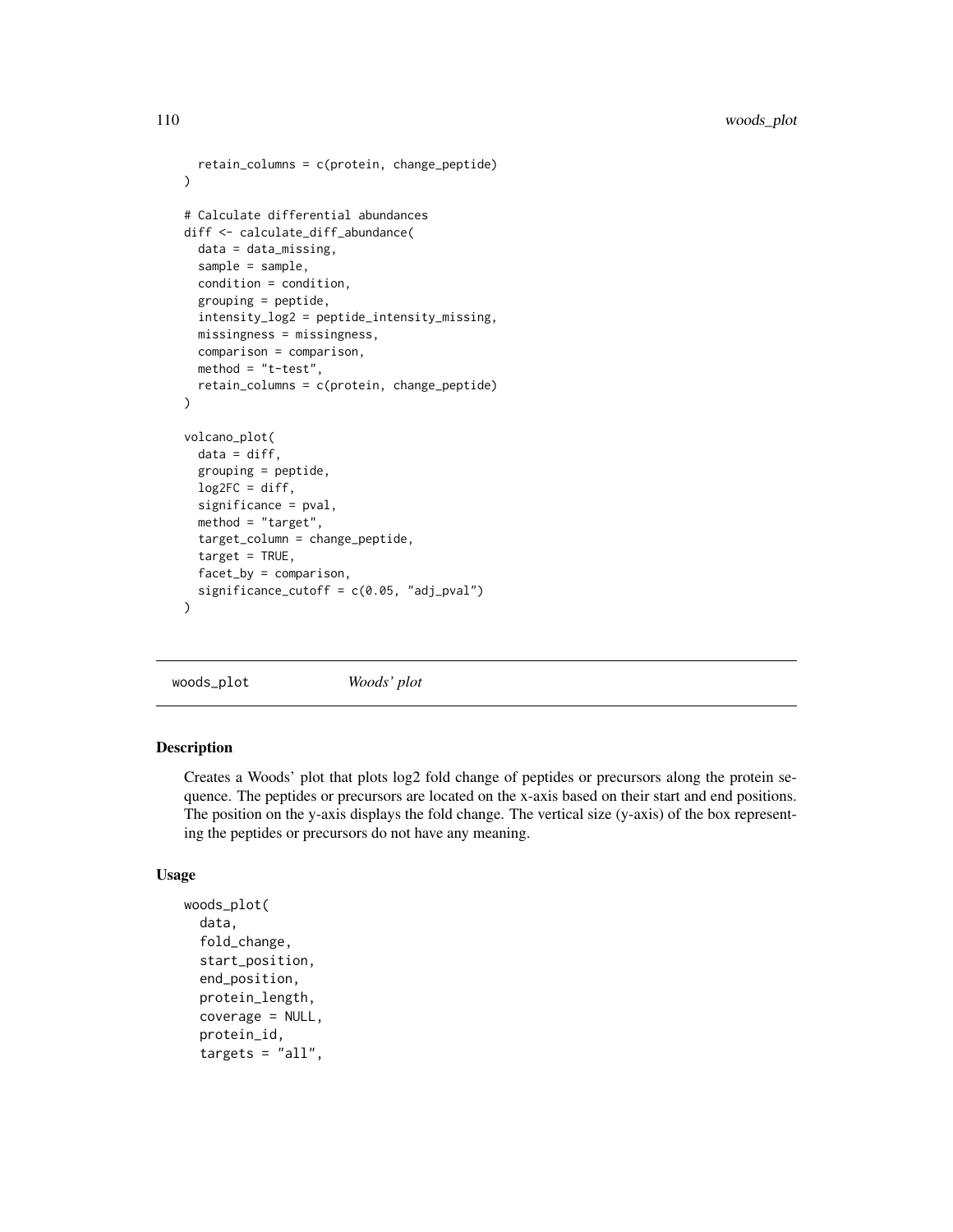## woods\_plot 111

```
facet = TRUE,colouring = NULL,
 fold\_change\_cutoff = 1,
 highlight = NULL,
 export = FALSE,
 export_name = "woods_plots"
\mathcal{E}
```
## Arguments

| data               | a data frame that contains differential abundance, start and end peptide or precur-<br>sor positions, protein length and optionally a variable based on which peptides<br>or precursors should be coloured.                        |
|--------------------|------------------------------------------------------------------------------------------------------------------------------------------------------------------------------------------------------------------------------------|
| fold_change        | a numeric column in the data data frame that contains $log2$ fold changes.                                                                                                                                                         |
| start_position     | a numeric column in the data data frame that contains the start positions for<br>each peptide or precursor.                                                                                                                        |
| end_position       | a numeric column in the data data frame that contains the end positions for each<br>peptide or precursor.                                                                                                                          |
|                    | protein_length a numeric column in the data data frame that contains the length of the protein.                                                                                                                                    |
| coverage           | optional, a numeric column in the data data frame that contains coverage in<br>percent. Will appear in the title of the Woods' plot if provided.                                                                                   |
| protein_id         | a character column in the data data frame that contains protein identifiers.                                                                                                                                                       |
| targets            | a character vector that specifies the identifiers of the proteins (depending on<br>protein_id) that should be plotted. This can also be "all" if plots for all<br>proteins should be created. Default is "all".                    |
| facet              | a logical value that indicates if plots should be summarised into facets of 20<br>plots. This is recommended for many plots. Default is facet = TRUE.                                                                              |
| colouring          | optional, a character or numeric (discrete or continous) column in the data frame<br>containing information by which peptide or precursors should be coloured.                                                                     |
| fold_change_cutoff |                                                                                                                                                                                                                                    |
|                    | optional, a numeric value that specifies the log2 fold change cutoff used in the<br>plot. The default value is 2.                                                                                                                  |
| highlight          | optional, a logical column that specifies whether specific peptides or precursors<br>should be highlighted with an asterisk.                                                                                                       |
| export             | a logical value that indicates if plots should be exported as PDF. The output<br>directory will be the current working directory. The name of the file can be<br>chosen using the export_name argument. Default is export = FALSE. |
| export_name        | a character vector that provides the name of the exported file if export = TRUE.<br>Default is export_name = "woods_plots"                                                                                                         |

## Value

A list containing Woods' plots is returned. Plotting peptide or precursor log2 fold changes along the protein sequence.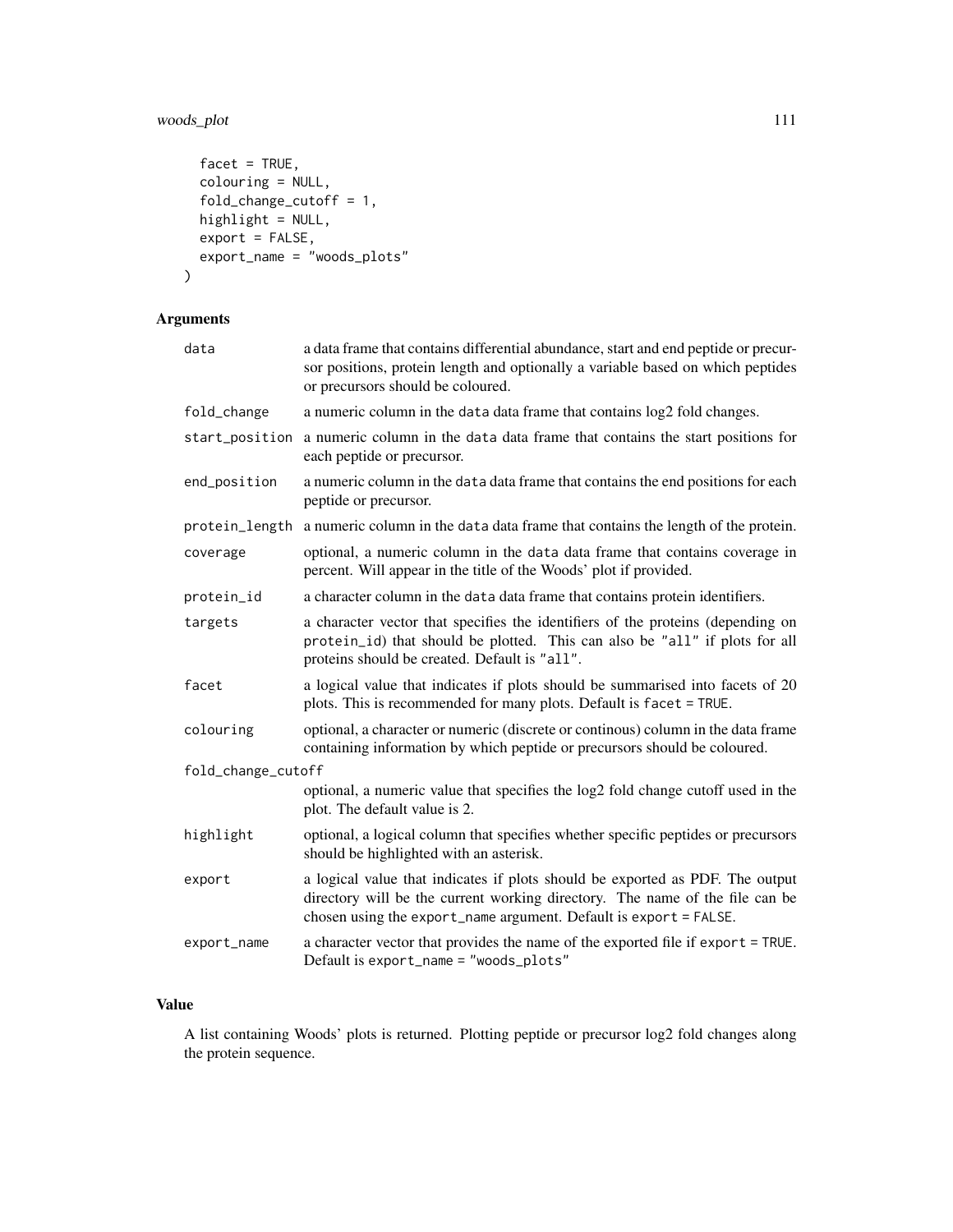# Examples

```
# Create example data
data <- data.frame(
  fold_change = c(2.3, 0.3, -0.4, -4, 1),
  pval = c(0.001, 0.7, 0.9, 0.003, 0.03),
 start = c(20, 30, 45, 90, 140),
  end = c(33, 40, 64, 100, 145),
  protein_length = c(rep(150, 5)),protein_id = c(rep("P1", 5))
\lambda# Plot Woods' plot
woods_plot(
 data = data,
 fold_change = fold_change,
  start_position = start,
  end_position = end,
  protein_length = protein_length,
  protein_id = protein_id,
  colouring = pval
\mathcal{L}
```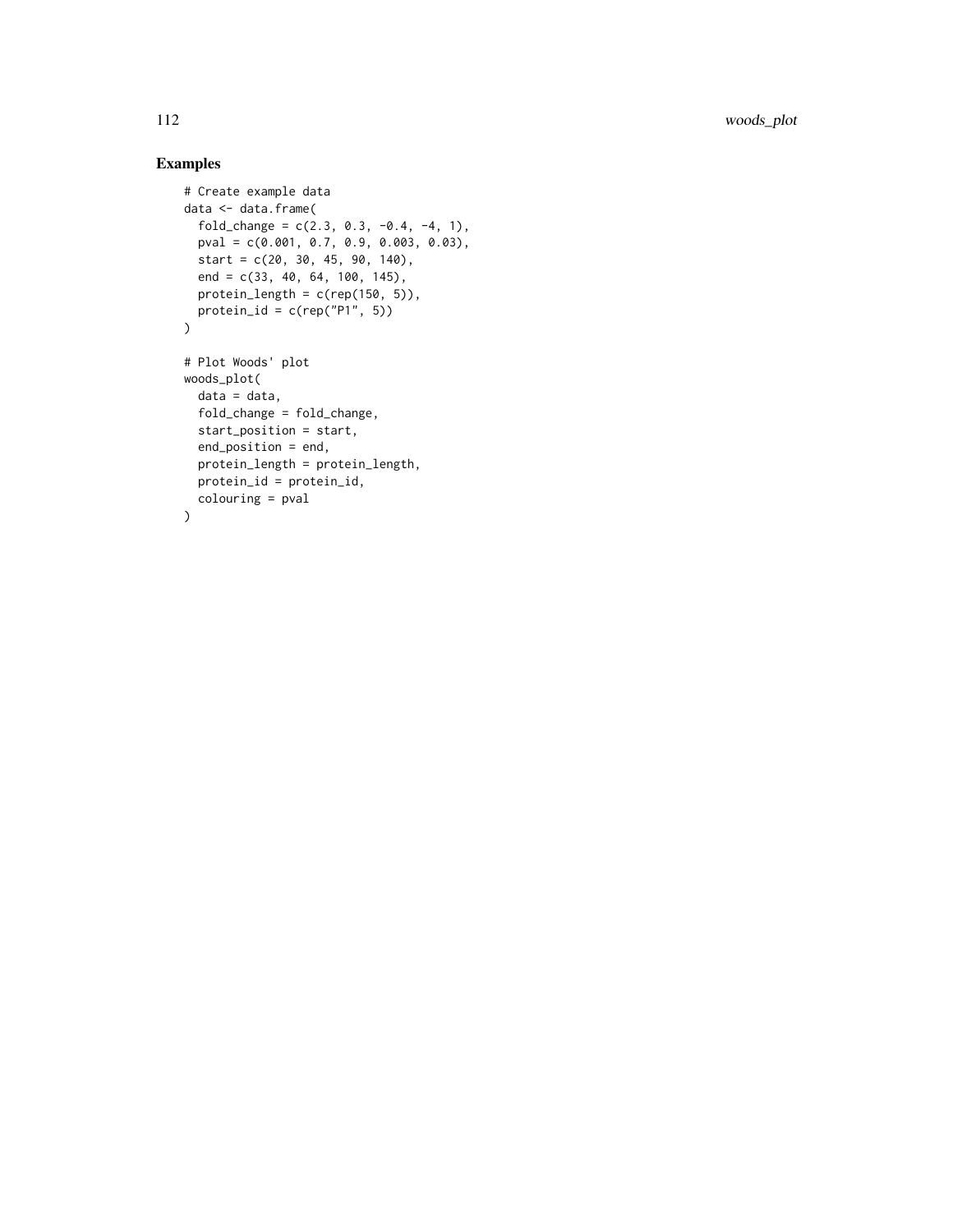# **Index**

∗ datasets protti\_colours, [76](#page-75-0) ptsi\_pgk, [77](#page-76-0) rapamycin\_10uM, [101](#page-100-0) rapamycin\_dose\_response, [102](#page-101-0) viridis\_colours, [107](#page-106-0) analyse\_functional\_network, [3](#page-2-0) anova\_protti, [5](#page-4-0) assign\_missingness, [7](#page-6-0) assign\_peptide\_type, [9](#page-8-0) barcode\_plot, [10](#page-9-0) calculate\_aa\_scores, [11](#page-10-0) calculate\_diff\_abundance, [13](#page-12-0) calculate\_go\_enrichment, [16](#page-15-0) calculate\_imputation, [19](#page-18-0) calculate\_kegg\_enrichment, [20](#page-19-0) calculate\_protein\_abundance, [22](#page-21-0) calculate\_sequence\_coverage, [24](#page-23-0) calculate\_treatment\_enrichment, [25](#page-24-0) create\_queue, [26](#page-25-0) create\_structure\_contact\_map, [30](#page-29-0) create\_synthetic\_data, [33](#page-32-0) drc\_4p, [35](#page-34-0) drc\_4p\_plot, [36](#page-35-0) extract\_metal\_binders, [38](#page-37-0) fetch\_alphafold\_prediction, [40](#page-39-0) fetch\_chebi, [42](#page-41-0) fetch\_eco, [43](#page-42-0) fetch\_go, [44](#page-43-0) fetch\_kegg, [45](#page-44-0) fetch\_metal\_pdb, [45](#page-44-0) fetch\_mobidb, [48](#page-47-0) fetch\_pdb, [48](#page-47-0) fetch\_pdb\_structure, [49](#page-48-0) fetch\_uniprot, [51](#page-50-0)

fetch\_uniprot\_proteome, [52](#page-51-0) filter\_cv, [53](#page-52-0) find\_all\_subs, [54](#page-53-0) find\_chebis, [55](#page-54-0) find\_peptide, [55](#page-54-0) find\_peptide\_in\_structure, [56](#page-55-0) fit\_drc\_4p, [58](#page-57-0) impute, [62](#page-61-0) map\_peptides\_on\_structure, [64](#page-63-0) normalise, [67](#page-66-0) parallel\_create\_structure\_contact\_map, [68](#page-67-0) parallel\_fit\_drc\_4p, [71](#page-70-0) peptide\_profile\_plot, [74](#page-73-0) protti\_colours, [76](#page-75-0) ptsi\_pgk, [77](#page-76-0) pval\_distribution\_plot, [78](#page-77-0) qc\_charge\_states, [79](#page-78-0) qc\_contaminants, [80](#page-79-0) qc\_cvs, [82](#page-81-0) qc\_data\_completeness, [83](#page-82-0) qc\_ids, [85](#page-84-0) qc\_intensity\_distribution, [86](#page-85-0) qc\_median\_intensities, [88](#page-87-0) qc\_missed\_cleavages, [89](#page-88-0) qc\_pca, [91](#page-90-0) qc\_peak\_width, [92](#page-91-0) qc\_peptide\_type, [94](#page-93-0) qc\_proteome\_coverage, [96](#page-95-0) qc\_sample\_correlation, [97](#page-96-0) qc\_sequence\_coverage, [99](#page-98-0) randomise\_queue, [100](#page-99-0) rapamycin\_10uM, [101](#page-100-0) rapamycin\_dose\_response, [102](#page-101-0) read\_protti, [103](#page-102-0)